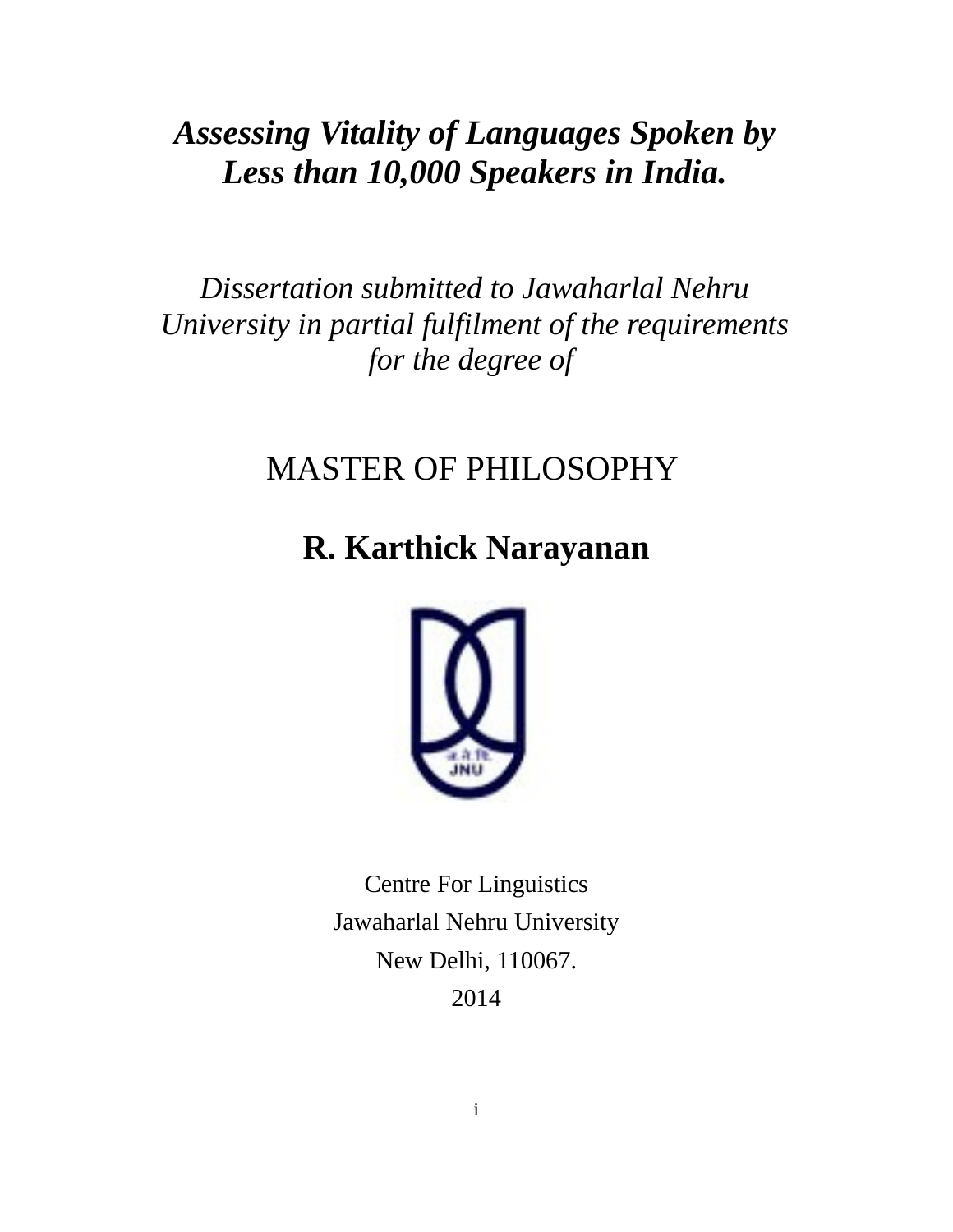Date: 9/07/2014

## DECLARATION BY THE CANDIDATE

This dissertation titled **"Assessing Vitality of Languages Spoken by Less than 10,000 Speakers in India"** submitted by me for the award of the degree of Master of Philosophy, is an original work and has not been submitted so far in part or in full, for any other degree or diploma of any University or Institution.

> (R. Karthick Narayanan) M. Phil Student Centre for Linguistics SLL&CS JNU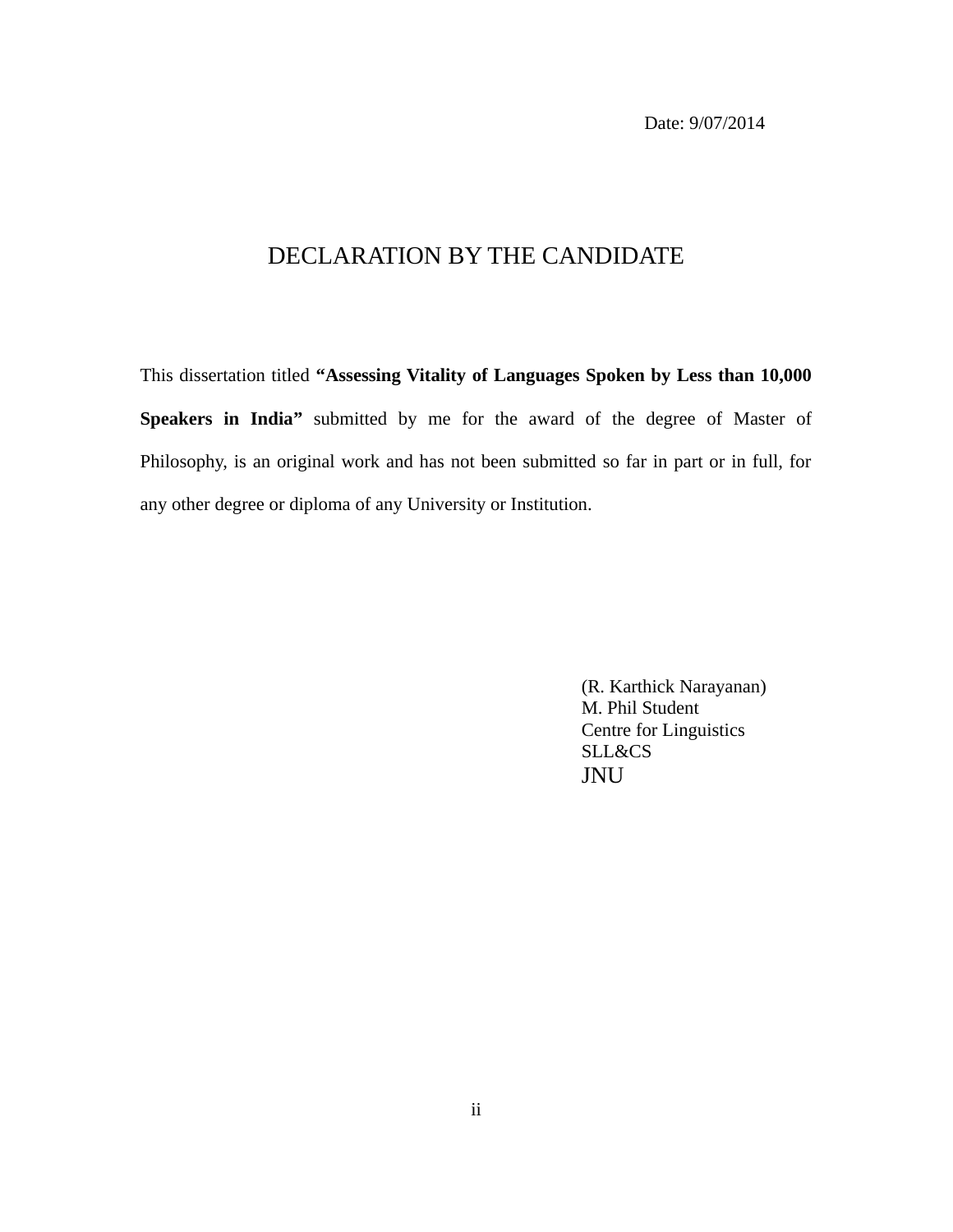

Centre for Linguistics School of Language, Literature & Culture Studies Jawaharlal Nehru University New Delhi-110067, India.

Dated: 9/07/2014

#### **CERTIFICATE**

This dissertation titled **"Assessing Vitality of Languages Spoken by Less than 10,000 Speakers in India"** submitted by **Mr. R. Karthick Narayanan,** Centre for Linguistics, School of Language, Literature and Culture Studies, Jawaharlal Nehru University, New Delhi, for the award of the degree of **Master of Philosophy** , is an original work and has not been submitted so far in part or in full, for any other degree or diploma of any University or Institution.

This may be placed before the examiners for evaluation for the award of the degree of Master of Philosophy.

SUPERVISOR CHAIRPERSON

**PROF. (Anvita Abbi) (PROF. Ayesha Kidwai)**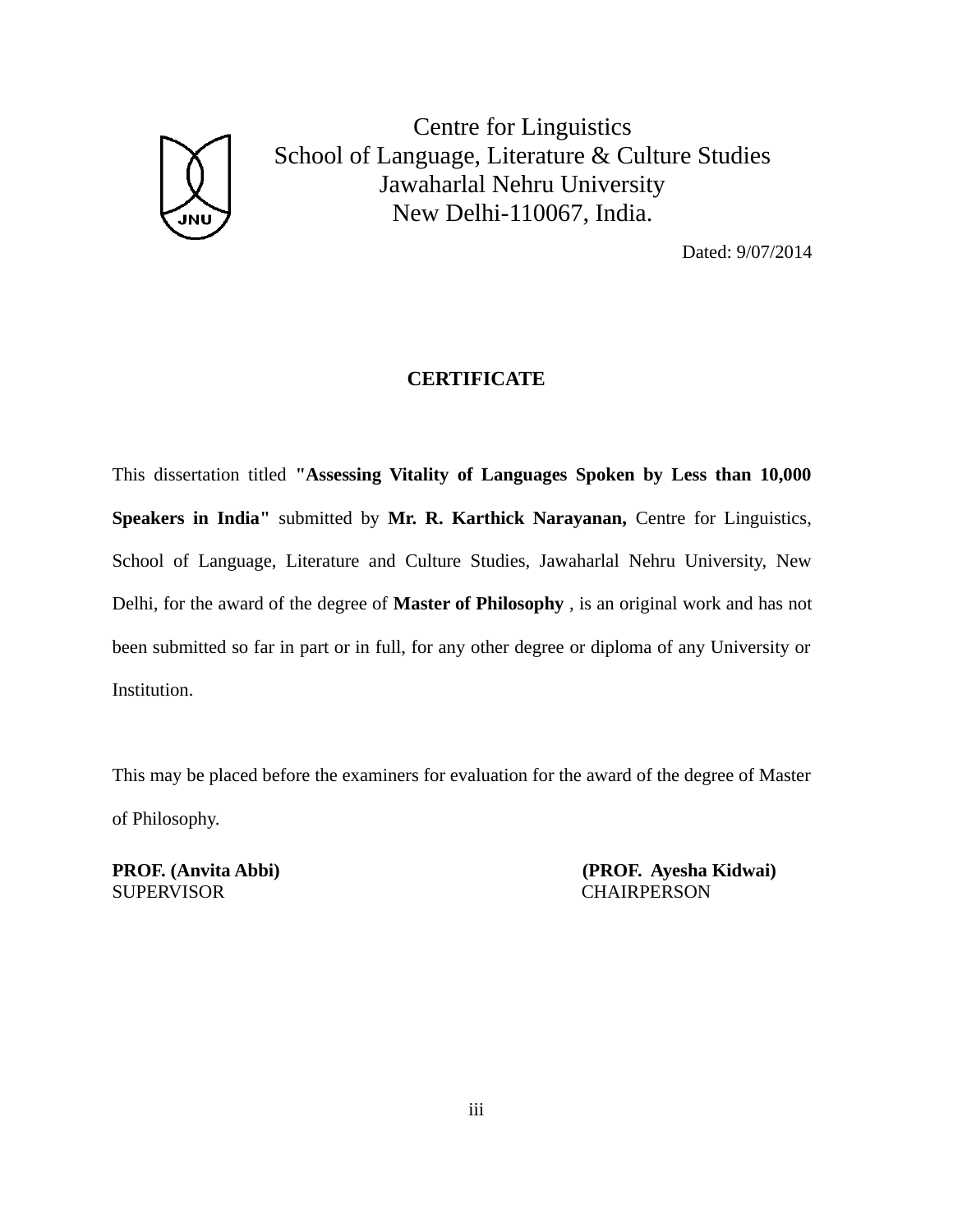#### **ACKNOWLEDGEMENTS**

The first lesson one learns in research is that all academic endeavors are a collective effort. The successful completion of this works is possible because of one such collective effort. It is time to acknowledge the people who made this dissertation a reality.

First and foremost I would like to express my heart felt thanks to my 'guru' Prof. Anvita Abbi. Words are not sufficient to thank the person who held your hand and taught you to walk. Without her inspiration, motivation, and supervision this dissertation would have never materialised. You have been kind and patient in clearing all my doubts and while discussing all my weired ideas. Above all, ma'am you have been a ray of hope when I was caught in turbulent times. Thank you ma'am for showing me the path.

Next, I would like to thank my teachers Prof Ayesha Kidwai, and Prof Pramod K Panday for their support and encouragement when I needed the most. Your thoughtful advices and suggestions have always helped me see through my problems. Without your support during my M.A day I might have never seen the light.

I also thank my other professors: Prof. Franson Manjali, Prof. Vaishna Narang, and Asst. Prof Hari Madhab Ray for supporting me when I needed the most. Office staff Navin, Gopal, and Sanjeev have been kind, helpful and cooperative during research.

This dissertation has materialised because of the continuous support of my mother and father. They have been my biggest supporter and have continuously believed in my choices and defended them even during difficult times. Your support is invaluable.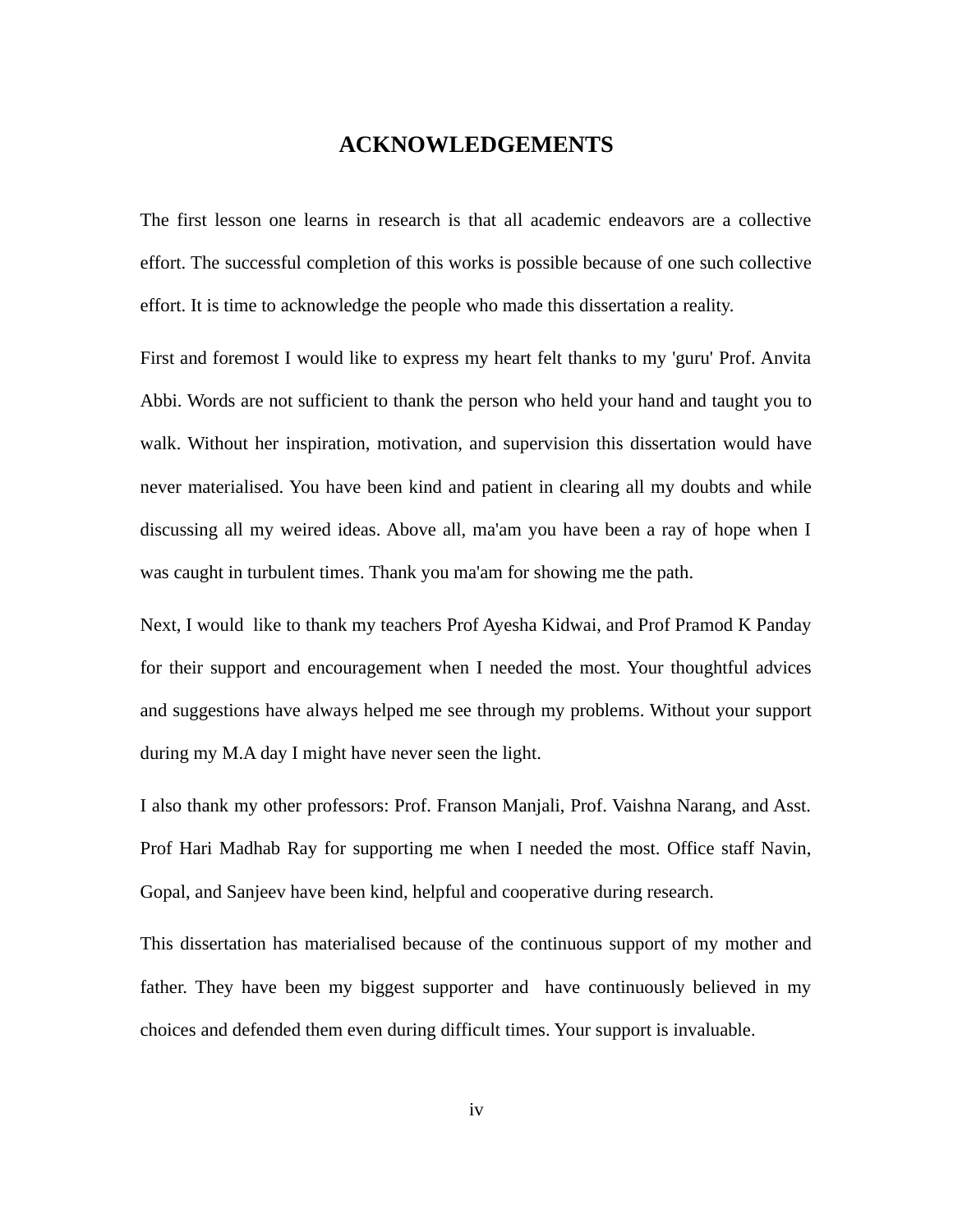Three special friends are worth special credits. Dharmaraj, Marimuthu, and Nainy have not just been my best friends they have also kept my sanity in place. When difficult time caught up with me their help and at times honest and strait forward opinions made it possible for me to steer through it with least pain. Similarly Ashwin, Allan, Raj Kumar and Chanchal have made my stay in JNU pleasant. I also thank my senior colleagues and friends: Ganesh, Aashna, Bada Rajeev, Hima, Neha, Mayank, Janani, Sujoy, Meiraba, and Mahesh for being supportive in all my ventures in the center.

List of names are endless, thus i wind with these and thank all others for their help.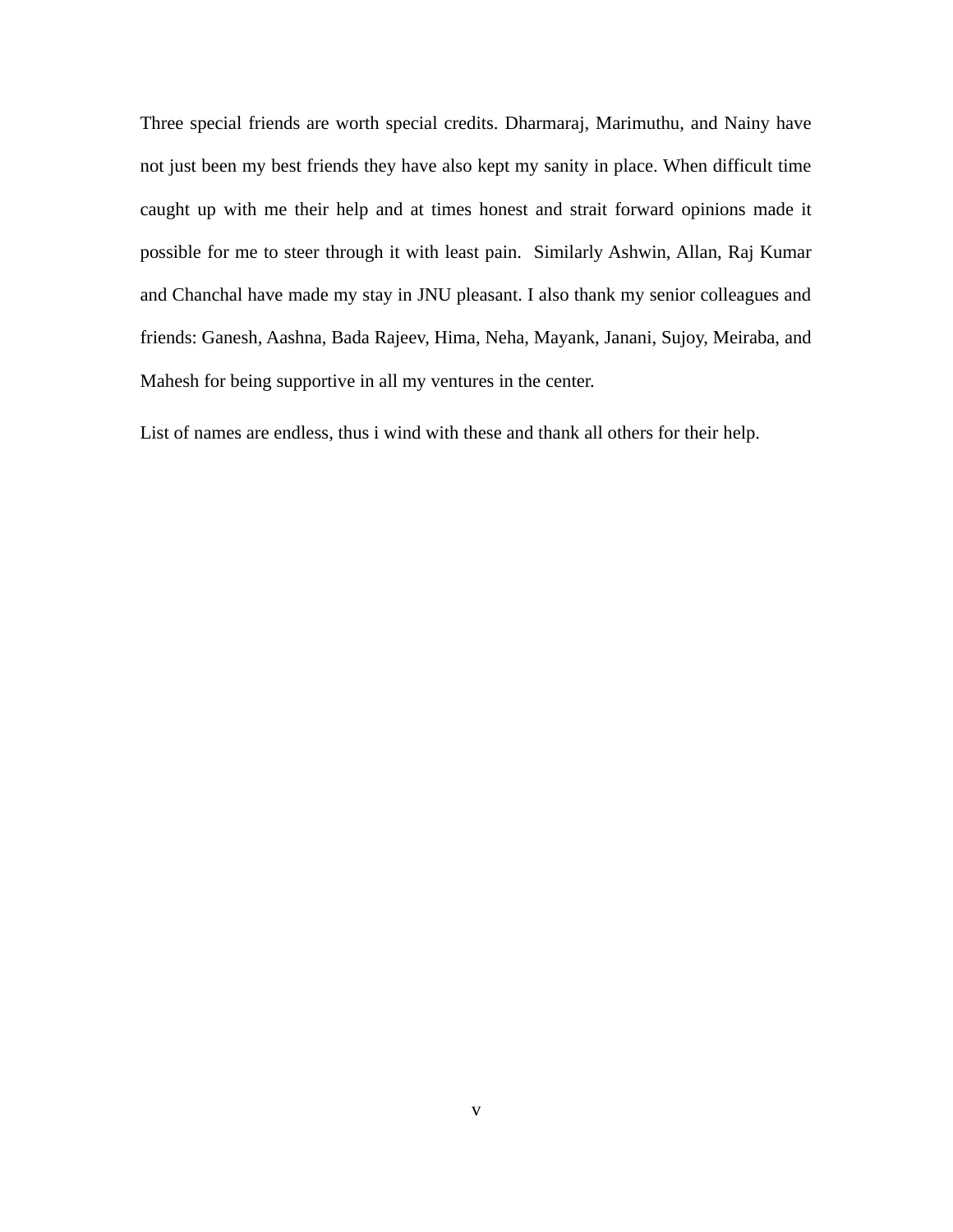## **Table of Contents**

| Chapter 2 Assessing Language Vitality: A Methodological Review9      |  |
|----------------------------------------------------------------------|--|
|                                                                      |  |
|                                                                      |  |
|                                                                      |  |
|                                                                      |  |
|                                                                      |  |
|                                                                      |  |
|                                                                      |  |
|                                                                      |  |
|                                                                      |  |
|                                                                      |  |
|                                                                      |  |
|                                                                      |  |
|                                                                      |  |
| Chapter 3 Ecology of Languages Spoken by less than 10,000 Speakers35 |  |
|                                                                      |  |
|                                                                      |  |
|                                                                      |  |
| 3.4 Ecology of Languages Spoken by Less than 10,000 Speakers:42      |  |
| 3.4.1 What is its Classification in relation to other languages?42   |  |
|                                                                      |  |
|                                                                      |  |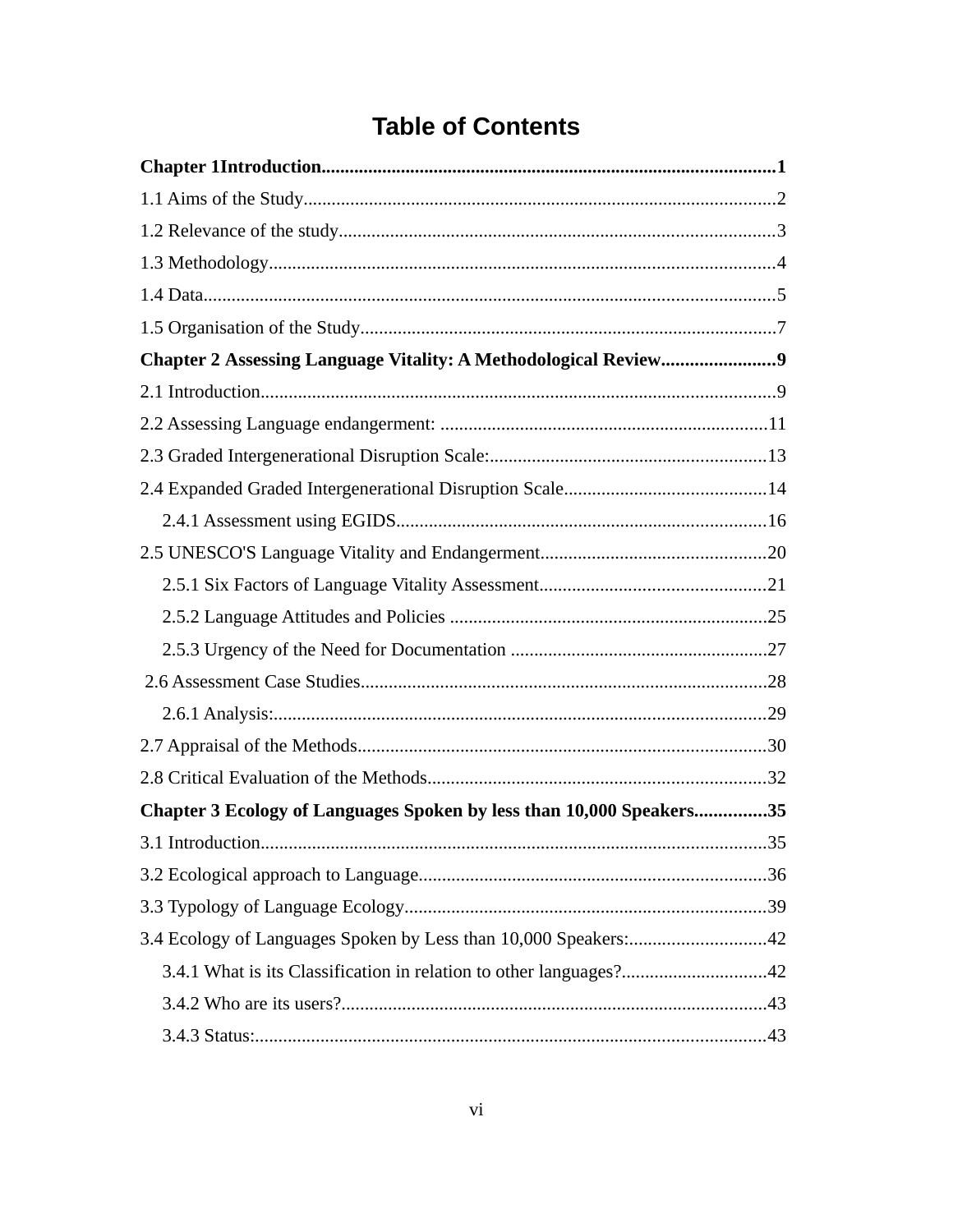| 3.5 Exploitation ecologies of Languages with less than 10,000 speakers61               |  |
|----------------------------------------------------------------------------------------|--|
| <b>Chapter 4 Indicators of Language Vitality in Linguistically Heterogeneous South</b> |  |
|                                                                                        |  |
|                                                                                        |  |
|                                                                                        |  |
|                                                                                        |  |
| 4.1.3 De-contextualisation of language from Speaker's Socio-economic condition:69      |  |
|                                                                                        |  |
|                                                                                        |  |
|                                                                                        |  |
|                                                                                        |  |
|                                                                                        |  |
|                                                                                        |  |
|                                                                                        |  |
| 4.2.7 Vital 7: Institutional Support and Attitude of the State towards linguistic      |  |
|                                                                                        |  |
| 4.2.8 Vital 8: Community Member's Attitudes towards their language 83                  |  |
|                                                                                        |  |
|                                                                                        |  |
|                                                                                        |  |
|                                                                                        |  |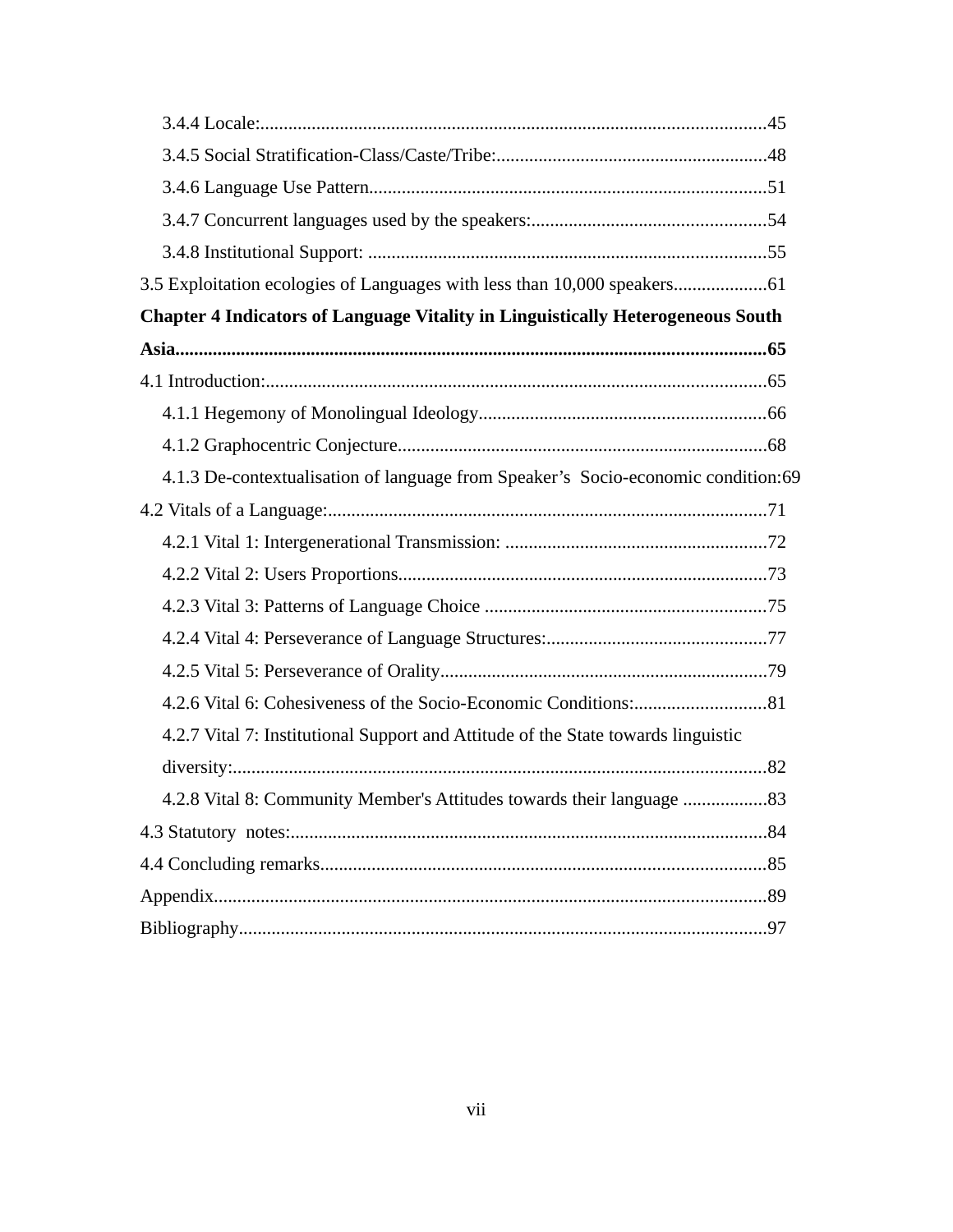## **List of Tables and Graph**

| Table 2.1: Graded Intergenerational Disruption Scale (Fishman 1991)13                 |
|---------------------------------------------------------------------------------------|
| Table2.2: Levels in Expanded Graded Intergenerational Disruption Scale15              |
| Table2.3: Key Question #1: What is the current identity function of the language?16   |
| Table 2.4: Key Question #2: What is the level of official use?17                      |
| Table 2.5: Key Question #3: Are all parents transmitting the language to their        |
|                                                                                       |
|                                                                                       |
| Table 2.7 : Key Question #5: What is the youngest generation of proficient            |
|                                                                                       |
|                                                                                       |
| Table 2.9: Factor 3-Proportion of Speakers within the Total Population22              |
|                                                                                       |
|                                                                                       |
| Table 2.12: Factor 6-Availability of Materials for Language Education and Literacy.24 |
| Table 2.13: Factor 7-Governmental and Institutional Language Attitudes and Policies,  |
|                                                                                       |
| Table 2.14: Factor 8-Community Members' Attitudes towards Their Own Languag.26        |
|                                                                                       |
|                                                                                       |
|                                                                                       |
| Table 3.2 Geographical distribution of languages spoken by less than 10,000           |
|                                                                                       |
| Tabel 3.3 State wise distribution of Languages with less than 10,000 Speakers46       |
| Tabel 3.4 Trans-state Languages with less than 10,000 speakers48                      |
| Table 3.5 Category wise distribution of Languages with less than 10,000 speakers50    |
| Graph 3.1 Genealogical distribution of Languages with less than 10,000 speakers43     |
| Graph 3.2 Category wise distribution of Languages with less than 10,000 speakers51    |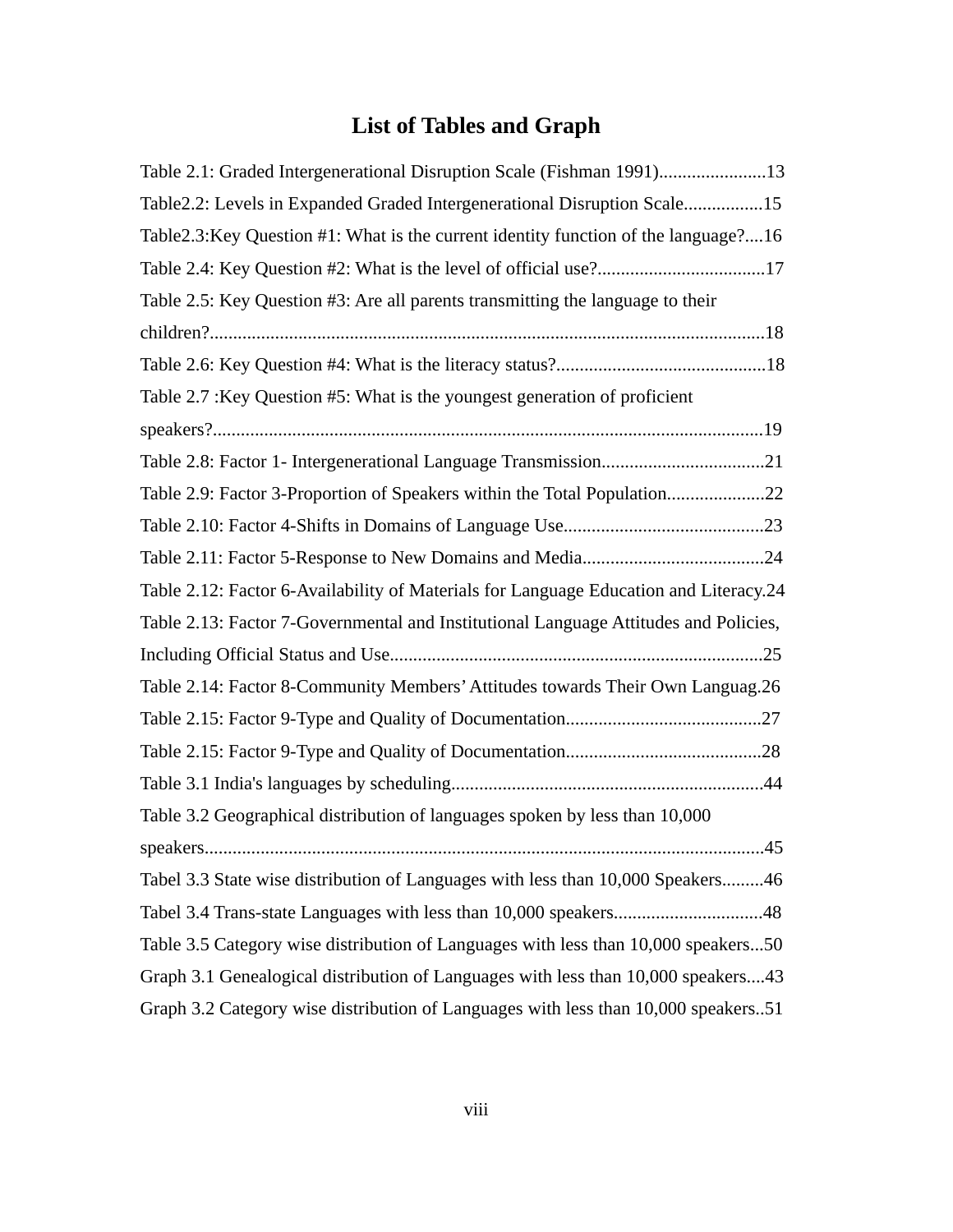*Dedicated to the tribal population of India struggling* 

*for their rights to water, land, forest and dignity.*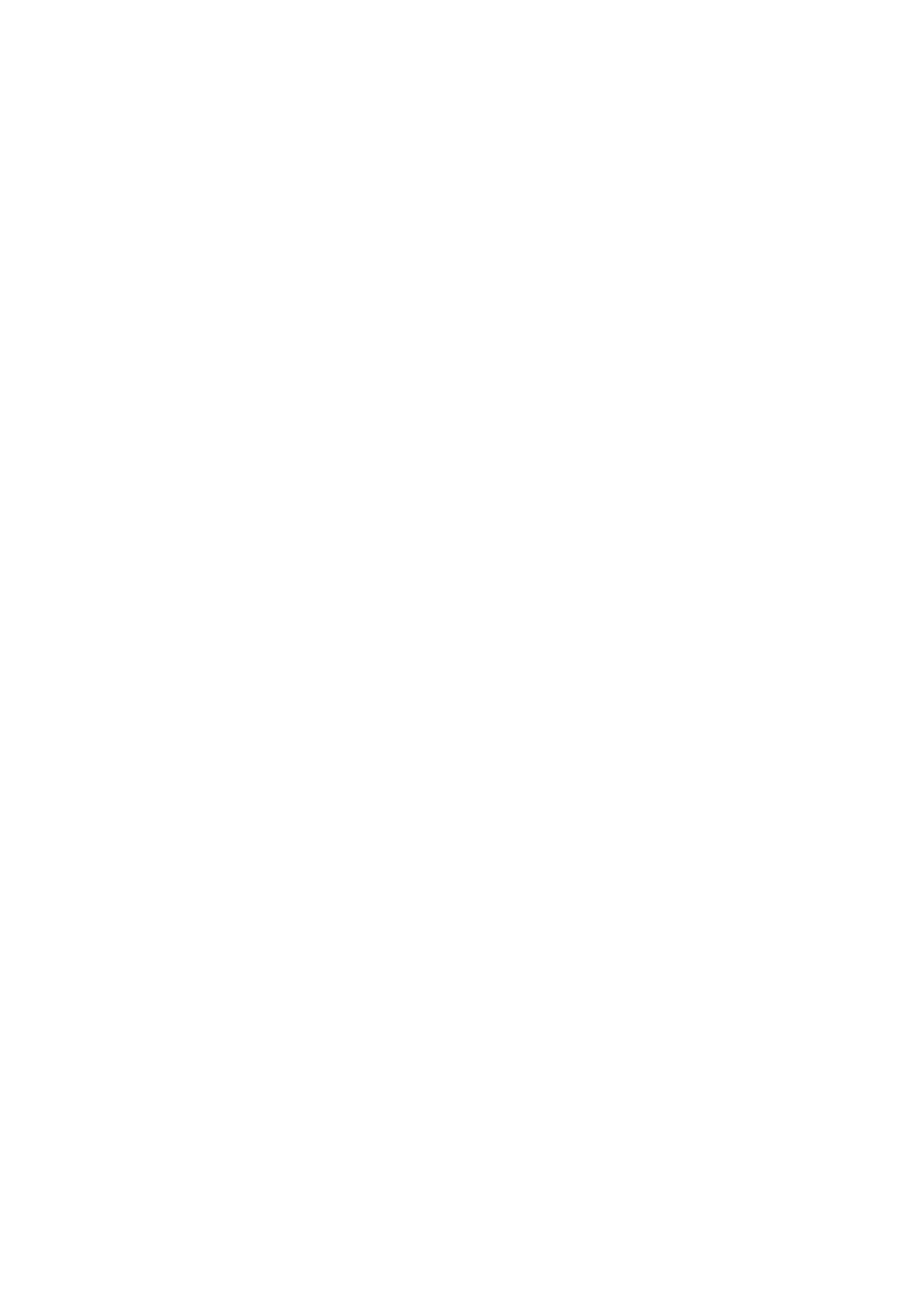#### <span id="page-10-0"></span>Chapter 1

### **Introduction**

In the last two decades, the dramatic loss of linguistic diversity became an issue of serious concern among linguists, NGO's, Governmental bodies and International organizations. Krauss (1992) estimates that 90% of world languages may not survive the turn of the century. Such languages are said to be Endangered languages. Universally acceptable definitions of Endangered languages are scares however the following are the commonly accepted characteristics of an endangered language: dwindling speaker's population, restricted use of language in the speech community, and disrupted intergenerational transmission; and the consequences of these is the language shift: a situation where the language is no more spoken as the first language. While language shifts are not a new phenomenon, the rate at which these shifts are occurring today is a concern. These shifts in languages are not natural and gradual as they used to be rather they stem from uneven concentrations of power and widespread inequalities forcing people to abandon the use of their heritage languages for a dominant language. In this context, preserving linguistic diversity became the key agenda of various governmental and inter-governmental organisations focused on social justice. The first step in any a language maintenance project is language vitality assessment. The assessment of language vitality is important as it helps the concerned bodies in identifying priorities for the allocation of scares resources. While there is non consensus on the best method to assess a language vitality the following factors are generally taken into considerations to identify a vitality of language : sociolinguistic, economic, political, and social factors that affects a community's perception about their language and culture. A language that exhibits high vitality is considered to be a safe language with extensive use like Hindi. On the other hand, there are languages with low vitality: these languages are considered as endangered languages with restricted use like Greater Andamanese (Abbi 2007). Therefore a language vitality is considered as a continuum with safe languages on one end and with endangered languages on the other end and in between are the varying degrees of language vitality.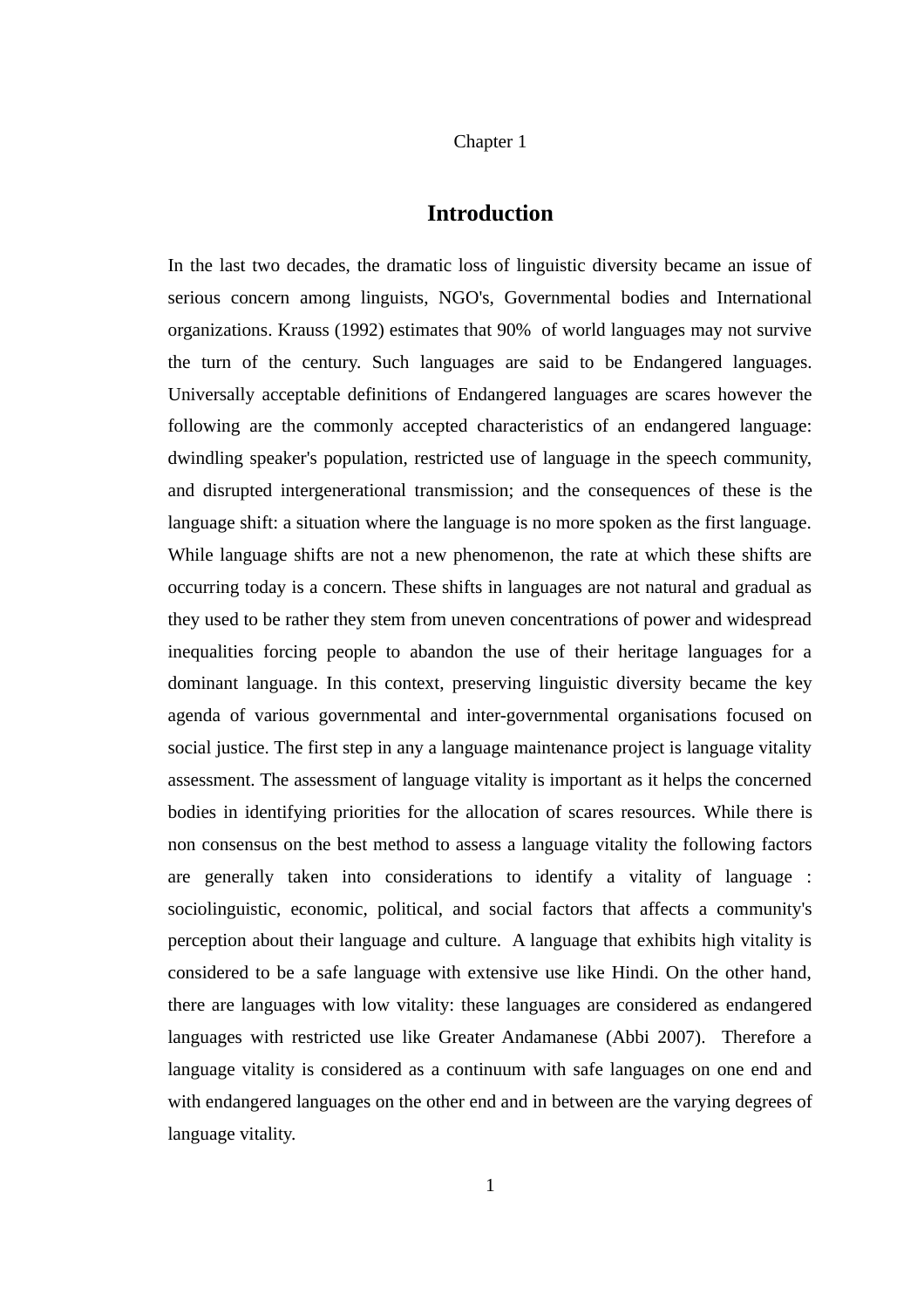#### <span id="page-11-0"></span>**1.1 Aims of the Study**

For a successful positive intervention experts and government agencies dealing with language maintenance require an effective method to assess a vitality of language to establish priorities of actions. Fishman's Reversing Language Shift (1991), was the first focused attempt in providing an action plan for language revitalisation. As part of this classical work Fishman introduced GIDS-Graded Intergenerational Disruption Scale: the first attempt at developing a method for assessing a vitality of language. Since then methods of language vitality assessment has undergone various improvisation. UNESCO's Ad Hoc Expert Group on Endangered Languages recommended 'Language Vitality and Endangerment' guidelines (2003) and Ethnologue's EGIDS- Expanded Graded Intergenerational Disruption Scale, developed by Lewis and Simons (2009) mark significant advances in language vitality assessment methods by successfully tackling various complexities generally associated with theses methods. However these methods are still inadequate to capture the vitality of language for various methodological reasons. The chief reason among these is the failure to characterise multilingualism, and the dominance of monolingual model of language in their assessment methods thereby treating multilingualism as threat. For instance, in this study 156 languages with less than 10,000 speakers in India are considered, of this vitality of only 70 languages are assessed by both UNESCO and Ethnologue. In the UESCO Atlas of World's Language in Danger vitality of 35 languages that are considered here are assessed using UNESCO's LVE guideline and similarly Ethnologue in its 16th edition, using EGIDS presented vitality status for 63 languages under consideration in this study. In total both these methods together have assessed 70 languages with less than10,000 speakers in India, among these assessed languages there are 28 languages that have been assessed by both the methods. The results of these assessments when compared using the comparative scale suggested in Lewis and Simons (2009) came to be contradictory with each other. Except one language, the assessment of the rest of the 27 languages using both these methods show contradictory results thus creating confusion and chaos in setting the priories right.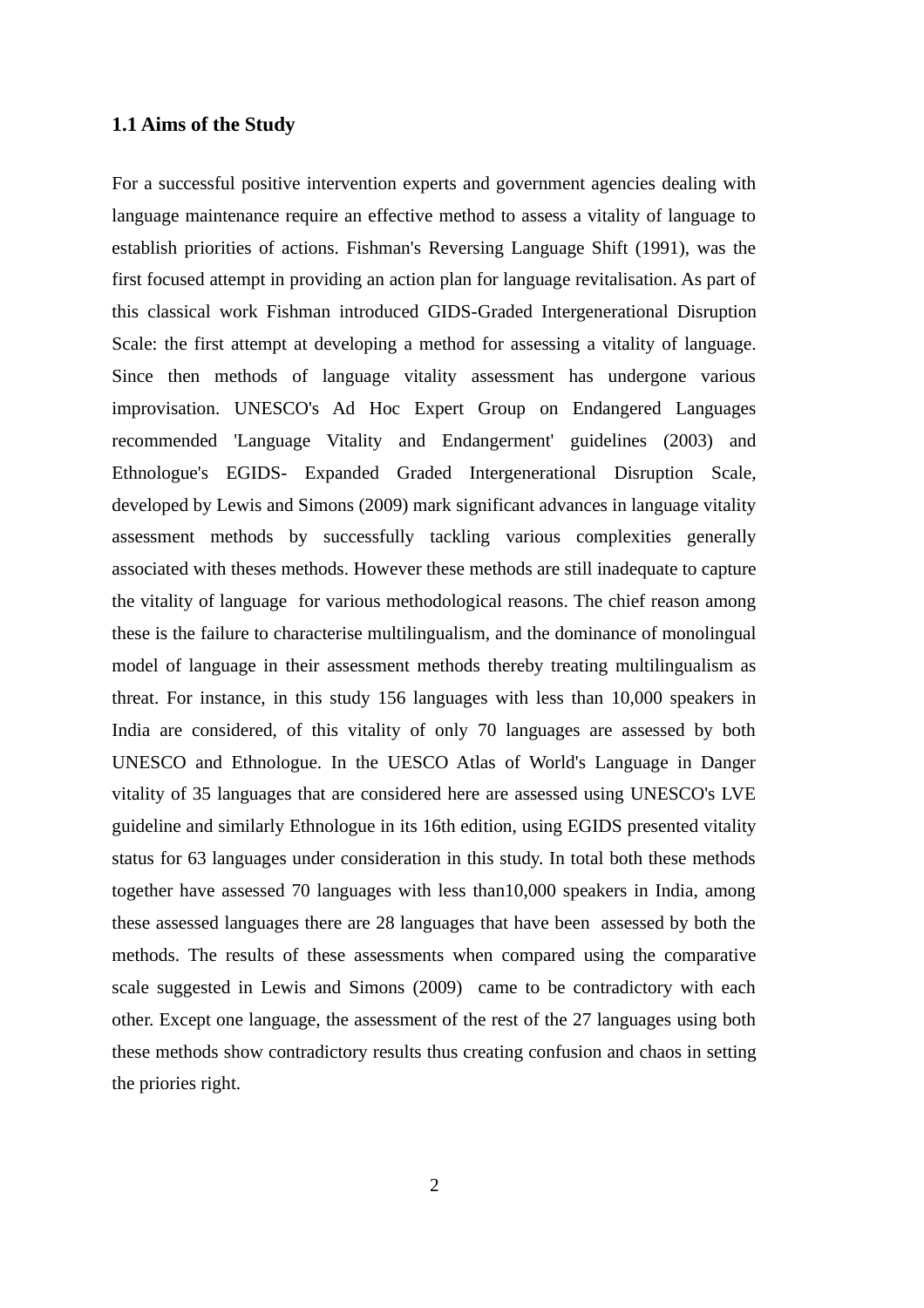#### <span id="page-12-0"></span>**1.2 Relevance of the study**

Any effective language revitalisation measures are possible only when we can effectively plan and allocate our scare resources, for this we need to set a clear priorities of action. However as seen above there are numerous discrepancies and methodological problems in the existing methods of language vitality assessment. Hence this research is theoretically relevant in its effort to improve the methods of language vitality assessment to suit the needs of multilingual ecology. Further it is of the top most priority to develop a method to assess a vitality of language that suit the needs of the Indian ecological conditions as going by UNESCO's Atlas of Endangered Languages (2010) India tops the list of endangered languages with 197 languages. If effective language revitalisation programs are not initiated then we are at the risk of losing many of these languages. Moreover the following are pertinent to a language vitality assessment method for an effective language revitalisation measure as per Fishman (1991):

- 1. Firstly, language revitalisation or Reversing Language Shift is like any other social policy it involves 'prior value consensuses among who advocate, formulate, implement and evaluate it'.
- 2. Secondly according to Fishman, "the early and felicitous setting of priorities is of exceptional importance, precisely because time is short (language erosion is going on all of the time) and defeats or failures are not only demoralising for the few who are committed to RLS but they are seized upon and played up by the many who are the active or passive opponents of RLS".
- 3. Thirdly, efforts of language revitalisation vary according to the problems faced and opportunities available. In this context, an accurate measure of language vitality assessment will give us a clear picture of the problems faced by Indian languages.
- 4. Fourth, a threatened language is not necessarily similarly or equally threatened in every community hence tailor-made efforts are needed to suit the needs of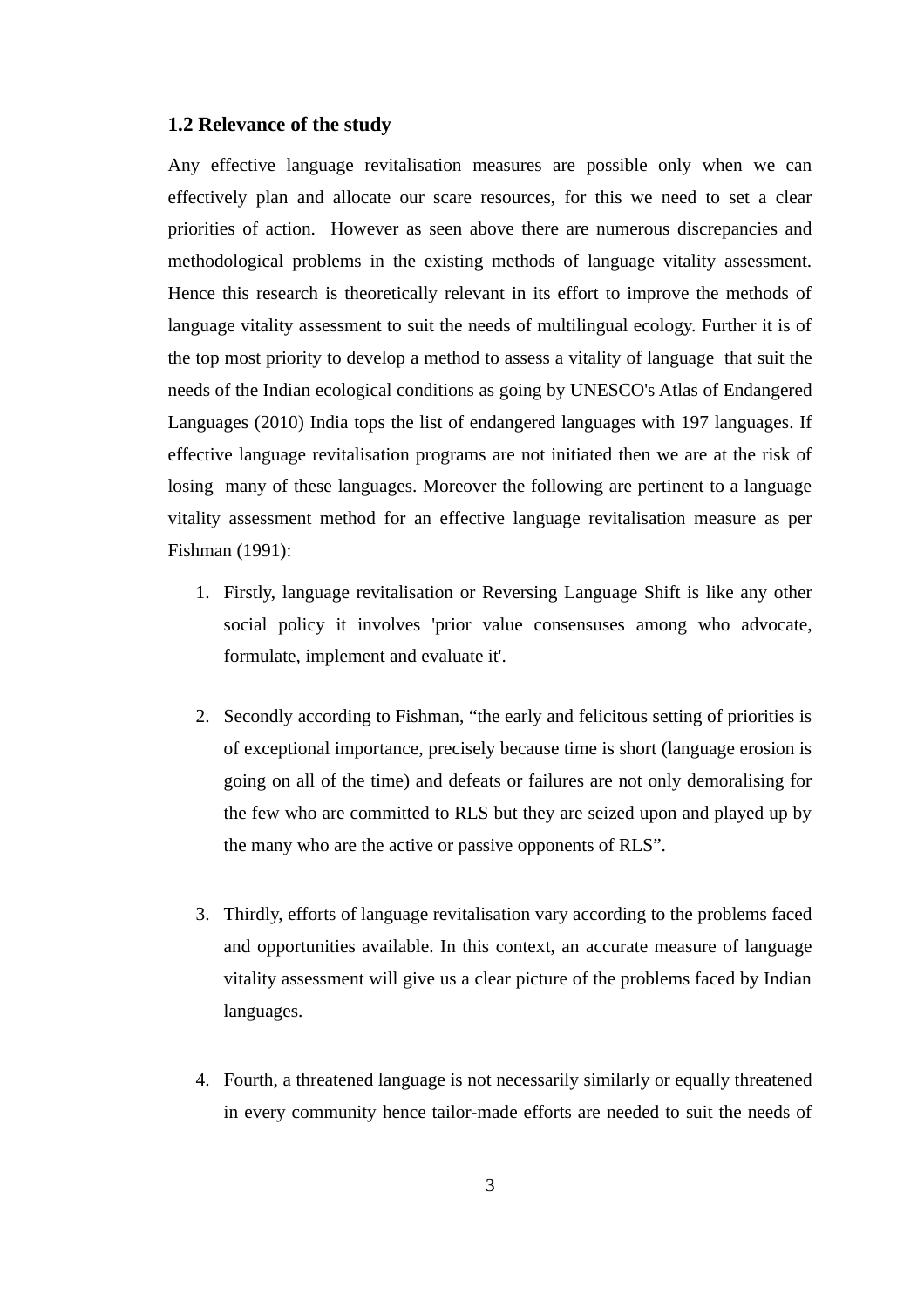the languages. This is possible only when the languages are assessed using an vitality assessment method that is holistic.

<span id="page-13-0"></span>Therefore the research in this dissertation is relevant for not only its theoretical merits but also for planning, implementing and executing a successful language revitalisation program.

#### **1.3 Methodology**

In order to seek a plausible solution to the problems of assessing language vitality any work demands a method that treats multilingualism as a norm as opposed to monolingualism, and it also requires a method which would take a holistic approach as opposed to a reductionist approach. Therefore this work approaches the problem of endangered language and the methods of assessing the language vitality from the theoretical perspectives of 'Ecology of language' (Haugen 1972).

Ecology of language as a method to the study of language was first developed by Einer Haugen. Haugen (1972) in his essay titled 'The Ecology of language' outlines the programmatic goals of Ecological approach to language as the study of '*interactions* between any given language and its environment' ( The Ecology of Language, 1972). In this approach the environment is defined not as the referential world to which the language provides index, rather it is defined as the society in which the language is used. Further he also states that the ecology of a language is part Psychological and Sociological. On the one hand it is psychological in a sense as this approach focuses on the role of language in the interaction between the world and mind and also on the interaction of the given language with other languages in the mind of a bi- or multilingual speakers, and on the other hand it is sociological in its focus on the interaction of a given language with its society where it functions as the one of the medium of communication. The basis of this approach as Haugen (1972) notes stems from his dissatisfaction in the way in which 'language' is conceptualized within the discipline. These following lines make it explicative about Haugen's (1972) dissatisfactions: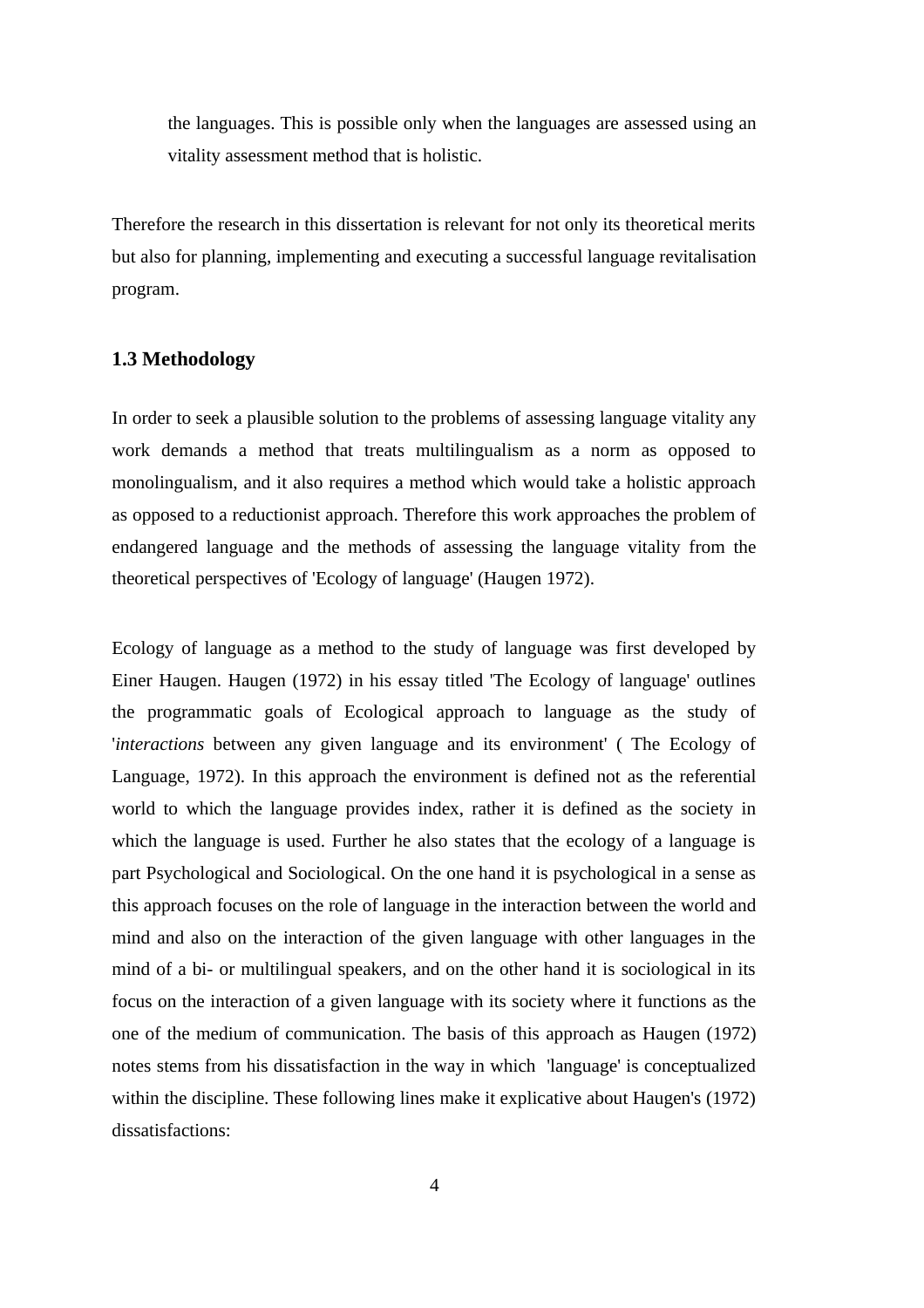*"The concept of a language as a rigid, monolithic structure is false, even if it has proved to be a useful fiction in the development of linguistics. It is the kind of simplification that is necessary at a certain stage of a science, but which can now be replaced by more sophisticated models. "* 

Therefore on the one hand the emphasis on placing language at the intersections of human interactions and language's environment and on the other hand, the treatment of language's environment as '*the society that uses it as one of the codes'* provides linguist the necessary fabric for a holistic approach to account for the problems in the methods of assessing language vitality.

#### <span id="page-14-0"></span>**1.4 Data**

This work relays extensively on the secondary data collected through various catalogs and archival source and government resisters. However only a few important source are worth a special mention: they are *UNESCO's Atlas of World's Languages in Danger (2010), Ethnologue 16th Edition, Languages and Scripts: People Of India National Series Volume IX, Glottolog 2.3, and the notice board in the Corridor of Department of Linguistics, University of Kashmir with the list of all the languages spoken in the State[\\*](#page-14-1) .* 

**UNESCO's Atlas of World's Languages in Danger (2010)** is a comprehensive collection of endangered languages known to the linguistic community. It is complied with an intention to 'raise awareness about language endangerment and the need to safeguard the world's linguistic diversity'. It list about 2500 languages in the Atlas. Valuable information like name, country or countries in which the language is spoken, iso639-3 code, degree of endangerment, alternate name if any, number of speakers, population and the source of information are provided for each of these languages in the online interactive version. In this list we can find 196 languages spoken in India of which 44 languages are spoken by less than 10,000 speakers.

**Ethnologue,** a comprehensive listing of known living languages of the world, is intended to be more as a catalogue than of as an encyclopedia. Thus, it provides

<span id="page-14-1"></span><sup>\*</sup> I express my gratitudes to Prof. Dr Nazir Ahmad Dhar, Dept. of Linguistics, University of Kashmir for providing me the permission to use the data.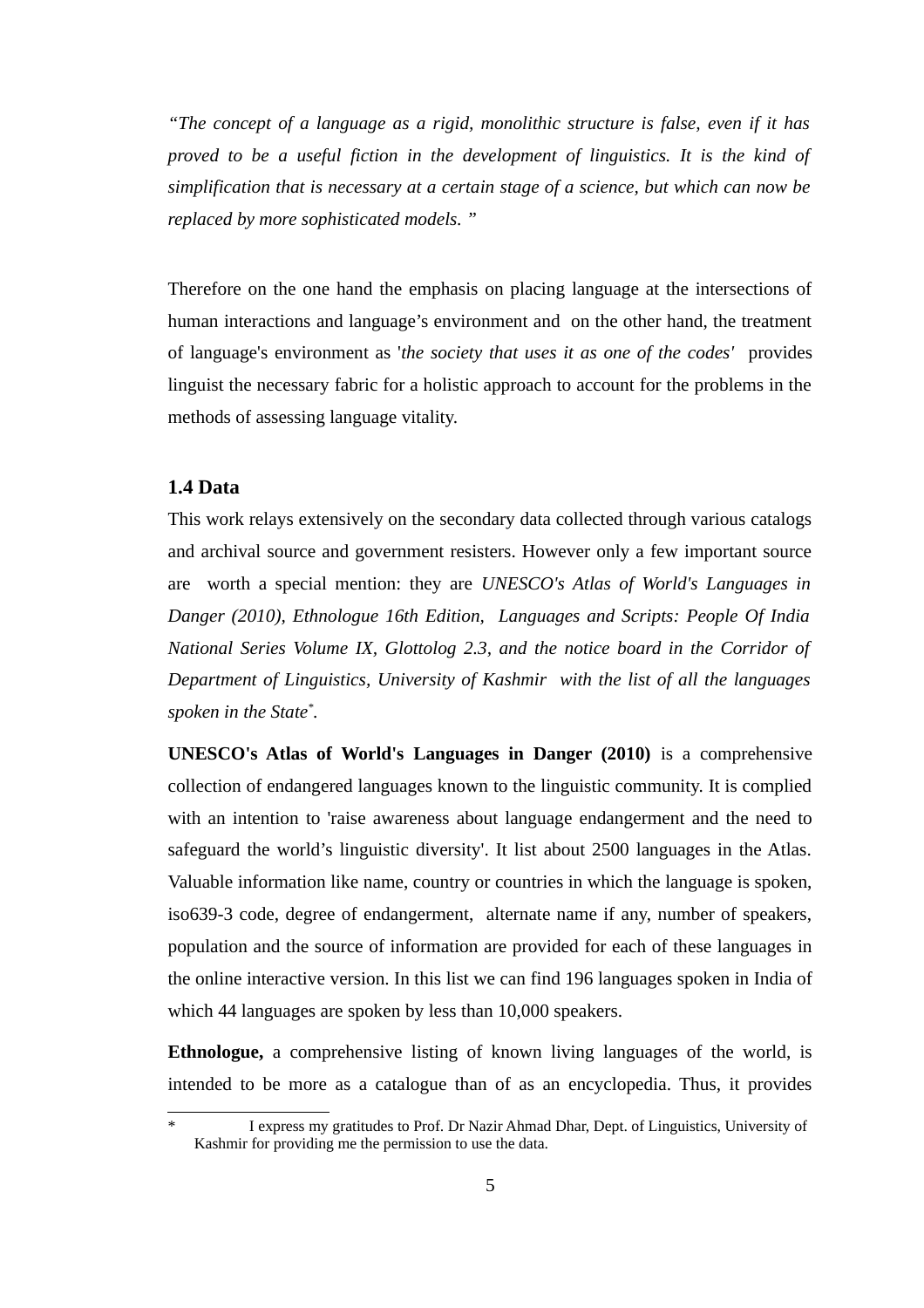summary data on the languages identified so far. The latest edition of Ethnologue (16th Ed) lists about 6,909 languages. Out of this India is home to about 440 languages. Of these 440 languages 63 languages are spoken by less than 10,000 speakers. The following valuable information are available through Ethnologue's catalog: Primary Language Name, ISO639-3 code, Alternate Names, Population, Location, Language Maps, Language Status, Classification, Dialects, Typology, Language Use, Language Development, Language Resources, Writing, and Other Comments. The section 'other comments' provides the scheduled status of the communities, their religious belief, and any other relevant information.

**Languages and Scripts: People Of India National Series Volume IX** was part of a massive project titled 'People of India' carried out by the Anthropological survey of India. It has generated a wealth of information on the hundreds of communities, caste and tribes which exist in India. The volume titled 'Languages and Scripts' presents a comprehensive survey of India's languages and describes the distribution of these languages. In this volume valuable information on the 325 identified languages and dialects spoken by 4635 communities are presented. This is the first and the most detailed work to provide evidence for linguistic heterogeneity that is typical of the Indian linguistic scene. For instance. Appendix *I 'The communities, Languages and their distribution'* of this book gives us information on languages of both in-group and intergroup communication used by the communities. Based on the information presented in Appendix *I* one can obtain the following data: Name of the community, Subgroup, Status, language(s) used for in-group communication, language(s) used for intergroup communication and the State(s) in which the community is located. These and many other valuable information present in this volume attests this as a major contribution to the survey of Indian languages alongside G.A Grierson's *'Linguistic Survey of India'.*

**Glottolog 2.3** is a bibliographic database of world's lesser known languages. It is a comprehensive database with 180,000 bibliographical references linked to 21,000 languoids (language families, languages, dialects). The main aim of Glottolog is to provide a total bibliographical coverage of descriptive resources to languages of the world. Glottolog is more reliable than other catalog for the following reasons: it only accept languages which the editors have been able to confirm as exist and distinct; it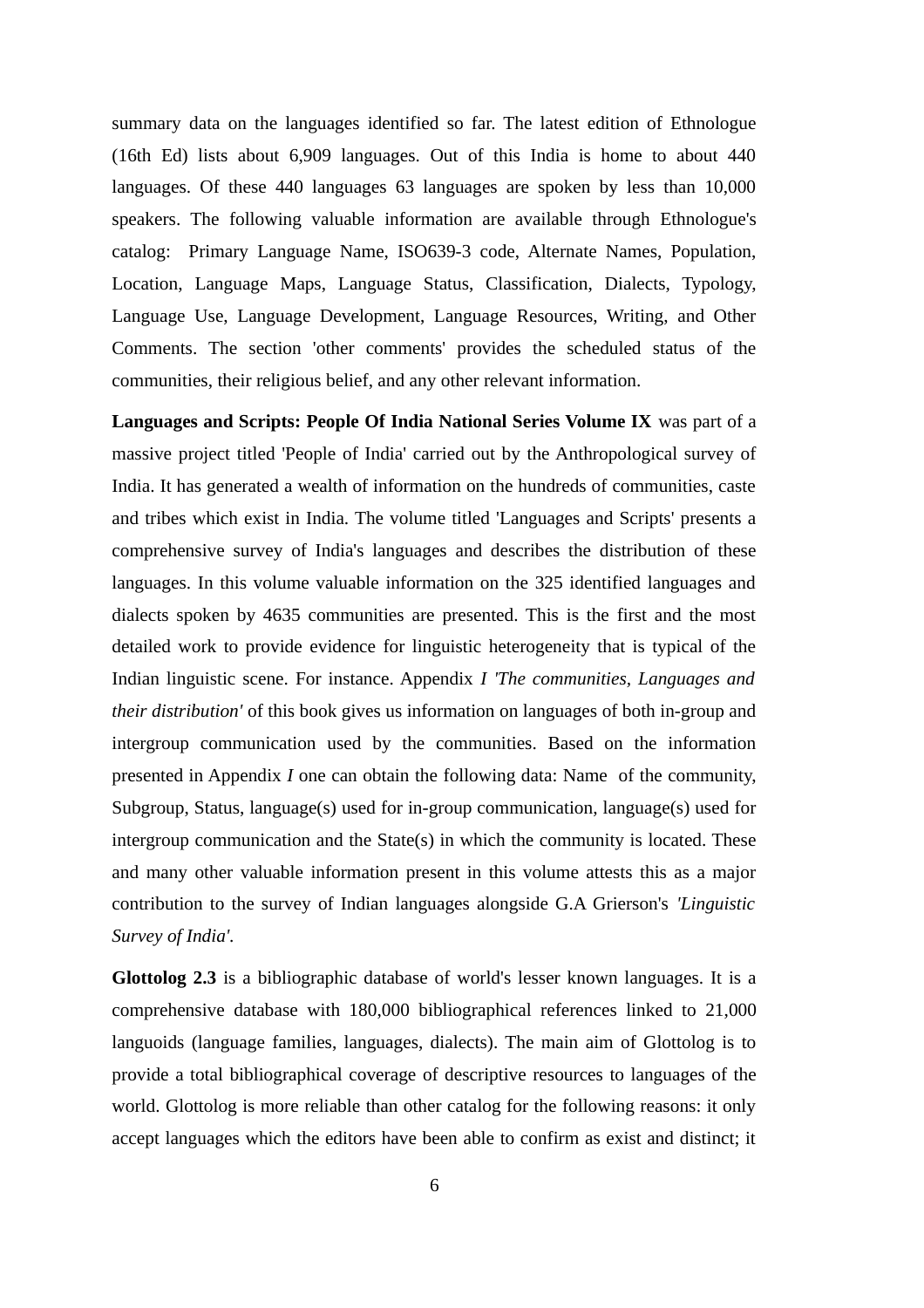classifies languages into families which have been demonstrated to be valid; and extensive bibliographic information are provided, especially for lesser-known languages. Thus through Glottolog one can ascertain the reliability of the data by cross verifying them with existing bibliographies.

*The notice board* in the corridor of the Department of Linguistics, University of Kashmir is one interesting source of data. It is basically a list of languages spoken in the state with other demographic and genealogical information like language family, location of the language and the approximate speaker's strength. This list and the subsequent interaction with the former HOD of the Department of Linguistics, University of Kashmir, Dr Nazir Ahmad Dhar forms the main source of data for the state of Jammu and Kashmir. This list is produced as a part of the Report of Mother Tongue Survey of India which is not available for consultation for reasons beyond reason. Thus this makes the information on the notice board the only source of data, although without any verification.

#### <span id="page-16-0"></span>**1.5 Organisation of the Study**

The present study is organised into four chapters. Apart from the introductory chapter it has three major chapters, each systematised and organised on the following basis: Review, Description and Recommendation.

In chapter 2 '*Assessing Language Vitality: A Methodological Review*' a review of the methods of assessing language vitality is presented for languages with less than 10,000 speakers in India. It focuses on the methodological assessment of the existing methods, viz. Fishman's GIDS (1991) UNESCO's LVE (2003) and Enthnologue's EGIDS (2009). Through the review we can observe the recurrence of a methodological problem, 'Monolingual Dominance'. Monolingual dominance was inherent in the existing methodologies of vitality assessment. All these existing methods approached the question of 'vitality' from a rigid monolingual framework, the result of which is clear discrepancies in their respective analysis of vitality. Apart from this Ethnologue's EGIDS and UNESCO's LVE had problems of their own: for instance on one hand UNESCO's LVE lacks clear definitions for terms like 'speaker'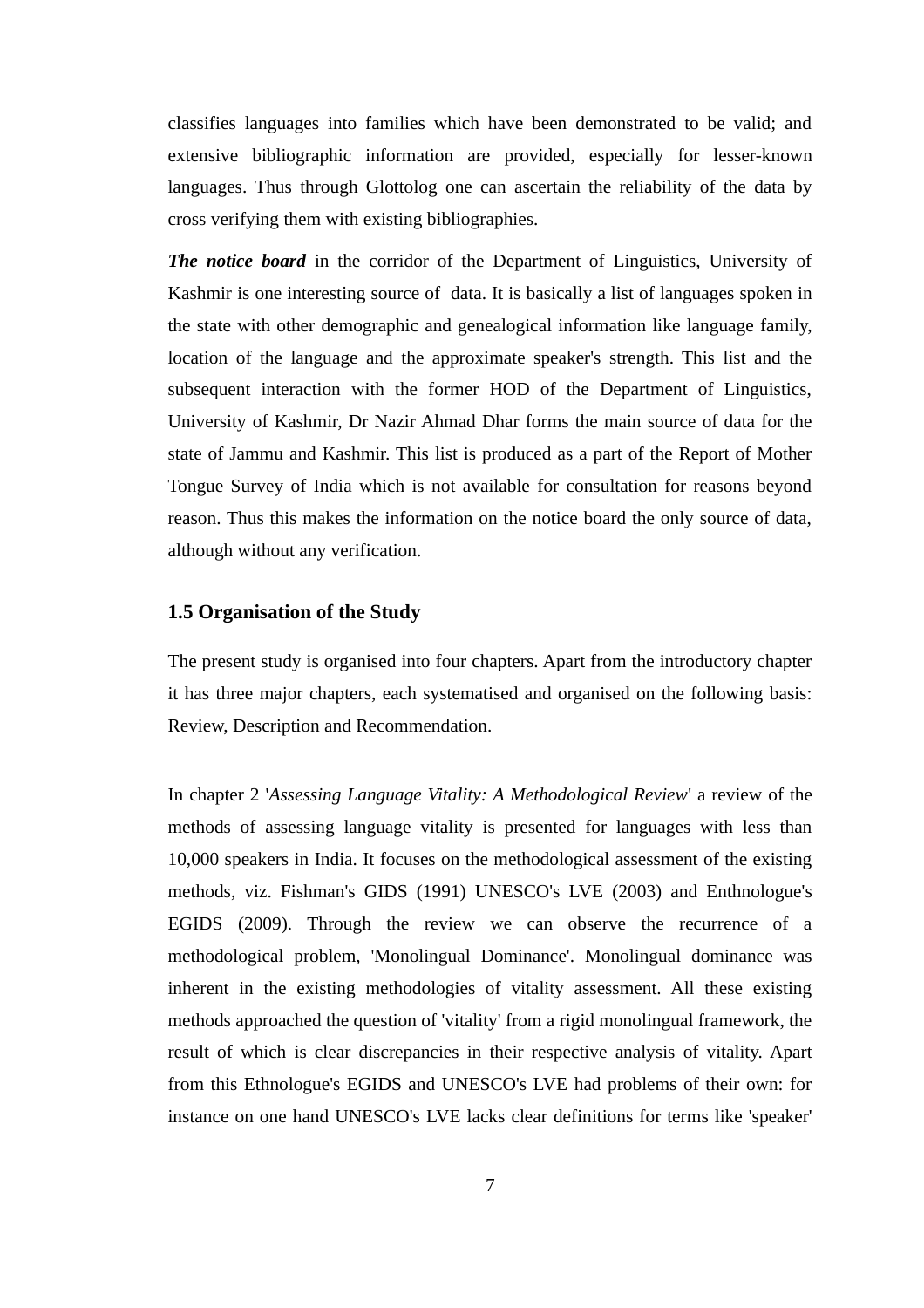and 'community' and concentrates on 'availability' rather than 'accessibility' to the technology of education and literacy in the respective language and on the other hand Ethnologue's EGIDS totally ignores ecological condition of languages, allots undue weightage to literacy and reduces assessment to mere demographic profile.

Followed by this a description of the ecological conditions languages with less than 10,000 speakers in India is presented in Chapter 3 *'Ecology of languages spoken by less than 10,000 speakers'*. Ecological conditions of the languages with less than 10,000 speakers in India discussed in the Haugenian framework with empirical evidences in chapter 3 shows that the characteristic features of the ecology of these languages are: (a) Language shift to and expansion of dominant languages, (b) Subjugation of these languages by undermining the vitality of minority languages through policies and political ideologies, and (c) exploitative attitude through colonialism and establishment of nation states.

Finally in Chapter 4, '*Indicators of Language Vitality in Linguistically Heterogeneous South Asia'*, after considering several languages of the Indian continent and the methodological flaws in the existing methods, identifies three chief methodological concerns in assessing a vitality of language in the Multilingual Ecology of India: *Hegemony of Monolingual Ideologies; Graphocentric Conjecture; & Decontextualisation of language from speakers' socio-economic condition* and proposes the mechanism for assessing vitality of languages relevant and suited within the Indian multilingual 'Ecology' of languages.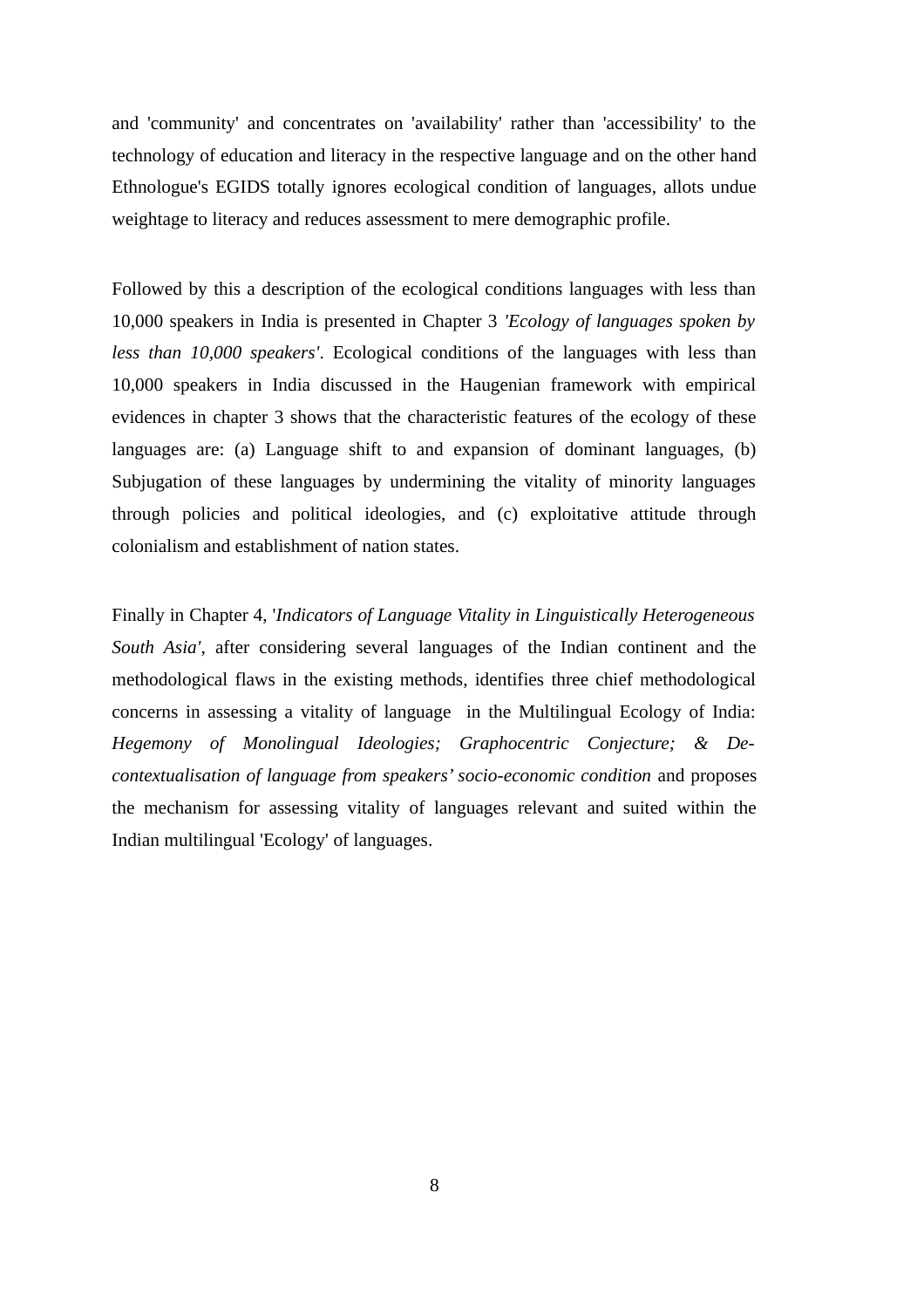#### **Chapter 2**

### <span id="page-18-1"></span><span id="page-18-0"></span>**Assessing Language Vitality: A Methodological Review**

#### **2.1 Introduction**

Of the 7105 languages listed in the 17th edition of Ethnologue 33.5% of them are said to be endangered languages. Endangered languages are those that are under the threat of losing it's speakers by choice: as language shift wherein the number of speakers dwindles with in the ethnic community. Speakers of these endangered languages cease to speak their heritage language in favor of languages that are socially, politically and economically dominant.

Language shift and language loss are not a new phenomenon, historically many languages have been lost through a process of gradual shift or change, but what worries us is today's language shift occurs as speakers cease to speaking their heritage language in favor of the another dominant language. What are the reasons for such language shifts or loss? In very rare instances language loss occurs as a result of loss of entire population through natural disasters or war. The most common form language loss result from language shift and attrition, a more gradual kind of loss, where speakers of a language make a conscious decision to stop using their language or stop speaking it to their children. In such case of language loss, speakers shift or abandon their languages as they see their heritage language as an obstacle to socioeconomic mobility, and instead prefers to use language of a dominant group. In cases like India language shift is motivated as result of flawed educational policy which until recently restricted the use of minority language in educational institutes<sup>[1](#page-18-2)</sup>. Most scholars(Krauss (1992), Crystal (2000) Fishman (1991), and others) have acknowledged that the language loss is not a new occurrence, but the rate at which it

<span id="page-18-2"></span><sup>1</sup> National Policy on Education 1968, adopted the All India Council for Education 1956 recomendationof the Three Language Formula (TLF) 'which includes the study of a modern Indian language, preferably one of the Southern languages, apart from Hindi and English in the Hindi speaking states, and of Hindi along with the regional language and English in the non Hindispeaking states at the Secondary stage.' However,the recent National Curriculum framework 2005 on other hand has laid the foundation for Multilingual Education.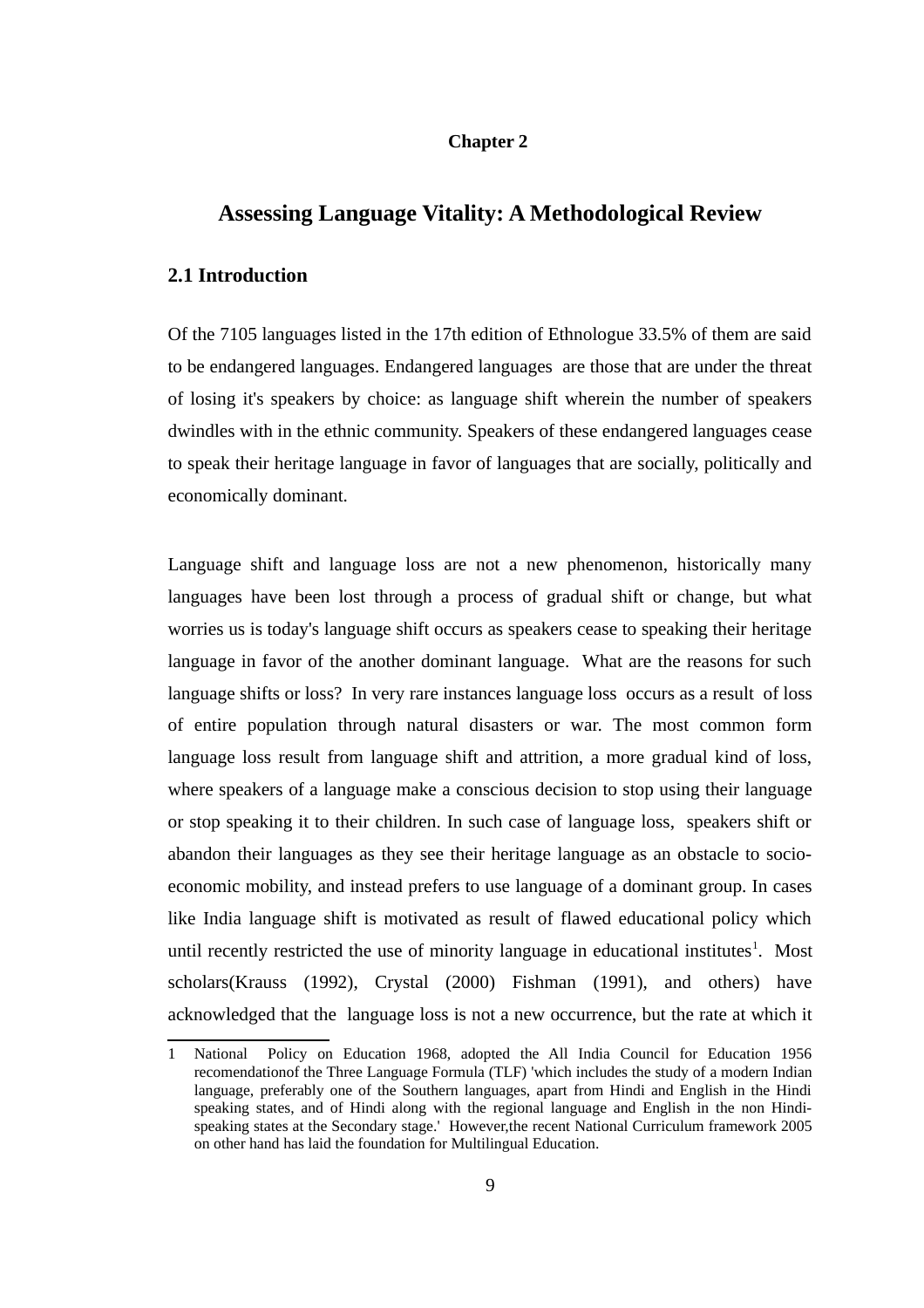is presently happening. The reason of language shifts are motivated by a complex set of systemic nurtured factors stemming from local language ecologies to regional, national, and global levels.

As Grenoble(2011) notes motives of language shift, often centers around uneven concentration of power and prestige between the minority language and culture on the one hand and the languages of wider communication and dominant cultures on the other hand. While the specifics of such power equation may vary by situations, three common overreaching motives are identified in Grenoble (2011) a) *Urbanization*, b)*Globalisation*, and c) *Social and Cultural Dislocation*.

In the modern times, *Urbanization*, emerges as one of the key causes, brings people from different language and culture in to the same working space. They are necessarily required to communicate with each other,and so they turn to an established liungua-franca or a language of wider communication. Similar to Urbanization, *Globalisation:* the modern practice of trade and commerce demands that all those who are indulged in it communicate with each other in a global language as opposed to the traditional setup where only the key figures in the state were expected to be able to communicate in a global language, this puts a pressure on the weaker sections of the population to communicate in a global language as a skill to communicate in a global language in the developing nations, today is seen to be a prerequisite for economic 'success'. Therefore Urbanization and Globalisation have in a way achieved a socio-cultural homogenization by favoring few languages. This unequal distribution of privilege and power leads to *Social and Cultural Dislocation*. Lack of prestige and power is one of the most powerful motivating factor for language shift. This situation often stems from unequal levels of power often results in minority community being socially and economically disadvantaged. Disadvantaged in concert terms means that the minority community as compared to the dominant community are politically powerless, and are less educated and less wealthy<sup>[2](#page-19-0)</sup>. One common outcome of this is the change in attitudes towards heritage language of a minority

<span id="page-19-0"></span><sup>2</sup> Harbert, Wayne. "Endangered Languages and Economic Development." The Cambridge Handbook of Endangered Languages. Cambridge: Cambridge University Press, 2011. 403-422.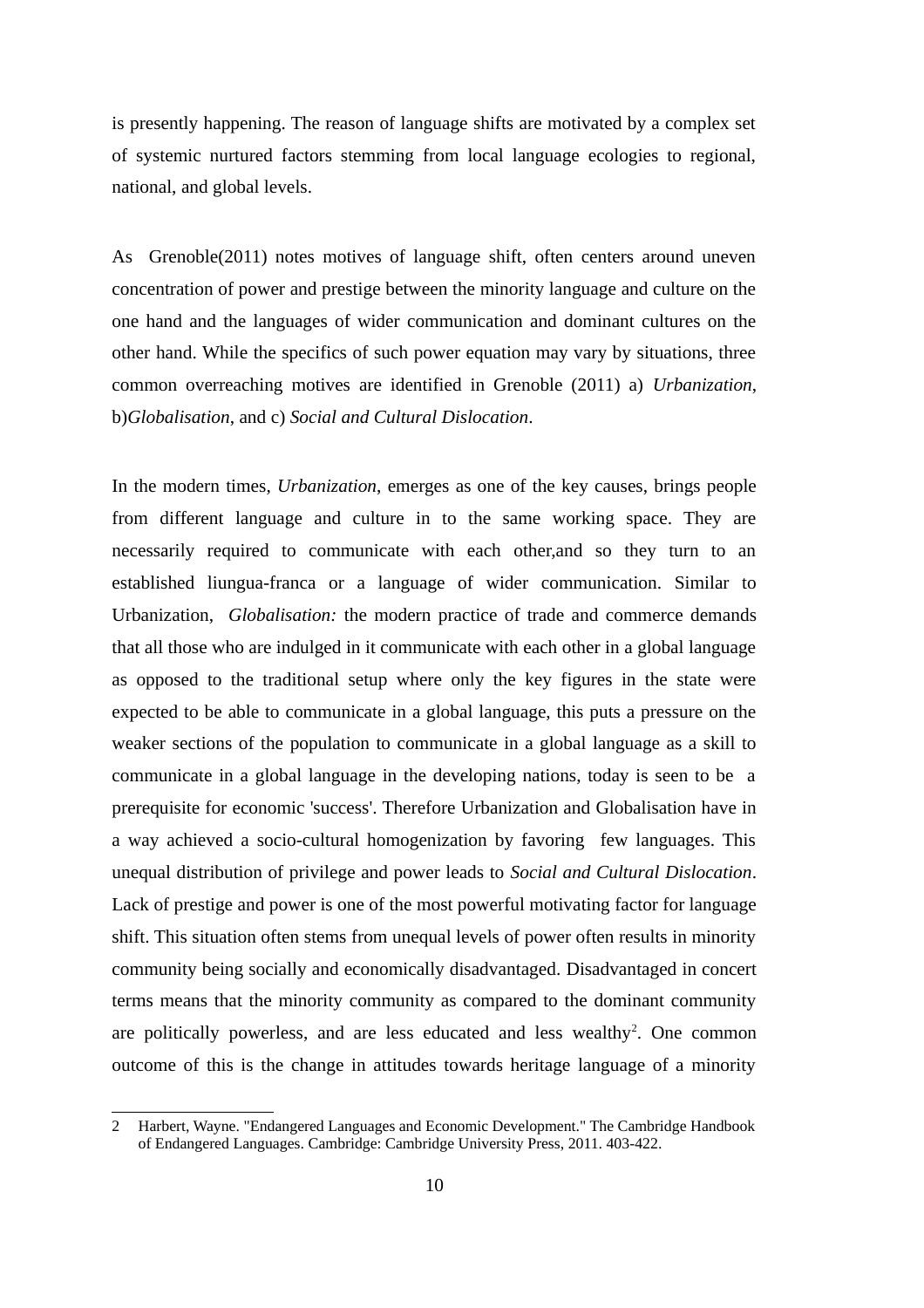community. Members of the minority community often view the knowledge of their heritage language and culture as an impediment to socio-economic development, further knowledge of the dominant language comes to be perceived as the key to socio-economic development:result is the renunciation of heritage language and culture, thus this situation has been called *social and cultural dislocation.* 

#### <span id="page-20-0"></span>**2.2 Assessing Language endangerment:**

In this context, Language endangerment: threat with extinction of language, may be conceptualized as a continuum of language vitality; at one end of the continuum there are languages that are dominant: like Hindi, the  $3<sup>rd</sup>$  largest spoken language of the world, an official language of the Indian State<sup>[3](#page-20-1)</sup>, broadly used in the media and education, and the sole lingua-franca in most part of the India, and at the other end there are languages that are on the verge of extinction or languages that are extinct languages like Present Greater Andamanese, a language spoken in the Starit Island of Andaman Islands, India. Its speakers have shifted to Andamanese Hindi, a language of the dominant class and a State language of Andaman and Nicobar, showing only a symbolic fluency in their heritage language<sup>[4](#page-20-2)</sup>. In between these there are languages of varying degree of vitality. Therefore Grenoble (2011) states, these tools assessing Language endangerment must at least be characterized along three important parameters: 1) the nature and number of persons who identify themselves with the language (ethno-lingusitic population), 2) domains of use (function) and 3)internal and external pressures/support that exist for a language.

*Nature and number of the speaker base* is one of the most significant factor in measuring the vitality of the language. A language is endangered when fewer and fewer people identify with it and hence they neither uses it nor pass it on to the next generation. On the dimension of domains of use, a language used in fewer and fewer domains of daily activity gradually lose the characteristic of being closely associated

<span id="page-20-1"></span><sup>3</sup> Through Article 343 of the Indian constitution the State has declared Hindi as the official language and English as the co-official language.

<span id="page-20-2"></span><sup>4</sup> Anvita Abbi, Bidisha Som and Alok Das "Where Have All The Speakers Gone? A Sociolinguistic Study of the Great Andamanese ", Indian Linguistics; 68.3-4: 325-343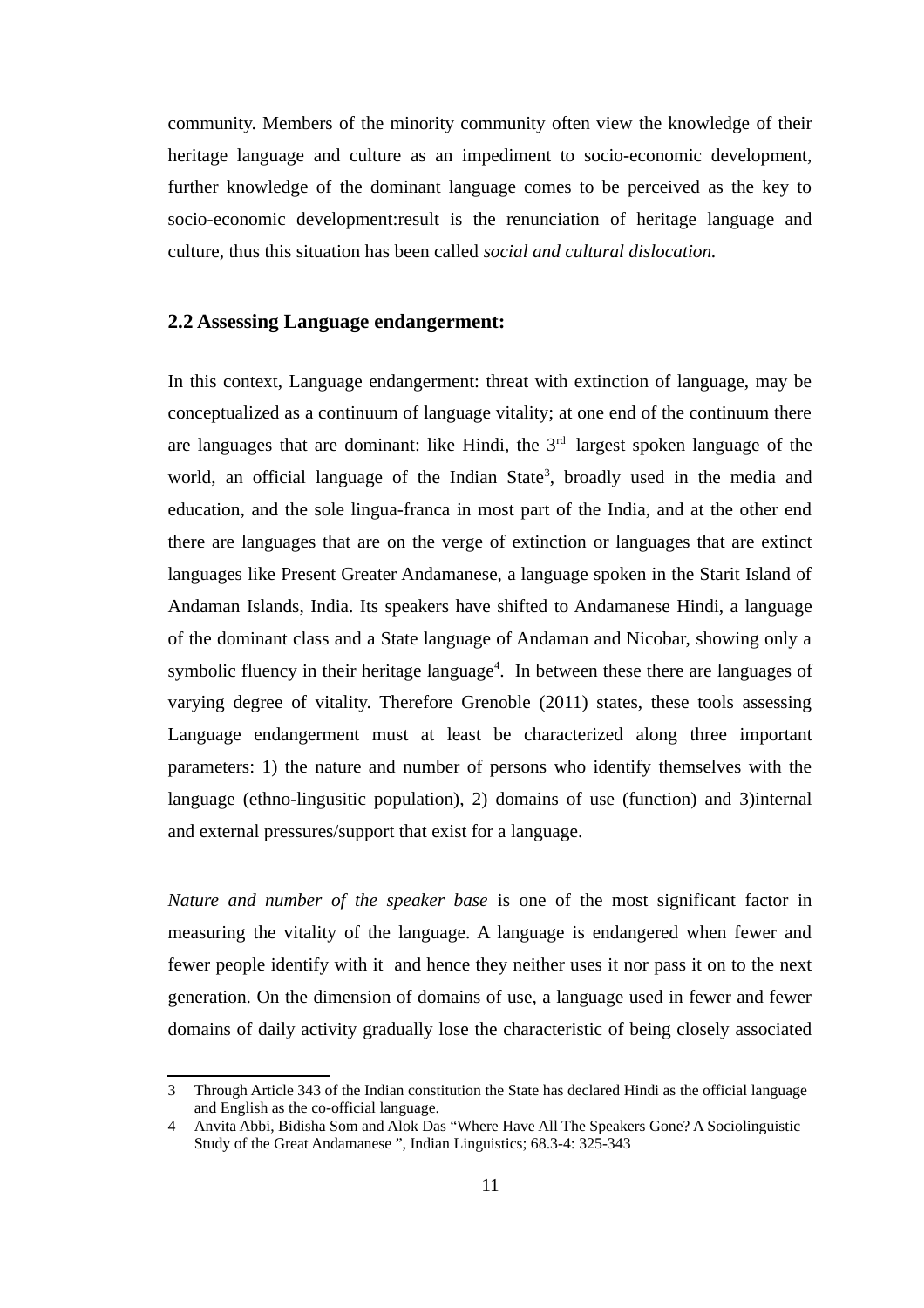with the community and when it finally losses the 'Home' domain it ceases to exist. Finally one of the most important factors that motivate language shift are *internal and external pressure or support that exist for a language.* By EXTERNAL pressure or support here Gernoble refer to the governments attitudes and policies toward minority languages: in a state were all languages are given an equal status minority languages have an external support, on the contrary if a States treats few or one language as official and the rest as subordinate, then the speakers of the minority languages are under constant pressure to adapt to the language of the dominant class. On the other hand INTERNAL pressure or support refers to the communities' attitude towards their heritage language: a positive attitudes towards their heritage language will be a support, while a negative attitude will act as pressure.

The main concern in assessing language endangerment lies at interpreting these factors. While authors vary in number of factors, they all agree that no one common factor can be pointed as the reason for language loss. These factors are not solely restricted with the demography of the speakers, and the language use, they are multifaceted in nature. Further they also agree that these factors are not universal rather they are dependent on the 'language ecology<sup>[5](#page-21-0)</sup>' in which the said language is spoken. The greatest challenge that one immediately faces in assessing language endangerment in India and in South Asia at large is the 'societal multilingualism'. Societal Multilingualism refers to the linguistic diversity present in a society. The multilingualism in these societies are self regulated through social institution, Pandit (1972) illustrates this through a classic case of a 'spice vendor in Bombay'. Further Pandit clearly establishes that societal multilingualism in India is functional and additive multilingualism. Therefore any tool that seeks to assess endangerment in the Indian context must have incorporated the parameters identified by Gernoble and it must also shed the traditional 'Europeanized' notion of 'language' and 'language use' before it can take the work in hand

The sections below in this chapter, will provide a methodological overview of the vitality assessment tools, then a case assessment of two broadly used tools in Indian

<span id="page-21-0"></span><sup>5</sup> *As conceptualized by Haugen in his seminal paper The Ecology of Language (1971).*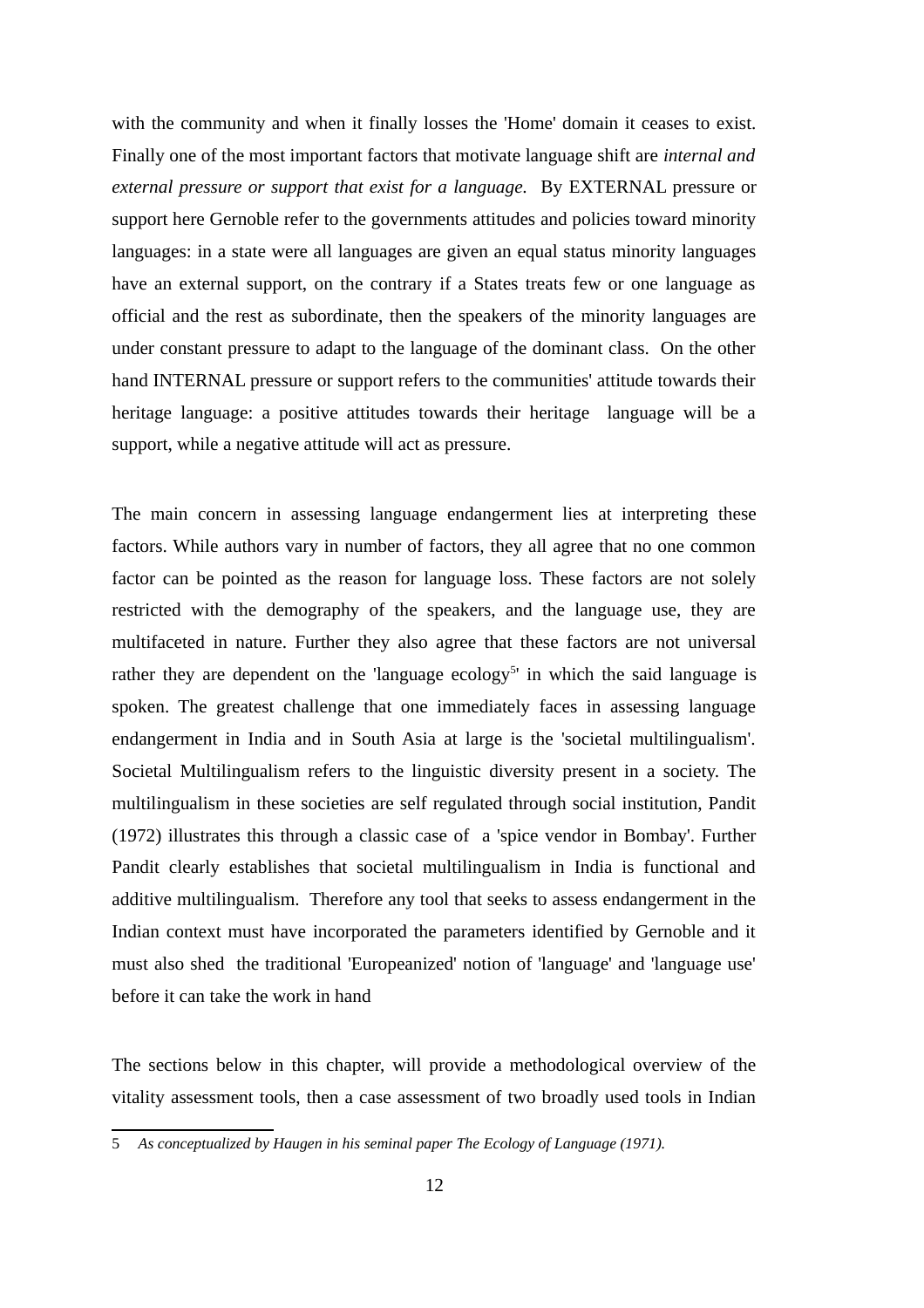settings: Ethnologue's EGIDS- Expanded Graded Intergenerational Disruption Scale and UNESCO's LVE-Language vitality and Endangerment Index is presented, followed with a critical appraisal of EGIDS and UNESCO's LVE and finally these tools are evaluated according to Indian scenario.

#### <span id="page-22-0"></span>**2.3 Graded Intergenerational Disruption Scale:**

Fishman's 1991 'Reversing language shift' is one of the earliest work to offer a detailed treatment on issue of language maintenance and endangerment assessment. In this work he introduces *Graded Intergenerational Disruption Scale* as a tool to assess the disruption or endangerment among minority languages. For this purpose he identifies the following parameters: Domains of Use, Users base or Speakers' Generation, Literacy and Intergenerational transmission. Based on this four factors he creates the GIDS to classify the languages under consideration. GIDS is a 8 point scale with ascending order of maintenance. The following table provides a summary of the levels:

| <b>LEVEL</b>   | <b>DESCRIPTION</b>                                                                                                                      |  |  |
|----------------|-----------------------------------------------------------------------------------------------------------------------------------------|--|--|
|                | The language is used in education, work, mass media, government at the<br>nationwide level                                              |  |  |
| $\mathcal{D}$  | The language is used for local and regional mass media and<br>governmental services                                                     |  |  |
| 3              | The language is used for local and regional work by both insiders and<br>outsiders                                                      |  |  |
| $\overline{4}$ | Literacy in the language is transmitted through education                                                                               |  |  |
| 5              | The language is used orally by all generations and is effectively used in<br>written form throughout the community                      |  |  |
| 6              | The language is used orally by all generations and is being learned by<br>children as their first language                              |  |  |
| 7              | The child-bearing generation knows the language well enough to use it<br>with their elders but is not transmitting it to their children |  |  |
| 8              | The only remaining speakers of the language are members of the<br>grandparent generation                                                |  |  |

 *Table 2.1: Graded Intergenerational Disruption Scale (Fishman 1991)*

It can be seen from the Table above that the first three levels takes into account the spread of domains of use, and these levels indicate that the language is a dominant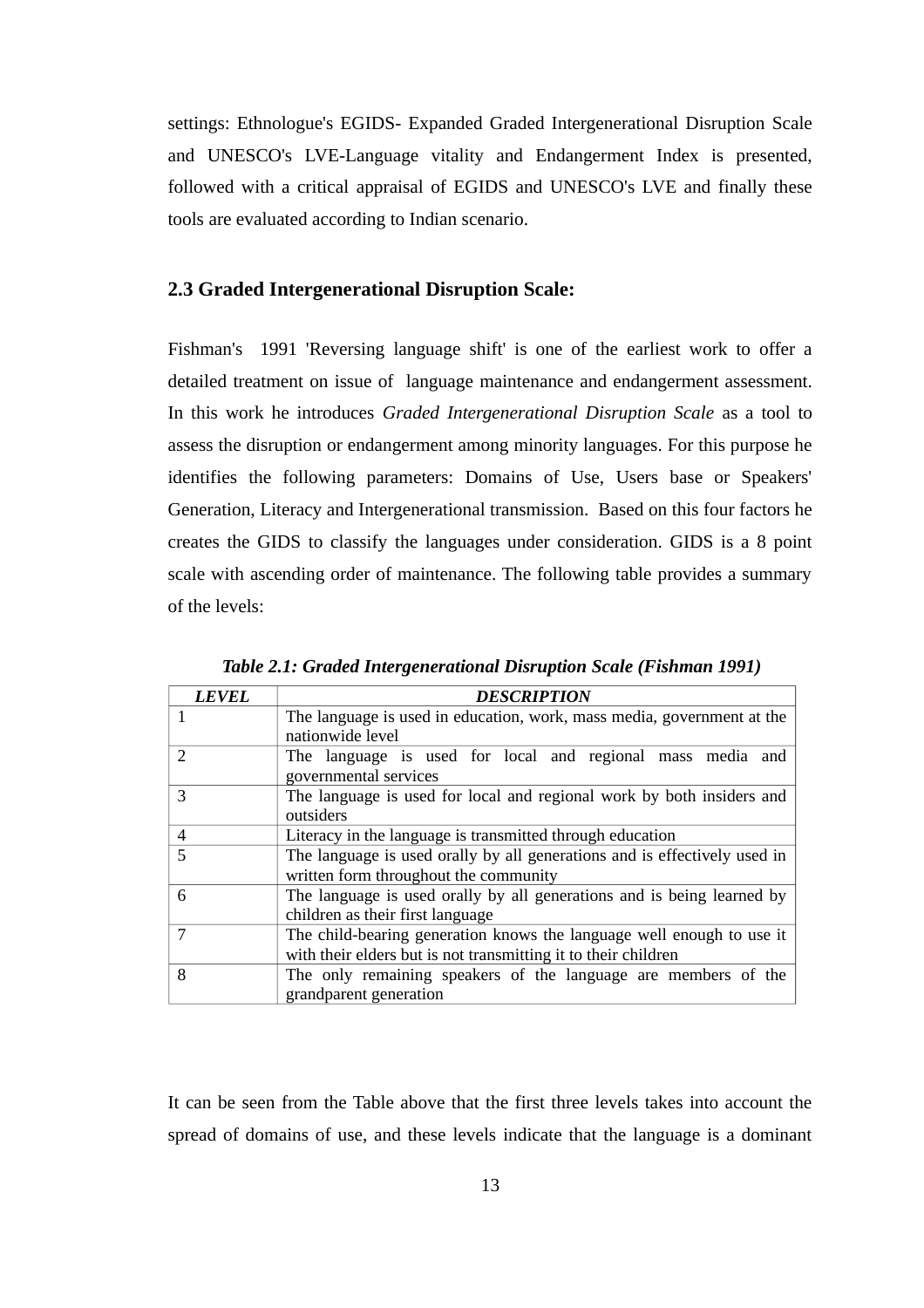and vibrant language; levels 4 and 5 pay more attention to literacy and indicates at a relatively stable conditions; whereas the final three levels 6,7, and 8 exclusively deals with Intergenerational Transmission and indicates and include majority of the minority languages whose maintenance is disrupted. Therefore languages in the higher levels are stable, as we move down in the scale we will find that there are tendencies of language shift and finally languages classified in the lower level indicates language loss and shift.

Of the four factors identified for assessment in GIDS, Intergenerational Transmission is given more importance. According to Fishman (1991) Intergenerational Transmission marks a vital milestone in the path towards language shift. This implies that individuals and domains of home and local community is the locus of any attempt at revitalization.

#### <span id="page-23-0"></span>**2.4 Expanded Graded Intergenerational Disruption Scale**

In the seventeenth edition, Ethnologue introduced a new category of information: Language Status, providing a summary of the status of the language use in a country. As per Ethnologue's website, the status element of a language entry includes two types of information: The first is an estimate of the overall development versus endangerment of the language using the Expanded Graded Intergenerational Disruption Scale (Lewis and Simons 2010), and the second is a categorization of the Official Recognition given to a language within the country.<sup>[6](#page-23-1)</sup> In the treatment below a summary of the Expanded Graded Intergenerational Disruption Scale is provided.

Expanded Graded Intergenerational Disruption Scale, according to Ethnologue *"provides both an estimate of the level of endangerment of languages which are losing ground and an estimate of the state of development of those languages which are gaining functions in the communities where they are used."* [7](#page-23-2)EGIDS was developed by Lewis and Simons (2010) based on 'Graded Intergenerational

<span id="page-23-1"></span><sup>6</sup><http://www.ethnologue.com/statistics/status>

<span id="page-23-2"></span><sup>7</sup> <http://www.ethnologue.com/about/language-status>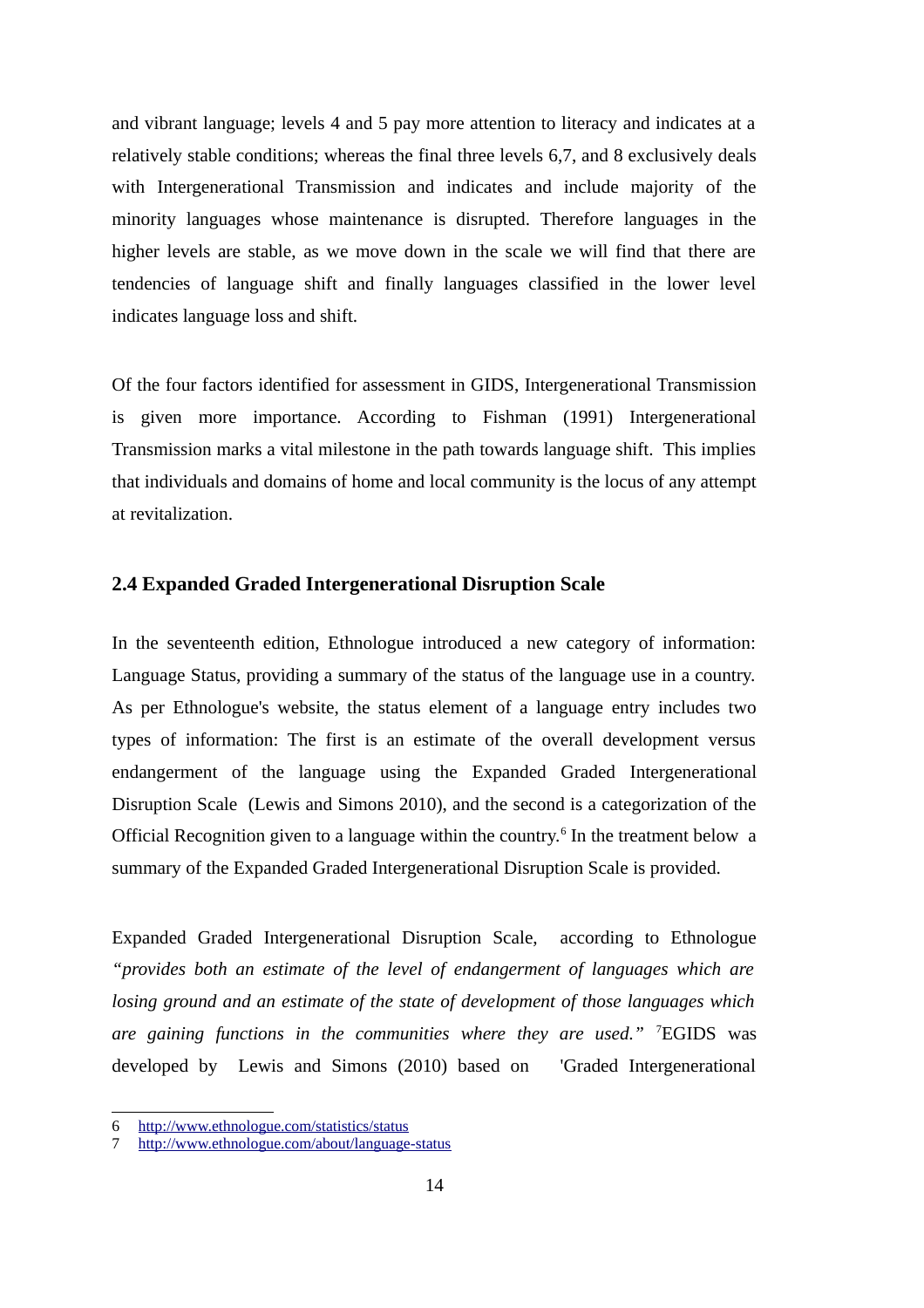Disruption Scale' first developed by Joshua Fishman. The disruption of intergenerational transmission was the only factor used to create a typology of language endangerment in Fishman's GIDS, whereas EGIDS according to its developers is an attempt to expand the scope of these categorisations.

An Expanded Graded Intergenerational Disruption Scale according to Lewis (2009) is an attempt to measure and organise languages vitality on a 13 grade scale (level), starting from zero (safe) to ten (extinct), based on data that are indicators of two major dimension of language use: *absolute number of speakers and the use of language in certain domains or functions.* Each of this level (graded scale) is given a distinct one or two word label that identifies with the major functional category of the level. A summary of these levels are given in the table below.

| <b>Level</b>   | <b>Label</b>          | <b>Description</b>                                         |  |
|----------------|-----------------------|------------------------------------------------------------|--|
| 0              | International         | The language is widely used between nations in trade,      |  |
|                |                       | knowledge exchange, and international policy.              |  |
| $\mathbf{1}$   | <b>National</b>       | The language is used in education, work, mass media, and   |  |
|                |                       | government at the national level.                          |  |
| $\overline{2}$ | Provincial            | The language is used in education, work, mass media, and   |  |
|                |                       | government within major administrative subdivisions of a   |  |
|                |                       | nation.                                                    |  |
| 3              | Wider                 | The language is used in work and mass media without        |  |
|                | Communicatio          | official status to transcend language differences across a |  |
|                | $\mathbf n$           | region.                                                    |  |
| 4              | Educational           | The language is in vigorous use, with standardization and  |  |
|                |                       | literature being sustained through a widespread system of  |  |
|                |                       | institutionally supported education.                       |  |
| 5              | Developing            | The language is in vigorous use, with literature in a      |  |
|                |                       | standardized form being used by some though this is not    |  |
|                |                       | yet widespread or sustainable.                             |  |
| 6a             | Vigorous              | The language is used for face-to-face communication by all |  |
|                |                       | generations and the situation is sustainable.              |  |
| 6b             | Threatened            | The language is used for face-to-face communication        |  |
|                |                       | within all generations, but it is losing users.            |  |
| 7              | Shifting              | The child-bearing generation can use the language among    |  |
|                |                       | themselves, but it is not being transmitted to children.   |  |
| 8a             | Moribund              | The only remaining active users of the language are        |  |
|                |                       | members of the grandparent generation and older.           |  |
| 8b             | <b>Nearly Extinct</b> | The only remaining users of the language are members of    |  |
|                |                       | the grandparent generation or older who have little        |  |
|                |                       | opportunity to use the language.                           |  |

*Table2.2: Levels in Expanded Graded Intergenerational Disruption Scale*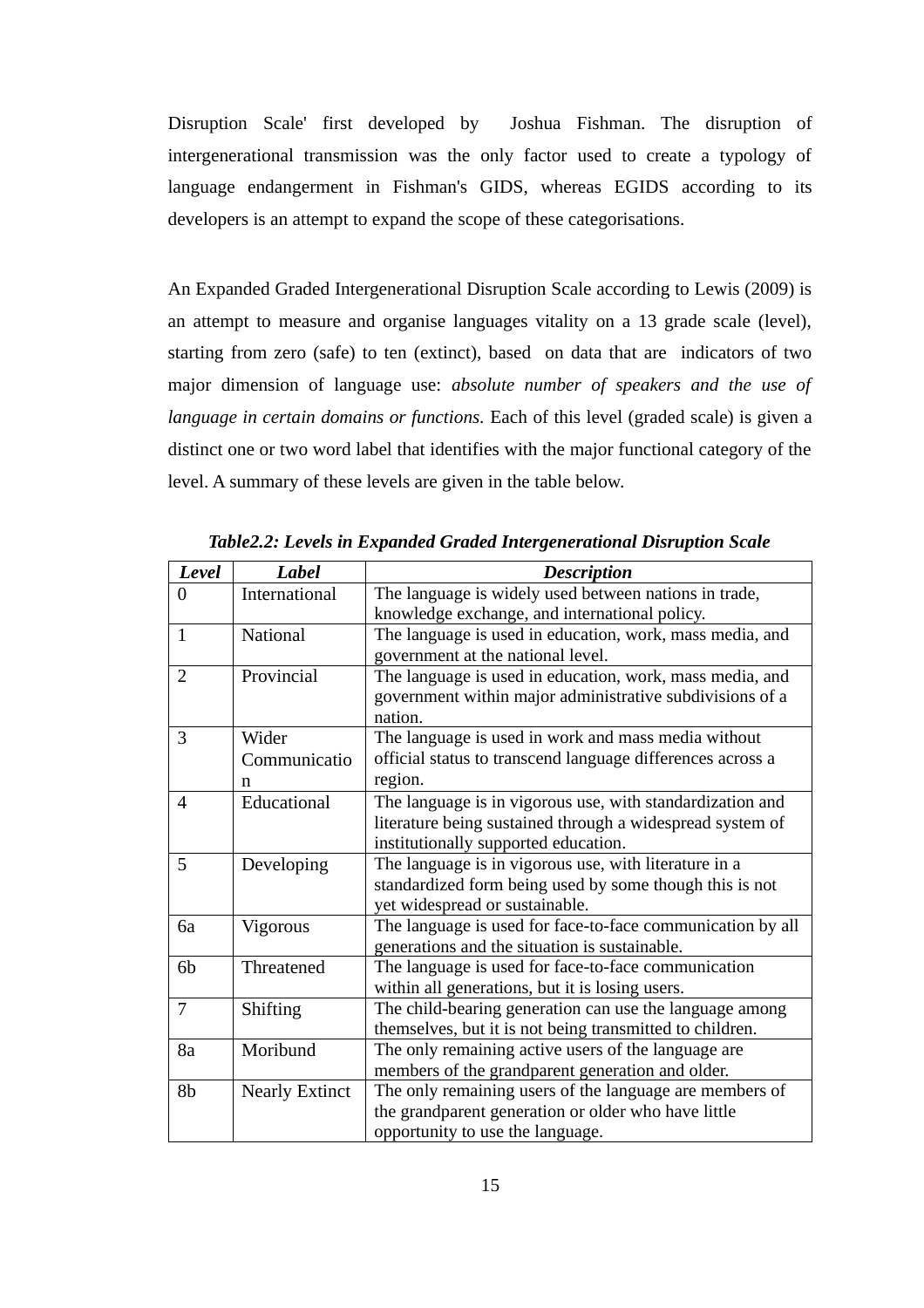<span id="page-25-0"></span>

| Level | Label   | <b>Description</b>                                         |  |
|-------|---------|------------------------------------------------------------|--|
|       | Dormant | The language serves as a reminder of heritage identity for |  |
|       |         | an ethnic community, but no one has more than symbolic     |  |
|       |         | proficiency.                                               |  |
| 10    | Extinct | The language is no longer used and no one retains a sense  |  |
|       |         | of ethnic identity associated with the language.           |  |

#### *2.4.1 Assessment using EGIDS*

According to Lewis and Simons (2010) the current status of a language can be assessed by answering a set of five key questions about community and language use. These questions are based on a set of seven parameters of language endangerment (lewis 2008): 1) Age; 2) Demography; 3) Language use; 4) Language Cultivation/Development, Literacy, and Education; 5)Status and Recognition; 6) Language Attitudes; 7) Amount and quality of documentation. Answers to these five key questions according to its developers, identify some of the major factors that need to be addressed in any language maintenance, revitalization, or development project. These factors are identity, vehicularity, the status of intergenerational transmission, literacy acquisition status, and a societal profile of generational language use. The section below is an adaptation from Lewis (2008).

**Key Question #1:** What is the current identity function of the language? There are four possible answers to this question: Historical, Heritage, Home, and Vehicular.

| Answer     | <b>Description</b>                             | <b>EGIDS</b> Level               |
|------------|------------------------------------------------|----------------------------------|
| Historical | The language has no remaining speakers         | 10<br>EGIDS<br>Level             |
|            | and no community which associates              | (Extinct).                       |
|            | itself with the language as a language of      |                                  |
|            | identity.                                      |                                  |
| Heritage   | There are no remaining $L1$ speakers, but      | 9<br>EGIDS<br>Level              |
|            | may be some emerging $L2$ (Dormant).<br>there  |                                  |
|            | speakers or the language may be used           |                                  |
|            | for symbolic and ceremonial purposes           |                                  |
|            | only.                                          |                                  |
| Home       | The language is used for daily oral            | Answering Key Question           |
|            | communication in the home domain by            | $#3$ is<br>necessary<br>to       |
|            | at least some. Here the trajectory of          | determine<br>the<br><b>EGIDS</b> |
|            | language shift or retention becomes an $\vert$ | Level                            |
|            | important factor in order to determine         |                                  |

*Table2.3:Key Question #1: What is the current identity function of the language?*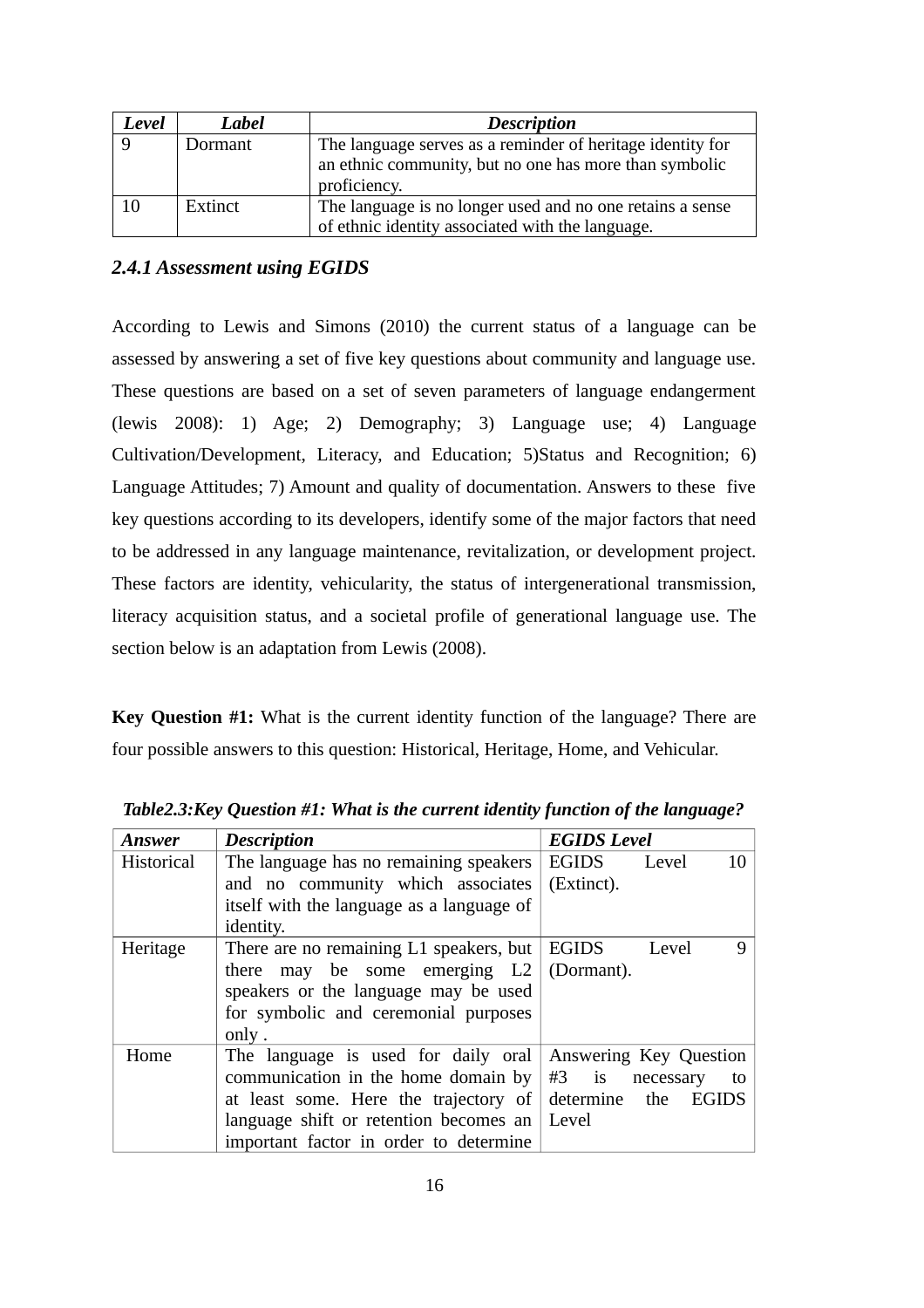| Answer    | <b>Description</b>                          | <b>EGIDS Level</b>        |
|-----------|---------------------------------------------|---------------------------|
|           | the EGIDS level; answering<br>Kev           |                           |
|           | Question #3 is necessary.                   |                           |
| Vehicular | the term vehicular refers to the extent to  | When this response is     |
|           | which a language is used to facilitate      | selected, Key Question #2 |
|           | communication among those who speak         | must be                   |
|           | different first languages. If a language is | answered in order<br>to   |
|           | characterized here as being Vehicular, it   | determine the EGIDS       |
|           | is used by others as an L2 in addition to   | level.                    |
|           | being used by the community of L1           |                           |
|           | speakers. The language has an identity      |                           |
|           | function that goes beyond the local         |                           |
|           | community most closely associated with      |                           |
|           | it.                                         |                           |

**Key Question #2:** What is the level of official use? This question helps to distinguish between the possible EGIDS levels when a language is serving the Vehicular identity function. There are four possible answers which correspond to EGIDS levels 0 through 3.

| Answer          | <b>Description</b>                                    | <b>EGIDS</b> Level        |
|-----------------|-------------------------------------------------------|---------------------------|
| International   | language is used EGIDS Level<br>The                   | $\Omega$                  |
|                 | internationally as a language of $ $ (International). |                           |
|                 | business, education, and other                        |                           |
|                 | activities of wider communication.                    |                           |
| <b>National</b> | The language has official or de                       | EGIDS Level (National).   |
|                 | facto recognition at the level of the                 |                           |
|                 | nation- state and is used for                         |                           |
|                 | government, educational, business,                    |                           |
|                 | and for other communicative                           |                           |
|                 | needs.                                                |                           |
|                 | language is officially<br>The                         | EGIDS Level 2 (Regional). |
| Regional        | recognized at the sub-national level                  |                           |
|                 | government, education,<br>for                         |                           |
|                 | business, and other functions.                        |                           |
| Not Official    | The language is not officially                        | EGIDS Level 3 (Trade).    |
|                 | recognized but is used beyond the                     |                           |
|                 | local community for intergroup                        |                           |
|                 | interactions. These may include                       |                           |
|                 | business (trade), social or other                     |                           |
|                 | communicative functions.                              |                           |

*Table 2.4: Key Question #2: What is the level of official use?*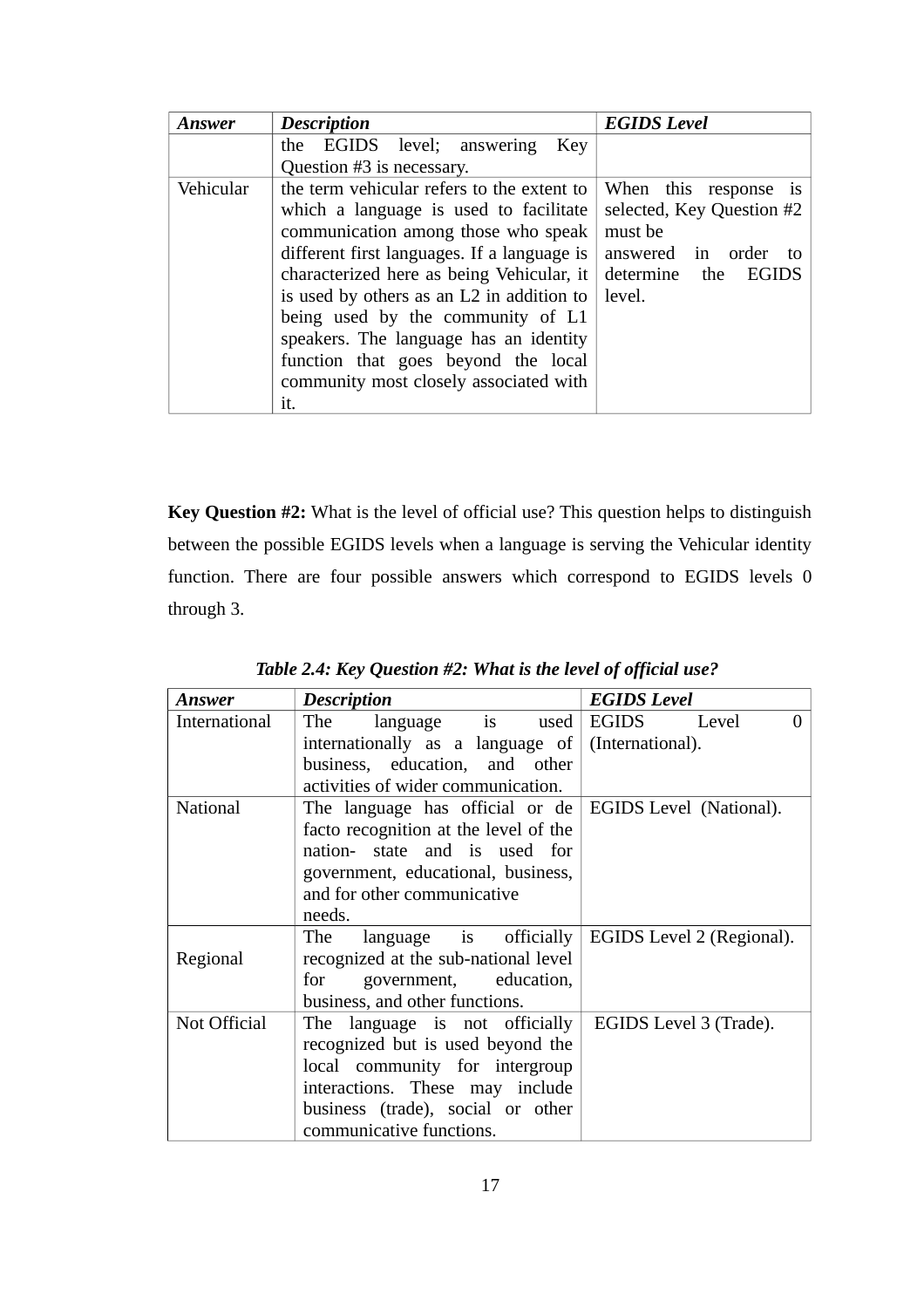**Key Question #3:** Are all parents transmitting the language to their children? This question must be asked when the answer to Key Question #1 is Home. There are two possible answers.

| Table 2.5: Key Question #3: Are all parents transmitting the language to their |
|--------------------------------------------------------------------------------|
| children?                                                                      |

| Answer         | <b>Description</b>           | <b>EGIDS</b> Level               |  |
|----------------|------------------------------|----------------------------------|--|
| Yes            | Intergenerational            | One more question (Key Question  |  |
|                | transmission of the language | #4) must be answered in order to |  |
|                | is intact, widespread and    | determine if the community is at |  |
|                | ongoing.                     | EGIDS Level 4, 5, or 6a.         |  |
| N <sub>0</sub> | Intergenerational            | One additional question must be  |  |
|                | transmission of L1 is being  | answered (Key Question #5) in    |  |
|                | disrupted. This response     | order to determine if<br>the     |  |
|                | would characterize incipient | community is at EGIDS Level 6b,  |  |
|                | or more advanced language    | 7, 8a, or 8b                     |  |
|                | shift.                       |                                  |  |

**Key Question #4:** What is the literacy status? If the response to Key Question #3 is "Yes", then the status of literacy education in the community needs to be identified. There are three possible answers to this question.

| <b>Answer</b> | <b>Description</b>                                                | <b>EGIDS</b> Level |
|---------------|-------------------------------------------------------------------|--------------------|
| Institutional | Literacy is acquired through a system $\vert$ EGIDS               | Level              |
|               | of education supported by $a \mid (Educational)$ .                |                    |
|               | sustainable institution. This is                                  |                    |
|               | typically the government education                                |                    |
|               | system, though other community-                                   |                    |
|               | based institutions (such as church or                             |                    |
|               | cultural organization) may provide                                |                    |
|               | literacy education.                                               |                    |
| Incipient     | Literacy in the language has been $\mid$ EGIDS Level 5 (Written). |                    |
|               | introduced into the community but                                 |                    |
|               | has not been acquired by<br>most                                  |                    |

*Table 2.6: Key Question #4: What is the literacy status?*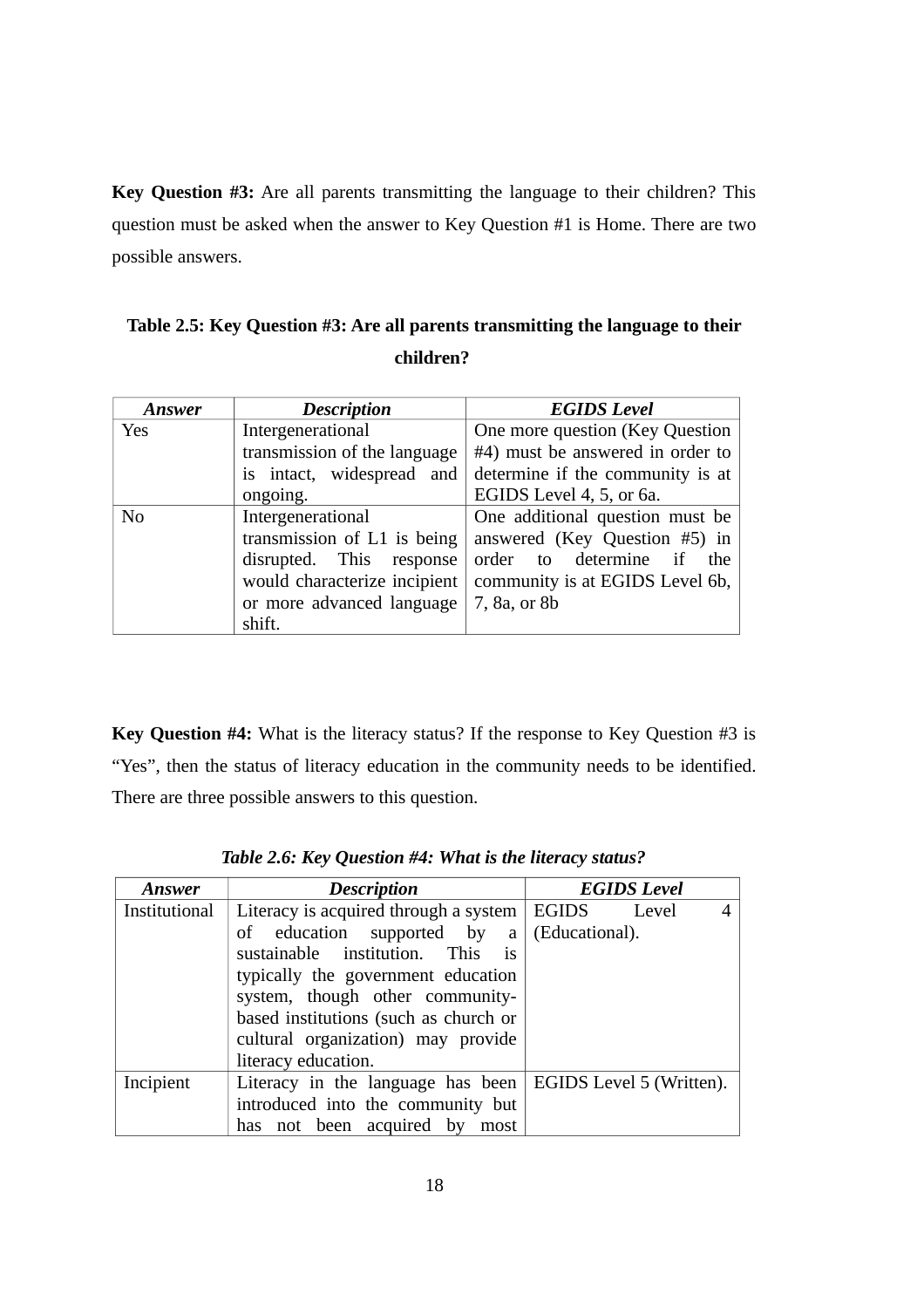|      | community members through well-<br>established publicly-accessible<br>institutions.                                                                                                                                                                                                                                                                                         |             |     |
|------|-----------------------------------------------------------------------------------------------------------------------------------------------------------------------------------------------------------------------------------------------------------------------------------------------------------------------------------------------------------------------------|-------------|-----|
| None | There is no significant literate<br>population, no organized means of $\sqrt{\ }$ Vigorous.<br>acquiring literacy skills, or those<br>who are literate read and write only<br>in a second language. There are no<br>institutions supporting local-<br>language literacy or if such<br>institutions exist they have not yet<br>had a significant impact on the<br>community. | EGIDS Level | 6a, |

**Key Question #5:** What is the youngest generation of proficient speakers? When the response to Key Question #3 (Intergenerational Transmission) is "No", it is necessary to know how far along language shift has progressed in order to assess the current EGIDS level. The youngest generation of proficient speakers in an unbroken chain of intergenerational transmission provides an index to the progress of language shift. By "proficient speaker" we mean a person who uses the language for full social interaction in a variety of settings. Specifically excluded is the partial and passive ability that typically characterizes the first generation that embraced the second language.

| Answer       | <b>Description</b>                 | <b>EGIDS</b> Level          |
|--------------|------------------------------------|-----------------------------|
| Great        | The youngest proficient speakers   | EGIDS Level 8b (Nearly      |
| Grandparents | of the language are of the great   | Extinct).                   |
|              | grandparent generation. Language   |                             |
|              | shift is very far along.           |                             |
| Grandparents | The youngest proficient speakers   | 8a<br><b>EGIDS</b><br>Level |
|              | of the language are of the         | (Moribund).                 |
|              | grandparent generation. Language   |                             |
|              | shift is advanced.                 |                             |
| Parents      | The youngest proficient speakers   | 7<br><b>EGIDS</b><br>Level  |
|              | of the language are the adults of  | (Shifting).                 |
|              | child- bearing age. Language shift |                             |
|              | has begun and is clearly<br>in     |                             |
|              | progress.                          |                             |

 *Table 2.7 :Key Question #5: What is the youngest generation of proficient speakers?*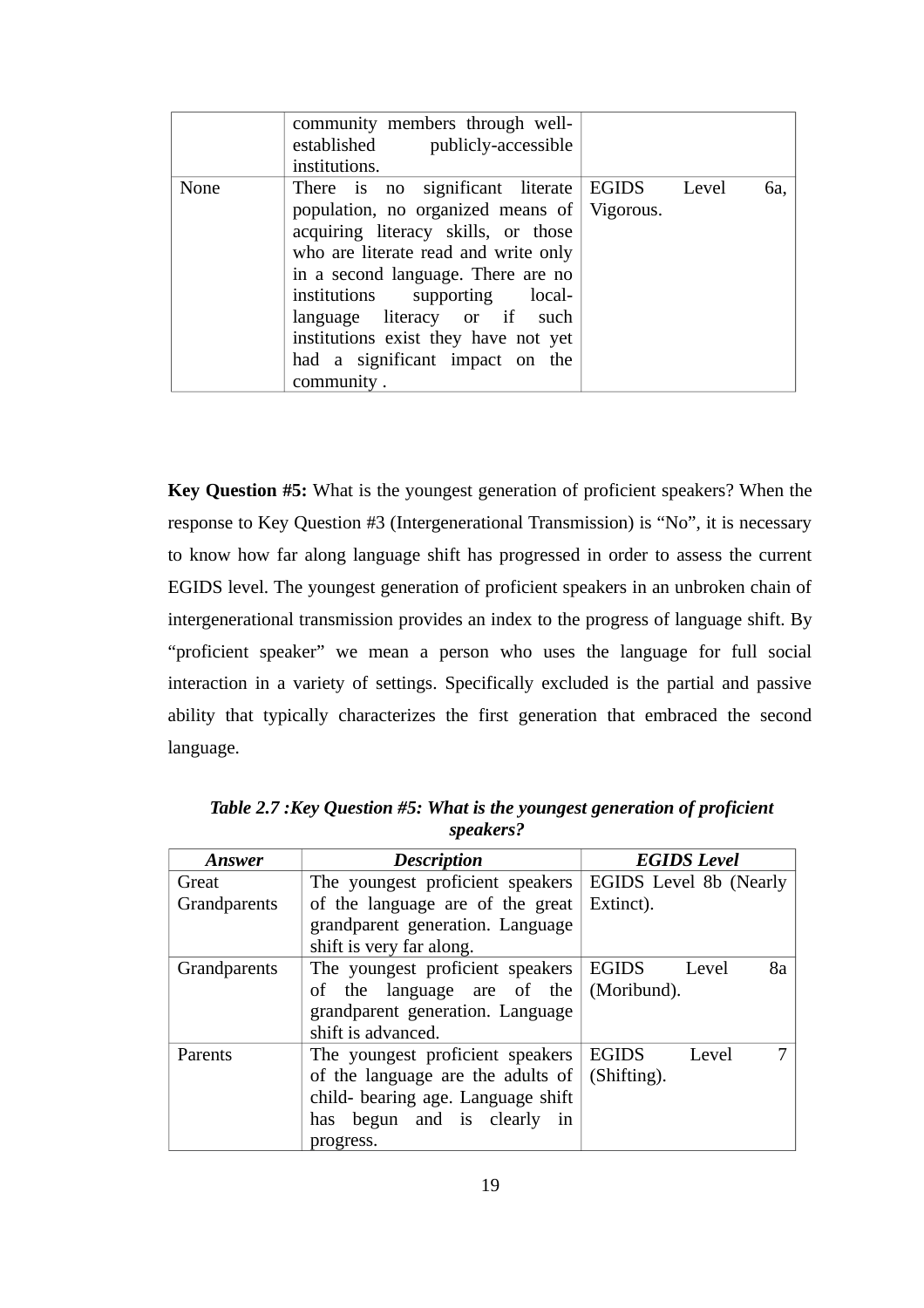| Children | The youngest proficient speakers This corresponds       | to |
|----------|---------------------------------------------------------|----|
|          | of the language are children. EGIDS Level               | 6b |
|          | However, language shift may be in $\vert$ (Threatened). |    |
|          | its beginning stages since full                         |    |
|          | intergenerational transmission is                       |    |
|          | not in place (Key Question #3).                         |    |

According to it developers EGIDS is proposed as a harmonization of then existing three evaluative methods: GIDS, UNESCO, and Ethnologue's vitality categories (old) to assess the language vitality and evaluate a language status by answering the above five key questions regarding the languages' identity function, vehicularity, state of intergenerational language transmission, literacy acquisition status, and a societal profile of generational language use. This status according to Ethnologue provides the base line information for language planners and policy makers in their projects to revitalize endangered languages.

#### <span id="page-29-0"></span>**2.5 UNESCO'S Language Vitality and Endangerment**

At the 31st Session of the UNESCO General Conference (October 2001), all the state members unanimously-adopted 'Universal Declaration on Cultural Diversity' and recognized a relationship between biodiversity, cultural diversity and linguistic diversity. UNESCO's action plan recommends that Member States, in conjunction with speaker communities, undertake steps towards:

sustaining the linguistic diversity of humanity and giving support to expression, creation and dissemination of the greatest possible number of languages;

encouraging linguistic diversity at all levels of education, wherever possible, and fostering the learning of several languages from the youngest age;

incorporating, where appropriate, traditional pedagogies into the educational process with a view to preserving and making full use of culturally-appropriate methods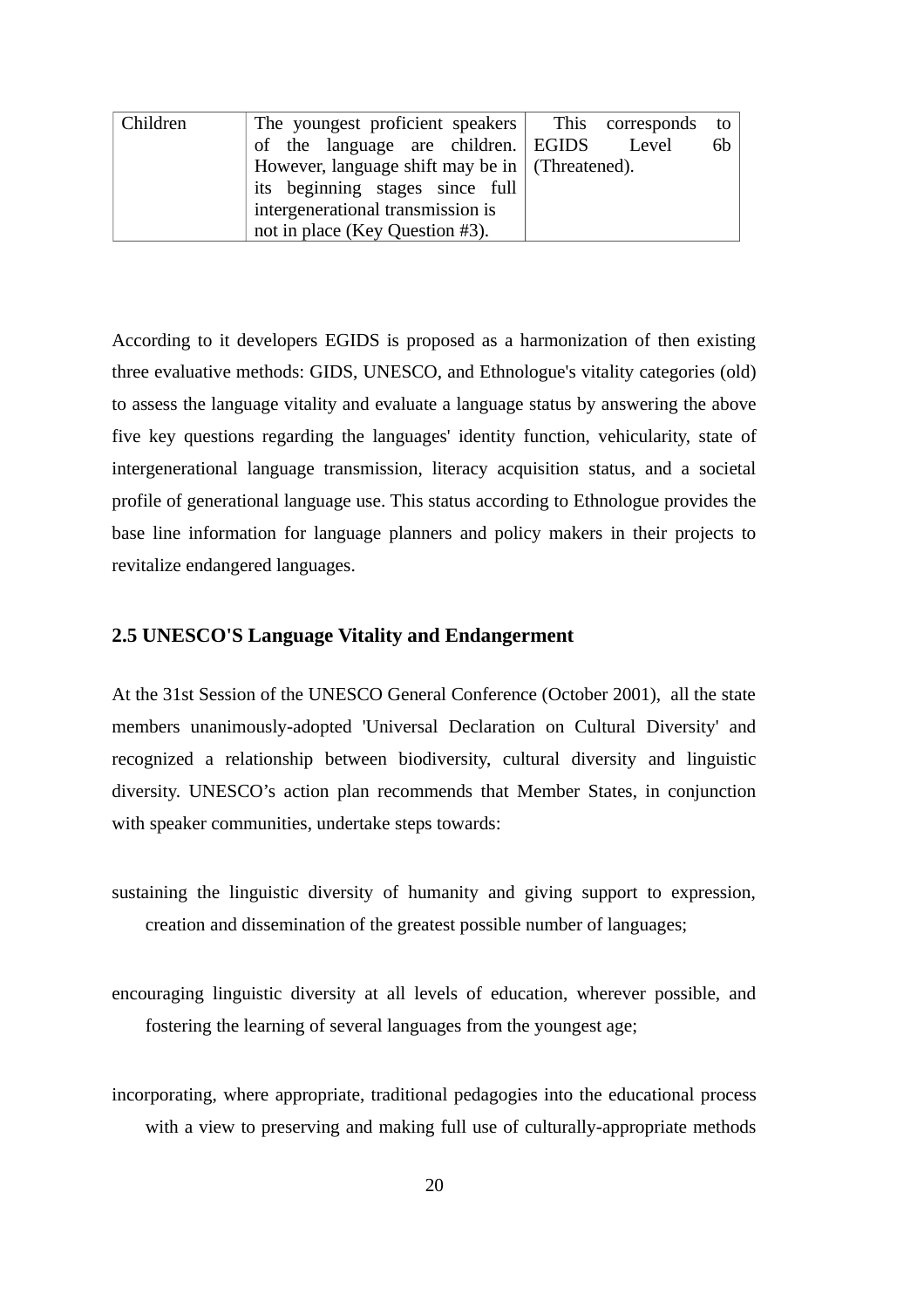of communication and transmission of knowledge, and, where permitted by speaker communities, encouraging universal access to information in the public domain through the global network, including the promotion of linguistic diversity in cyberspace.

To attain these goals, an ad hoc expert group on Endangered languages was constituted, to assess language endangerment and urgency of the need for documentation. The ad hoc group identified six factors to evaluate a language's vitality and state of endangerment, two factors to assess language attitudes and one factor to evaluate the urgency of the need for documentation. Taken together, these nine factors are considered useful for characterizing a language's overall sociolinguistic situation. Except one factor, the rest of the eight factors are graded on six point scale 5 (safe) to 0 (extinct).

#### <span id="page-30-0"></span>*2.5.1 Six Factors of Language Vitality Assessment*

#### **Factor 1: Intergenerational Language Transmission**

The most commonly used factor in evaluating the vitality of a language is whether or not it is being transmitted from one generation to the next (Fishman 1991). Endangerment can be ranked on a continuum from stability to extinction.

| <b>Degree of</b><br><b>Endangerment</b> | Grade | <b>Description</b>                                                                                                                                                                                                                                          |
|-----------------------------------------|-------|-------------------------------------------------------------------------------------------------------------------------------------------------------------------------------------------------------------------------------------------------------------|
| Safe                                    | 5     | The language is spoken by all generations. There is<br>no sign of linguistic threat from any other language,<br>and the intergenerational transmission of the<br>language seems uninterrupted.                                                              |
| Unsafe                                  | 4     | Most but not all children or families of a particular<br>community speak the language as their first<br>language, but it may be restricted to specific social<br>domains (such as at home, where children interact<br>with their parents and grandparents). |
| Definitively                            | 3     | The language is no longer being learned as the                                                                                                                                                                                                              |

*Table 2.8: Factor 1- Intergenerational Language Transmission*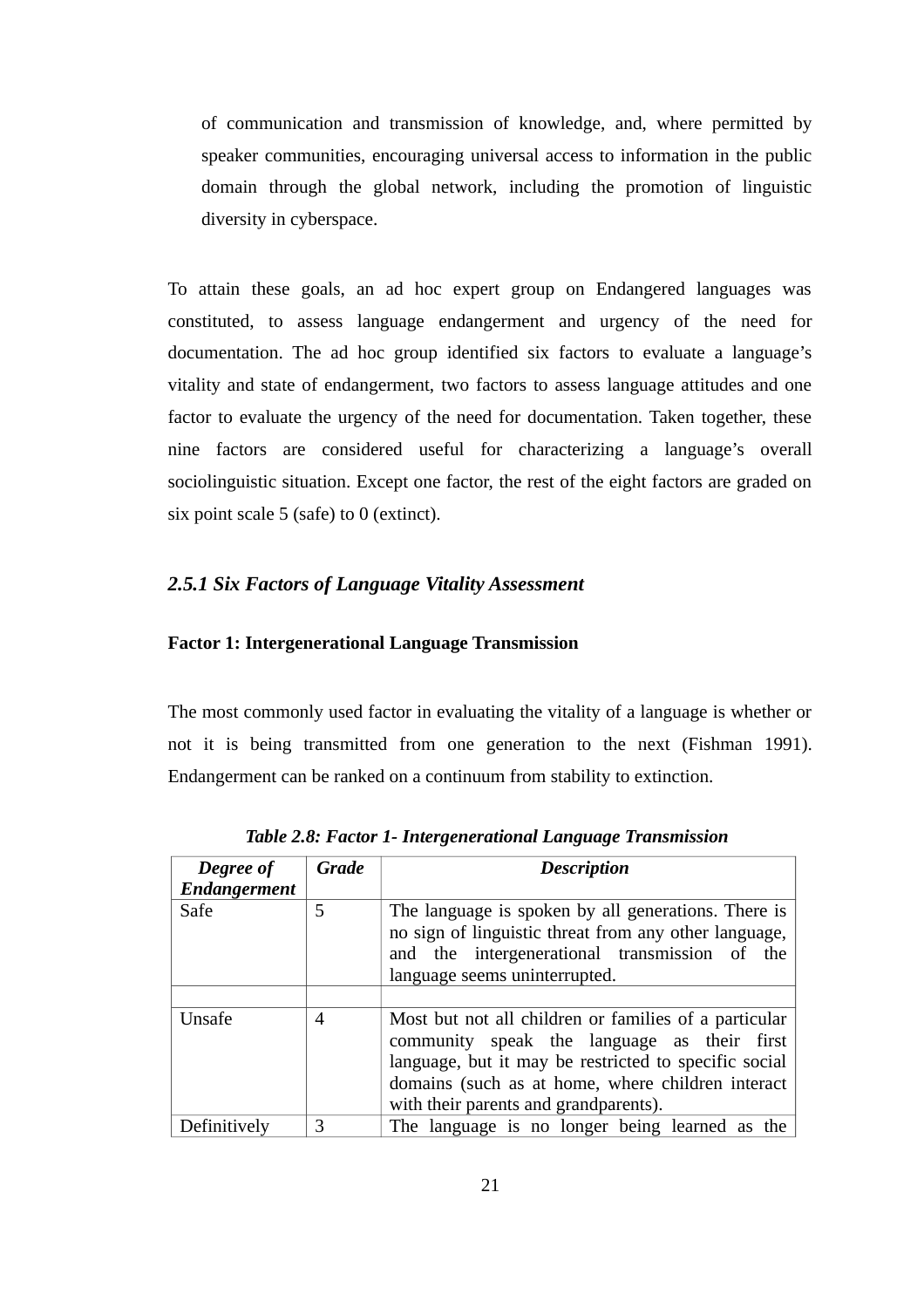| endangered |                | mother tongue by children in the home. The             |
|------------|----------------|--------------------------------------------------------|
|            |                | youngest speakers are thus of the parental             |
|            |                | generation. At this stage, parents may still speak the |
|            |                | language to their children, but their children do not  |
|            |                | typically respond in the language.                     |
| Severely   | $\overline{2}$ | The language is spoken only by grandparents and        |
| endangered |                | older generations; while the parent generation may     |
|            |                | still understand the language, they typically do not   |
|            |                | speak it to their children.                            |
| Critically | $\mathbf{1}$   | The youngest speakers are in the great-grandparental   |
| endangered |                | generation, and the language is not used for           |
|            |                | everyday interactions. These older people often        |
|            |                | remember only part of the language but do not use it,  |
|            |                | since there may not be anyone to speak with.           |
| Extinct    | 0              | There is no one who can speak or remember the          |
|            |                | language.                                              |

#### **Factor 2: Absolute Number of Speakers**

This is the only factor which is not in an interpretable scale, as the expert group believes 'it is impossible to establish a hard and fast rule for interpreting absolute numbers, but a small speech community is always at risk. '

#### **Factor 3: Proportion of Speakers within the Total Population**

The number of speakers in relation to the total population of a group is a significant indicator of language vitality, where 'group' may refer to the ethnic, religious, regional or national group with which the speaker community identifies .

| Degree of           | <b>Grade</b> | <b>Description: Proportion of Speakers Within the</b> |
|---------------------|--------------|-------------------------------------------------------|
| <b>Endangerment</b> |              | <b>Total Reference Population</b>                     |
| Safe                | 5            | All speak the language.                               |
| Unsafe              | 4            | Nearly all speak the language.                        |
| Definitively        | 3            | A majority speak the language.                        |
| endangered          |              |                                                       |
| Severely            | 2            | A minority speak the language.                        |
| endangered          |              |                                                       |
| Critically          |              | Very few speak the language.                          |
| endangered          |              |                                                       |
| Extinct             |              | None speak the language.                              |

*Table 2.9: Factor 3-Proportion of Speakers within the Total Population*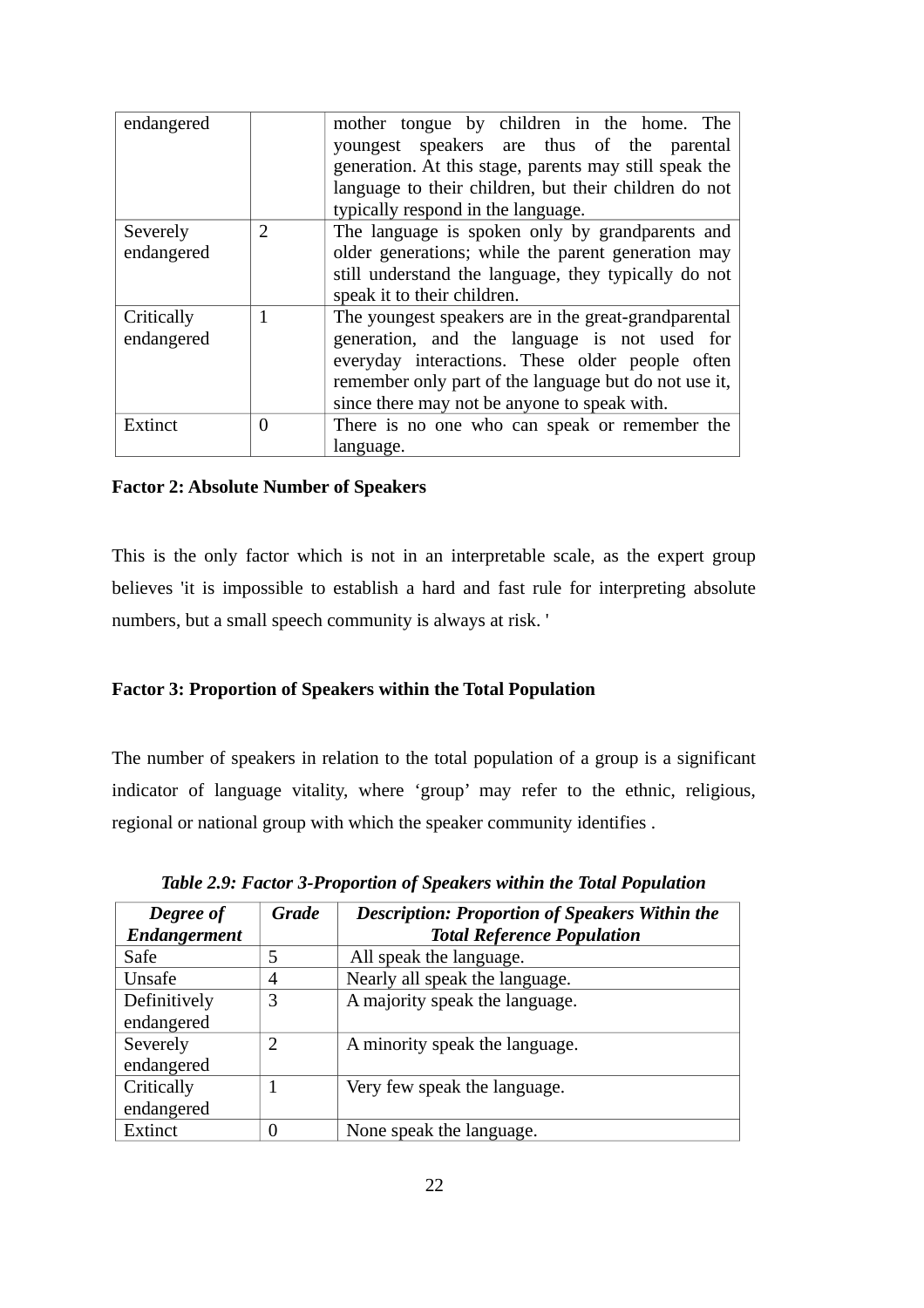#### **Factor 4: Shifts in Domains of Language Use**

Where, with whom, and the range of topics for which a language issued (domains of language use) directly affects whether or not it will be transmitted to the next generation.

| Degree of<br><b>Endangerment</b> | <b>Grade</b>   | <b>Description: Domains and Functions</b>                                                                                           |
|----------------------------------|----------------|-------------------------------------------------------------------------------------------------------------------------------------|
| Universal use                    | 5              | The language is used in all domains and for all<br>functions                                                                        |
| Multilingual parity              | 4              | Two or more languages may be used in most social<br>domains and for most functions.                                                 |
| Dwindling domains                | 3              | The language is used in home domains and for<br>many functions, but the dominant language begins<br>to penetrate even home domains. |
| Limited or formal<br>domains     | $\overline{2}$ | The language is used in limited social domains and<br>for several functions                                                         |
| Highly limited<br>domains        | 1              | The language is used only in a very restricted<br>number of domains and for very few functions.                                     |
| Extinct                          | $\Omega$       | The language is not used in any domain for any<br>function.                                                                         |

*Table 2.10: Factor 4-Shifts in Domains of Language Use* 

#### **Factor 5: Response to New Domains and Media**

New areas for language use may emerge as community living conditions change. While some language communities do succeed in expanding their own language into new domains, most do not. Schools, new work environments and new media, including broadcast media and the Internet, usually serve only to expand the scope and power of a dominant language at the expense of endangered languages. If the communities do not meet the challenges of modernity with their language, it becomes increasingly irrelevant and stigmatised.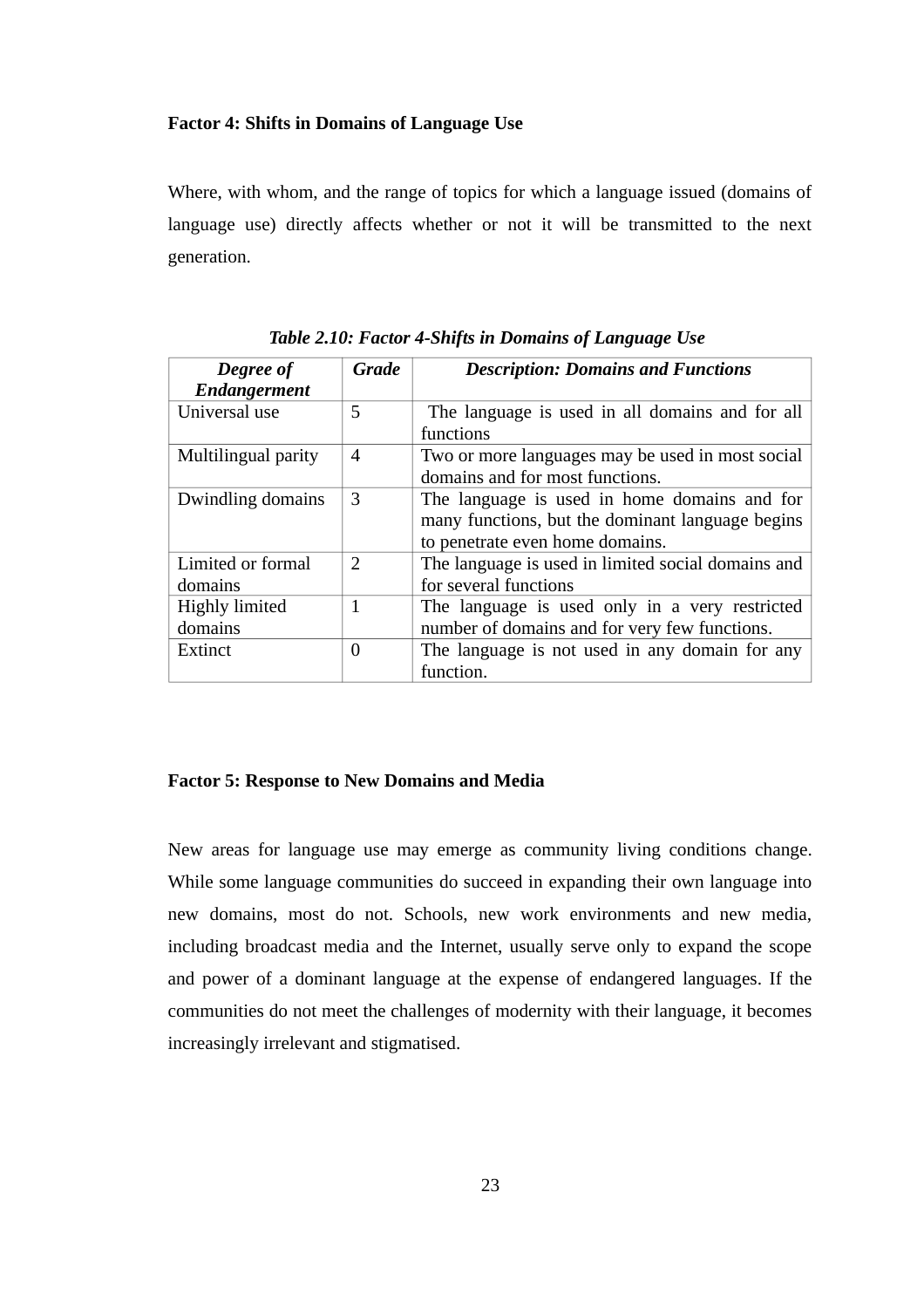| <b>Degree of Endangerment</b> | <b>Grade</b>             | <b>Description: Domains and Functions</b>          |
|-------------------------------|--------------------------|----------------------------------------------------|
| Dynamic                       | 5                        | The language is used in all new<br>domains.        |
| Robust/active                 | $\overline{\mathcal{A}}$ | The language is used in most new<br>domains.       |
| Receptive                     | 3                        | The language is used in many new<br>domains.       |
| Coping                        | 2                        | The language is used in some new<br>domains.       |
| Minimal                       | 1                        | The language is used only in a few new<br>domains. |
| <b>Inactive</b>               | $\Omega$                 | The language is not used in any new<br>domains.    |

*Table 2.11: Factor 5-Response to New Domains and Media* 

#### **Factor 6: Availability of Materials for Language Education and Literacy**

Accessibility to education in the mother language is essential for the measure of language endangerment similarly literacy plays a vital role in language vitality. There are language communities that maintain strong oral traditions, and some of them do not wish their languages to be written. In other communities, literacy in their language is a source of pride. In general, however, literacy is directly linked with social and economic development. Books and materials on all topics for various ages and language abilities are needed for accessibility to education, therefor the Factor 6 seeks to assess these as follows:

| <b>Grade</b> | <b>Accessibility of written Materials</b>                                |
|--------------|--------------------------------------------------------------------------|
| 5.           | There is an established orthography and a literacy tradition with        |
|              | grammar s, dictionaries, texts, literature and everyday media. Writing   |
|              | in the language is used in administration and education.                 |
|              | Written materials exist, and at school, children are developing literacy |
|              | in the language. Writing in the language is not used in administration.  |
|              | Written materials exist and children may be exposed to the written       |
|              | form at school. Literacy is not promoted through print media.            |
|              | Written materials exist, but they may only be useful for some members    |
|              | of the community; for others, they may have a symbolic significance.     |
|              | Literacy education in the language is not a part of the school           |

*Table 2.12: Factor 6-Availability of Materials for Language Education and Literacy*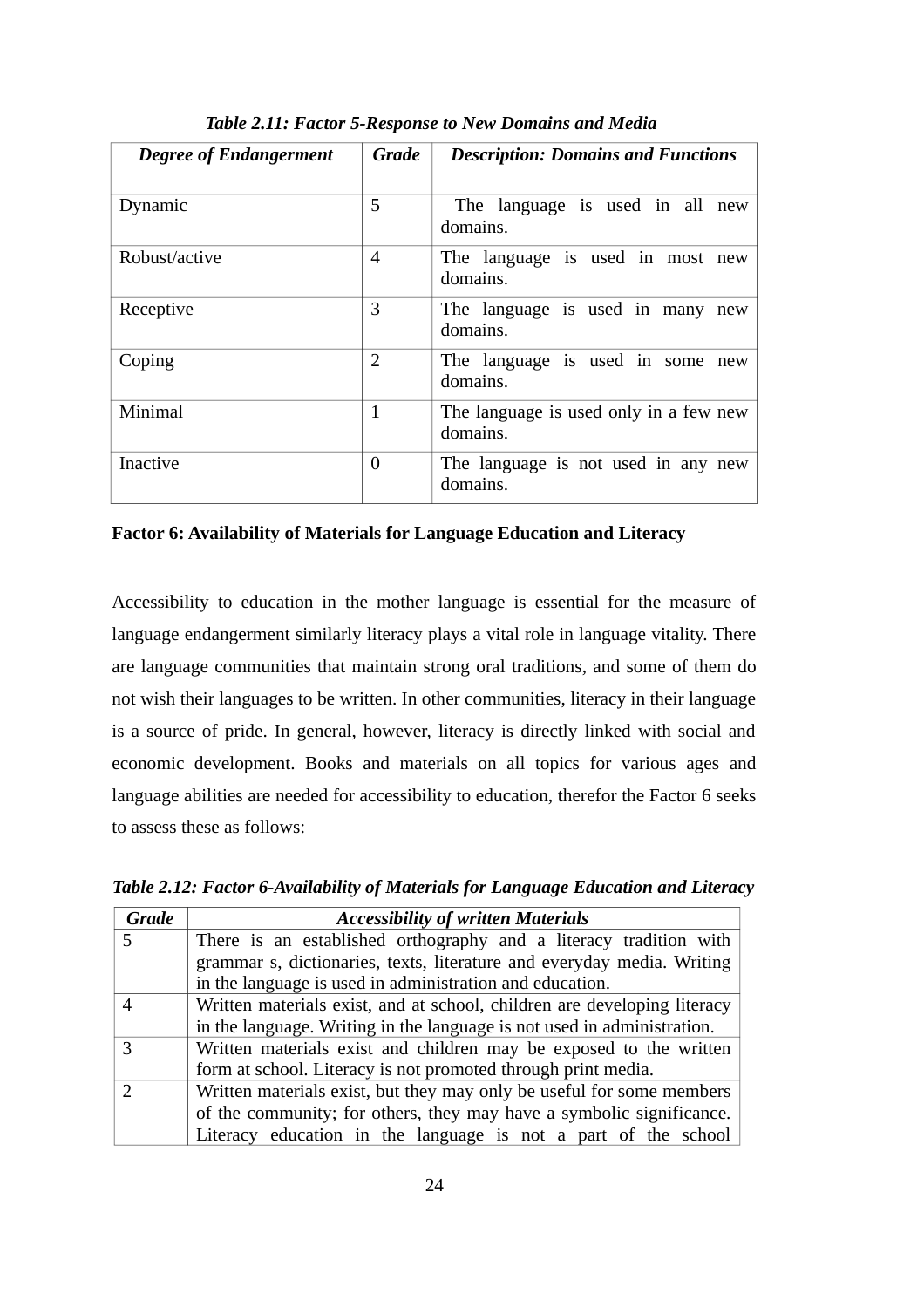| curriculum.                                                         |
|---------------------------------------------------------------------|
| A practical orthography is known to the community and some material |
| is being written.                                                   |
| No orthography is available to the community.                       |

#### <span id="page-34-0"></span>*2.5.2 Language Attitudes and Policies*

The maintenance and abandonment of languages are not just dependent on the Language use and Users, Language attitudes and policies by the dominant and the State plays a crucial role in influencing the linguistic choice of a community. Linguistic attitudes can be a powerful force either for promotion or for loss of a language. Similarly community member's attitude towards their own language also plays crucial role in accessing the vitality of a language. Factor 7 and 8 seeks to incorporate these two in accessing the Language endangerment.

## **Factor 7: Governmental and Institutional Language Attitudes and Policies, Including Official Status and Use**

A country's government may have an explicit language use policy for its multiple languages. At one extreme, one language may be designated as the sole official language of the country while all others are condemned. At the other extreme, all languages of a nation may receive equal official status. Governments and institutions have explicit policies and/or implicit attitudes towards the dominant and subordinate languages. These can be graded as follows:

| Degree of<br><b>Support</b> | <b>Grade</b>   | <b>Official Attitudes towards Language</b>                                                                                   |
|-----------------------------|----------------|------------------------------------------------------------------------------------------------------------------------------|
| equal support               | 5              | All languages are protected.                                                                                                 |
| Differentiated<br>support   | $\overline{4}$ | Minority languages are protected primarily as the<br>language of private domains. The use of the language is<br>prestigious. |
| Passive                     |                | No explicit policy exists for minority languages; the                                                                        |

*Table 2.13: Factor 7-Governmental and Institutional Language Attitudes and Policies, Including Official Status and Use*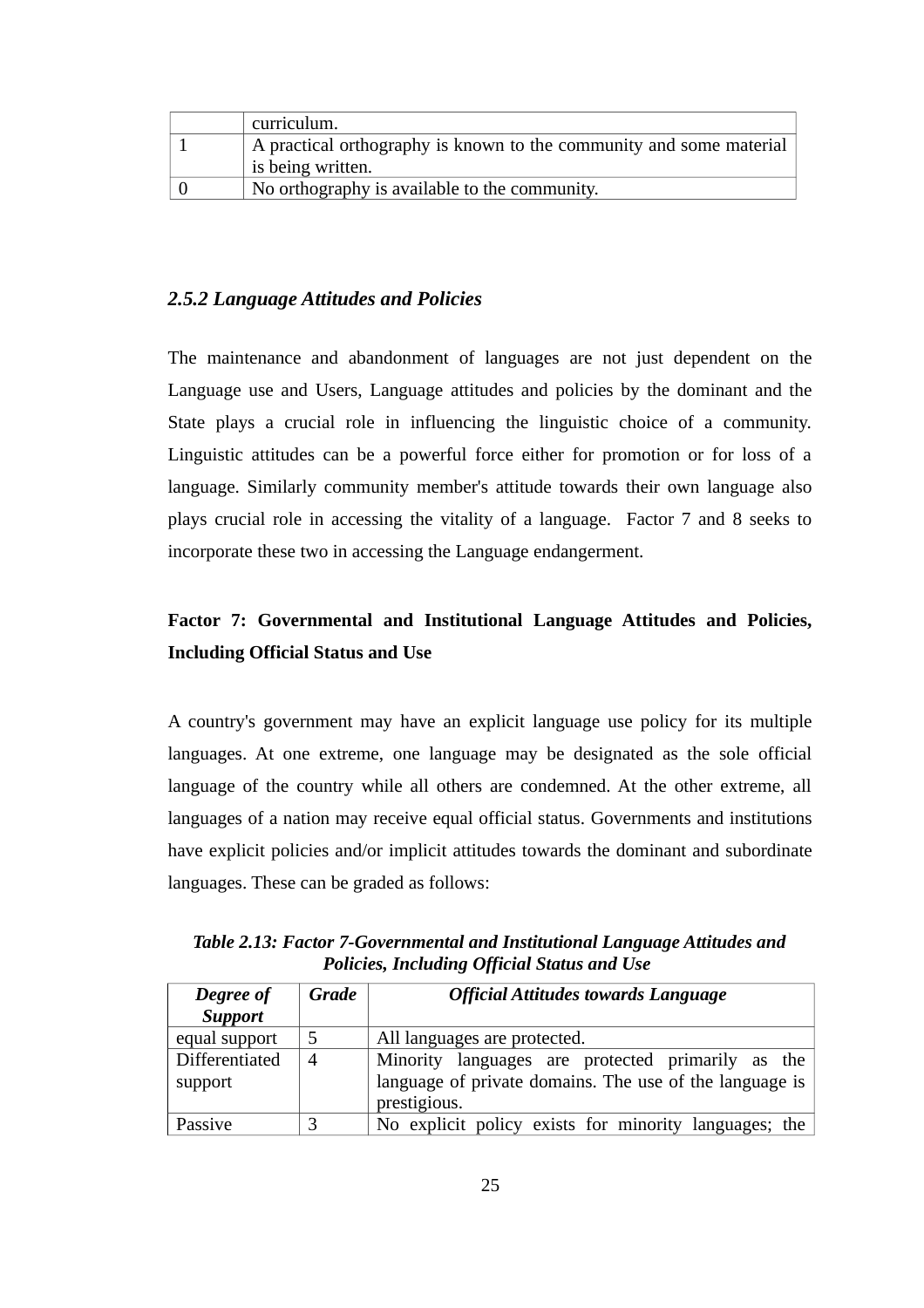| assimilation | dominant language prevails in the public domain.         |
|--------------|----------------------------------------------------------|
| Active       | Government encourages assimilation to the dominant       |
| assimilation | language. There is no protection for minority languages. |
| Forced       | The dominant language is the sole official language,     |
| assimilation | while non-dominant languages are neither recognized      |
|              | nor protected.                                           |
| Prohibition  | Minority languages are prohibited.                       |

#### **Factor 8: Community Members' Attitudes towards their Own Language**

Members of a speech community are not usually neutral towards their own language. They may see it as essential to their communities' identity and promote it; they may use it without promoting it; they may be ashamed of it and, therefore, not promote it; or they may see it as a nuisance and actively avoid using it. When members' attitudes towards their language are very positive, the language may be seen as a key symbol of group identity . However if members view their language as a hindrance to economic mobility and integration into mainstream society, they may develop negative attitudes towards their language. To access this the following grades are provided as per the category:

| <b>Grade</b> | <b>Community Members' Attitudes towards Language</b>               |
|--------------|--------------------------------------------------------------------|
| 5            | All members value their language and wish to see it promoted.      |
|              | Most members support language maintenance                          |
| 3            | Many members support language maintenance; others are indifferent  |
|              | or may even support language loss.                                 |
| ר            | Some members support language maintenance; others are indifferent  |
|              | or may even support language loss.                                 |
|              | Only a few members support language maintenance; others are        |
|              | indifferent or may even support language loss.                     |
|              | No one cares if the language is lost; all prefer to use a dominant |
|              | language.                                                          |

*Table 2.14: Factor 8-Community Members' Attitudes towards Their Own Language*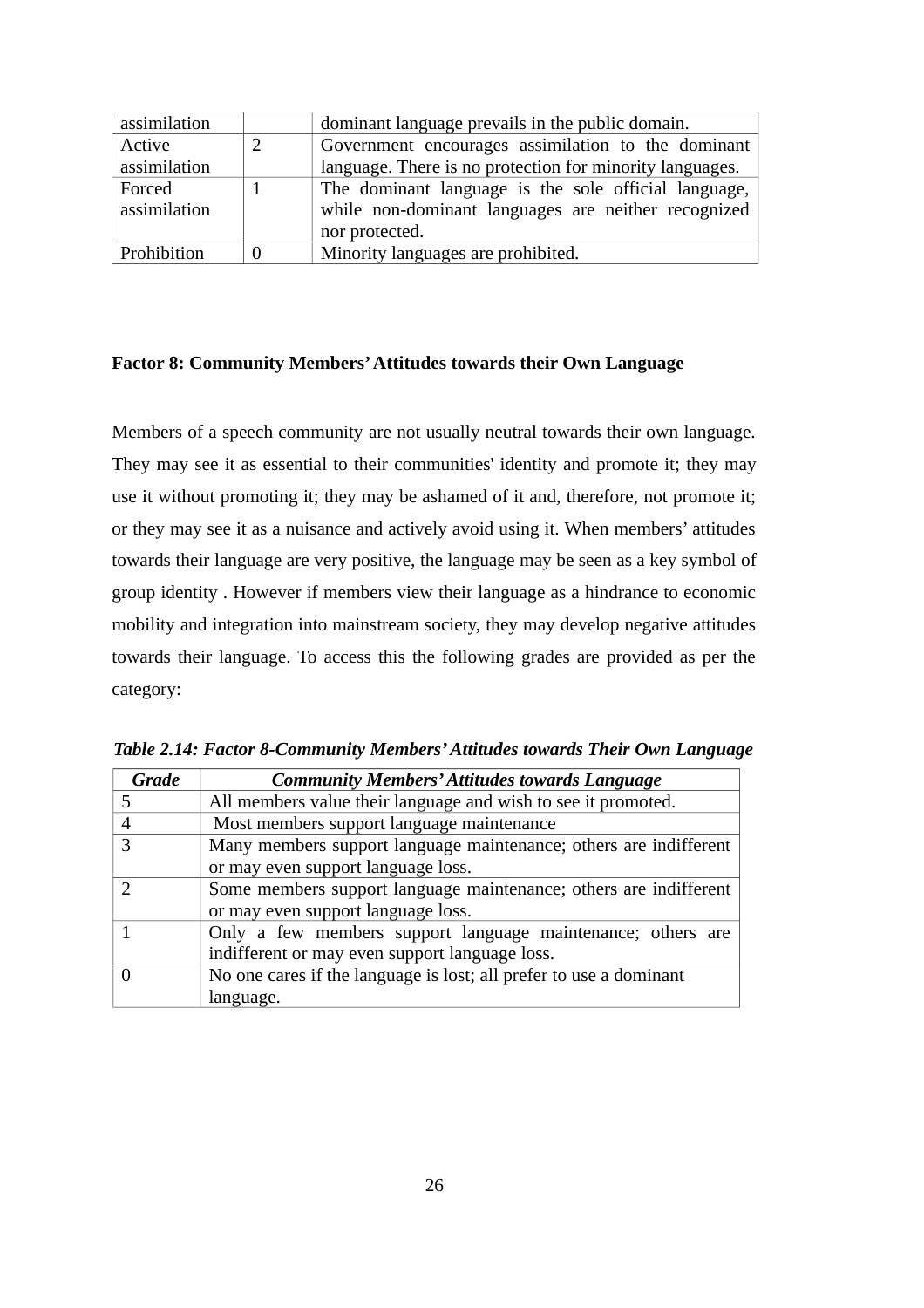### *2.5.3 Urgency of the Need for Documentation*

## **Factor 9: Type and Quality of Documentation**

As a guide for assessing the urgency of the need for documenting a language, the type and quality of existing language materials must be identified first. Of central importance here are written texts, including transcribed, translated and annotated audiovisual recordings of natural speech. Such information is important in helping members of a language community to formulate specific tasks and enables linguists to design research projects together with members of a language community.

| <b>Nature of</b>     | <b>Grade</b>   | <b>Language Documentation</b>                                                                                                                                                                                                        |
|----------------------|----------------|--------------------------------------------------------------------------------------------------------------------------------------------------------------------------------------------------------------------------------------|
| <b>Documentation</b> |                |                                                                                                                                                                                                                                      |
| Superlative          | 5              | comprehensive grammars<br><b>There</b><br>and<br>are<br>dictionaries, extensive texts, and a constant flow<br>of language materials. Abundant annotated high-<br>quality audio and video recordings exist.                           |
| Good                 | $\overline{4}$ | There is one good grammar and a number of<br>adequate grammars, dictionaries, texts, literature<br>occasionally updated everyday<br>and<br>media;<br>adequate annotated high-quality audio and video<br>recordings exist.            |
| Fair                 | 3              | There may be an adequate grammar or sufficient<br>numbers of grammars, dictionaries and texts but<br>no everyday media; audio and video recordings of<br>varying quality or degree of annotation may exist.                          |
| Fragmentary          | $\overline{2}$ | There are some grammatical sketches, word-lists<br>and texts useful for limited linguistic research but<br>with inadequate coverage. Audio and video<br>recordings of varying quality, with or without any<br>annotation, may exist. |
| Inadequate           | $\mathbf{1}$   | There are only a few grammatical sketches, short<br>word-lists and fragmentary texts. Audio and video<br>recordings do not exist, are of unusable quality or<br>are completely un-annotated.                                         |
| Undocumented         | $\overline{0}$ | No material exists.                                                                                                                                                                                                                  |

*Table 2.15: Factor 9-Type and Quality of Documentation*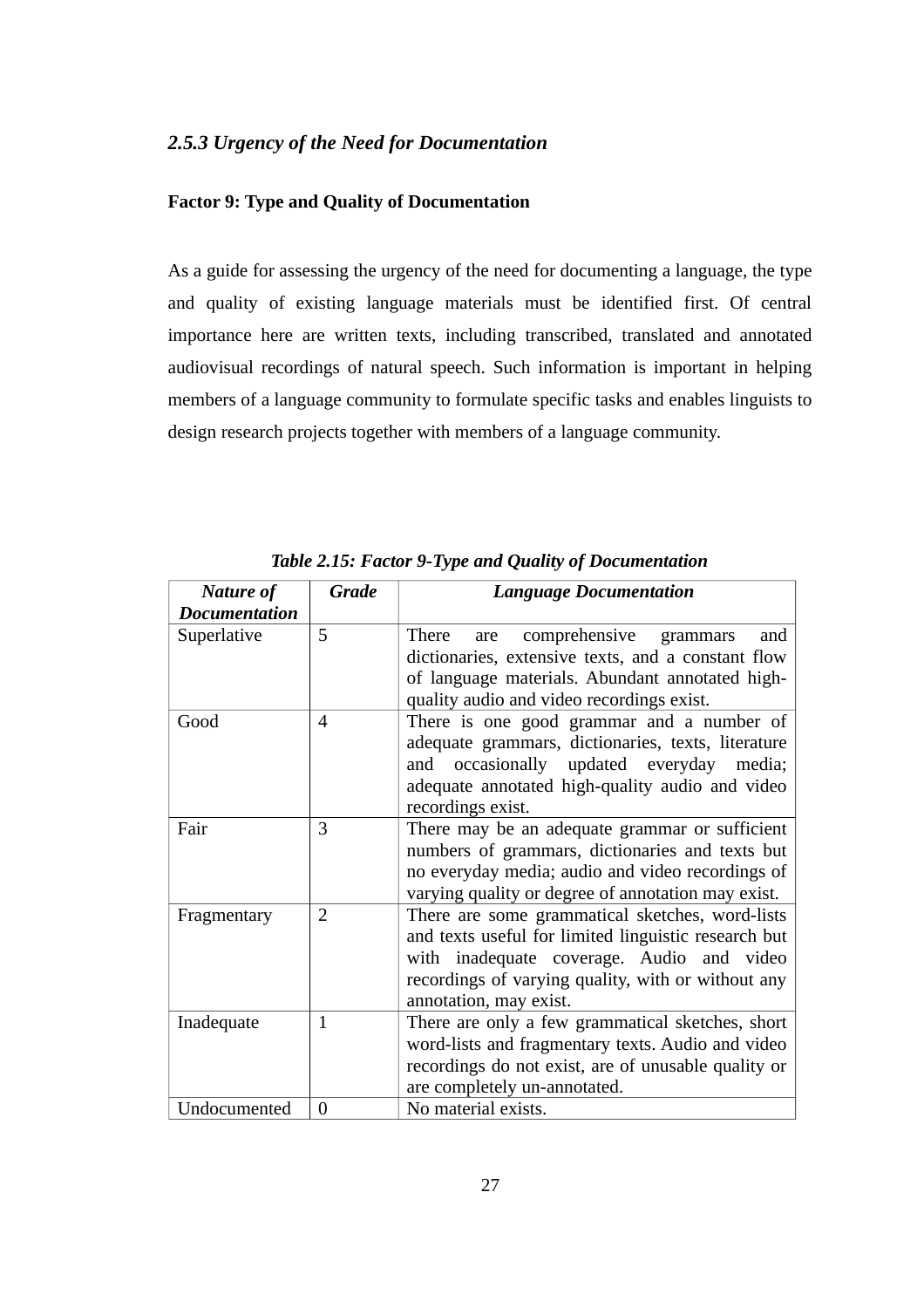## **2.6 Assessment Case Studies**

EGIDS and UNESCO's LVE has been widely applied to assess the vitality of Indain Languages. This section assesses the strength and weakness of these two tools, UNESCO's LVE and EGIDS were applied to three languages and the result is a summarized below:

Angika: An eastern Indo-Aryan language spoken in Norther Bihar and some parts of Nepal. Gondi: A Central Dravidian language spoken in Madhya Pradesh, Maharashtra and Andra Pradesh, and Kachchi a western Indo-Aryan language spoken in the Rann of Kach area of Gujarat. Data for this purpose are collected from various sources: Census of India, Glottolog, http://rni.nic.in and from the participants of SPPEL Jaipur 2013.

| <b>Factors</b>      | Angika           | <b>Gondi</b> | <b>Kachchi</b> |
|---------------------|------------------|--------------|----------------|
|                     | Iso 639 Code anp | gno          | kfr            |
| Intergeneratio      | .5               | 4            | $\overline{4}$ |
| nal Language        |                  |              |                |
| Transmission        |                  |              |                |
| Absolute            | 725,000          | 2,050,000    | 823,000        |
| Number of           |                  |              |                |
| <b>Speakers</b>     |                  |              |                |
| Proportion of       | $\overline{3}$   | 3            | 3              |
| <b>Speakers</b>     |                  |              |                |
| within<br>Total     |                  |              |                |
| Population          |                  |              |                |
| in<br><b>Trends</b> | 3                | 3            | 3              |
| Existing            |                  |              |                |
| Language            |                  |              |                |
| Domains             |                  |              |                |

*Table 2.16: LVE score sheet & EGIDS*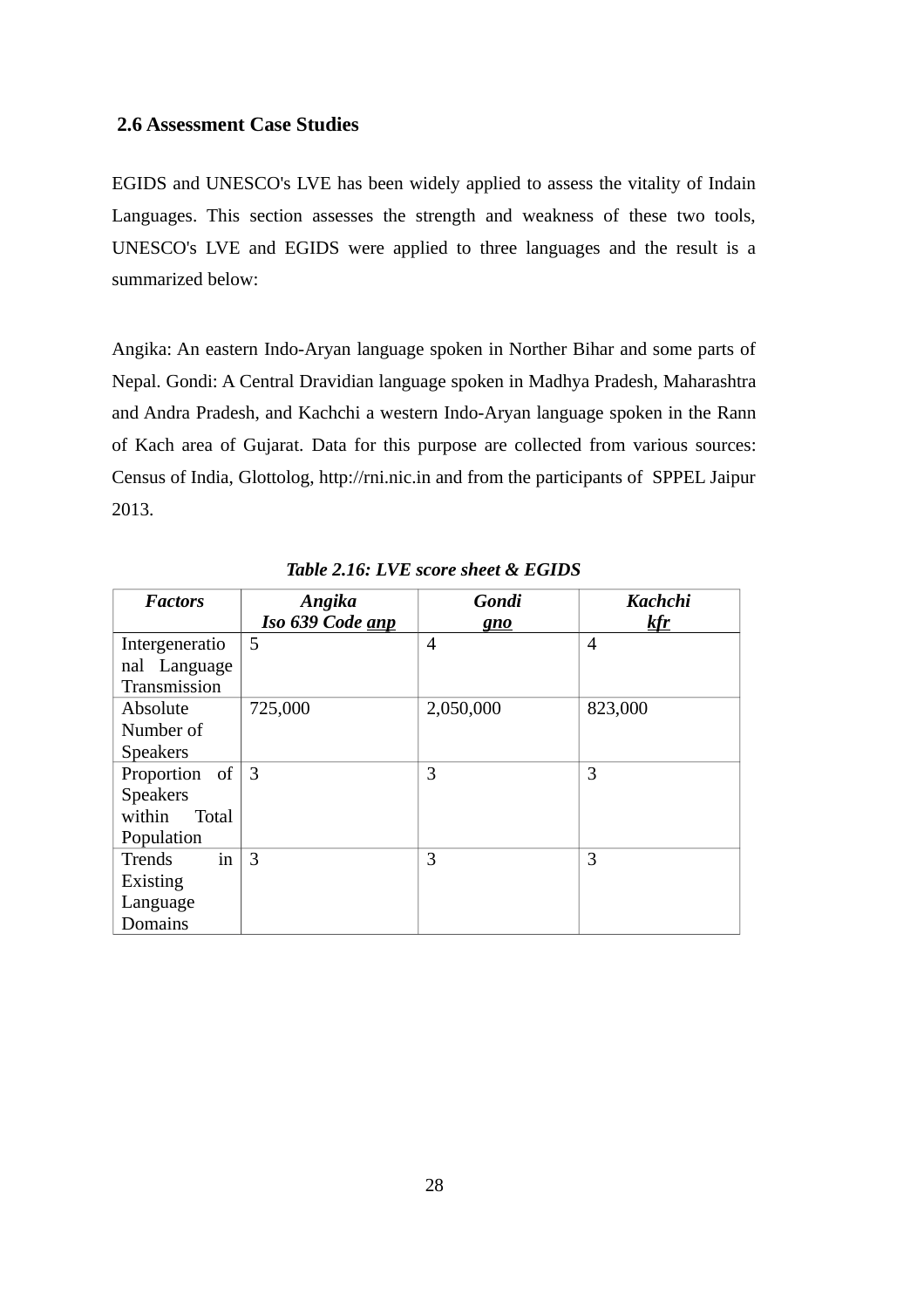| <b>Factors</b>          | Angika                           | Gondi               | <b>Kachchi</b>      |
|-------------------------|----------------------------------|---------------------|---------------------|
|                         | Iso 639 Code anp                 | gno                 | <u>kfr</u>          |
| Response<br>to          | $\overline{2}$                   | $\overline{2}$      | $\mathbf{1}$        |
| New Domains             |                                  |                     |                     |
| and Media               |                                  |                     |                     |
| <b>Materials</b><br>for | 2                                | $\mathbf{1}$        | $\theta$            |
| Language                |                                  |                     |                     |
| Education and           |                                  |                     |                     |
| Literacy                |                                  |                     |                     |
| <b>Official Status</b>  | $\overline{2}$<br>Government     | $\overline{2}$      | $\overline{2}$      |
| and<br>Use:             | passive<br>encourages            |                     |                     |
| Governmental            | assimilation to the              |                     |                     |
| & Institutional         | dominant language.               |                     |                     |
| Language                | classifying<br>By                |                     |                     |
| Attitudes,              | Angika under Hindi. <sup>8</sup> |                     |                     |
| Policies                |                                  |                     |                     |
| Community               | $\mathbf{1}$                     |                     |                     |
| Members'                |                                  |                     |                     |
| <b>Attitudes</b>        |                                  |                     |                     |
| toward<br>Their         |                                  |                     |                     |
| Own                     |                                  |                     |                     |
| Language                |                                  |                     |                     |
| Amount<br>and           | $\overline{1^9}$                 | $3^{10}$            | $\overline{0^{11}}$ |
| of<br>Quality           |                                  |                     |                     |
| Documentatio            |                                  |                     |                     |
| n                       |                                  |                     |                     |
| $EGIDS^{12}$            | 5<br><b>Status</b>               | Status <sub>5</sub> | 6a<br><b>Status</b> |
|                         | (Developing)                     | (Developing)        | (Vigorous)          |

# *2.6.1 Analysis:*

From the table above it can be seen that Angika as assessed by LVE is *safe* when 'intergenerational Language Transmission' is considered (factor 1), a look at the other crucial factors(3&4) dose not give such a hopeful picture. However an overall assessment of Angika, is Vulnerable even though intergenerational transmission of the language remains strong. If the language is to thrive new language domains are needed, and additional documentation would be advantageous. Gondi and Kachchi are *clearly endangered;* Vulnerable from the perspective of Factor 1 and coupled with loss of speaker base (factor 3), dwindling domains (factor 4) and lack of educational

<span id="page-38-0"></span><sup>8</sup> "Languages in the Eighth Schedule". Ministry of Home Affairs. Retrieved on 18-11-2013

<span id="page-38-1"></span><sup>9</sup><http://glottolog.org/resource/languoid/id/angi1238>Retrieved on 18-11-2013

<span id="page-38-2"></span><sup>10</sup> <http://glottolog.org/resource/languoid/id/gond1265>Retrieved on 18-11-2013

<span id="page-38-3"></span><sup>11</sup> <http://glottolog.org/resource/languoid/id/kach1277>Retrieved on 18-11-2013

<span id="page-38-4"></span><sup>12</sup> As per information provided in [http://www.ethnologue.com](http://www.ethnologue.com/)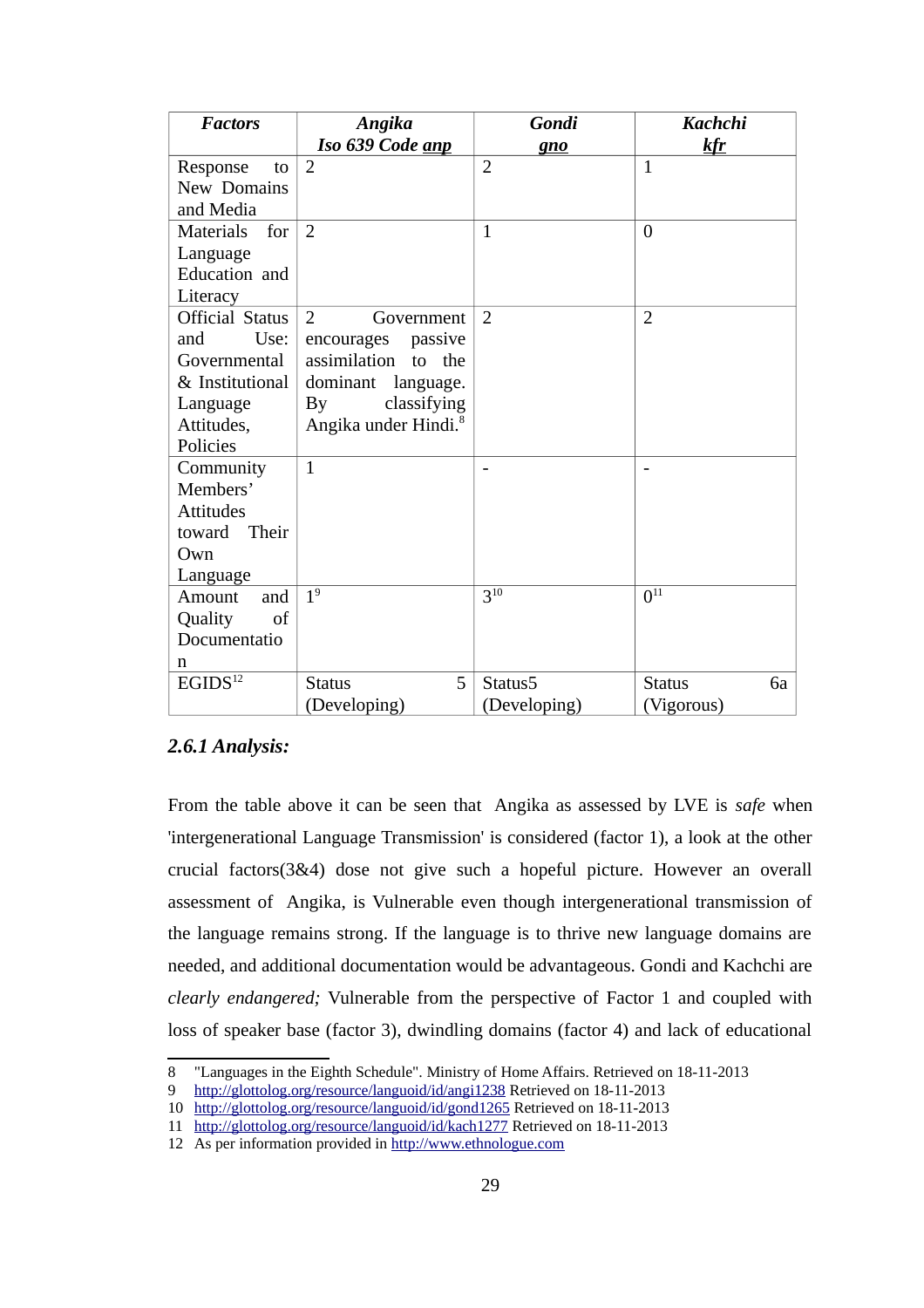material (factor 6) puts both these languages in *Definitively Endangered* categories.

On the other hand, application of EGIDS, places Angika and Gondi in Status 5 based on the response to key questions: the Intergenerational Language Transmission is being carried forward without any disruption; Kachichi is placed in Status 6(a) Vigorous even after evidences suggesting otherwise. While the child-bearing generation is no longer transmitting the language, the only reason to place it under Status 6(a) is the availability of written materials.

#### **2.7 Appraisal of the Methods**

**UNESCO's LVE framework** had several crucial caveats according to Dwyer (2011) and Brenzinger & et.al (2003):

- None of the factors should be used alone, they should be used together to assess language vitality.
- All the nine factors cannot be treated equally, they have to weighed as per their relevance. Factor 1, 3, & 4 are of crucial importance to all languages.
- The grades from the assessment of factors not meant for quantitative analysis, rather they are indicators for qualitative interpretations.

Apart from the above caveats there are certain shortcomings in the frame work:

1. Lack of clarity in the definition of notion 'speaker' and 'reference community' makes the task in hand difficult. At one hand, it is very difficult to identify the total number of speakers: while working with minority groups data from reliable source are mostly scarce in nature. On the other hand, whom to include in the reference community is a question left unanswered. When in a country like India attitude such as pride and shame are associated with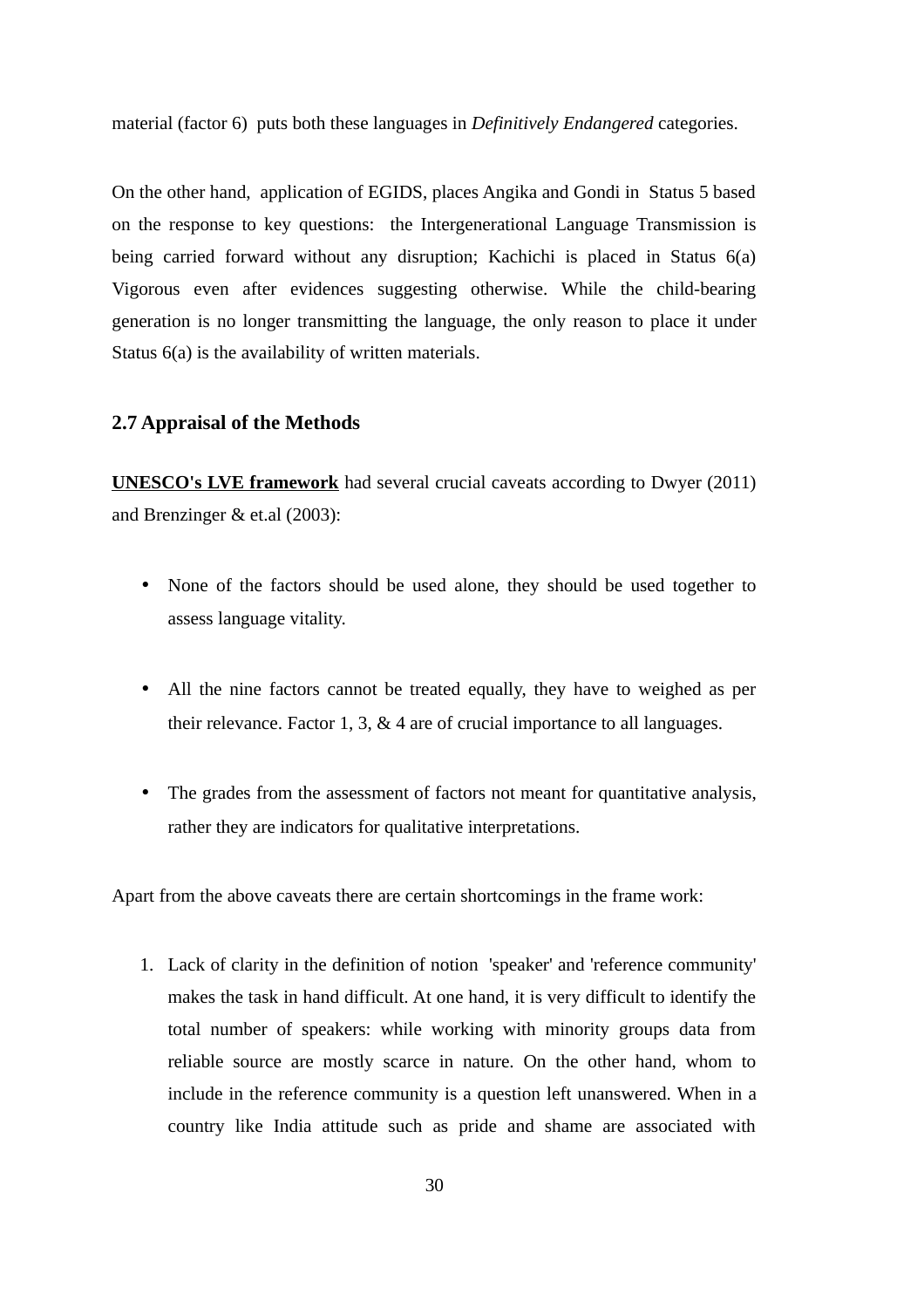language loyalty even acquiring a rough estimate of the number of speakers is a difficult task. Secondly the guide line is silent on the ethical standards: for example during authors interaction with the speakers of minority languages certain sections of these community choose to consciously claim the majority language as their native language, on such occasions what should be the researcher's stance must be cleared by established ethical guide lines. Can researcher question a speaker's identity claim?

- 2. It would be more insightful in assessing whether materials for language educations and literacy are actively accessed by the community than assessing their availability and if not what are reasons for such inactions. In the case study above for Angika and Kachchi orthography is available, yet the total number of publications and other activities associated with literacy does not show an active community participation $^{13}$  $^{13}$  $^{13}$ .
- 3. Reminiscence of the western dominance of One Language, One Nation and/or community was found throughout the tool. It fails to take in to account the societal multilingualism while assessing language vitality. Thus this is a major set back in the Indian context, multilingualism has been the norm, languages here coexist in an additive<sup>[14](#page-40-1)</sup> framework. There is no way through which we can measure the stability of multilingualism in the present tool.
- 4. The tool relays heavily on secondary data, from sources like census and other governmental agency, accuracy of the data from these sources is not guaranteed. Further the available data is also not adequate, and relaying on data from a single informant does not yield consistent response across the community. Thus a detailed field work is necessary.

Lewis & Simons (2006) EGIDS proposal heavily focuses on Intergenerational

<span id="page-40-0"></span><sup>13</sup> Only four Magazines are published in **Angika** [http://rni.nic.in/rni\\_display\\_language.asp](http://rni.nic.in/rni_display_language.asp) Retrieved on 18/11/13, and in **Kachchi** none are to be found [http://rni.nic.in/display\\_state.asp](http://rni.nic.in/display_state.asp) Retrieved on 18/11/13.

<span id="page-40-1"></span><sup>14</sup> Additive multilingualism produces not just a numerical increase in languages, but the added languages add new nodes to the existing network of languages . Annamalai (2003)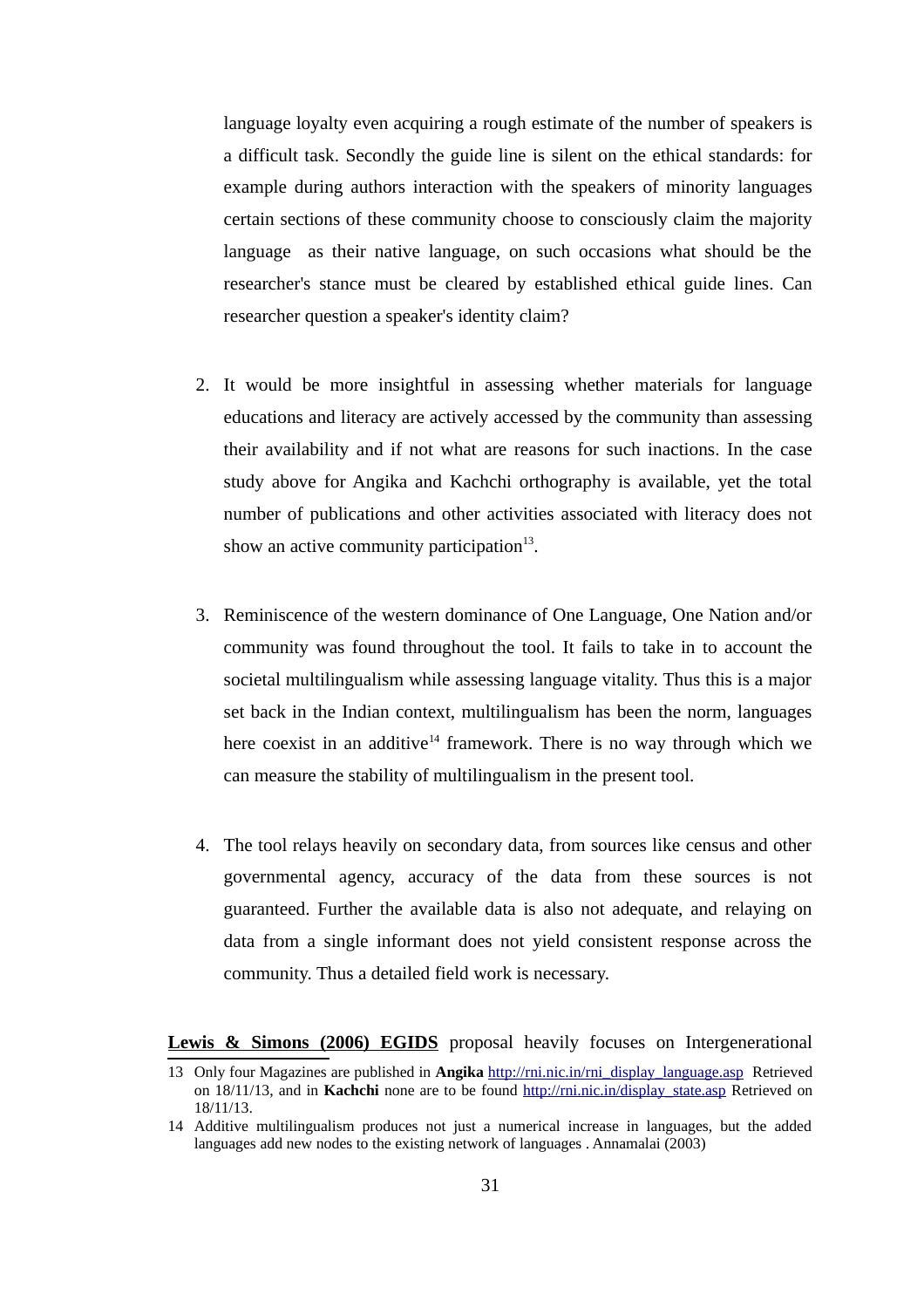transmission, it provides a more detailed description of the levels of endangerment based on the language use patterns and the speakers base. As noted by Dwyer (2011) EGIDS provided a detailed description of the levels and the distinctions between them like Dormant and Extinct. These distinctions are important for revitalization programs to set achievable goals.

However, there are several major shortcomings in this tool:

- Focusing on the language speakers base and language usage patterns results in total ignorance of the ecological condition of the language and their communities.
- EGIDS proposal reduces assessment, in the sense it does not take in to account the difference between the absolute and relative speakers' strength, community's language attitude, government's policies, and existing documentation.
- It pays undue weightage to literacy acquisition (level  $4 \& 5$ ). The case assessment above shows the contrary: availability of literacy does not ensure the retention of language or language development.
- The notion of language and language use is 'Pre-Andreson<sup>[15](#page-41-0)</sup>' and their strict adherence to the monolingual model<sup>[16](#page-41-1)</sup> highly constrains it reliability.
- Further a close look at the tool gives a feeling that the whole tool is constructed around the easily available data like those of that are available from the census.

<span id="page-41-0"></span><sup>15</sup> Andreson in his milestone work clearly demonstrates how 'Language' as tool for the formation of Nation-state: one language, one nation.

<span id="page-41-1"></span><sup>16</sup> "….through the description of some direct measures of language vitality such as changes in the number of speakers or in the use of the language in certain domains or functions. Less directly, an increase in bilingualism, both in the number of bilinguals and in their proficiency levels,.....["http://www.ethnologue.com/endangered-languages](http://www.ethnologue.com/endangered-languages) Retrived on 18/11/13.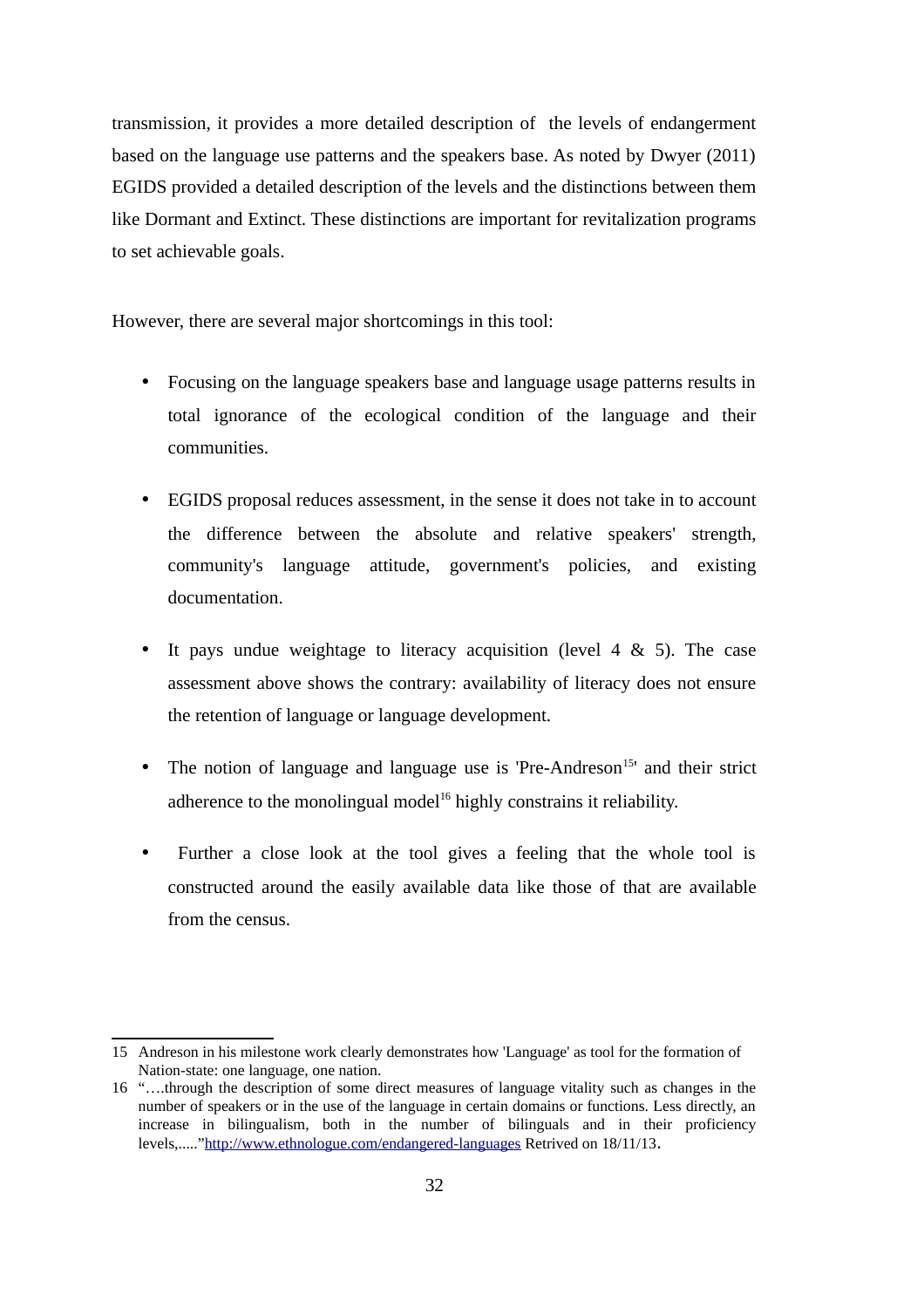### **2.8 Critical Evaluation of the Methods**

Along with the traditional 'societal multilingualism' found in India, the post-colonial Indian scenario is marked by rapid Industrialization, Urbanization and Globalization, therefore any assessment tool must take into account these modern developments to get a clear picture of language vitality and maintenance. In this context, Grenoble (2011) observation of uneven concentration of power and prestige as the main motive of Language Endangerment, and subsequently the three parameters: 1) the nature and the number of persons who identify themselves with the language, 2) the domains of use and 3) internal and external pressures/support that exist for a language identified provides the key to solve one part of our problem. Special attention of these three parameters implies that any attempt at a characterizing language endangerment must stop treating language in isolation and it should be seen in the context in which they are used. Moreover, it also implies that locus of any positive intervention must not just be among individuals, within the home domain and local community but also on clearly articulates need for intervention in the State policies. However, the Multilingual side of our problem still remains exposed. By taking into cognizant the role of the State in negotiating the power relations between linguistic commodities, she has laid the foundations for tackling the multilingual side of the problem.

**Fishman's Graded Intragenerational Disruption Scale(1991)**, was the first attempt in addressing the issue of vitality and language maintenance. His work, now considered a milestone in language endangerment studies, identifies four parameters: a)domains of use, b)Users' base or Speaker's generation c)Literacy and d)Intergenerational transmission. Importance to these parameters implies that the locus of all revitalization activities are individual and communities choice. This further goes on to imply that the role of the State idealogical apparatus and machineries neither play a crucial role in language maintenance nor are they significant for any revitalization activity. Thus one could conclude that Fishman's GIDS only partially fulfill Grenoble's criteria. Moreover the western 'one nation one language ideology' seems to fuel his notion of Language and Language Use.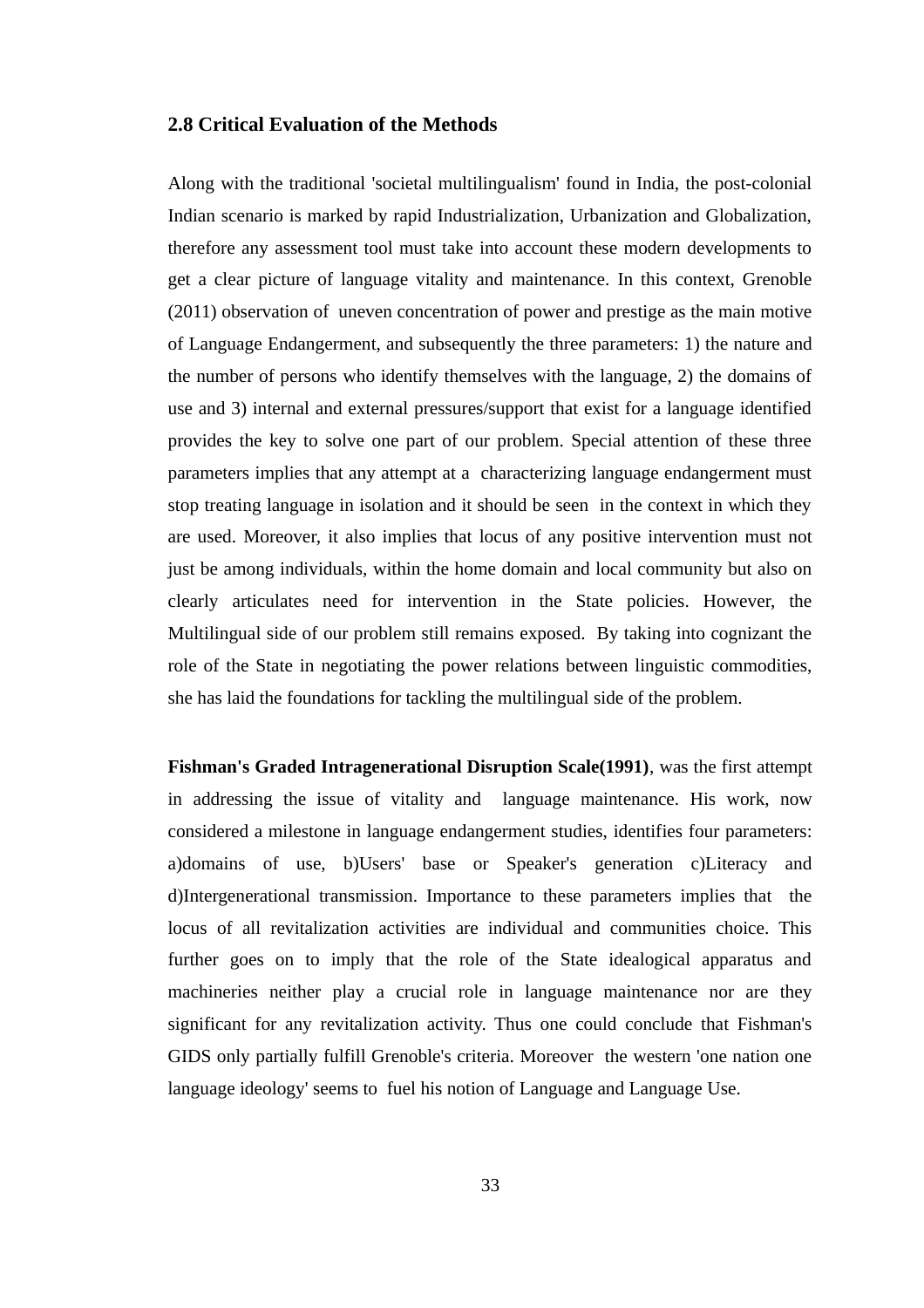**UNESCO's Language Vitality and Endangerment tool (2003),** is novel in considering all the three criteria suggested by Grenoble (2009). The guide line was also path breaking on various aspects: (1)Considering not only existing but also new language domains (Factor 5) breaks the conservative notion of Language as 'static'; (2) Assessing both absolute and relative population of the linguistic (Factors 2 & 3) may be ambitious however such assessment at a diachronic level will help us find the direction a language heading towards in the language vitality continuum; (3) internal and external prestige (language attitudes and policies, Factors 7 & 8) acknowledges the role of State in language maintenance and provides us with the ability to assess the role of State policies in maintaining linguistic diversity and (4) finally, the amount and quality of documentation (Factor 9) helps the concerned bodies to priorities and form an action plan for revitalization activities. The UNESCO tool as observed by Dwyer (2011) is broad and gradient enough to have a language show comparative strength in some areas (such as the intergenerational transmission of Kuchchi), while overall showing a more problematic picture on the other (as kuchchi scores zero in several other key domains). The strength of the UNESCO model is that, it does not just look at languages and their usage pattern for the threat of disappearing rather it looks for the stability in the language's socio-political context that renders the sustainability of language impossible. On the downside as guideline document we can find several key notions lacking clarity. Similarly the tools failure to assess the stability of societal multilingualism implies that the notion of plurality in language use is exotic, reflecting the ideological grounding of the expert committee.

**Lewis & Simons's Expanded Graded Intergenerational Disruption Scale (2006),** claims to be a homogenization of the previously existing tools (GIDS and LVE) but it does not live up to this claim. While Fishman's GIDS and UNECOS's LVE together fulfilled the Grenoble's (2009) criteria its supposed homogenization EGIDS is backtracked. EGIDS as tool did expand the scales presented in Fishman (1991) but they failed to incorporate the intellect accumulated since Fishman. The seven parameters identified as crucial for EGIDS, provides only a description of the current status of the and lacks any evaluative criteria implying a clear lack of principal position on the linguistic diversity. Above all the parent organization of Ethnologue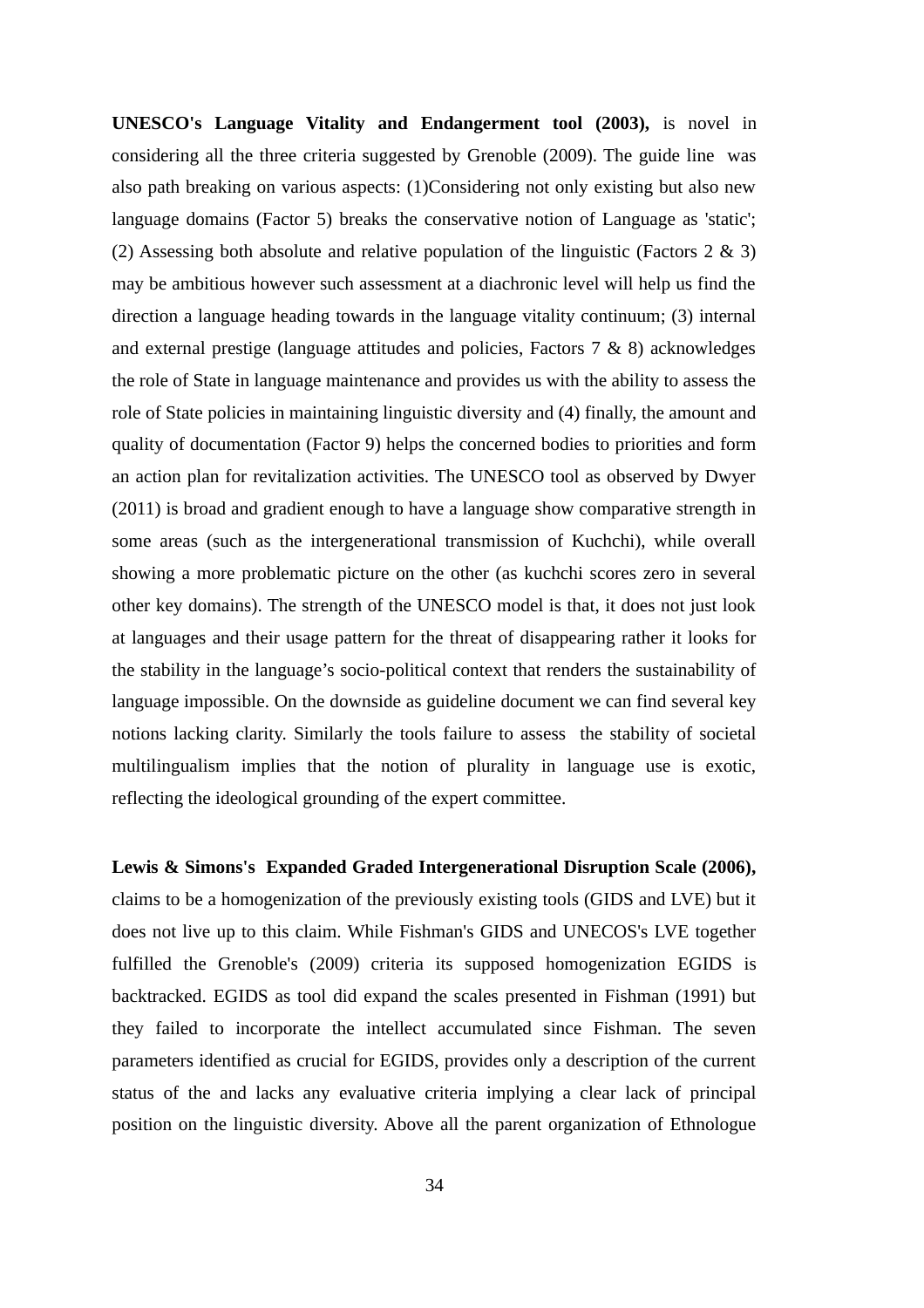SIL has an eighty year history of language documentation such an organization overseeing the multilingual reality seems to be more sinister than ignorance. In short I endorse Dwyer (2011) opinion: 'If only a rough estimate is desired then EGIDS is an easier and a faster alternative, but they may be misleading'.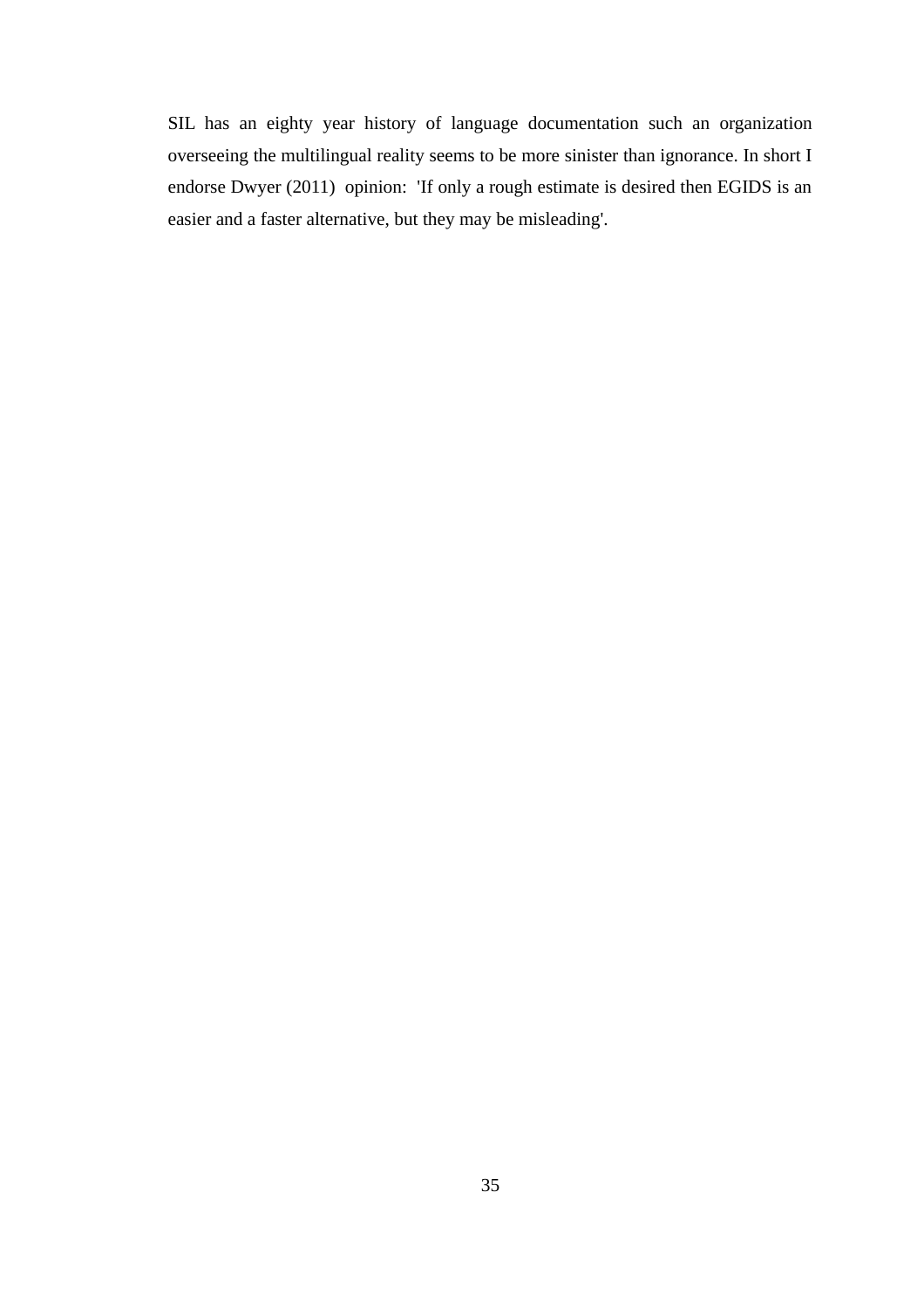#### Chapter-3

# **Ecology of Languages Spoken by less than 10,000 Speakers.**

### **3.1 Introduction**

India's linguistic and cultural diversity has been put under a constant threat by global economic forces and shifting patterns of life style. With 190 languages India tops the UNESCO's list of nations with highest number of endangered languages. While precolonial South Asia was a thriving zone for linguistic diversity, post-colonial India seems to be changing into a death bed of languages. How did the linguistic scene change? What is the nature of Indian multilinguality that gave way for this instability? Large scale immigration and internal displacement of minority communities during the formative period of the state are said to have greatly altered and continue to alter the linguistic landscape of multilingual India. To understand the niche of this *multilinguality in flux* means to abandon attempts to view language as *monolithic structures*. Rather, I would like to argue that the consideration of ecological factors is a prerequisite to any account that seek to explain the 'multilinguality'.

Haugen, in his seminal paper '*The Ecology of Language'* (1972) express his dissatisfaction with the ways 'Language' has been conceived within Linguistics. The two main motivations for his dissatisfaction lies at the heart of the modern enterprise of objective study of language. Any modern scientific discipline, to an extent would accept idealisation as a theory building necessity, and views their object of study as largely static and fixed entity. Linguistics is no exception to this fallacy, as Haugen points out "linguists have generally been too eager to get on with the phonology, grammar, and lexicon to pay more than superficial attention to what I (Haugen) would like to call the 'ecology of language'" (Haugen 1972). He forwards *Ecology of Language* as a solution to this and goes on further to reject the treatment of language as static and fixed entity which put in his own words are as follows

*"The concept of a language as a rigid, monolithic structure is false, even if it has*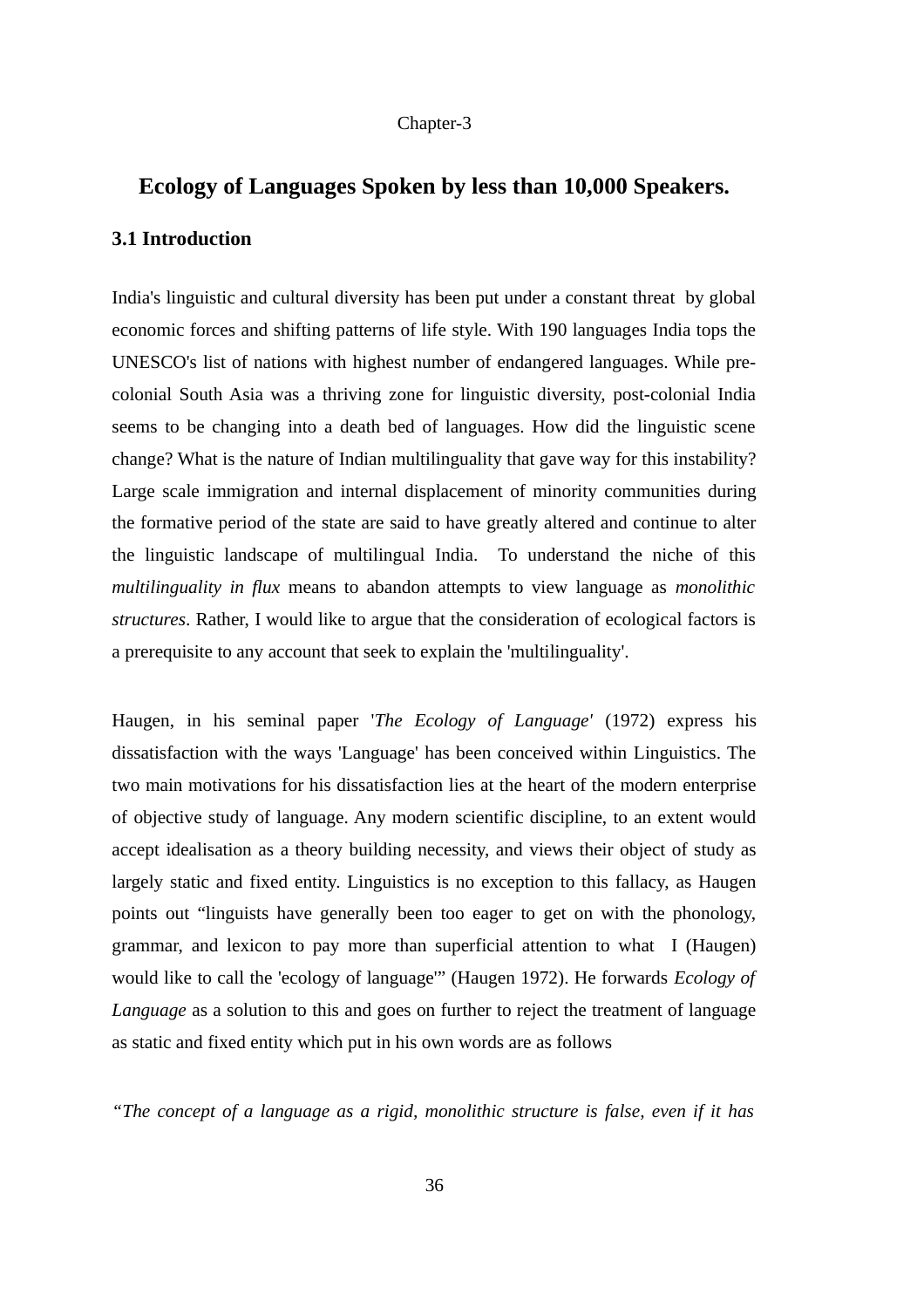*proved to be a useful fiction in the development of linguistics. It is the kind of simplification that is necessary at a certain stage of a science, but which can now be replaced by more sophisticated models. "* 

#### Haugen, Ecology of Language 1972

This implies rejecting the notion of idealization and de-contextualisation of language prevalent in Chomskyan linguistic ( Chomsky 1965) and Saussurean structuralism, in favor of 'Language Ecology'. Then he provides various reasons why a linguist must pay attention to approaches to language that concentrates on the larger picture of languages in context. While defining ecological perspectives he rejects the narrow view that 'the referential world to which language provides an index' constitutes this environment; he states that 'the true environment of a language is the society that uses it as one of its codes' (Haugen 1972) Subsequent discussions in Haugen's work makes it clear that Ecology of a language is more than a sociology of language. The study of language ecology is a holistic discipline that involves various perspectives. This invitation to embrace ecological consideration is of particular interest for this work, as it would not just '*describe the social and psychological situation of each language but also the effects of this situation on the language itself'* (Haugen 1972). Sections in this chapter would at first demystify Ecological approach to language and the different type of language ecologies (Wendel and Heinrich,2012); secondly a description of ecology of language with less than 10,000 speakers in India, following Haugen's classical method is presented; and finally the described ecologies would be classified along the framework suggested by Wendel and Heinrich (2012).

# **3.2 Ecological approach to Language**

As we saw above Haugen 1972 article is the first serious attempt to spell out a well defined program that would strive to contextualise the study of language. To achieve this like in any other approaches to language Haugen employs a metaphor: the metaphor of 'ecology' as a heuristic tool. Before we go any further it would be helpful if we understand and illuminate the role of 'ecology' metaphor in the study of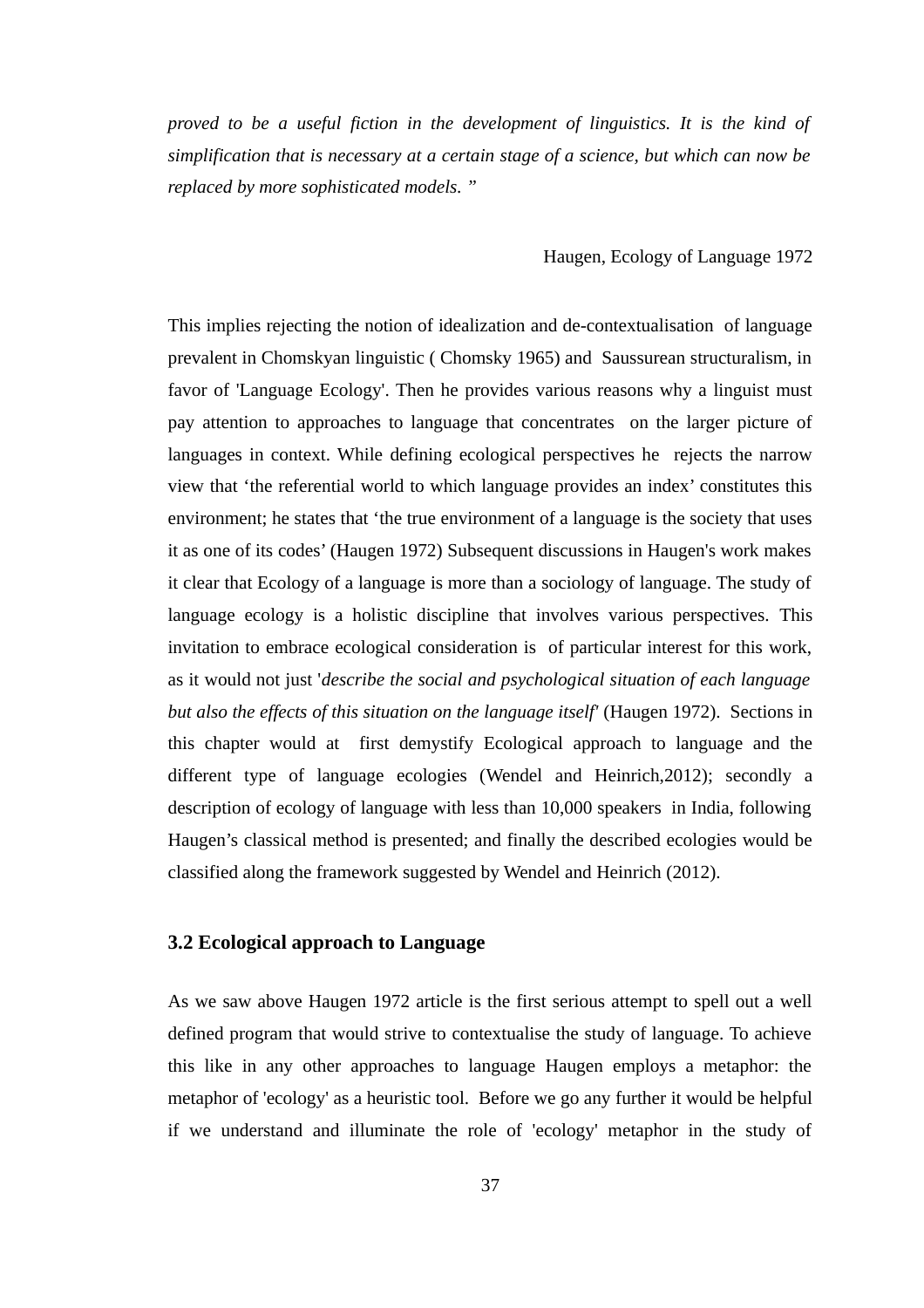#### language.

The term 'ecology' was first coined in the mid nineteenth century by Ernst Haeckel a German biologist. Derived from the greek word *ο κος ἶ* 'house' implies, the emphasis is upon the holistic study of the environments within which lives are lived and intertwined . This is made clear from Haeckel's (1866) conceptualisation:

"By ecology, we mean the whole science of the relations of the organism to the environment including, in the broad sense, all the "conditions of existence."...Thus the theory of evolution explains the housekeeping relations of organisms mechanistically as the necessary consequences of effectual causes and so forms the monistic groundwork of ecology."[17](#page-47-0)

Hence Haugen's use of the 'ecology' metaphor for the study of language is to be seen as an adaptation necessarily arising from the inevitable links between language, its speakers and the environment in which they are used. The below passage from Huagen (1972) would substantiate this claim:

"Language ecology may be defined as the study of interactions between any given language and its environment. The definition of environment might lead one's thoughts first of all to the referential world to which language provides an index. However, this is the environment not of the language but of its lexicon and grammar. The true environment of a language is the society that uses it as one of its codes. Language exists only in the minds of its users, and it only functions in relating these users to one another and to nature, i.e. their social and natural environment. Part of its ecology is therefore psychological: its interaction with other languages in the minds of bi- and multilingual speakers. Another part of its ecology is sociological: its interaction with the society in which it functions as a medium of communication. The ecology of a language is determined primarily by the people who learn it, use it, and

<span id="page-47-0"></span><sup>17</sup> This is a copy of Haeckel's original definition (Original: Haeckel, E. (1866) Generelle Morphologie der Organismen. Allgemeine Grundzige der organischen Formen- Wissenschaft, mechanisch begriindet durch die von Charles Darwin reformirte Descendenz-Theorie. 2 vols. Reimer, Berlin.) translated and quoted from Stauffer (1957).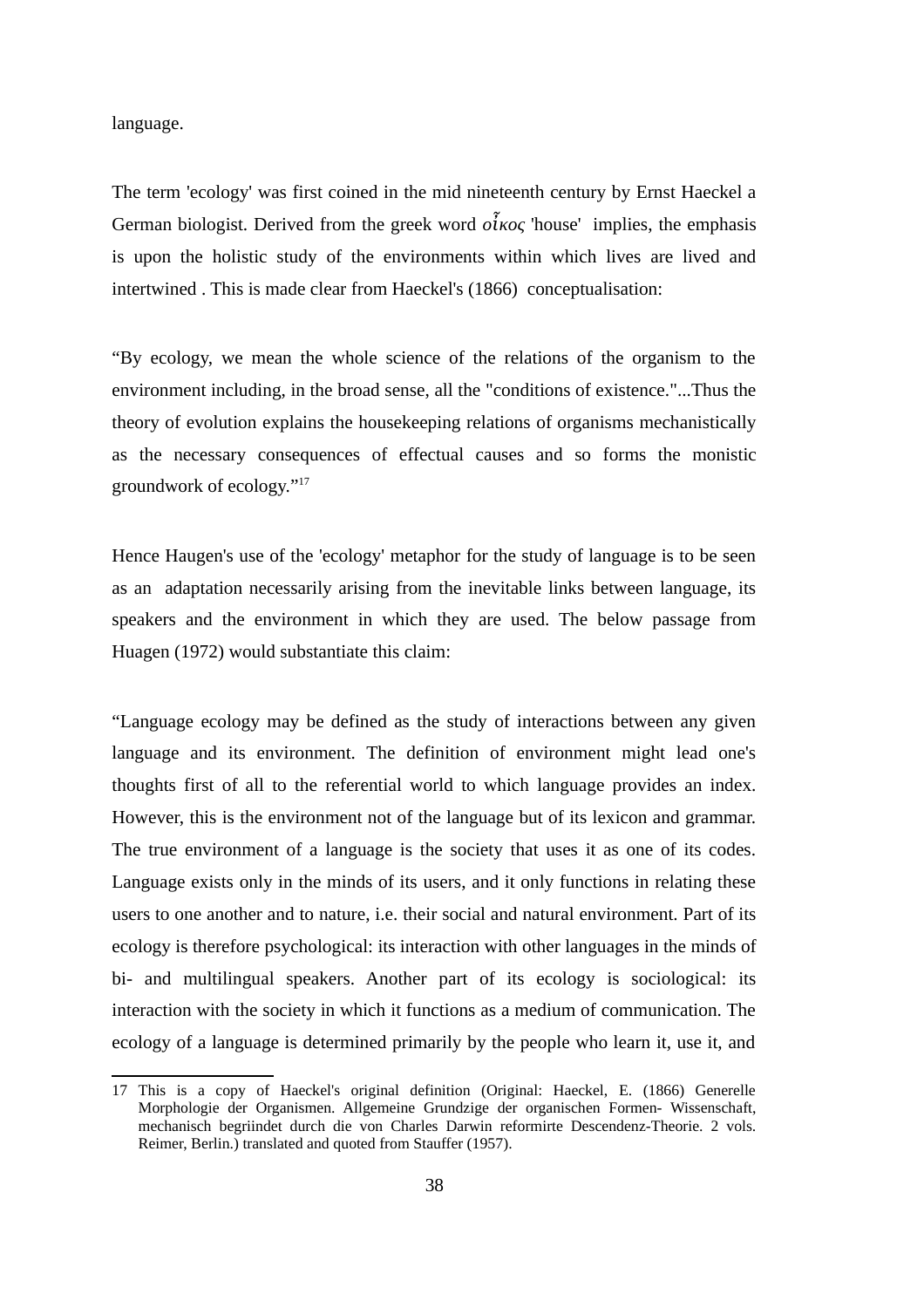transmit it to others"

Emphasis on placing language at the intersection of human interactions and language's environment is worth making a note. On the one hand, the treatment of language's environment as '*the society that uses it as one of the codes'* provides linguist the necessary fabric for a holistic account of Language in context. On the other hand, interaction conceptualised partly as psychological, that is, interaction with other (non-native) language of a bi- or multilingual brain, and other part as sociological, that is, interaction with the society in which it (language) functions as a medium of communication. Hence putting languages in its environment allows us to examine the role human agency over choices of language usage, that are necessary for language policy makers and linguistic rights activist. Further 'ecology' of a language is 'determined primarily by the people who learn it, use it and transmit it to other' Thus as a mentioned earlier the 'ecology' metaphor in this approach is a heuristic tool, and Fill and Mühlhäusler (2001) puts their view elegantly on embracing ecological metaphor as: "*Adopting the metaphor of ecology, we would like to argue, has helped considerably in advancing knowledge of human language and communication, and its potential is far from exhausted.*" Considering ecological factors for studying a language make this enterprise a 'dynamic science' with "the *interaction* of languages and their users" ( The ecology of language, 1972) as it subject matter.

Additionally, Haugen's research agenda reproduced below makes the above claim of language ecology as a complex science explicit:

*"For any given 'language,' then, we should want to have answers to the following ecological questions:* 

- *What is its classification in relation to other languages? This answer would be given by historical and descriptive linguists;*
- *Who are its users'? This is a question of linguistic demography, locating its users with respect to locale, class, religion or any other relevant grouping;*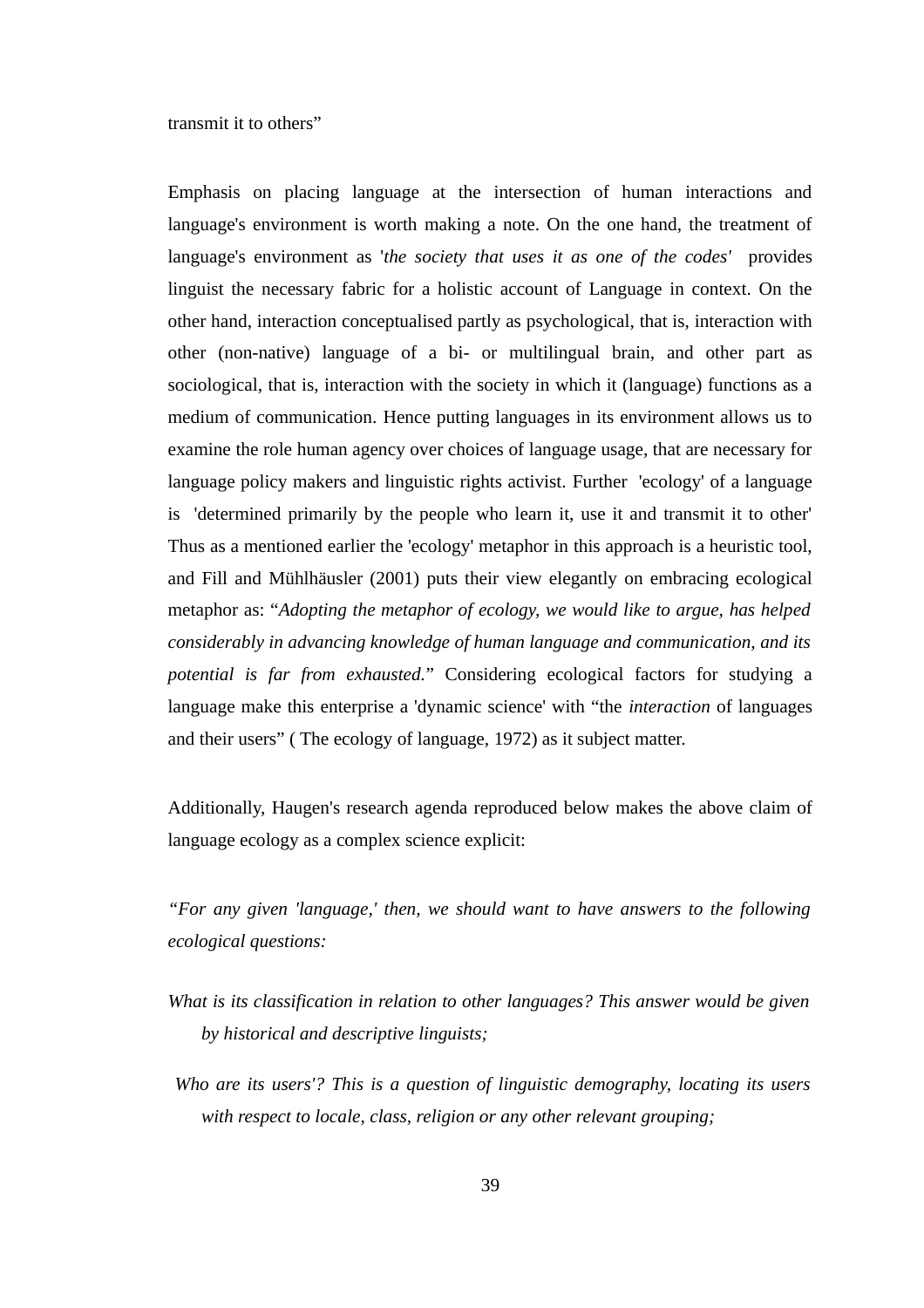- *What are its domains of use? This is a question of sociolinguistics, discovering whether its use is unrestricted or limited in specific ways;*
- *What concurrent languages are employed by its users? We may call this a problem of dialinguistics, to identify the degree of bilingualism present and the degree of overlap among the languages;*
- *What internal varieties does the language show? This is the task of a dialectology that will recognize not only regional, but also social and contactual dialects;*
- *What is the nature of its written traditions'? This is the province of philology, the study of written texts and their relationship to speech;*
- *To what degree has its written form been standardized, i.e. unified and codified? This is the province of prescriptive linguistics, the traditional grammarians and lexicographers;*
- *What kind of institutional support has it won, either in government, education, or private organizations, either to regulate its form or propagate it? We may call this study glottopolitics;*
- *What are the attitudes of its users towards the language, in terms of intimacy and status, leading to personal identification? We may call this the field of ethnolinguistics;*
- *Finally we may wish to sum up its status in a typology of ecological classification, which will tell us something about where the language stands and where it is going in comparison with the other languages of the world."*

*Haugen, The Ecology of Language 1972.*

#### **3.3 Typology of Language Ecology**

In the above cited Haugen's research agenda, the final agenda was not a research question rather it is a programmatic proclamation, that aims at classifying the ecological conditions in to types that would not just be a standard for comparisons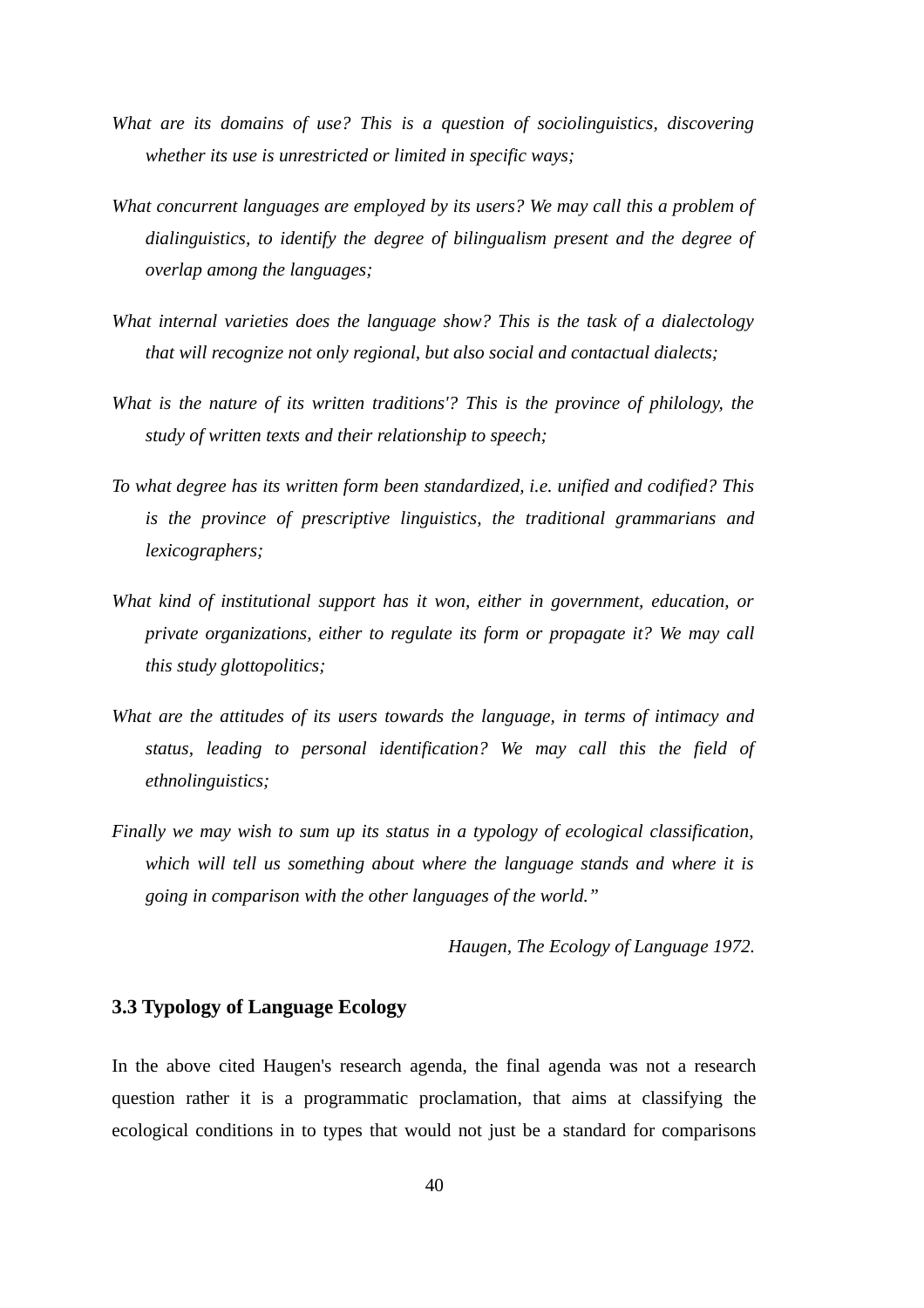rather a predictive tool that could predict the possible path of languages in concern. Very little research (Dixon:1997; Mühlhäusler: 2000, 2005; Nettle:1999; Nettle and Romaine: 2000; and Mufwene: 2008;) has been undertaken to move forward in this direction. The latest in this line is *Wendel and Heinrich: 2012, A framework for langauge endangerment dynamic: the effect of contact and social change on language ecologies and language diversity:* attempts to introduce a new prescriptive to the study of language endangerment. In their paper Wendel and Heinrich proposes a unified framework that would account for language diversity loss along with the respective language ecologies. For this Wendel and Heinrich defines a language ecology as "*dynamic network of relationship and interdependencies between the socio-economic and environmental contingencies".* Therefore based on these interrelationships they have categorised the ecologies in to two types: *Stable and Competitive*.

*Stable Ecologies* are found in multilingual societies where the network is essentially raised from the bottom. These are essentially bottom-up knowledge ordering models which are highly susceptible to local conditions. Further communities in a stable ecologies have small number of speakers this implies that no one community enjoys significant advantage over the others in terms of economic and technological strength. Therefore Dixon (1997) notes that communities in stable ecologies have a symmetrical power distribution among them and are in a state of Equilibrium. Equilibrium of the network in a stable ecology is principally influenced by the local conditions, such as climate change and changes in social organisation. Moreover the languages in Stable Ecologies compliments each other forming a network of interdependency and these languages and communication are basically esoteric in nature. A Stable Ecology can be further divided into Emergent Ecologies and Multilingual Ecologies.

*Emergent ecologies* are typically marked with the following features: migration into unoccupied territory and associated with hunters and gatherers and pastoralists. Similarly the *Multilingual Ecologies* are typically marked by the following features: Structured language layers in complimentary relational to each other, and includes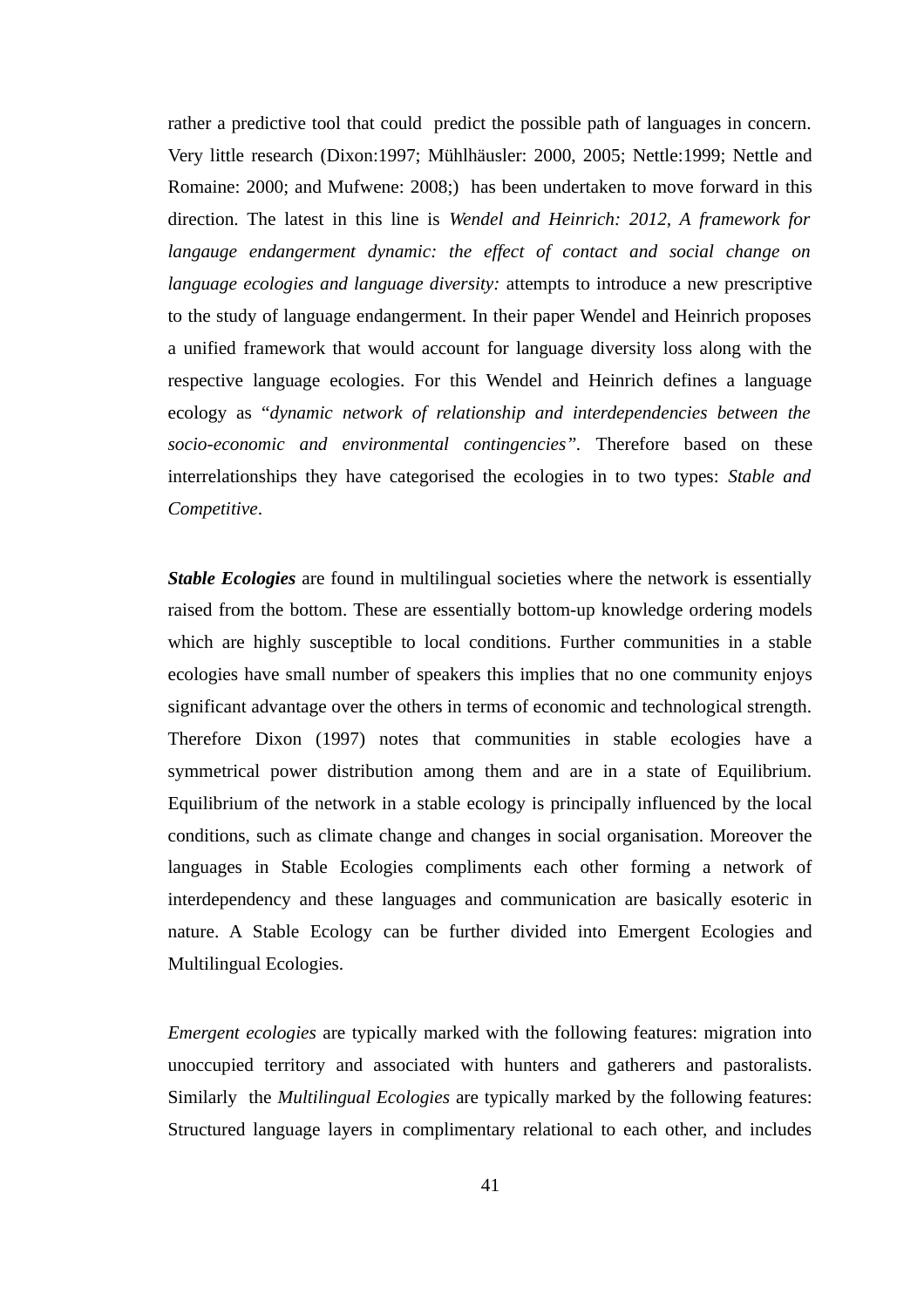exotic-endemic communities.

*Competitive Ecologies* begin with the practice of agriculture which in turn initiate a change in the social organisation of communities: transition form hunters and gatherers to larger more sophisticated political units which laid the foundations unequal power distribution between the 'haves' and 'have nots'. Competitive Ecologies are essentially top-down knowledge ordering models with asymmetrical power distribution. Moreover communities in a competitive ecologies are in a hierarchal relationship and the languages and communication are exoteric in nature. A competitive ecology is typically associated with the following punctuation events, writing system, spread of literacy, industrialisation, emergence of standardised languages and the apex of any competitive ecology is the formation of a nation-state. These implies large scale migration of ethnic minorities, marginalisation of minorities communities with in a nation-state and finally language diversity loss are a result language shift to dominant languages at the expense of minority languages. A Competitive Ecology can be further divided in to three subtypes: Replacement, Exploitation and Glocalizing Ecologies.

*Replacement Ecologies* are associated with the following features: language replacement- a total collapse and replacement of the less powerful languages group by dominant language groups, and settlement colonialism and empires. *Exploitation Ecologies* can be observed to have the following typical features: Language shift to and expansion of dominant languages, polices and ideologies of the dominant linguistic groups undermines the vitality of minority languages, and finally these ecologies are typically associated with exploitation colonialism and nation-states. *Glocalizing Ecologies* in contrary to the other sub types are marked with both spread of dominant languages and revival of minority languages. These ecological conditions exhibit the following features: pluricentric languages, novel forms of contact and competition, evolved strategies for language maintenance and revival, and finally they are associated with globalisation transnational migration and urban centers.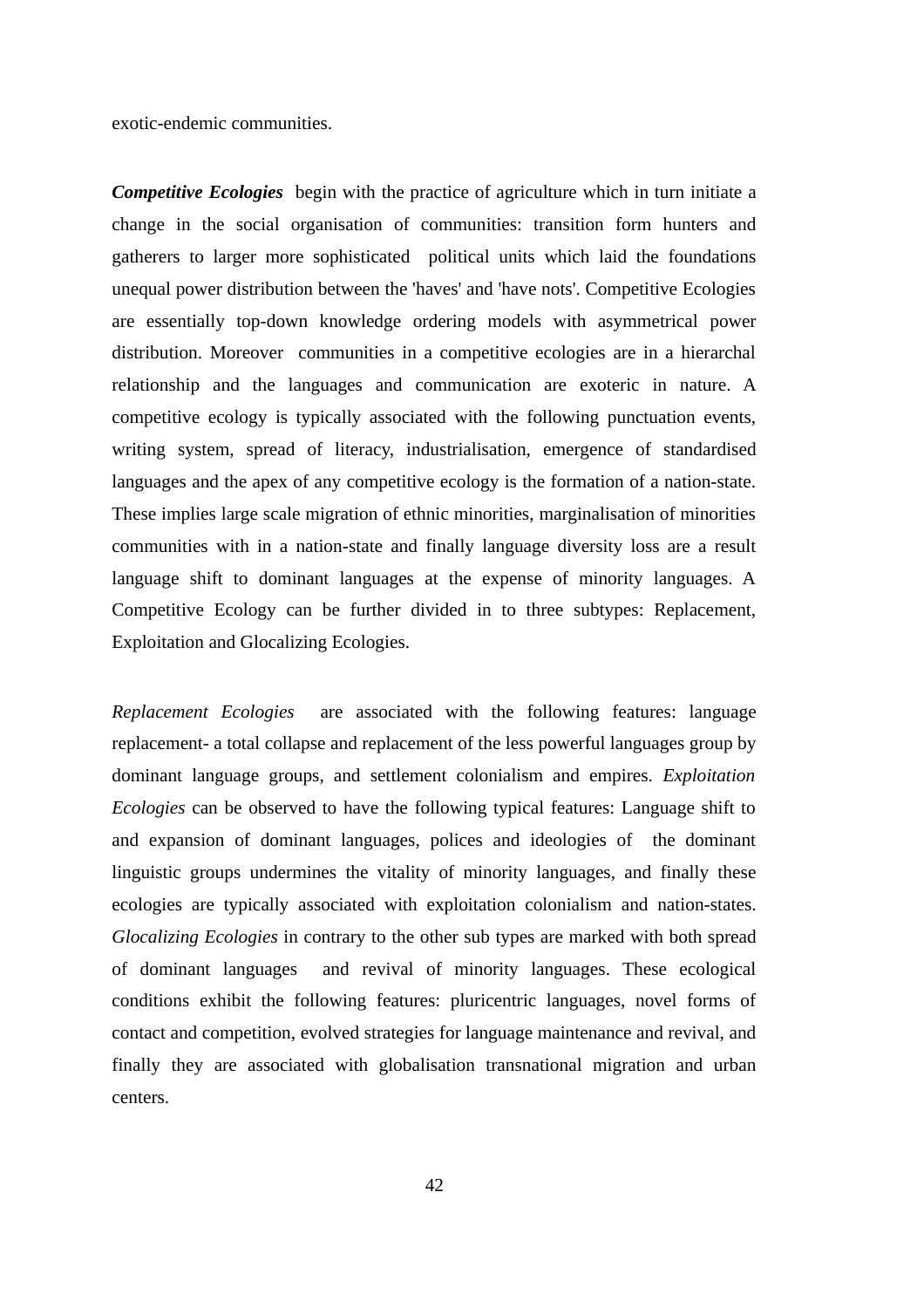The above classification of ecologies in to types by Wendel and Heinrich is unique for all practical purposes this the first diachronic approach to bring all the major ecological folds together. Their classification based on four parameters: Knowledge ordering, Distribution of Power; Social Order; and Communication Strategies, gives this framework an added advantage over the other in understanding the dynamics of language endangerment.

#### **3.4 Ecology of Languages Spoken by Less than 10,000 Speakers:**

This section is a description of the ecology of languages with less than 10,000 speakers. Haugen's programmatic questions are answered here with respect to these languages, for this purpose data from various government and non-governmental agencies and from academic publications are brought together.

#### *3.4.1 What is its Classification in relation to other languages?*

Based on the collated secondary data this work lists a total of 156 languages under the category of languages with less than 10,000 speakers.

Of the 156 language take into account 21 languages grouped under 'Unclassified' did not have any considerable linguistic description available to classify them, this category must not be confused with 'Language Isolate': languages which demonstrate no genealogical relationship with other languages. Nihali is the only attested Language Isolate found with in the category of languages with less than 10,000 speakers. Largest number of language in this category (32.05%) belongs to the Tibeto-Burman family with 50 languages, followed by the Indo-Aryan with 41 languages, Dravidian and Austro-Asiatic each has 17 languages, and all the three languages of the Andaman islands reports speaker with less than 10,000 speakers. Six languages of the least known Tai family is also found in the database. Their classification and distribution are as follows: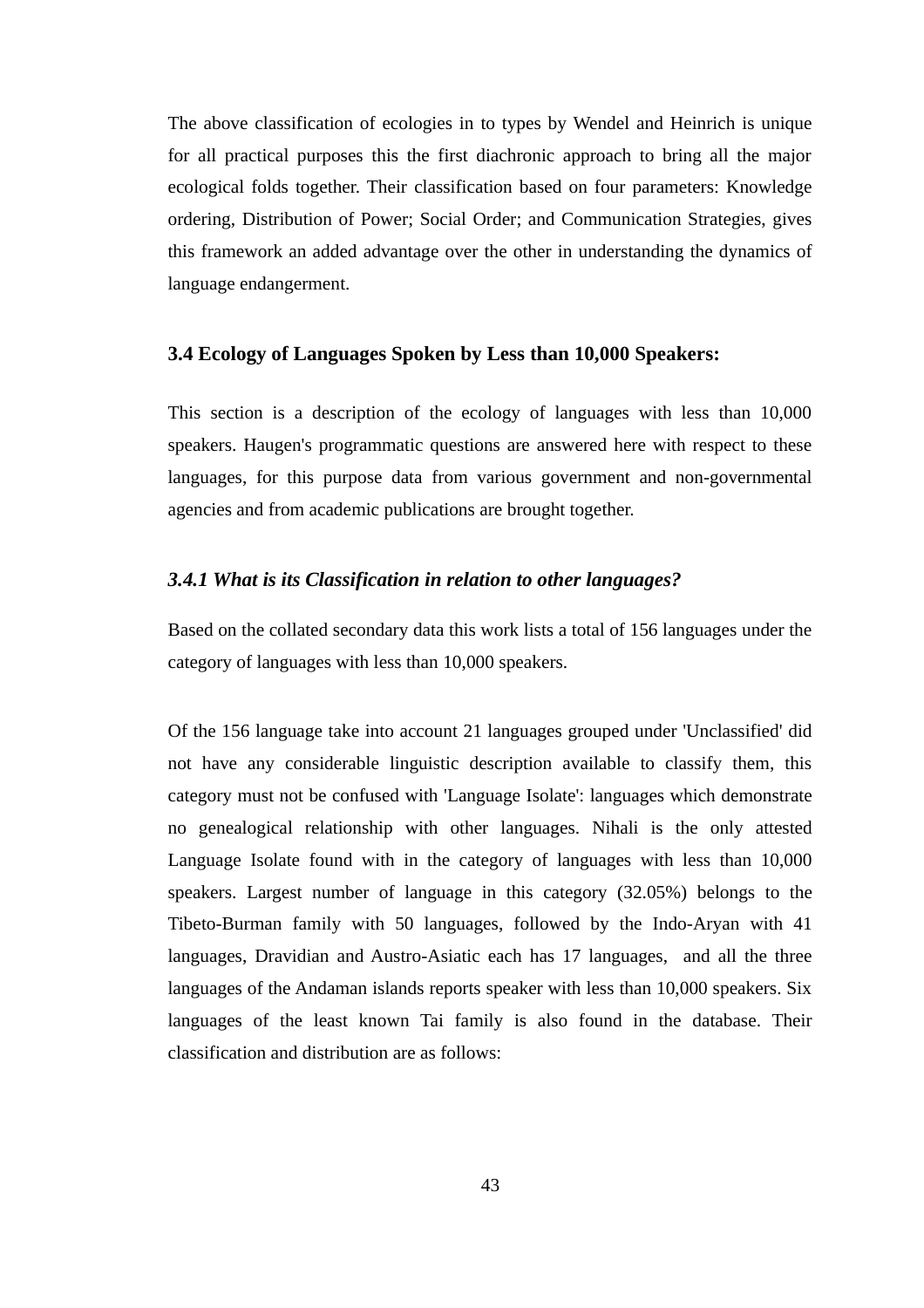

*Graph 3.1 Genealogical distribution of Languages with less than 10,000 speakers*

### *3.4.2 Who are its users?*

Locating the users of a language is one the essential steps in contextualizing study of languages. While locating the users of a language we must locate them not in isolation, but in relation to the speaker local conditions. A de-contextualised location may be easier when compared to the 'locating in context' but it would be of little use in the larger endeavor. Hence this question who are its user must locate the users in the immediate socio-political context of the speakers. In the Indian context apart from the grouping suggested by Haugen (1971) it is mandatory that we add the 'Status' to our grouping.

## *3.4.3 Status:*

The Indian constitution, through Article 343<sup>[18](#page-53-0)</sup>, declared Hindi in Devanagari script and English as the official language of the Union. Further during enactment of constitution a total of 18 languages, including Hindi, where recognized as Scheduled

<span id="page-53-0"></span><sup>18</sup><http://www.constitution.org/cons/india/p17343.html>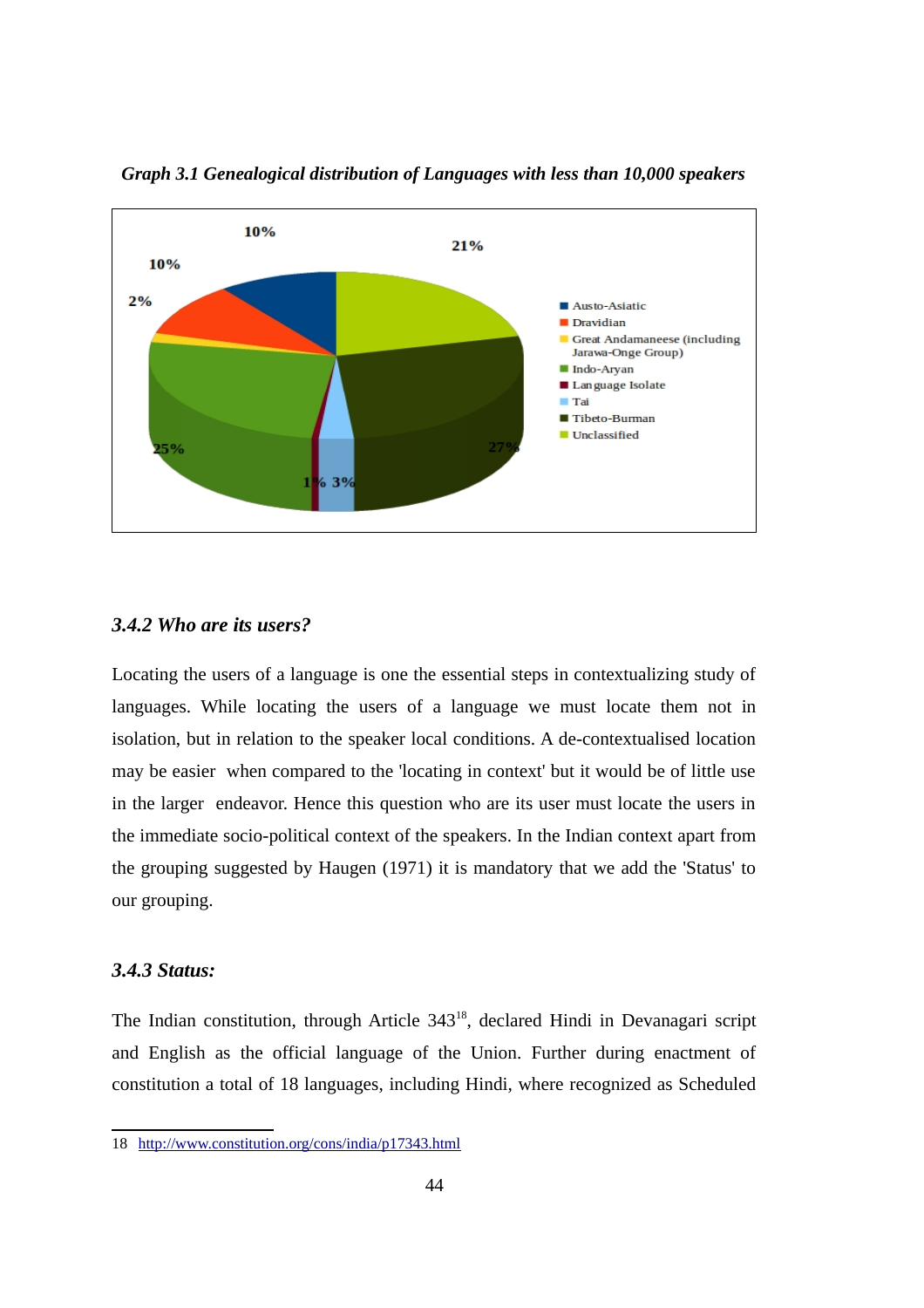languages through Eighth schedule of the Indian Constitution. At the time of enactment, inclusion in the list meant that these languages would be the source to enrich the official language of the Union Hindi. Since then the list has acquired further significance, creating a rift between Scheduled and Non Scheduled languages and introduced hierarchy among languages. Thus the Scheduling of the Indian languages has created a 'status' among Indian languages by privileging a few. Since its inclusion Eight schedule has been a powerful source as Sarangi (2009) notes for granting formal and constitutional recognition to various languages. Further as Sarangi (2009) observes language listed in the eight schedule has acquired significant cultural capital as they play a central role in the social mobility. Rest of the languages of India then classified in to Non-Scheduled languages are considered inferior to the language of the eight schedule. While census of India list the population of the Scheduled and Non Scheduled languages they do not publish the data on languages with less than 10,000 speakers. This arbitrary decision to exclude languages with less than 10,000 speakers thus creates another category: languages with less than 10,000 speakers. These languages are hence pushed to the lowest rank among the hierarchy of languages in India. As per the Census of India (2001) the total population of India stood at  $1,028,737,436^{19}$  $1,028,737,436^{19}$  $1,028,737,436^{19}$ . Of this  $1,026,847,940$  spoke one of the 122 languages listed in the census<sup>[20](#page-54-1)</sup>. Table below will present a summary of the distribution of the speakers according to their broader status.

| Language<br><b>Status</b>                         | <b>No. of Languages</b> | <b>Population in</b><br><b>Numbers</b> | Population in percentage |
|---------------------------------------------------|-------------------------|----------------------------------------|--------------------------|
| Scheduled<br>Languages                            | 22                      | 993,245,089                            | 96.56%                   |
| Non Scheduled<br>Languages                        | 100                     | 33,602,851                             | 3.26%                    |
| Languages<br>with less than<br>10,000<br>speakers | 156                     | 1,889,496                              | .183%                    |

*Table 3.1 India's languages by scheduling[21](#page-54-2)*

Abbi(2010) analysis of the above provides a fine grained distinction between the

<span id="page-54-0"></span><sup>19</sup> http://www.censusindia.gov.in/Census Data 2001/India at glance/popu1.aspx

<span id="page-54-1"></span><sup>20</sup> [http://censusindia.gov.in/Census\\_Data\\_2001/Census\\_Data\\_Online/Language/Statement1.htm](http://censusindia.gov.in/Census_Data_2001/Census_Data_Online/Language/Statement1.htm)

<span id="page-54-2"></span><sup>21</sup> [http://www.censusindia.gov.in/Census\\_Data\\_2001/Census\\_Data\\_Online/Language/data\\_on\\_langua](http://www.censusindia.gov.in/Census_Data_2001/Census_Data_Online/Language/data_on_language.aspx) [ge.aspx](http://www.censusindia.gov.in/Census_Data_2001/Census_Data_Online/Language/data_on_language.aspx)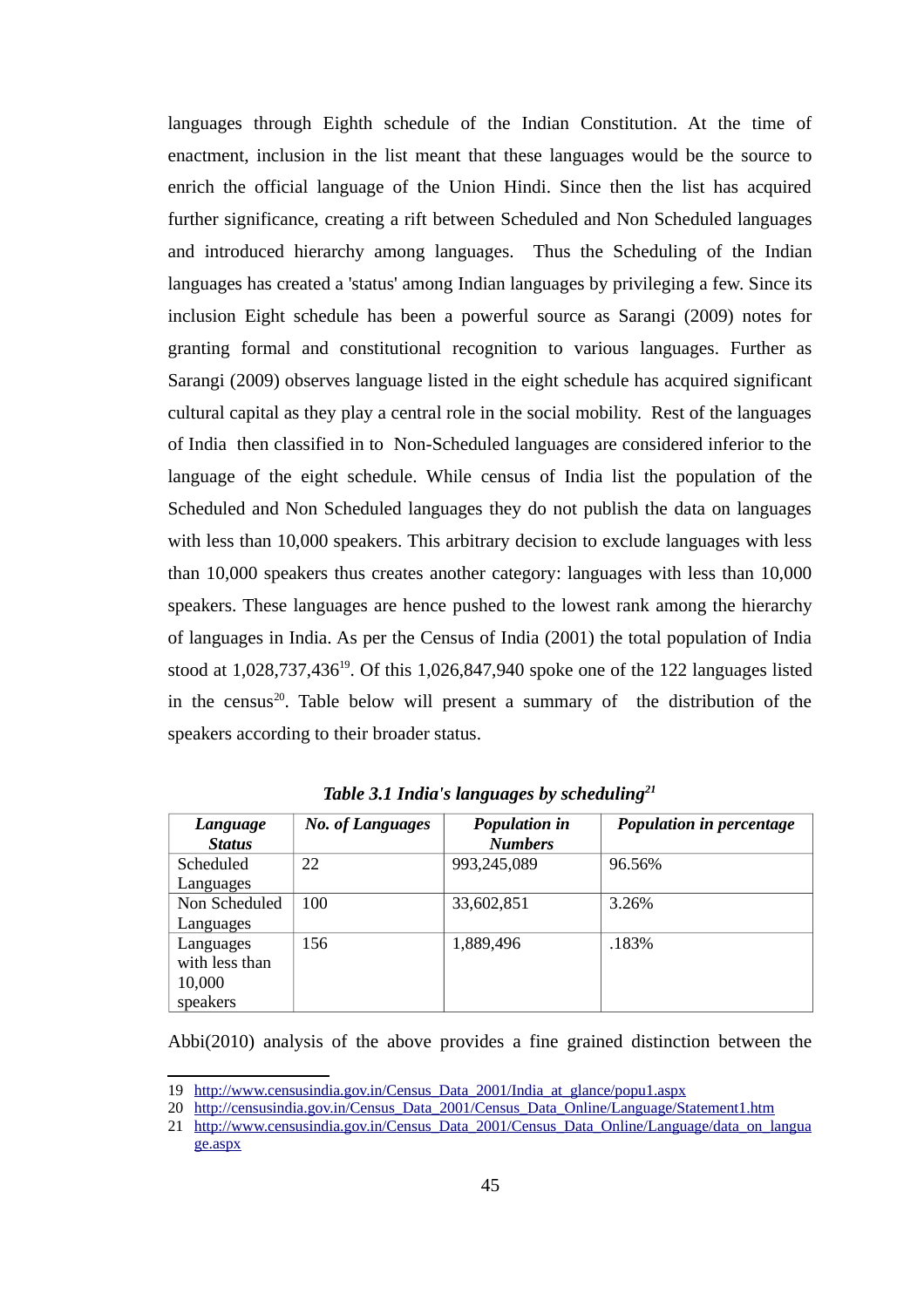privileged and non-privileged languages, divided in to seven categories with varying degree of socio-economic prestige. In the hierarchy established by her English occupies the highest position, followed by the Scheduled Languages and their dialects, then the Non-scheduled language and their dialects and finally at the bottom are the languages with less than 10,000 speakers. Even though they contribute to 57.49% of the languages spoken in India, they are spoken only by .183% of the total population. Further the denial to acknowledge their presence<sup>[22](#page-55-0)</sup> by the government agencies virtually makes them no existent.

## *3.4.4 Locale:*

Locale of languages and their geographical distribution with in a nation state is of a significance in studies that seeks to understand the state of a language. Considering locale of languages will help us in locating the minority languages and its users in with respect to other majority languages and their users. Following table presents us the geographical distribution of languages spoken by less than 10,000 speakers:

*Table 3.2 Geographical distribution of languages spoken by less than 10,000 speakers.*

| <b>Zones</b> | No. of Languages with less than 10,000 speakers. |
|--------------|--------------------------------------------------|
| A&N          | 11                                               |
| EC           | 18                                               |
| N            | 14                                               |
| N: J&K       | 41                                               |
| <b>NE</b>    | 52                                               |
|              | 15                                               |
| <b>WC</b>    |                                                  |

Above seen zonal assignment are based on geographical locations and their bifurcations are arbitrarily decided. A&N includes the union territory Andaman and Nicobar; EC: East Central Zone includes the state of Jharkhand, Chattisgarh, Orissa, Madhya Pradesh, Bengal, and Bihar; N: Northern Zone includes the states of Himachal Pradesh, Uttranchal, Punjab, Haryana, and Uttar Pradesh; N: J&K includes the state of Jammu and Kashmir; NE: North East Zone includes the state of Arunachal Pradesh, Assam, Manipur, Meghalaya, Mizoram, Nagaland, Tripura, and Sikkim;

<span id="page-55-0"></span><sup>22</sup> Languages with less than 10,000 Speakers are omitted from being reported by the government.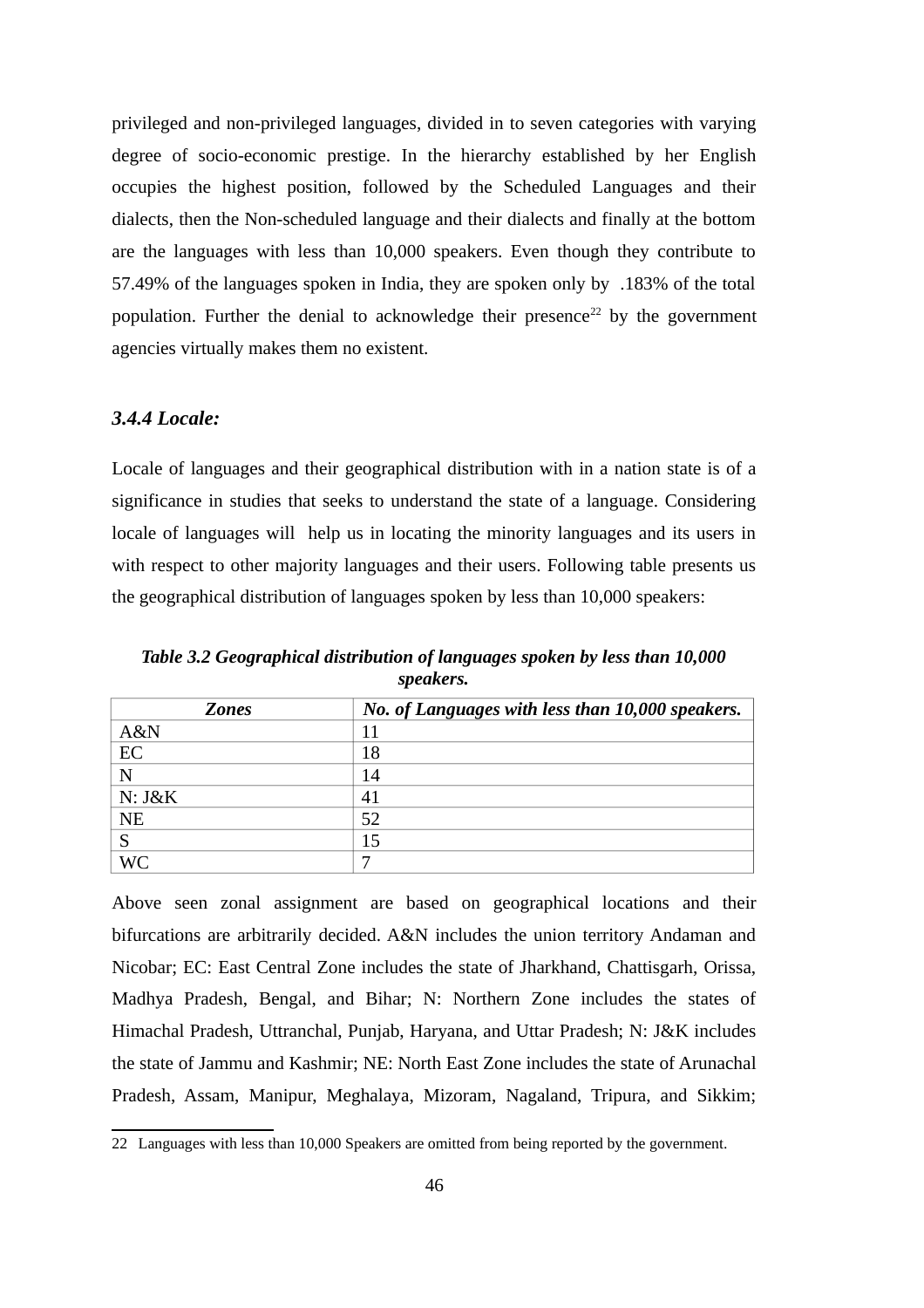S:Southern Zone includes the states of Tamil Nadu, Kerala, Karnataka, and Andhra Pradesh; and WC:West Central Zoneincludes the state of Rajasthan, Gujarat, Maharashtra, Goa, Daman & Diu, and Dadra.

India is federal of Union of states. These states were reorganised after the independence by the States Reorganisation Commission (SRC) 1953 on the linguistic lines. Apart from being a meer administrative unit 'States' have been at the center of identity and representation crisis in India since independence. Thus the State wise distribution of languages with less than 10,000 speakers are also of great significance to our present study. The are following table does not include trans-state languages.

| <b>State</b>   | No. of Languages with less than 10,000 speakers |
|----------------|-------------------------------------------------|
| Andaman and    | 11                                              |
| Nicobar        |                                                 |
| <b>Islands</b> |                                                 |
| Andhra         | $\mathbf{1}$                                    |
| Pradesh        |                                                 |
| Arunachal      | 23                                              |
| Pradesh        |                                                 |
| Assam          | 5                                               |
| <b>Bihar</b>   | $\overline{\phantom{0}}$                        |
| Chandigarh     | -                                               |
| Chhattisgarh   | -                                               |
| Dadra and      |                                                 |
| Nagar Haveli   |                                                 |
| Daman and      | -                                               |
| Diu            |                                                 |
| Goa            |                                                 |
| Gujarat        | $\overline{1}$                                  |
| Haryana        |                                                 |
| Himachal       | 10                                              |
| Pradesh        |                                                 |
| Jammu and      | 41                                              |
| Kashmir        |                                                 |
| Jharkhand      | -                                               |
| Karnataka      | $\overline{2}$                                  |
| Kerala         | 6                                               |
| Lakshadweep    | $\overline{\phantom{0}}$                        |
| Madhya         | $\mathbf{1}$                                    |
| Pradesh        |                                                 |
| Maharashtra    | 3                                               |

*Tabel 3.3 State wise distribution of Languages with less than 10,000 Speakers*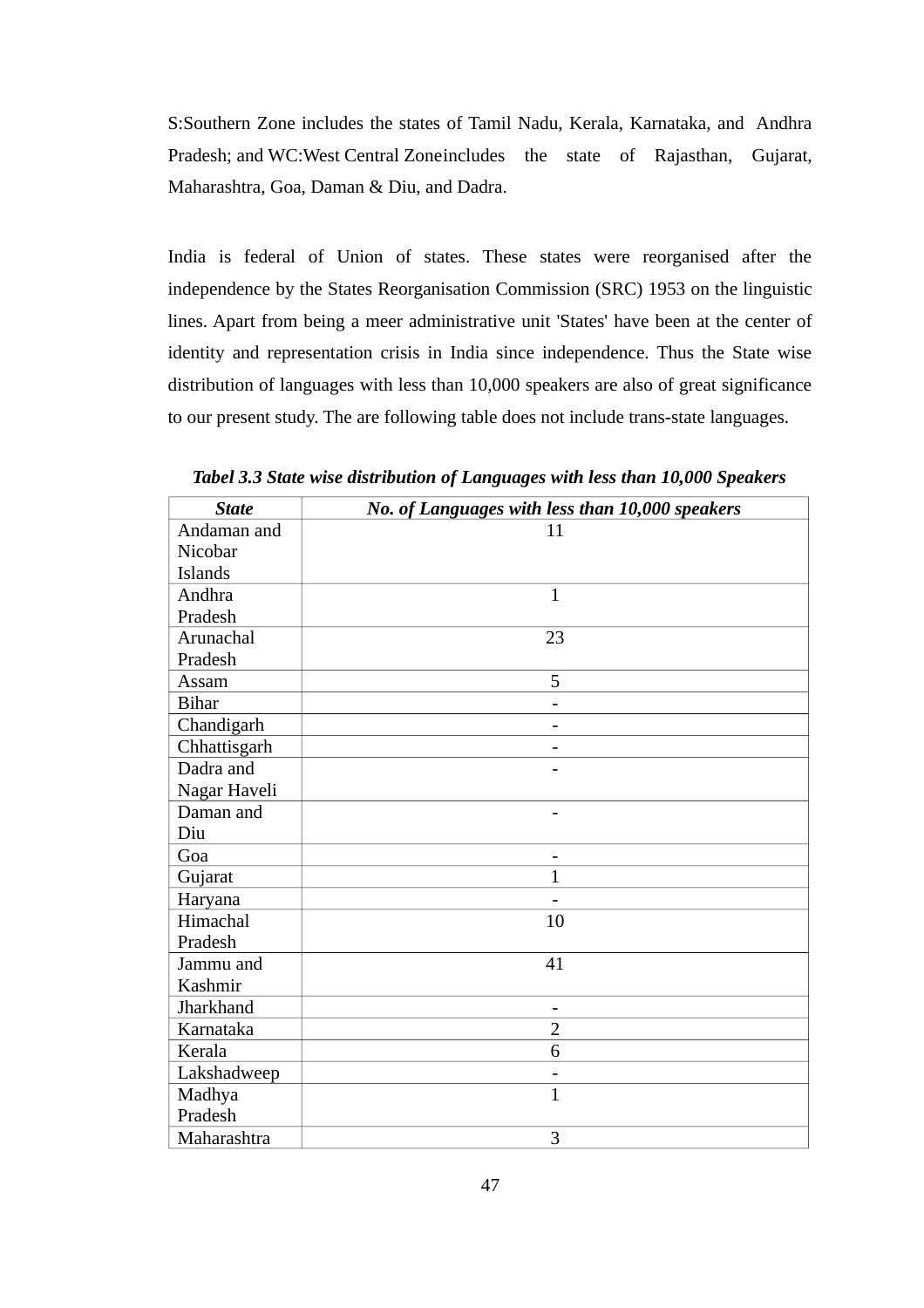| <b>State</b>         | No. of Languages with less than 10,000 speakers |
|----------------------|-------------------------------------------------|
| Manipur              | 12                                              |
| Meghalaya            | 1                                               |
| Mizoram              | $\overline{2}$                                  |
| Nagaland             |                                                 |
| <b>National</b>      |                                                 |
| Capital              |                                                 |
| Territory of         |                                                 |
| Delhi                |                                                 |
| Odisha               | 10                                              |
| (Orissa)             |                                                 |
| Puducherry           |                                                 |
| Punjab               |                                                 |
| Rajasthan            | 1                                               |
| Sikkim               | -                                               |
| <b>Tamil Nadu</b>    | $\overline{2}$                                  |
| Tripura              | 4                                               |
| <b>Uttar Pradesh</b> |                                                 |
| Uttarakhand          | 5                                               |
| West Bengal          |                                                 |

From table 3.3 it is clear that the distribution of languages under consideration are clearly uneven. Inaccessible Hilly terrains of the Himalayan states: Arunachal Pradesh, Assam, Himachal Pradesh, Jammu and Kashmir, Manipur, Mehelya, Mizoram and Uttarakhand appears to be the last refuge for most of these languages in main land India. Apart from these we also find Orissa and island archipelago of Andaman and Nicobar to offer refuge for these languages.

As mentioned above languages that are spoken in more than one states; Trans-state languages, deserves special attention. Their spread in more than one state indicates that these ethnic communities have either migrated or were forcefully displaced. In such cases same language spoken in different states must be considered as different entities as their socio-political-economical conditions are not identical. The following table is a list of 13 such languages that are found in the set.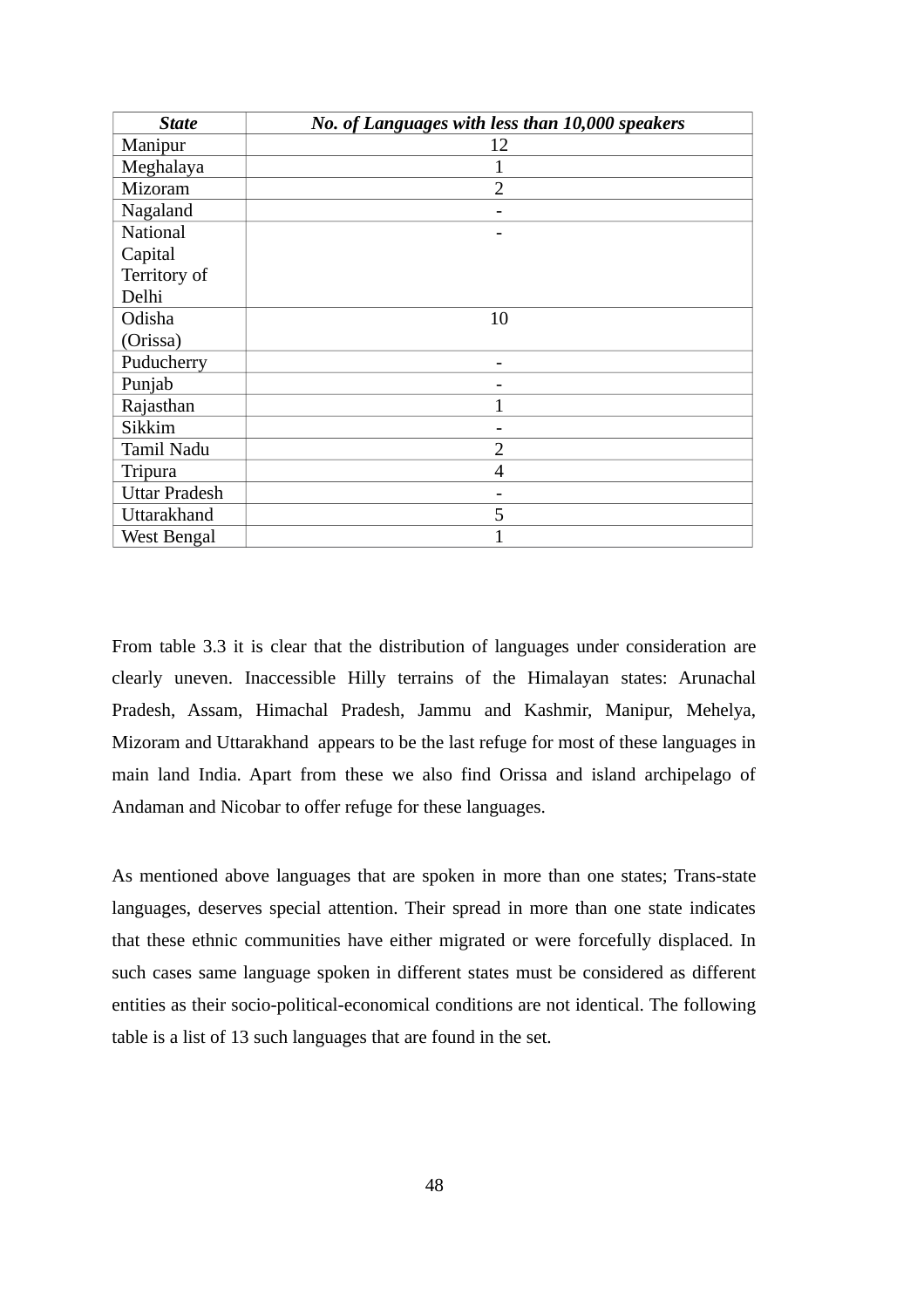| <b>States</b>              | Language(s)           |  |
|----------------------------|-----------------------|--|
| Andhra Pradesh, &          | Thoti                 |  |
| Maharashtra                |                       |  |
| Assam, West Bengal,        | Mech                  |  |
| Manipur, & Meghalaya       |                       |  |
| Assam, & Meghalaya         | Atong                 |  |
| Bihar, Chattisgarh         | <b>Birhor</b>         |  |
| ,Jharkhand, Maharashtra,   |                       |  |
| Madhya Pradesh, Orissa, &  |                       |  |
| Karnataka (barda)          |                       |  |
| gujarat (barda)            |                       |  |
| maharashtraWest Bengal     |                       |  |
| Chattisgarh, & Madhya      | <b>Bhunjia</b>        |  |
| pradesh                    |                       |  |
| Jharkhand, Orissa, & West  | Binjhia/birjia/brijia |  |
| Bengal                     |                       |  |
| Jharkhand, Madhya Pradesh, | Asur                  |  |
| & West Bengal              |                       |  |
| Karnataka, & T.N           | Toda                  |  |
| Karnataka, T.N., & Kerala  | Kota                  |  |
|                            | Kurumba               |  |
| Karnataka, Gujarat, &      | Baradi                |  |
| Maharashtra                |                       |  |
| Kerala, & T.N              | Mannan                |  |
|                            | Eravallan             |  |

*Tabel 3.4 Trans-state Languages with less than 10,000 speakers.*

## *3.4.5 Social Stratification-Class/Caste/Tribe:*

When scoio-cultural difference lead one group to establish dominance over others in terms of status, power and privilege it is called social stratification.<sup>[23](#page-58-0)</sup> Social stratification as system thus involves "classification of people into groups based on shared socio-economic conditions ... a relational set of inequalities with economic, social, political and ideological dimensions"(Barker 2000). All modern societies are said to have one form or the other forms of social stratification. India as a Modern state is no exception to it.

Caste system in India is one such form of social stratification that has been

<span id="page-58-0"></span><sup>23</sup> Barker, Chris. Cultural Studies: Theory and Practice. London: Sage. Pg no436.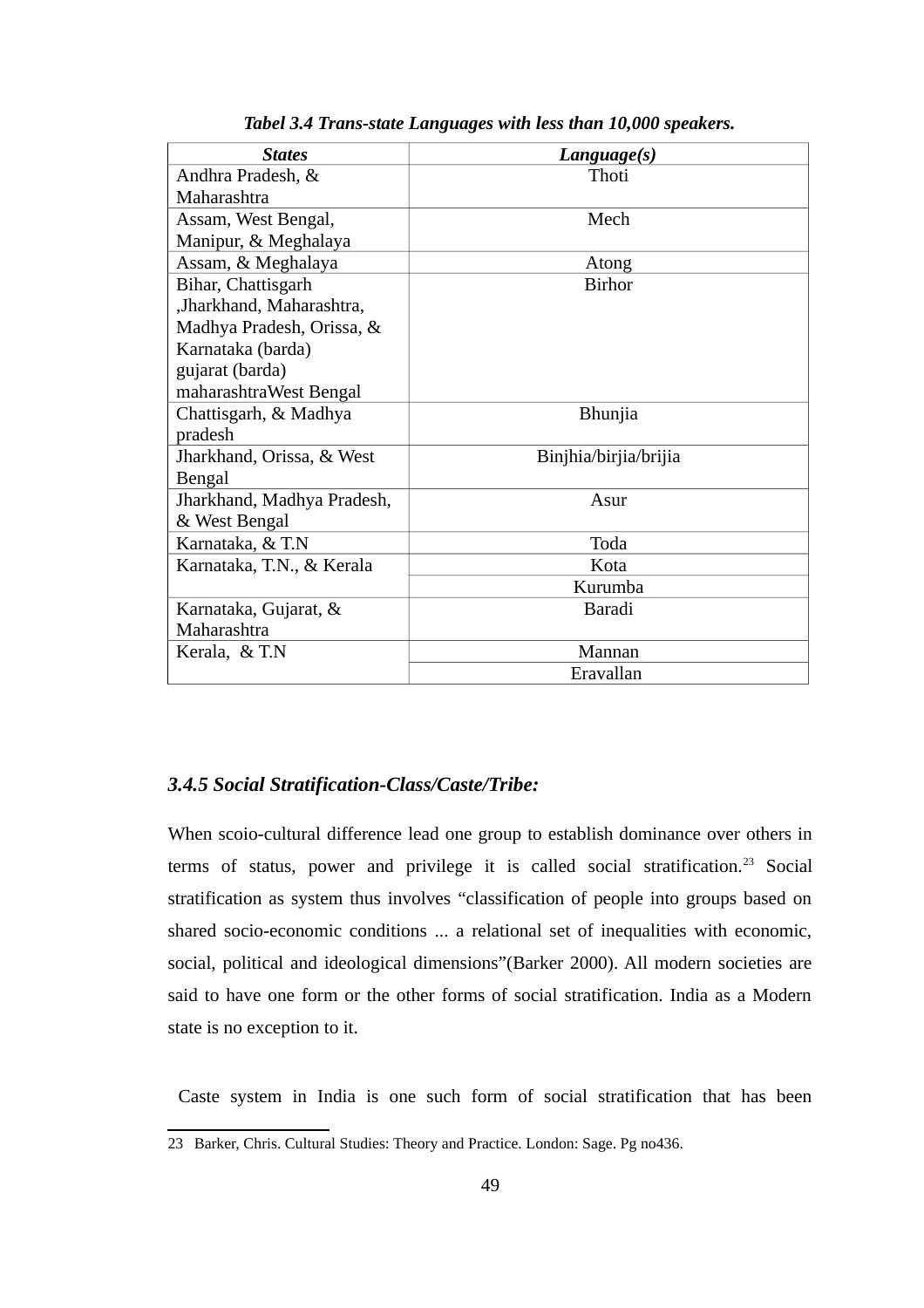traditionally followed since the vedic period. According to Dr. B.R Ambedkar "A Caste is an enclosed class"<sup>[24](#page-59-0)</sup> which had its genesis in the classes of pre-caste India, this later during the vedic period due to strict imposition of endogamous matrimonial regime became Caste System, therefore he defines this form of social stratification as "the superposition of endogamy on exogamy means the creation of caste"<sup>[25](#page-59-1)</sup>. Membership to privileged categories brings along with it better ecological conditions that help not just in sustenance rather prosperity to both the comminutes and their language.

In India, after independence, communities that were historically exploited subsumed the constitutional categories Scheduled caste and Scheduled Tribe<sup>[26](#page-59-2)</sup>. Hence these terms are strictly an administrative, jural, and political concept which is applied over such sections of population that are relatively isolated and disadvantaged than the rest. However data presented in the seventh and the latest report of the National committee Of Scheduled caste and Scheduled Tribe:  $2001-02^{27}$  $2001-02^{27}$  $2001-02^{27}$ , clearly demonstrates that the scoio-ecnomic condition of these two categories hasn't changed much as they still lack behind on several vital parameters. Apart from this the 2006 Government of India 'Social, Economic and Educational Status of the Muslim Community of India: A Report<sup>[28](#page-59-4)</sup>' by Sarchar and et.al, clearly shows to that socio-economic condition of the Muslim comminutes in India is as bad as the Scs/Sts.

It is highly relevant for our present study to apprise the relative position of languages under consideration with in these social heirarchy. Further, due to the similarity in the socio-economic status in the present study the following three categories Scs, Sts, and Muslim minorities are treated as one categorie/class based on their relative position in the caste-class-religion milieu. Table below would show the distribution of linguistic comminutes among these categories:

<span id="page-59-0"></span><sup>24</sup> Dr. Babasaheb Ambedkar. *CASTES IN INDIA:Their Mechanism, Genesis and Development*: inWritings and Speeches, Vol. 1. Bombay: Education Department, Government of Maharashtra, 1979.

<span id="page-59-1"></span><sup>25</sup> Ibid

<span id="page-59-2"></span><sup>26</sup> The constitution (scheduled tribes) order, 1950 & The constitution (scheduled castes) order, 1950: <http://lawmin.nic.in/ld/subord/rule9a.htm>accessed on 16/4/2014.

<span id="page-59-3"></span><sup>27</sup><http://ncsc.nic.in/pages/view/212/211-seventh-report-2001-02>accessed on 16/4/14

<span id="page-59-4"></span><sup>28</sup> <http://www.minorityaffairs.gov.in/sachar>accessed on 16/4/14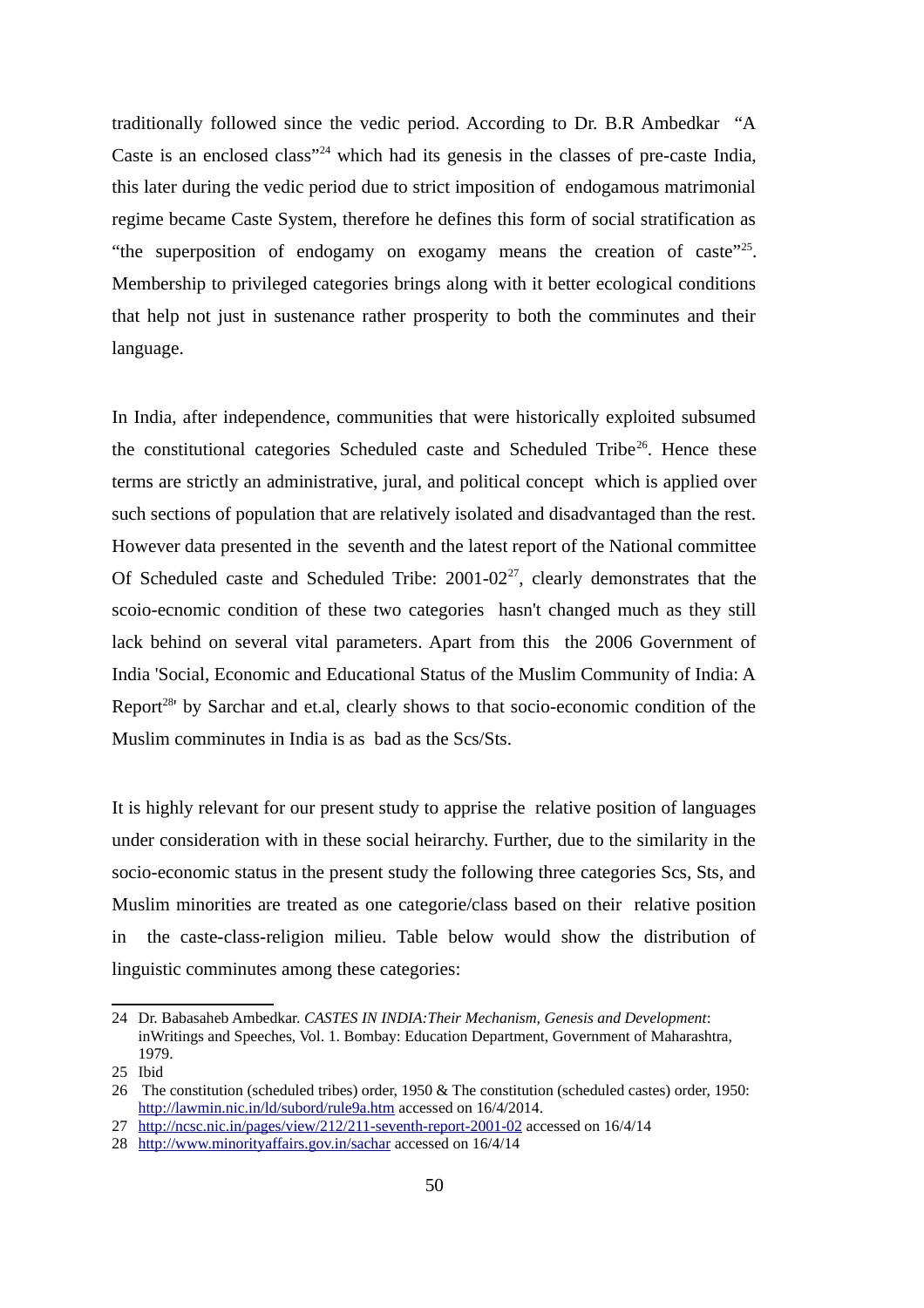| Category  | No. of languages | In terms of% |
|-----------|------------------|--------------|
|           |                  |              |
| SC/ST     | 99               | 63.46%       |
|           |                  |              |
| Muslim    | $37^*$           | 23.71%       |
|           |                  |              |
| NA        | 18               | 11.53%       |
|           |                  |              |
| <b>OC</b> | $\overline{2}$   | 1.20%        |
|           |                  |              |

*Table 3.5 Category wise distribution of Languages with less than 10,000 speakers*

It can be seen that from the table above that a majority of the languages 63.46% belong exclusively to communities that fall under SC/ST category; a significant number of languages belong to people of Islamic faith and two languages belong to communities to other than SC/ST communities. Unfortunately the category of 18 linguistic communities under consideration could not be ascertained due to lack adequate amount of data. Further the graph of category wise distribution of the languages clearly demonstrates the earlier proposition that membership to privileged categories brings along with it better ecological conditions that help not just in sustenance rather prosperity to both the communities and their language. It can be seen that almost nine in every ten languages with less than 10,000 speakers belong to the deprived.

<span id="page-60-0"></span>Of the 37 comminutes identified to be followers of islamic faith only one community has been attested officially Islamic the others were identified as islamic after consulting Prof. Nazir Ahmad Dhar of University of Kashmir.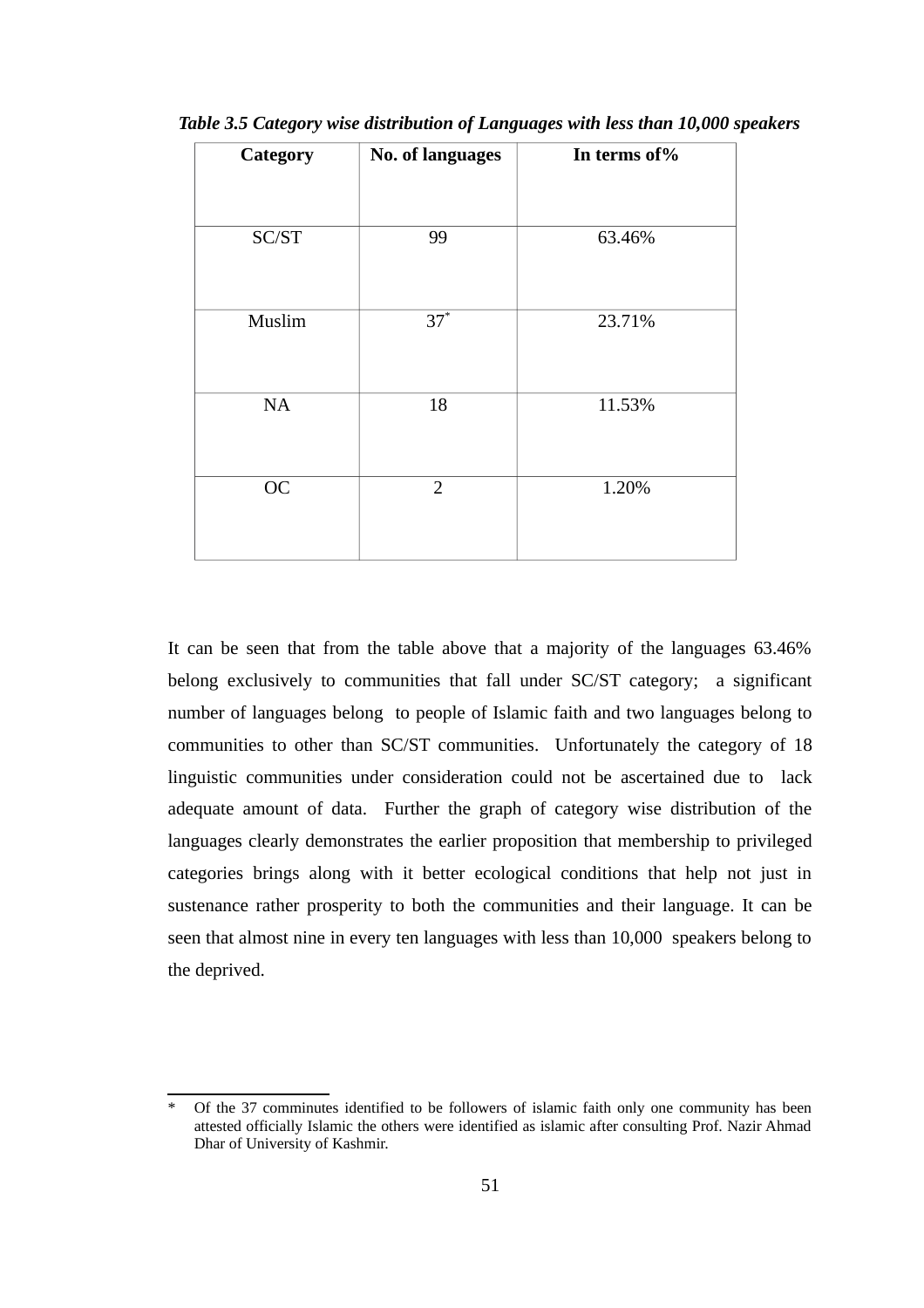

*Graph 3.2 Category wise distribution of Languages with less than 10,000 speakers*

### *3.4.6 Language Use Pattern*

Assessing Patterns of use of a language in a linguistically diverse state as India has its own challenges. All scholars agree on the fact that no one linguistic community in India is linguistically homogeneous. However any conclusive statement beyond this has been hard to come by. Any attempt at characterising the patterns of language use within communities has to grapple with, as Fishman (1965) points out "problem of how best to systematize or organize the manifold differences that are readily recognizable". How can one conceptualise patterns of language use? The basic problem in this juncture is What to include in and What not to while describing the pattern of language use. While for an in depth study Fishman (1977) suggest six domains Families, Friends, Acquaintance, Media, Religious ceremonies, and Occupation. Emphasis on these domains implies that undue importance is given to the langauge use in personal life over other formal and more state controlled domains of use like Education and Administration. On the other hand Haugen (1972) suggestions aims at broader outlook of the usage patterns along these three parameters 1) Domains of use, 2) Literacy and 3) Variation and Standardisation. Haugen's approach takes a holistic perspective of the language use patterns by considering *domains of use* along with literacy and variation, as later research in languages ecology (Muhlhasuler: 1996;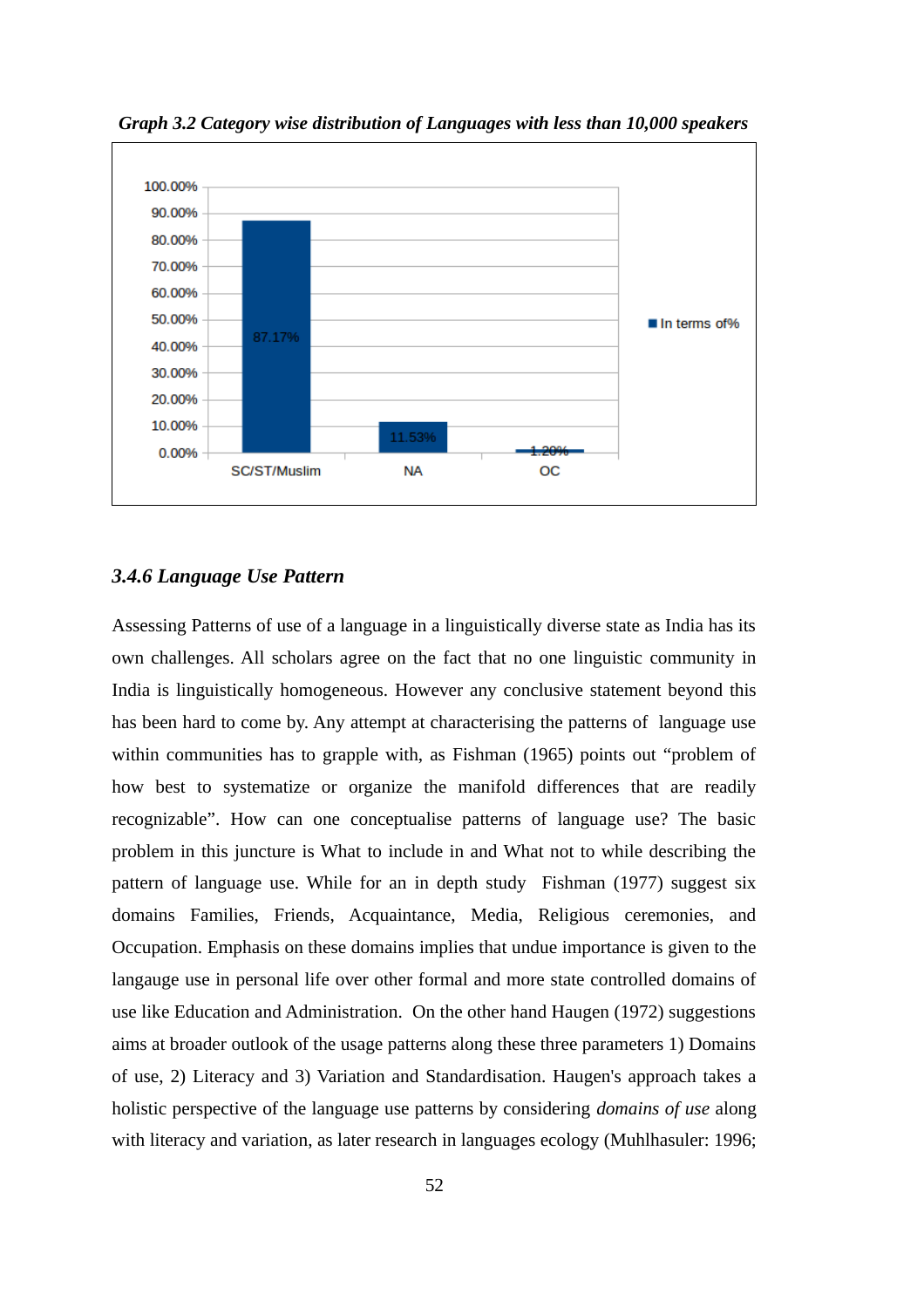& Wendel and Heinrich: 2012) has shown clearly that the domains of use are an emergent property of a language ecology and they either grow or diminish as per the changes in ecology of a language. Therefore this section of the chapter presents a description of the language use patterns of languages spoken by less that 10,000 speakers along the Haugenian lines. Scarcity of the data form the field made this a hard task however all the necessary informations are inferred from what is not said and as well as what is said.

*Domains of use* is the third question in Haugen's programmatic essay *The Ecology of Language*. "What are its domains of use?............... discovering whether its use is unrestricted or limited in specific ways;" It can be clearly seen from his words that the requirement here is to get a broader picture of the domains of use. Is the language used in restricted context? The languages of our interest are least documented hence a first hand, and verified data is not presently available however form the available resources (Commissioner for Linguistic Minority 49th Report 2013 ; Mishra: 2011; Ministry of Tribal Affairs Annual report 2012; Office of Registry of Newspaper for India) the domains in which the languages are not used are identified. Office of Registrar of Newspaper For India mandates that all the newspapers and periodicals printed and published in India must be registered under them. Their websites gives us access to a language wise list of newspapers and periodicals published in India. This list can be used to assess if a language is used in domain of print media. Similarly the annul reports of the Ministry of tribal affairs and Commissioner for linguistic Minorities provides us data on the various domains of languages use like Education and Administration. Based on the data available from these resources we can deduce if the language under considerations are currently used in the domains of Education, Administration, and Media. Of the 156 languages spoken by less than 10,000 people only ten languages were used in the domain Education. None of the 156 languages were used in the domain of media and administration. The following are the ten languages are used in the domain of education as Subject of instruction<sup>[29](#page-62-0)</sup>: Bondo, Spiti Bhoti, Tai Rong, Onge, Tai Phak, Shompen, Tai Nora, Aiton Khampti, Munda, and Singpho. However the reliability of theses claims are questionable for instance

<span id="page-62-0"></span><sup>29</sup> Mishra 2011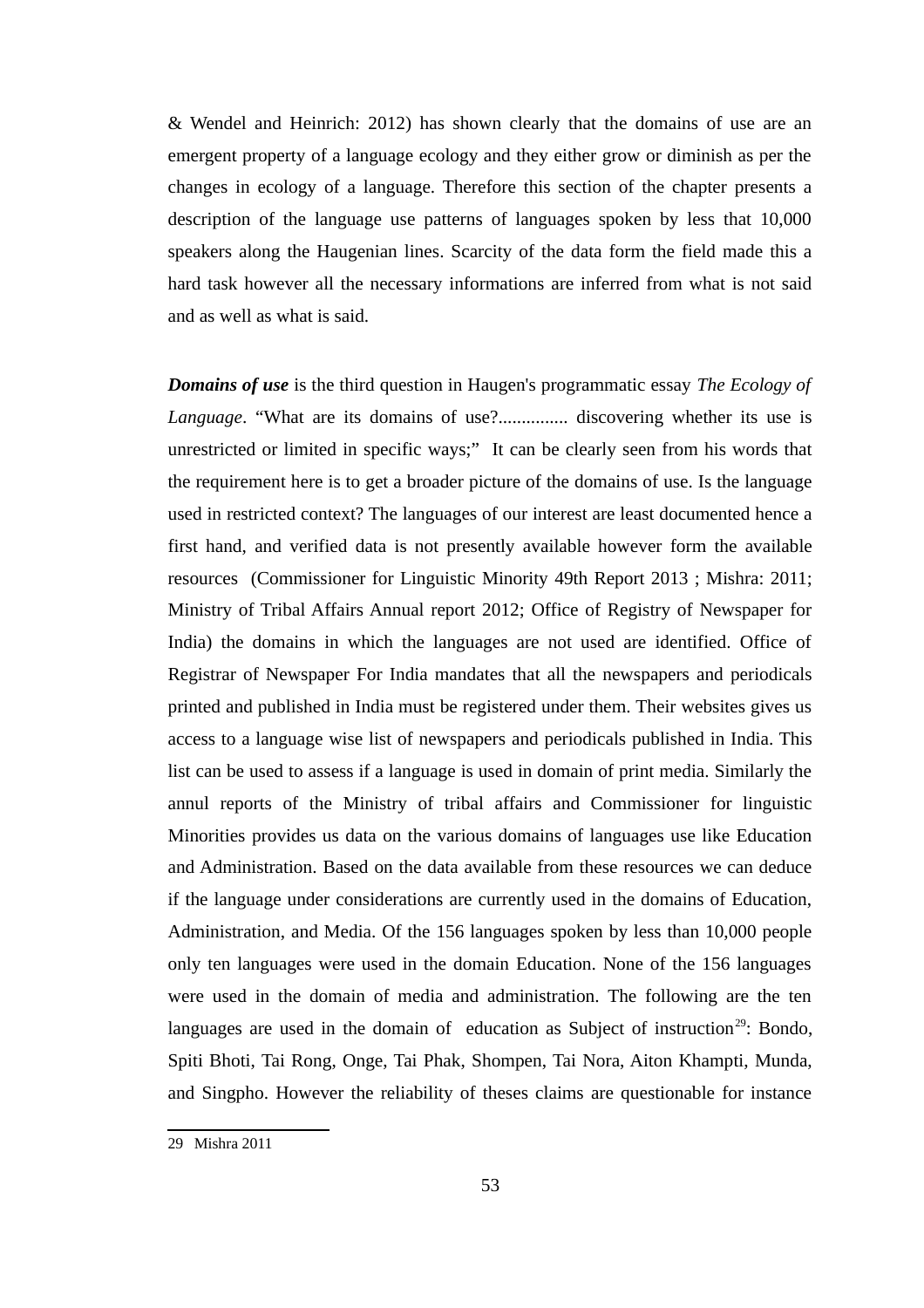while Mishra (2011) and CIIL $^{30}$  $^{30}$  $^{30}$  claims of making literacy and other material like primer available, a discussion with Prof Anvita Abbi, an expert in languages of the Andaman said that they are not taught in schools. Therefore with a pinch of salt, we can assume that language other than these ten are used only in the Domains of Home, and Traditional Knowledge.

*Literacy,* is largely defined as the ability read or write. Haugen deals with this in his 6th question "What is the nature of its written traditions? ....the study of written texts and their relationship to speech ." His approach seeks to unravel the relationship between written text and speech. Of the 156 languages the following language are given scripts after linguistic analysis: Aiton Khampti, Bondo, Great Andamanese, Jenu Kurumba, Munda, Spiti Bhoti, Tai Nora, and Onge<sup>[31](#page-63-1)</sup>. While it is possible that other languages under consideration are being written using Devanagari, Bengali or Roman scripts it is not clear whether are theses scripts modified and adopted for the languages or are they just spelt using these scripts. Furthermore assigning scripts alone does not ensure literacy in India they are partly controlled and governed by socio-economic factors. Hence we have to assume that literacy even if they exist in these languages are minimal and limited.

*Variation and Standardisation,* Haugen dealt these as two different questions: "What internal varieties does the language show? This is the task of a dialectology that will recognize not only regional, but also social and contactual dialects; and To what degree has its written form been standardized, i.e. unified and codified? This is the province of prescriptive linguistics, the traditional grammarians and lexicographers;" While these two are treated as different questions Haugen's treatment of these elsewhere shows them to be otherwise. For instance Haugen considered standardisation as a means of felicitating communication through a unified code with in a nation, this implies that variation and standardisation are a product of the ecology of language. Further the standardised language is also to be considered as a variety of a language with in this framework.

<span id="page-63-0"></span><sup>30</sup> http://www.ciil.org/PubVideo.aspx

<span id="page-63-1"></span><sup>31</sup> Ibid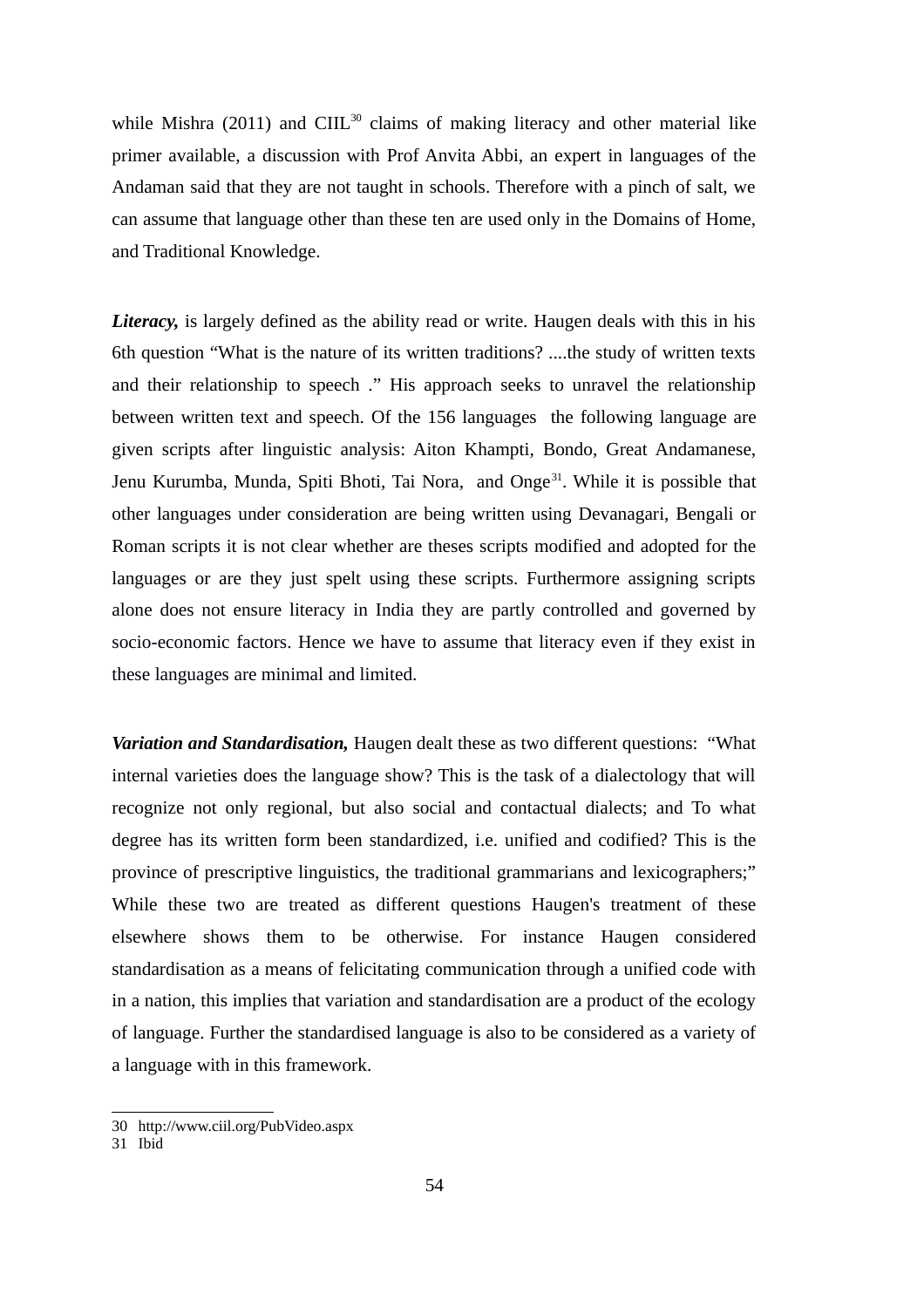While the lack of any documentation restricts us from commenting on the nature of variation found in the languages under considerations, it is, however, possible based on the available information to state conclusively that those languages taught as a Subject of Instruction are certain to have variations as the standardised language itself is one of the varieties and further it is a necessary prerequisite that a language be standardised before being introduced as a subject of instruction. Therefore of the 156 languages under consideration only ten languages that are taught in schools are considered to have a standardised variety and are recorded to have variation among them. The following are the those ten languages: Aiton Khampti, Bondo, Great Andamanese, Jenu Kurumba, Munda, Spiti Bhoti, Tai Nora, and Onge. Yet the picture on ground may be completely different as education as whole is known to suffer from a major shortage of teachers and teaching and learning materials.

#### *3.4.7 Concurrent languages used by the speakers:*

Lack of any documentation of languages spoken by less 10,000 speakers, does not permit us to pinpoint the concurrent language(s) used by this section of the population. However an extrapolation of the trends in the concurrent languages used by these communities are possible from previous studies in multilingualism in India by scholars like Anamalai, Kachru, Khubchandani, Pattanayak , and Sridhar.

Of the 156 languages under study 87.71% of the languages are spoken by ST's and the Muslim Minorities of the state of Jammu and Kashmir. In this context Ananmalai (1990) in his study of tribal bilingualism demonstrates "The largest other tongue of the tribal bilinguals is the dominant language of the state or region they live in." Similarly the UNDP- Report (2004) also observed that most tribes are involved in language acculturation in favour of the dominant languages of the region. Moreover Ishtiaq (1999) claims that socio-economic factors such as urbanisation, literacy in a second language, economy, changes in traditional work and belief system are accelerating language shift. This implies that the preference of choosing another tongue is constrained by the socio-economic context, and the language of the power is given more preference over the rest. Educational system has also aided this process of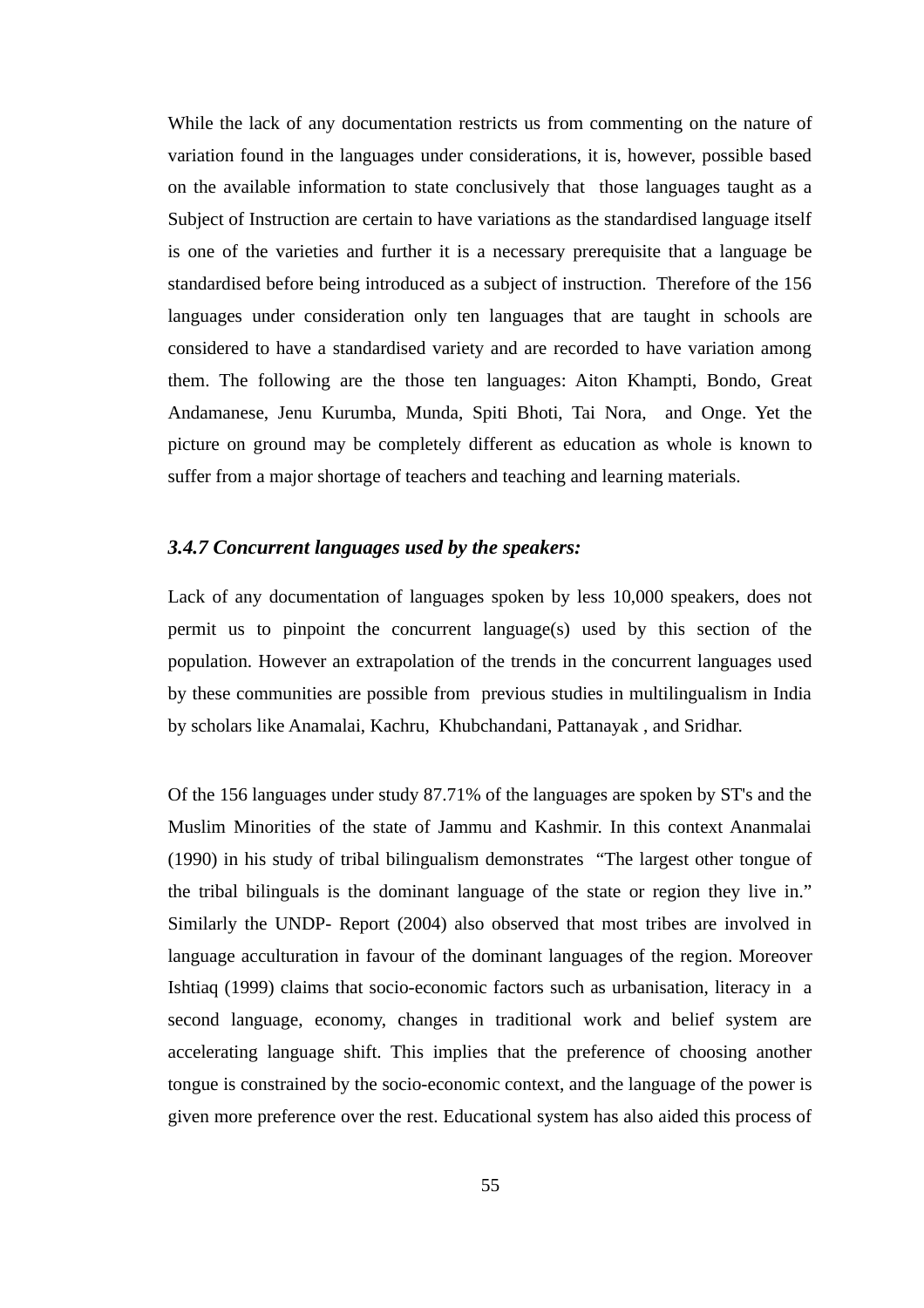unidirectional multilingualism, as seen above these languages has no place in the educational system in India, therefor the state language or Hindi or English becomes of the only medium of instruction. Beyond this state, a negative value is attached to most of these languages and it is also felt that there is no practical value in learning these languages (Sridhar 1989, 1991). Over all even if we have not pinpointed the concurrent languages used in communities the trend is clear: a general preference to the languages of the dominant and the powerful.

### *3.4.8 Institutional Support:*

 Socio-Economic disparities persisting during the end of colonial era saw the religious minorities demand for a separate nations and led to the partition of the country. More over the debates and discussions on the issue of national language also assumed a great significance in the formative days of the nation. Therefore the constitutional framers of this county incorporated certain safeguards to ensure the protection of interest of minorities. All the relevant provisions to safeguard the interest of the linguistic minorities are discussed below.

#### **Linguistic Rights as Fundamental Right**

Part III of the Indian Constitution guarantees Indian citizens six fundamental rights, violation of these results in punishments as prescribed by law. One of the six fundamental right is the Cultural and Educational rights( Article 29) preserving Right of any section of citizens to conserve their culture, language or script, and right of minorities to establish and administer educational institutions of their choice(Article 30).

In Section 1, Article 29 the constitutions provides the explicit guarantee to protect the right of any section of the citizens residing in any part of the country having a distinct language, script or cultures of its own, to conserve the same. Section 2, on the other hand Prohibits any discrimination based only on religion, race, caste, language or any of them in the matter of admission to State or State-aided educational institutions.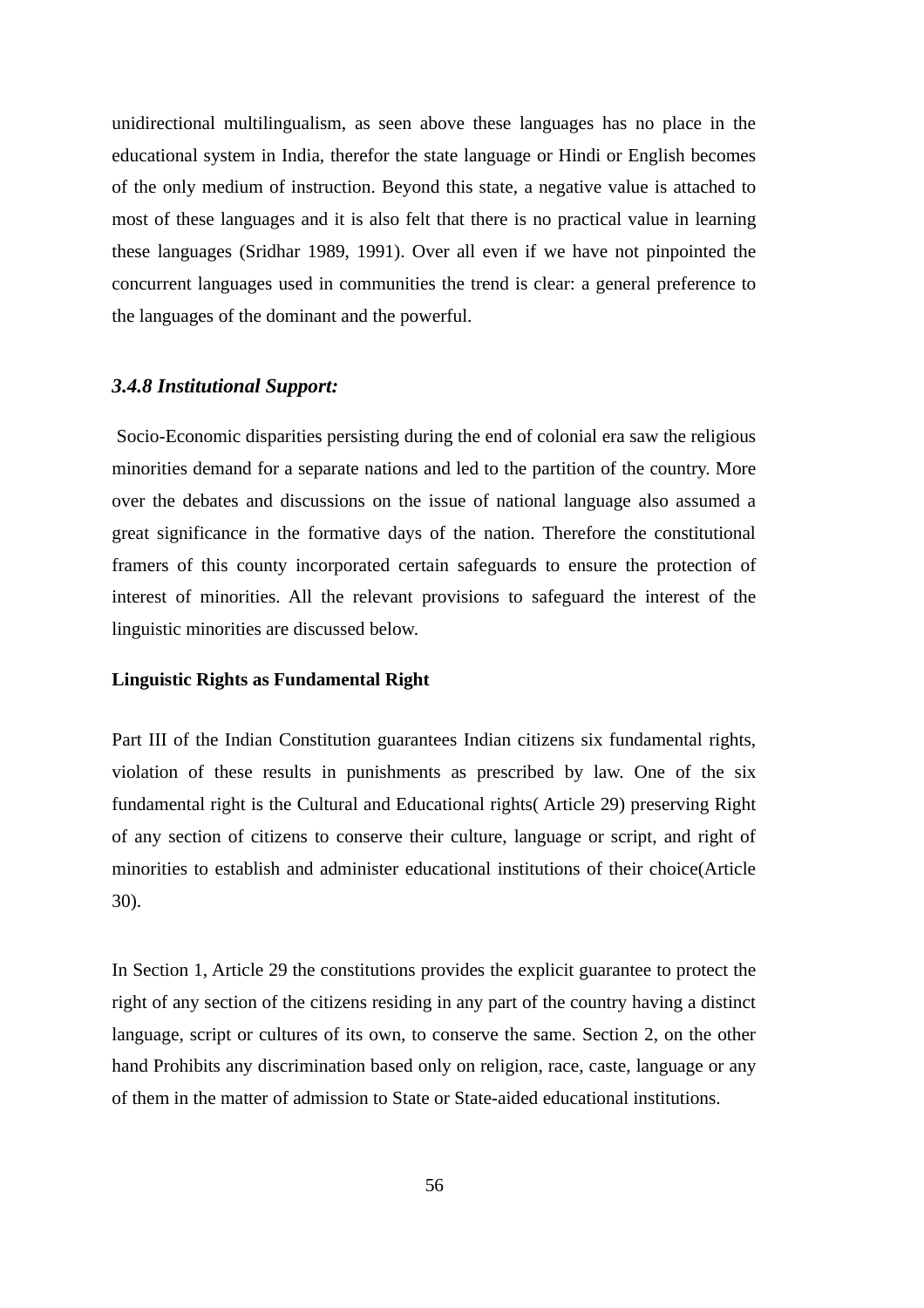*1. Any section of the citizens of India or any part thereof having a distinct language, script or culture of its own shall have the right to conserve the same.*

*2. No citizen shall be denied admission into any educational institution maintained by the state or receiving aid out of state funds on grounds only of religion, race, caste, language, or any of them.*

Section 1 of Article 30 provides that "all minorities, whether based on religion or language, shall have the right to establish and administer educational institutions of their choice". According to Section (2) the State shall not, in granting aid to educational institutions, discriminate against any educational institution on the ground that it is under the management of a minority, whether based on religion or language.

*Article 30*

1. All minorities, whether based on religion or language, shall have the right to establish and administer educational institutions of their choice.

1A. In making any law providing for the compulsory acquisition of any property of an educational institution established and administered by a minority, referred to in clause 1, the state shall ensure that the amount fixed by or determined under such law for acquisition of such property is such as would restrict or abrogate the right guaranteed under that clause.

*2. The state shall not, in granting aid to educational institutions, discriminate against any educational institution on the ground that it is under the management of a minority, whether based on religion or language.*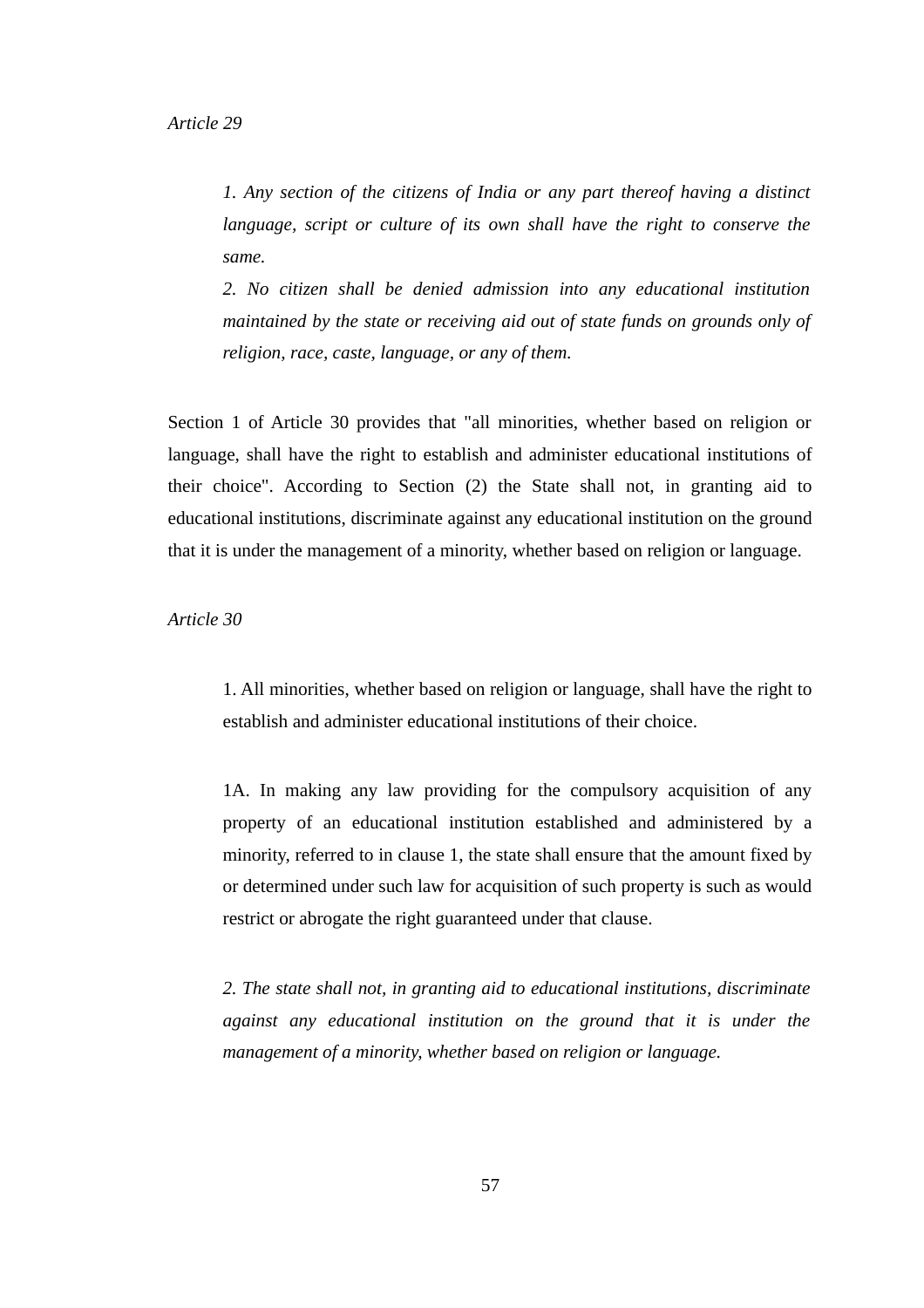#### **Special Directives**

In addition to these, the constitution also includes certain special directives in Part XVII, Chapter IV, of the constitution which deals with issue of language usage and education.

Article 345 empowers a state to chose one or more languages that are in use in its state as the official language. However only languages used by more than 15% of the population of a state are eligible for this provision.

*Official language or languages of a State Subject to the provisions of Article 346 and 347, the Legislature of a State may by law adopt any one or more of the languages in use in the State or Hindi as the language or languages to be used for all or any of the official purposes of that State: Provided that, until the Legislature of the State otherwise provides by law, the English language shall continue to be used for those official purposes within the State for which it was being used immediately before the commencement of this Constitution*

Article 347 has special provisions to be made by the President to recognise a language for official purposes if substantial proportion of the population of a State desires its use:

*Special provision relating to language spoken by a section of the population of a State On a demand being made in that behalf the President may, if he is satisfied that a substantial proportion of the population of a State desire the use of any language spoken by them to be recognised throughout that State or any part thereof for such purpose as he may specify CHAPTER III LANGUAGE OF THE SUPREME COURT, HIGH COURTS, ETC*

Article 350 entails that every person has the right to submit representation in the language they use.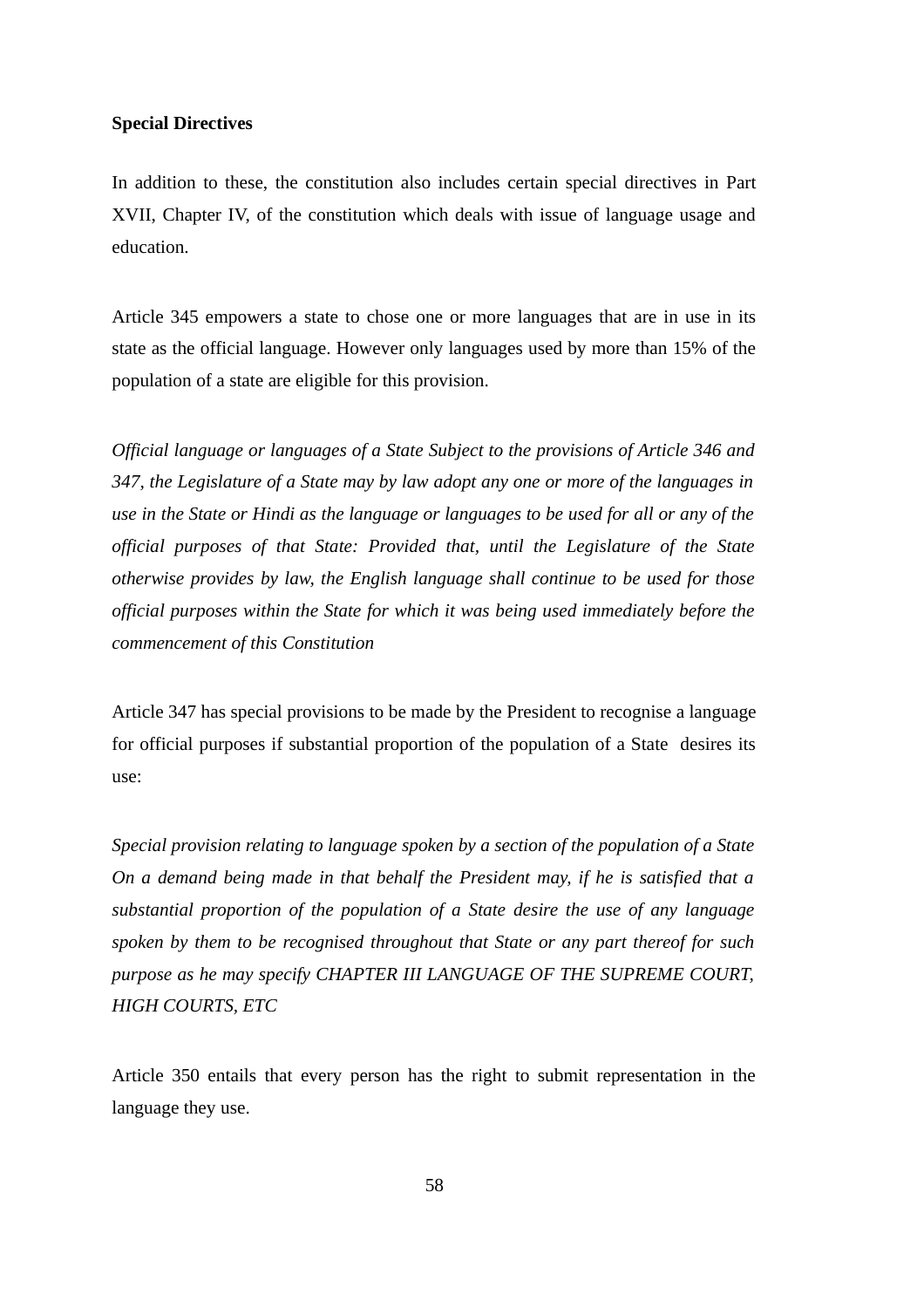*Language to be used in representations for redress of grievances Every person shall be entitled to submit a representation for the redress of any grievance to any officer or authority of the Union or a State in any of the languages used in the Union or in the State, as the case may be.*

The 7<sup>th</sup> Amendment to the Indian Constitution added two articles (Article 350 A and 350 B) addressing the issue of language usage and education of the linguistic minorities. Article 350 A, issues a directive to the state that it shall be the duty of the state authorities to ensure the adequate facilities for mother tongue instruction at the primary stage of eduction for children of minority languages.

*It shall be the endeavour of every State and of every local authority within the State to provide adequate facilities for instruction in the mother-tongue at the primary stage of education to children belonging to linguistic minority groups; and the President may issue such directions to any State as he considers necessary or proper for securing the provision of such facilities.*

National commissioner for linguistic minorities is constituted under directives of Article 350 B, which issues a directive for the appointment for a special officers for linguistic and frames the duties and responsibility of the officer.

*(1) There shall be a Special Officer for linguistic minorities to be appointed by the President.*

*(2) It shall be the duty of the Special Officer to investigate all matters relating to the safeguards provided for linguistic minorities under this Constitution and report to the President upon those matters at such intervals as the President may direct, and the President shall cause all such reports to be laid before each House of Parliament, and sent to the Governments of the States concerned.]*

These provisions are unique and no such equivalents can be found in any other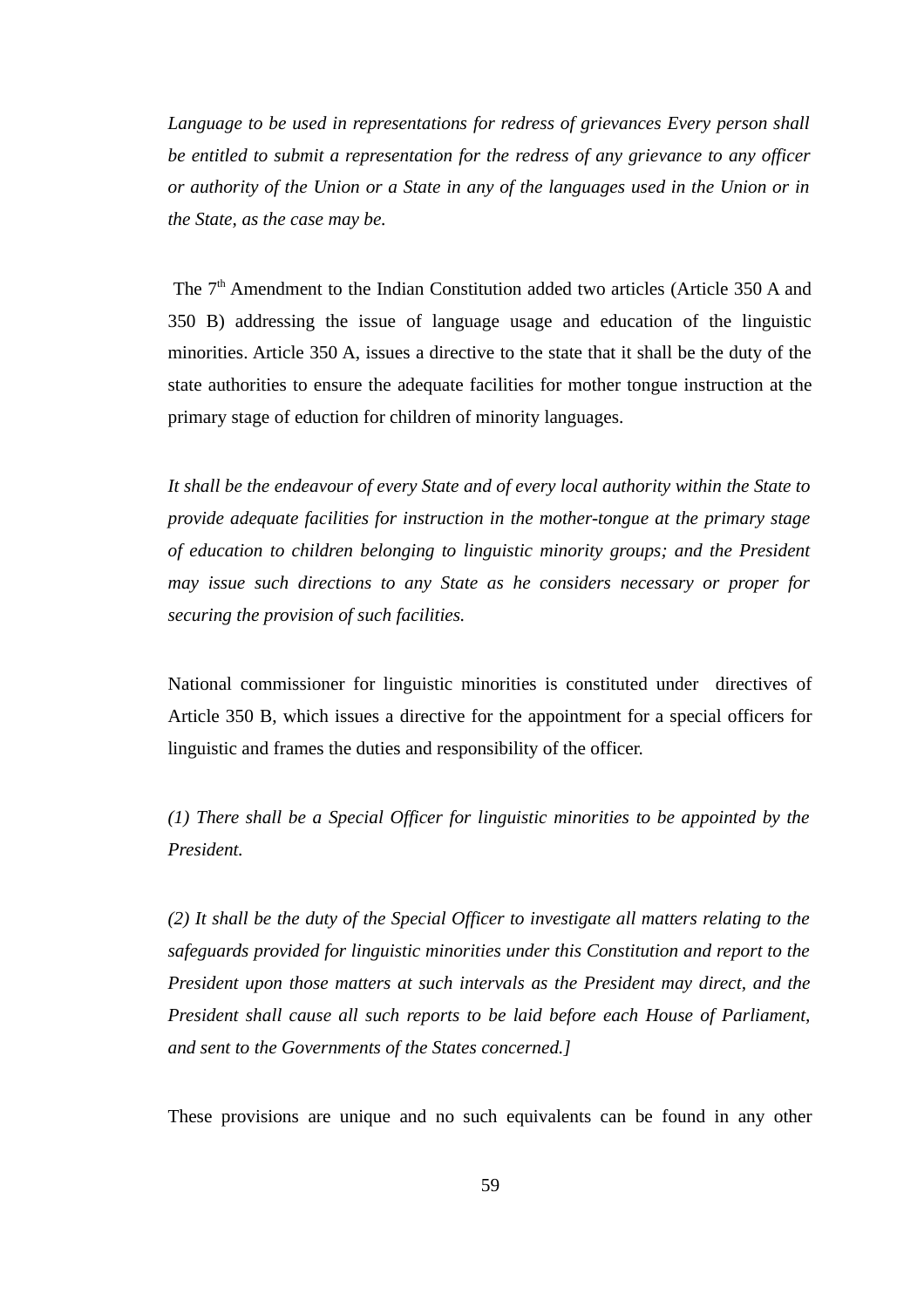constitution. Addition of these provisions to the fundamental rights, reassures the minorites that their language and culture which are central to their life will be safe under the constitution. However, a lack clarity on the definition of linguistic minority, coupled with the decision to exclude the languages with less than 10,000 speakers from the census of India and the imposition of dominant languages through the pseudo language policy of 'Three-language Formula' seems to be the source of problem.

National Policy on Education 1968, adopted the All India Council for Education 1956 recommendation of the Three Language Formula (TLF) 'which includes the study of a modern Indian language, preferably one of the Southern languages, apart from Hindi and English in the Hindi speaking states, and of Hindi along with the regional language and English in the non Hindi-speaking states at the Secondary stage.' This very nature of Three-language formula assured the imposition of dominant languages over minority languages by imposing either Hindi in Hindi-speaking states and regional languages in non-Hindi speaking states and nullifies Article 350 A directive's to the state that 'it shall be the duty of the state authorities to ensure the adequate facilities for mother tongue instruction at the primary stage of eduction for children of minority languages'. In this context, mother tongues of the minorities became the 'zero' language and Hindi and other regional languages became the first language making these constitutional provisions a mere political rhetoric. This failure of the language policy is also noted by Abbi (2009) as

*"Ironically, these articles are merely statements on paper as the speakers of the socalled minor languages themselves do not wish to educate their children in their respective mother tongues. Nor has a minor language ever been used as the language of grievance, for example, in filing a petition in court, for fear of not being understood by the decision makers."* 

Similarly the failure of the states pseudo language policy 'three-language formula' is also made clear through the review of NCF: National Curriculum Framework for School Education: A Discussion Document (2000), while reviewing the Three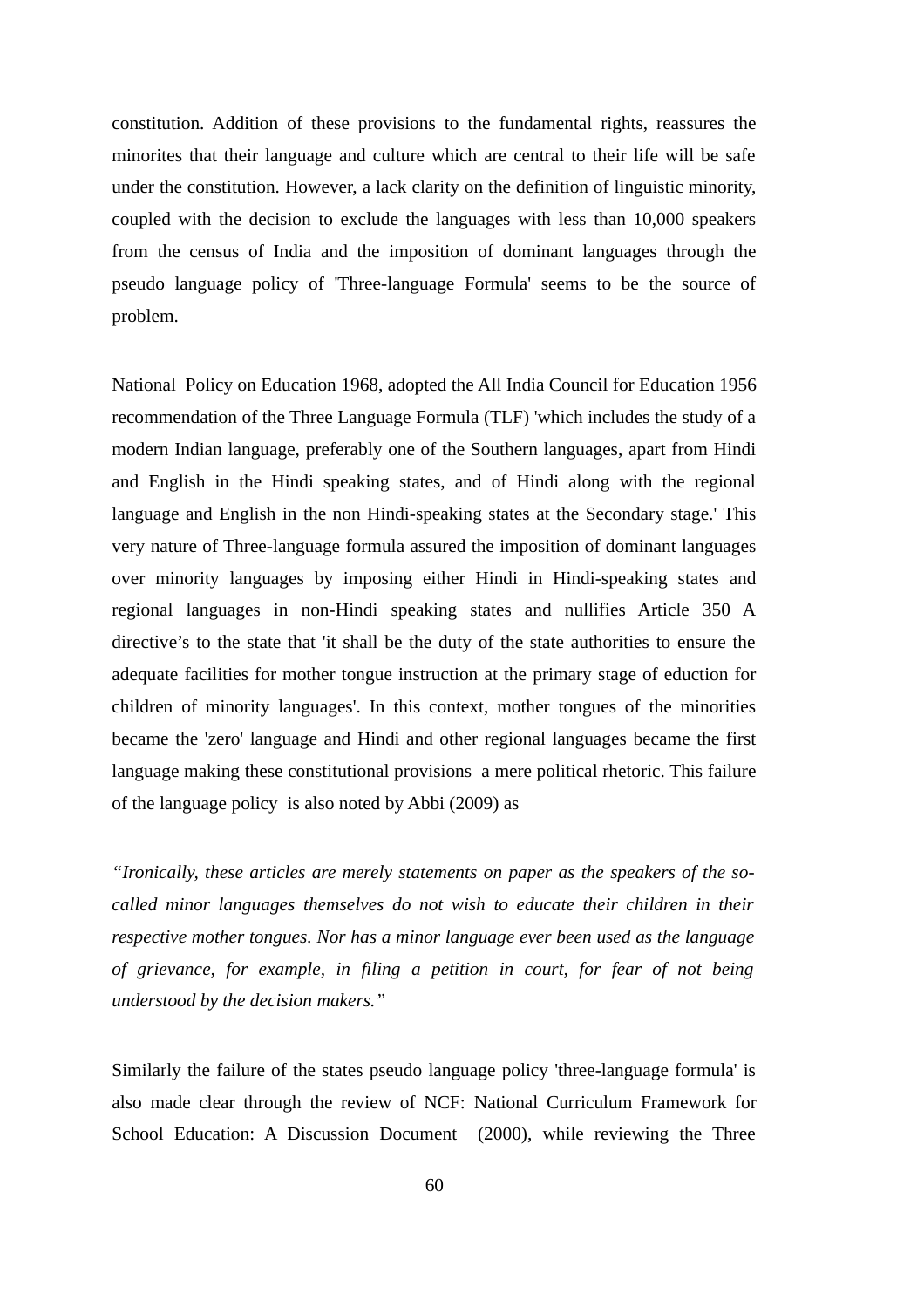#### Language Formula, notes the followings

*In a number of states/organizations/ boards, however, the spirit of the formula has not been followed and the mother tongue of the people has been denied the status of the first language … because of the changed socio-economic scenario, the difference between the second and the third languages has dwindled. Thus, in reality, there may be two- second languages for all purposes and functions. Some states follow only a two- language formula whereas in some others classical languages like Sanskrit and Arabic are being studied in lieu of a modern Indian language. Some boards/institutions permit even European languages like French and German in place of Hindi. In this scenario, the three-language formula exists only in our curriculum documents and other policy statement*

Moreover the constitution of India while ensuring the rights of the linguistic minority does not define a linguistic minority. This leaves the notion of 'linguistic minority' open for various interpretation. For instance the dominant interpretation that seems to covertly influence all policy are the State Recognition committee's suggestions, with reference to language use in administration, that:

a) A State should be considered monolingual when about 70% or more of the entire population of the State speaks the same language;

b) A State should be considered as bilingual when about 30% or more of the entire population of the state speaks a language other than the language of the region;

c) The language of the minority should be used for conducting official business in district and not the official language of the State, if 70% or more of the population of the district speaks it;

d) In bilingual districts, municipal areas or in taluks, where minorities contribute 15% to 20%, documents like Government notices, electoral rolls, ration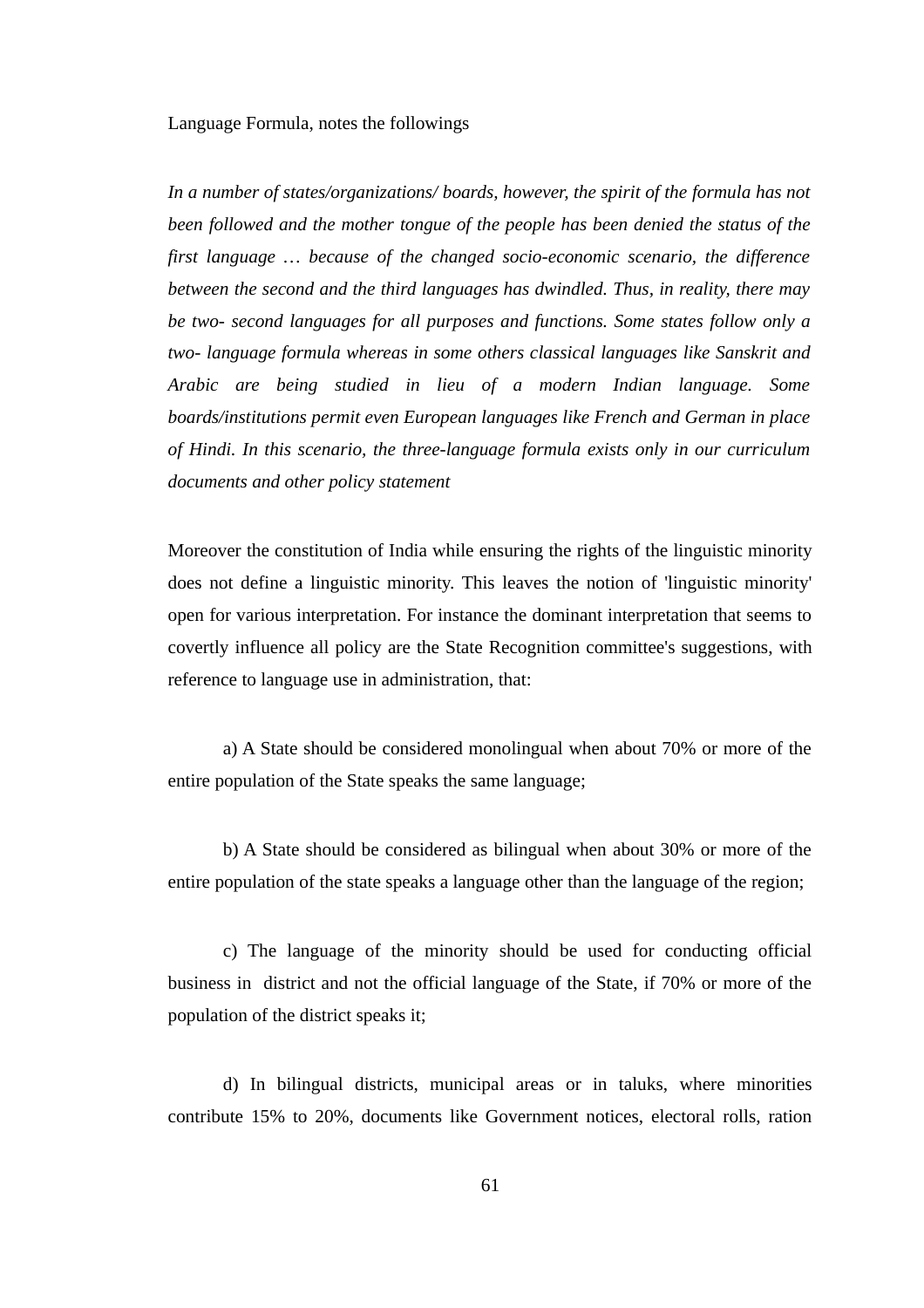cards, etc., are to be reprinted in both languages

The consequences of these recommendations as observed by (Benedikter, 2013) are:

- (a) The responsibility of protecting the rights of the linguistic minorities are entrusted upon the state government and not on the central government,
- (b) Defining linguistic minorities based only on the territory of reference creates problems as other factors like political, cultural and economic powers of the language are ignored. The case of English and Sanskrit is better example in this case while these languages are numerically minor but their role in daily life can hardly be put on the same level.

Thus even after Supreme courts interpretation<sup>[32](#page-71-0)</sup> of minority languages as a separate spoken languages, even if the language does not have a separate script or has no script it seem that these support are not just rendered useless, these languages are eventually written off through covert policies.

### **3.5 Exploitation ecologies of Languages with less than 10,000 speakers**

Haugen's final question in his programmatic proclamation, seeks to sum up the ecological condition of a language in relation to other languages. In accordance with Haugen's method the following observations can be made about the languages less than 10,000 speakers :

5. The distribution of languages with less than 10,000 speakers is uneven among language families. With 32.05% languages Tibeto-Burman tops the list of languages with less than 10,000 speakers. Moreover a total of 21 languages which are presently unclassified is expected to further add more members to the Tibeto-Burman families.

<span id="page-71-0"></span><sup>32</sup> Wisdom of the Supreme Court (AIR 1971 S.C. 1987)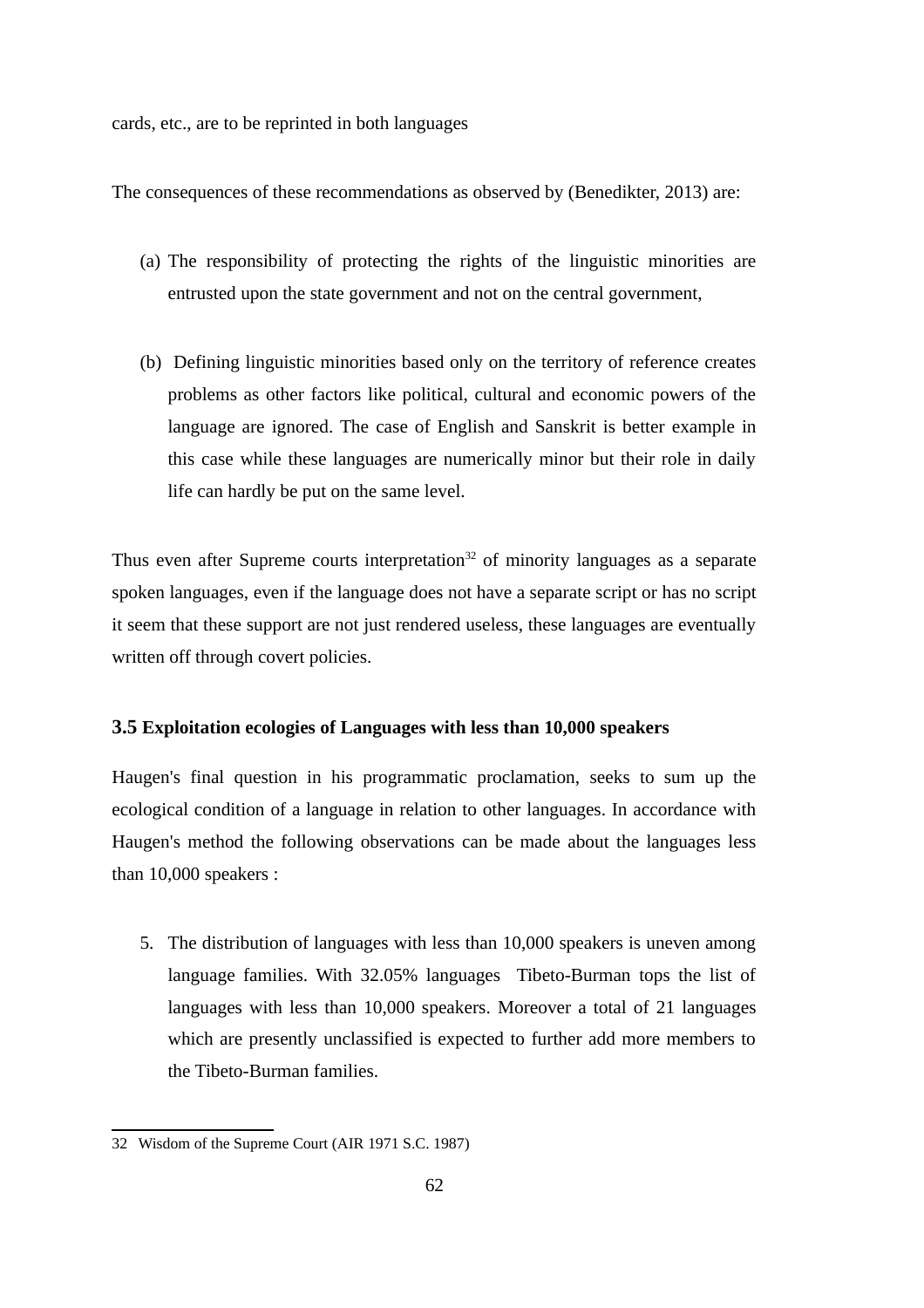- 6. The users of these languages amount only to 0.183% of this nation's population. As mentioned above the Scheduling of languages has created a hierarchy among languages and all these 156 languages belong to the lowest rank in the hierarchy.
- 7. The geographical distribution of these languages once again show an uneven distribution: North Eastern states of India and the State of Jammu and Kashmir together holds 93 languages of the 156 under consideration. Moreover the data also supports *Roy Burman's* (1972) hypothesis that the minority languages are mostly found in the buffer zones between larger politico-cultural communities.
- 8. 87.17% of these languages are spoken by speakers who belong to the sections of population who are historically deprived of all educational privileges. Theses categories as we saw above are SC/ST/Muslim. This uneven distribution of languages with less than 10,000 speakers among deprived section of the population makes these languages more vulnerable than the rest.
- 9. Section on Language use Pattern clearly shows a pattern of restricted use of language with less than 10,000 speakers. Of the 156 languages only 10 languages are used for educational purposes, and the rest of the language seems to be restricted to the domain of Home and Traditional Knowledge. However in the context of India Home domain has been a significant domain, as it has made it possible to retain the languages for thousand of years, and the Indian home domains are much broader than the 'European' conceptualisation. Furthermore as Abbi (2004) points this is trend of uninterpreted usage at home domains is now under extreme pressure and has also broken in several communities as various factors contribute to the unlearning of these languages.
- 10. While the exact concurrent language(s) used by theses ethnolinguistic communities is not known but the trends point out clearly to a dominant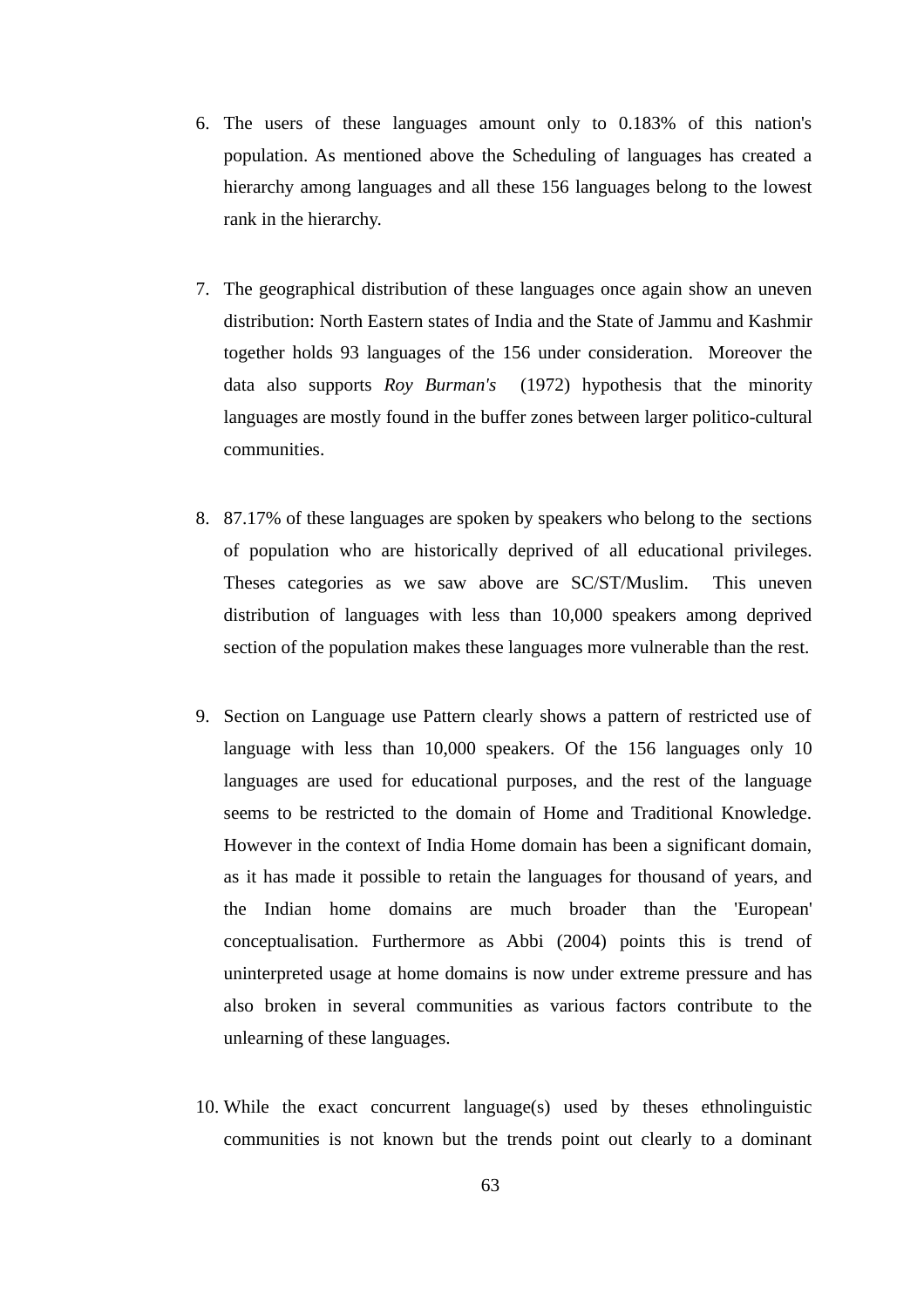regional language or language of the state and power as a concurrent language(s).

11. On the side of the institutional support things are however much brighter at the least on policy documents. The Indian Constitution under Article 29 & 30 declares the right to preserve and promote languages of the minorities as a fundamental right and the Special Directives under Article 345, 347, 350, 350A & 350B address the issue of use of minority languages in administration and education. However as noted above a lack of clear definition of linguistic minorities coupled with pseudo language policy of Three-language formula and the decision to write off languages with less than 10,000 speakers in the census as 'others' nullifies these provisions.

An assessment of theses observations along Wendel and Heinrich's three essential parameters: Knowledge ordering, Distribution of Power; and Social order; places the ecologies of languages with less than 10,000 speakers in Exploitation ecologies of the Competitive type.

Firstly on the Knowledge ordering parameters we find these languages to be predominantly influenced from the Top. For instance the decrease in the use of adjacent languages as concurrent languages and the increase in the use of languages of the dominant communities show that these communities succumb to the external pressure, such as education in the dominant language: a state ideological apparatus.

Secondly we could note a clear asymmetrical power distribution among the speakers of languages of various status groups. This corroborated by Abbi (2010) hierarchy of languages in India, we find that these languages occupy the bottom most level. Further the practice of scheduling of languages implies subjugation of the rest through policies and political ideology. Above all a high distribution of these languages among the Schedule Tribes is a clear indicator for this asymmetrical power distribution.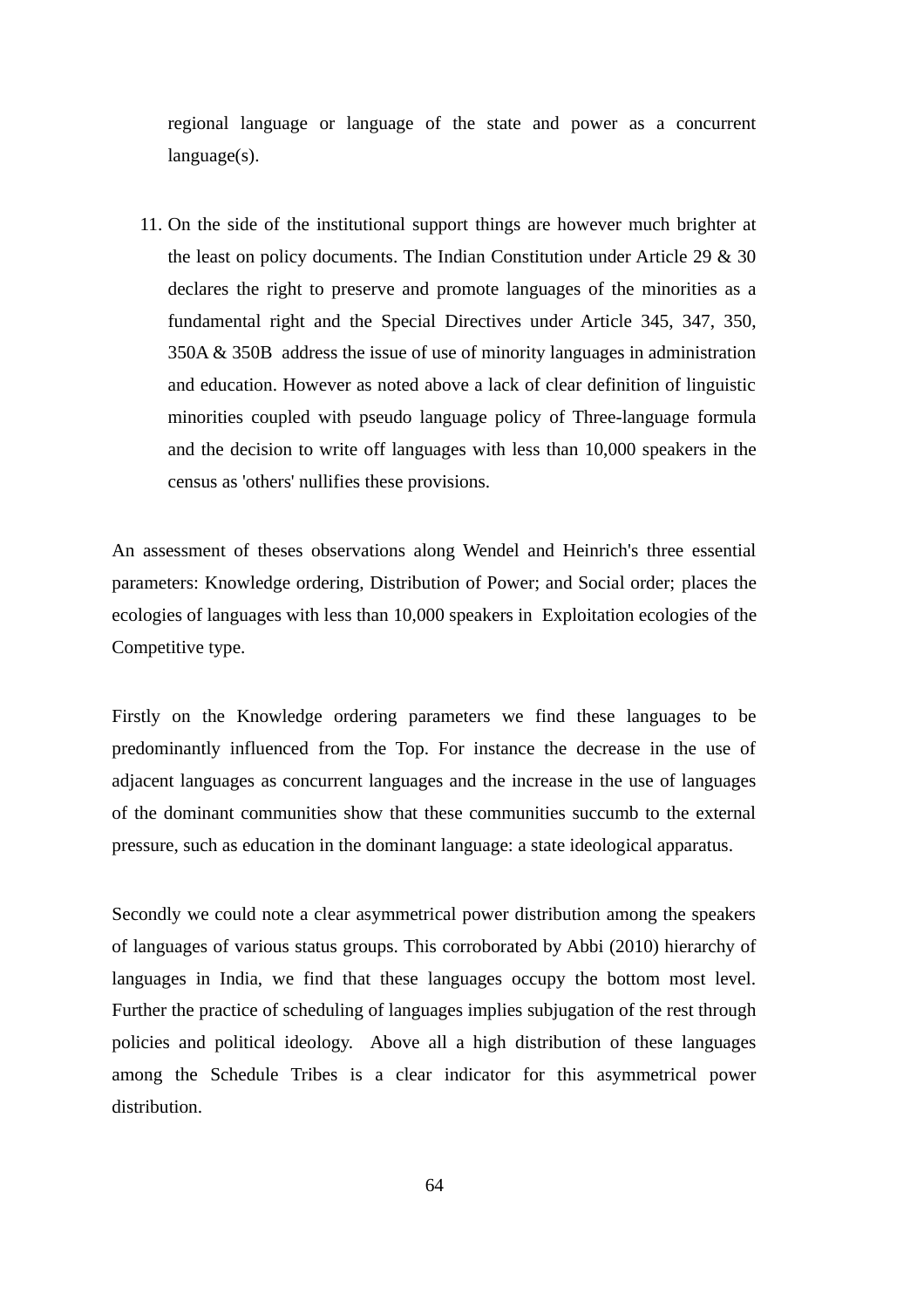Finally, table 3.2 shows that highest concentration of these languages in conflict zones of India: Seven Sisters of the North East, Jammu and Kashmir and East central states of Jharkhand, Chattisgarh, Orissa, Madhya Pradesh, Bengal, and Bihar is a strong indicator for punctuation in the social orders of these communities. On the one hand conflicts in the state of Jammu Kashmir and North East of India is a direct fall out of separationist movements that accuse the Indian state for forced accession and on the other conflicts in the east zone centers around economic inequalities, exploitation and social justice and uneven power distribution between the tribal communities and the State, pointing towards as what Husnain (1997) aptly points out as Internal Colonialism.

With all these parameters in place, that the characteristic features of the ecology of languages with less than 10,000 speakers is of (a) Language shift to and expansion of dominant languages, (b) Subjugation of these languages by undermining the vitality of minority languages through policies and political ideologies, and (c) exploitative attitude through colonialism and establishment of nation states. However availability of adequate provisions in the Indian Constitution gives us a hope for moving towards Glocalizing Ecologies.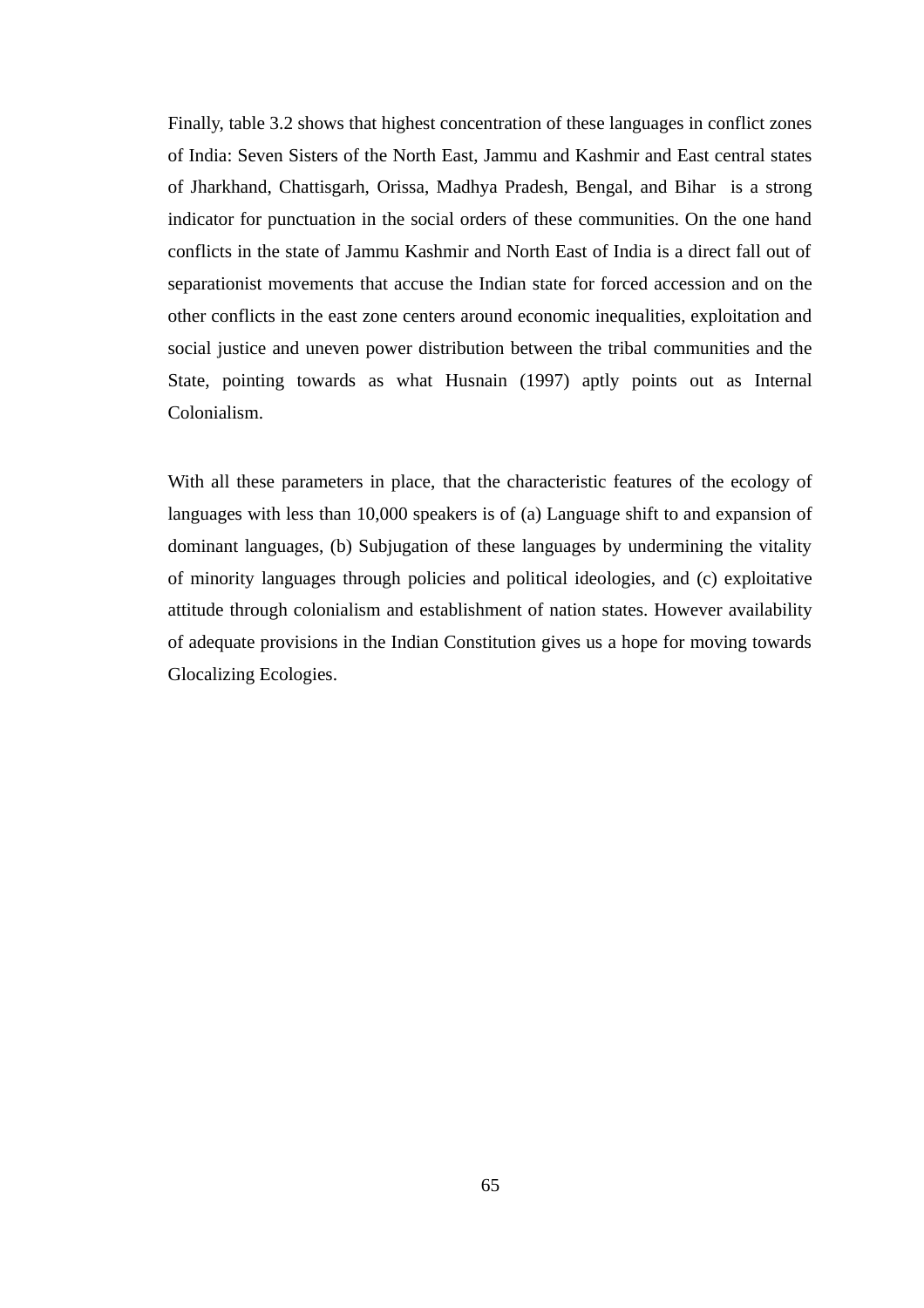#### Chapter 4

# **Indicators of Language Vitality in Linguistically Heterogeneous South Asia.**

## **4.1 Introduction:**

In Chapter 2 ( Assessing Language Endangerment: A Methodological Review) we considered the methodological assessment of the existing tools, viz. Fishman's GIDS (1991) UNESCO's LVE (2003) and Enthnologue's EGIDS (2009), and the ecological description of the languages with less than 10,000 speakers in India in Chapter 3 (Ecology of languages spoken by less than 10,000 speakers). In these chapters we saw that a methodological problem, 'Monolingual Dominance' was inherent in the existing methodologies of vitality assessment. All these existing methods approached the question of 'vitality' from a rigid monolingual model, the result of which are clear discrepencies in their respective analysis of vitality (see chapter 2 for a demonstration). Apart from this Ethnologue's EGIDS and UNESCO's LVE had problems of their own: for instance on one hand UNESCO's LVE lacks clear definitions for terms like 'speaker' and 'community' and concentrates on 'availability' rather than 'accessibility' to the technology of education and literacy in the respective language and on the other hand Ethnologue's EGIDS totally ignores ecological condition of languages, allots undue weightage to literacy and reduces assessment.

Ecological conditions of the languages with less than 10,000 speakers in India discussed with empirical evidences in chapter 3 shows that the characteristic features of the ecology of these languages are: (a) Language shift to and expansion of dominant languages, (b) Subjugation of these languages by undermining the vitality of minority languages through policies and political ideologies, and (c) exploitative attitude through colonialism and establishment of nation states.

At this context one question that would immediately arises is: Can't the ecological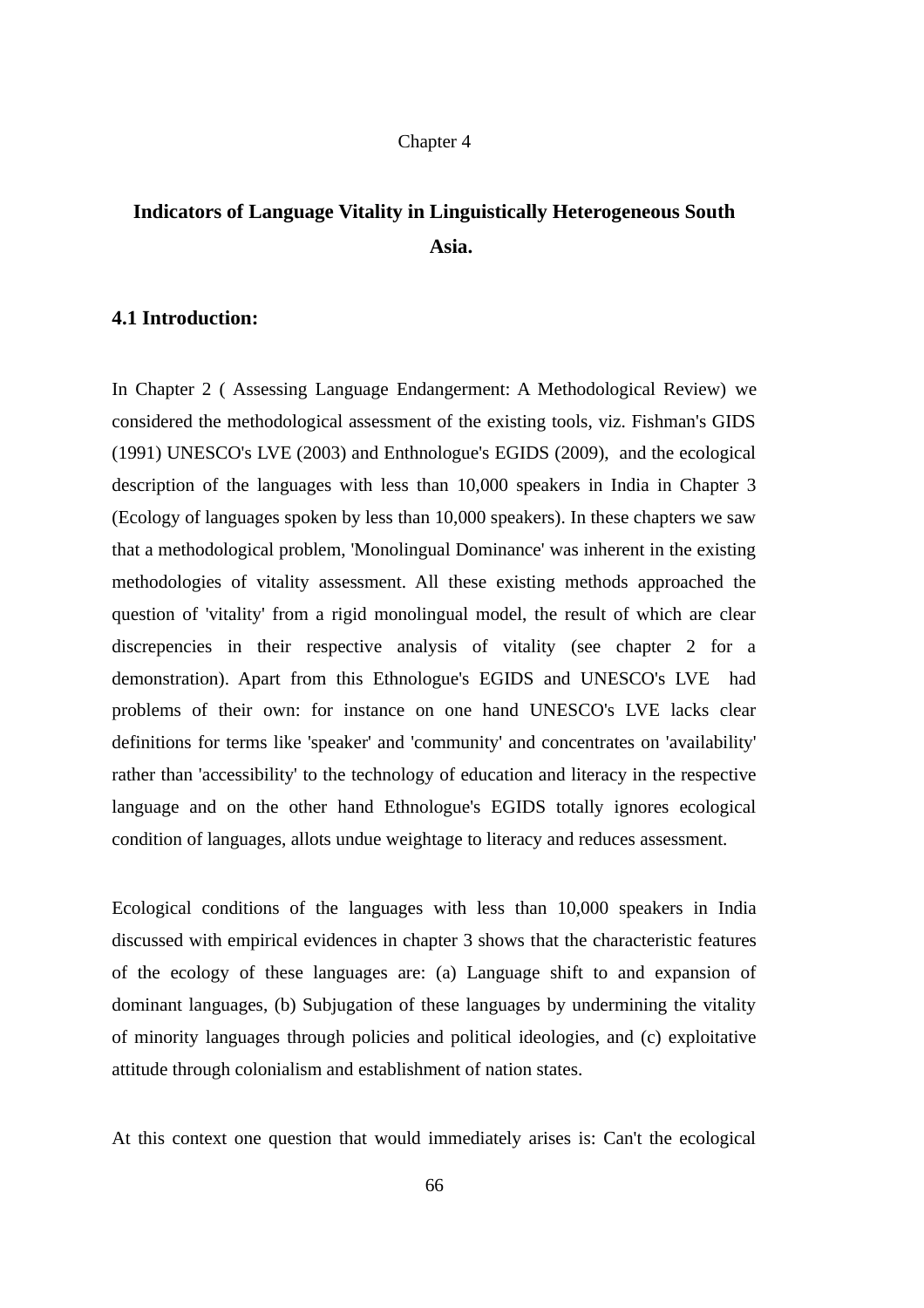conditions of the languages be taken as measure of language vitality? The answer is 'no'. Ecological conditions are a description of the language's nature of interaction with other languages, with the speakers and the society in which it is spoken. This description however well fitted in to a typological model (like *Wendel and Heinrich: 2012)* won't account for the vitality as they lack the standards for interpretation. Further vitality assessment is not theoretically driven and it would be foolish on our part to ask questions like: How diverse is a language's ecology? Instead, they are goal driven: to set priorities of action that would guide a language activist or a policy maker engaged in language revitalisation programs.

The present chapter, after considering several languages of the Indian continent and the methodological flaws in the existing methods, identifies three chief methodological concerns in assessing a vitality of language in the Multilingual Ecology of India these are: *Hegemony of Monolingual Ideologies; Graphocentric Conjecture; & De-contextualisation of language from speakers' socio-economic condition.* It further proposes the mechanism for assessing vitality of languages relevant and suited within the Indian multilingual 'Ecology' of languages.

## *4.1.1 Hegemony of Monolingual Ideology*

The use of one language in a society to fulfill all it communicative and expressive needs is generally considered as monolingualism. During the emergence of modernity monolingualism gained more importance with the formation of nation states in Europe like France and Germany, as these nations were unified as one nation by evoking a sense of nationality through language. During these unifications Standard forms of languages rose and began to dominate the local vernacular with the help of print capitalism<sup>[33](#page-76-0)</sup>. The vernacular languages were eventually subjugated as result of shift in attitudes and growing economic pressures. In short, monolingualism is a language ideology which favors homogeneity over heterogeneity and unification over diversification. This ideological belief is not the prevalent forms of language ideology

<span id="page-76-0"></span><sup>33</sup> Anderson, Benedict R. O'G. (1991). Imagined communities: reflections on the origin and spread of nationalism. Gives a detailed account on the formation of the nation state, discuses the rise of nations based on linguistic ethnicity and the role of Printing press in aiding this process.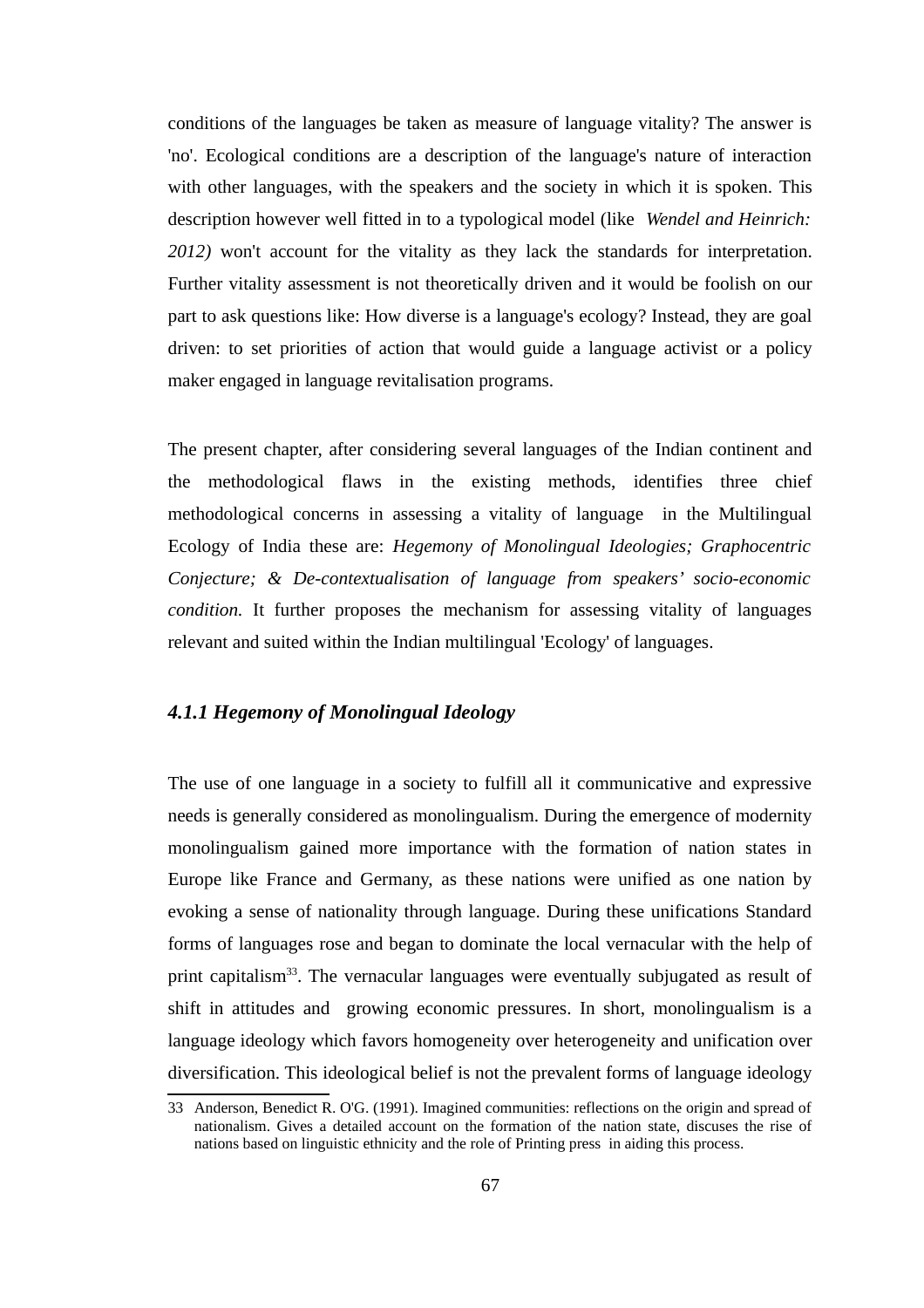anywhere else outside Europe, however it came to be the dominant one because of Imperialism and 'unidirectional globalisation'. Negative effects of one language and one nation idea while language planning and policy making are well discussed in the context of multilingual countries. Such ideologies can also influence language vitality assessment methods.

One of the most damaging methodological concerns that is highly relevant in the Indian multilingual context is the hegemony of Monolingual ideology. Even while the developers claim that their methods are universal, both the methods discussed so far have assumed an evaluation of inherent monolingual community and designed their methods to suit its needs. This section points out certain glaring reflections of the influence of monolingual ideology in these methods and their consequences:

UNESCO's LVE's factor Shifts in Domains of language Use (factor 4) and Response to New Domains and Media (factor 5) are an instance of the monolingual hegemony. The choice of the word 'Shift' in factor 4 indicates at two presumptions a) all communities are historically monolingual and b) if a language is to be treated as vital and robust then it must be used in all domains of use. Therefore, any 'shift' is a sign for weakness. Further the evaluative hierarchy that accompanies factors 4 and 5 reinforces this claim: Placing the Monolingual model: 'Universal Use' at the peak of the hierarchy over and above the 'Multilingual parity' and in factor 5 we find that the evaluative scheme is completely biased toward languages which are only robust at home domains by placing them in the category of 'inactive'. These categorisations while may be suitable for monolingual communities, have serious implications on the assessment of multilingual communities.

 Similarly, such biases towards multilingual settings are also observed in EGIDS, developed by Ethnologue. For instance, the following lines from Ethnologue's websites on endangered languages make this proposition true:

*"Less directly, an increase in bilingualism, both in the number of bilinguals and in their proficiency levels, is often associated with these trends, though a high level of*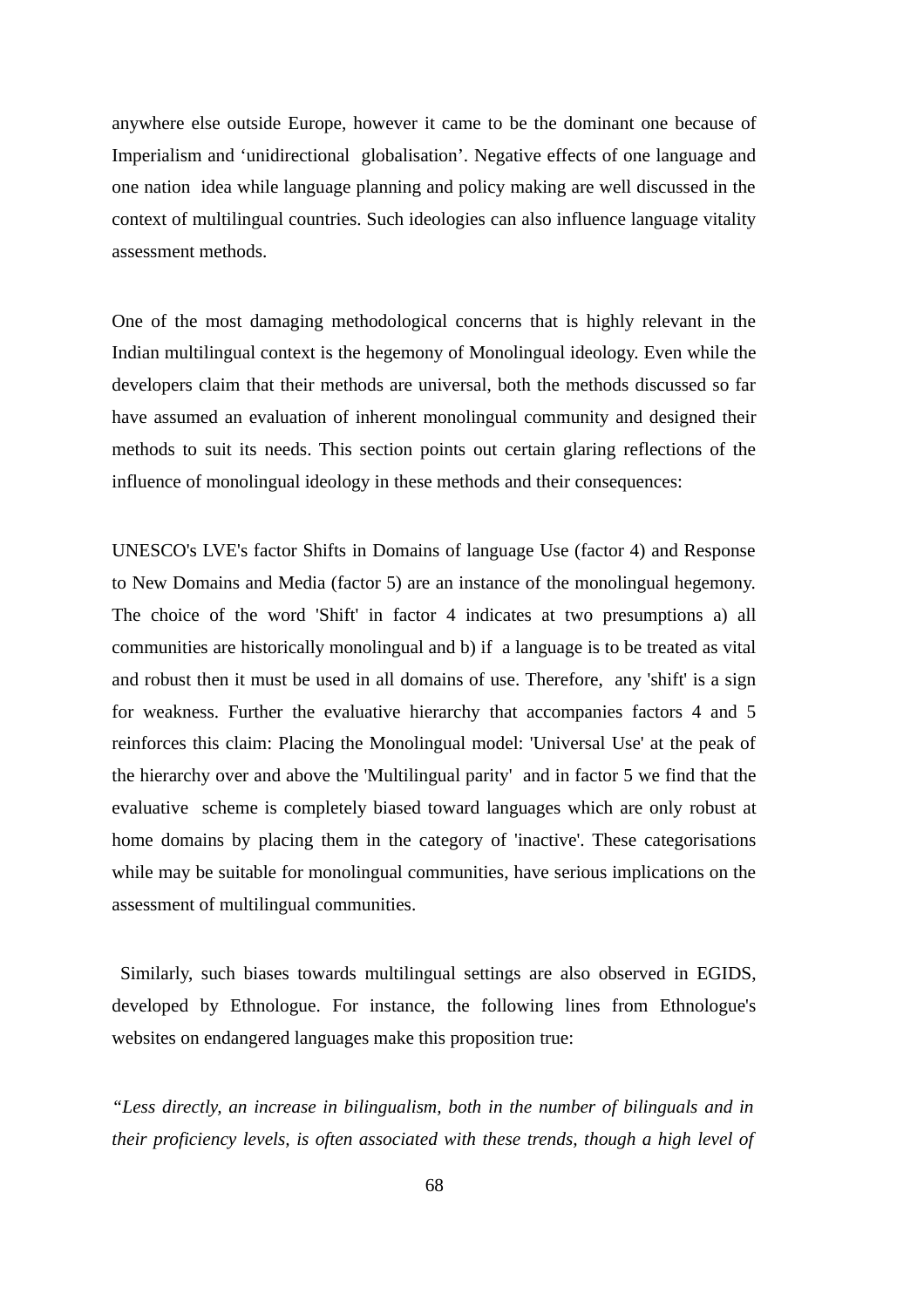*bilingualism is not, in itself, a sufficient condition for language shift or death."*

While these lines may add a cautionary warning at the end, the rest of the assumptions about language usage is pretty clear. The phrase 'an increase in bilingualism' shows that monolingual communities and their language behavioral patterns are assumed as normal and any deviation from it is assumed to be abnormal. This assumption would lead us to wrongly assess a language of the multilingual communities as weak and even at times as endangered languages.

#### *4.1.2 Graphocentric Conjecture*

Western society as Harris (1986) accused is 'script bias'. Western social institutions are obsessed with the primacy of the written word- this obsession often involve uncritical equation of knowledge of writing with development and progress of a society and considers non-literate societies as underdeveloped and backward. The act of according undue privilege to writing over oral traditions is called Graphocentricism.

The graphocentric western academia (Ong 1967, Goody 1968 and Oxenham 1980) have also discredited and stigmatised unwritten languages and their communities for being cognitively inferior in spite of an absence of clear empirical evidence. Further, all the cognitive skills considered to be of the higher order such as critical analysis, logical thinking and sustained reflective introspection as Pattnayak (2014) points out are also found in the Vedas and ancient oral traditions of Sanskrit which were sole 'oral' for centuries until they were scripted. Similarly research on oral traditions of endangered languages have shown the existence of well developed systems of organising knowledge and the intricate connection that exist between people and their traditions<sup>[34](#page-78-0)</sup>. Further, as Panttanayak (2014) points out 'Literacy' aided by the political power becomes an instrument of oppression. Therefore, overlooking strong oral traditions and an urgency to introduce script as a strategy for language development or considering languages with script as 'developed', is what I refer to as

<span id="page-78-0"></span><sup>34</sup> Traditional Knowledge Digital Library is on such example which has detailed information on traditional medicinal knowledge of India which is mostly orla. http://www.tkdl.res.in/tkdl/langdefault/common/Home.asp?GL=Eng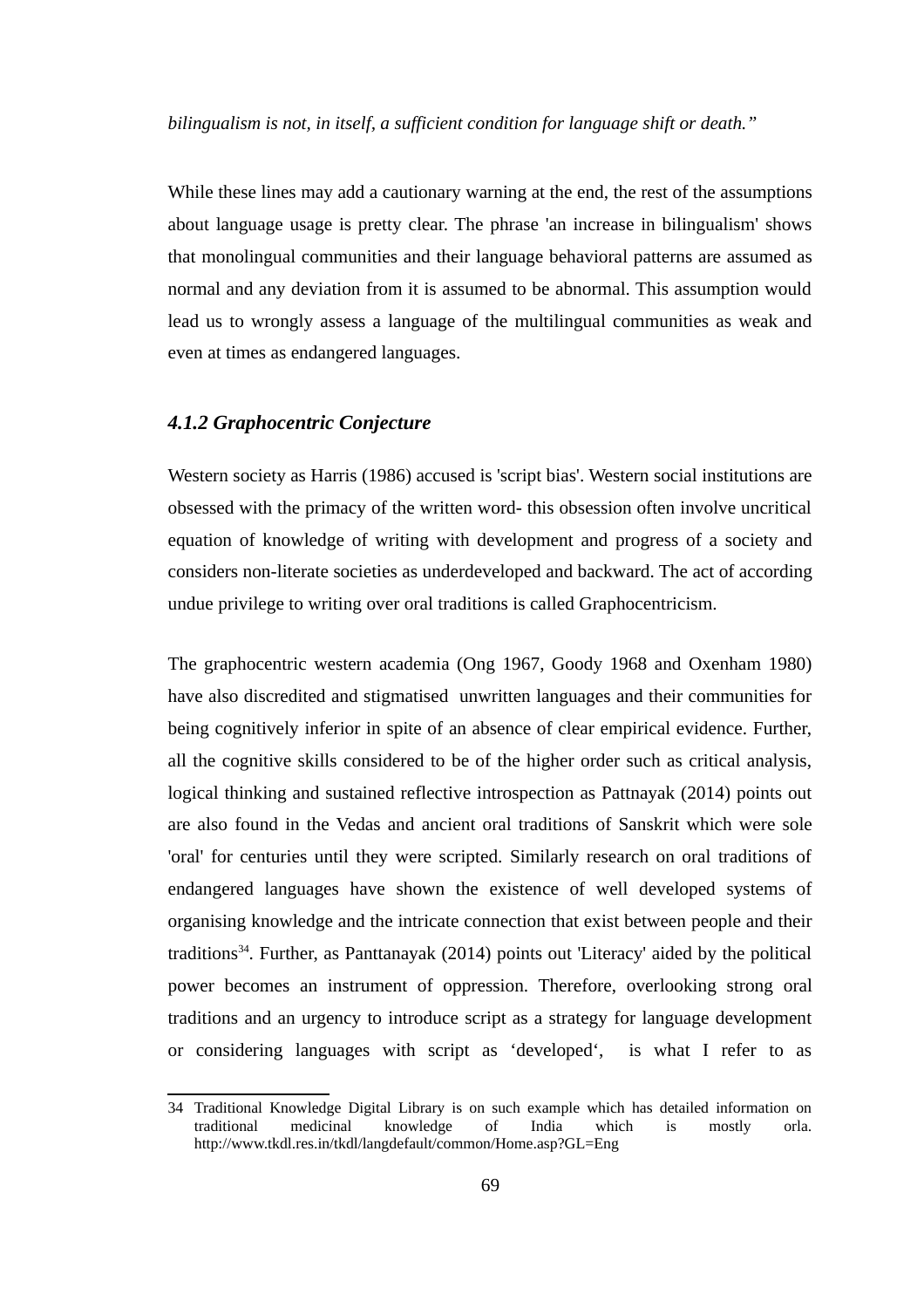Graphocentric conjecture. This conjecture based on language ideologies when it finds its way to the vitality assessment methods will have misleading results. Both UNESCO's LVE and Ethnologue's EGIDS have fallen for this conjuncture. The following will prove this:

UNESCO's LVE (Factor 6) 'Availability of Materials for Language Education and Literacy' is a prototypical example for the influence of Graphocentric ideology. A glaring reflection of this language ideology biases can be in the assignment of hierarchy for this factor, based on the assumption that 'literacy and is directly linked with the social and economic development'. At the top of this hierarchy according to their assessment, are languages with an established orthography and a literary traditions. While they note that in these factors some communities maintain strong oral traditional they fail to assess the strength of the oral traditions. Similar undue weightage to literacy can be noted in Ethnologue's EGIDS where literacy is synonymous to development. Such assumption of supremacy of written word over the oral is not just viable for vitality assessment but also for language revitalisation in the Indian multilingual ecology.

# *4.1.3 De-contextualisation of language from Speaker's Socio-economic condition:*

The third concern that has a significant impact on the vitality assessment in the Indian subcontinent is the de-contextualisation of languages from its speakers. The modern enterprise of linguistic (as pointed out in Chapter 3) has begun with decontextualisation of language from time and space and treating them as delimited entities. The dominant school for the study of language in today's academic milieu is represented by the Generative school ( Chomsky 1965). The Ideal Speaker & Listener introduced by Chomsky de-contextualise the language from its speakers in a sense that all the shortcoming in the language production are treated as 'performance errors' and insisted that focus should be on the study of competence. Bracketing off variation or change in language structures as performance error has serious consequences for a Vitality Assessment Method and further the competence in a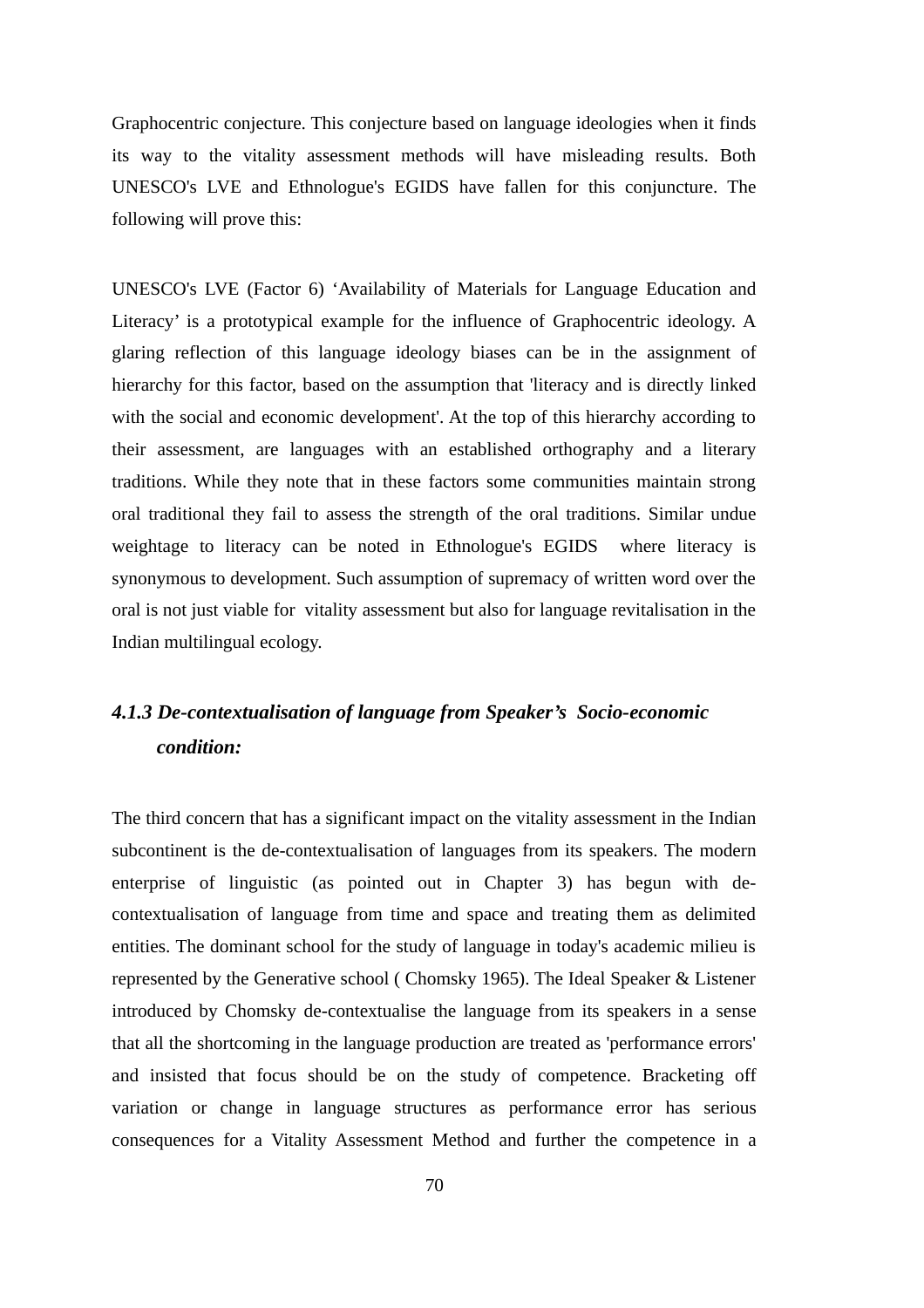language is also dependent on the ecological forces acting on the speakers. A speaker's competence in a language is dependent on the socio-economic forces that either supports or opposes language maintenance. Assuming contrary to this and an approach to language vitality assessment where in the role of ecological force is not assessed, such assessment will remain misguiding and misrepresenting. For example the Ethnologue's EGIDS is an outcome of de-contextualising ideology. EGIDS for it assessment only considers the following:

- a) Identity Function
- b) Level of official use
- c) Literacy status
- d) Language Proficiency
- e) Intergenerational transmission.

The consequence of this assumption is EGIDS treats languages as a fixed entity and overlooks various ecological factors like the attitude of the speakers and the state's attitude toward minor languages. The outcome of this is inconsistency and gross misrepresentation of the reality (as seen in Chapter 2) that exists in the developing societies marked by age-old multilingualism maintained in oral tradition.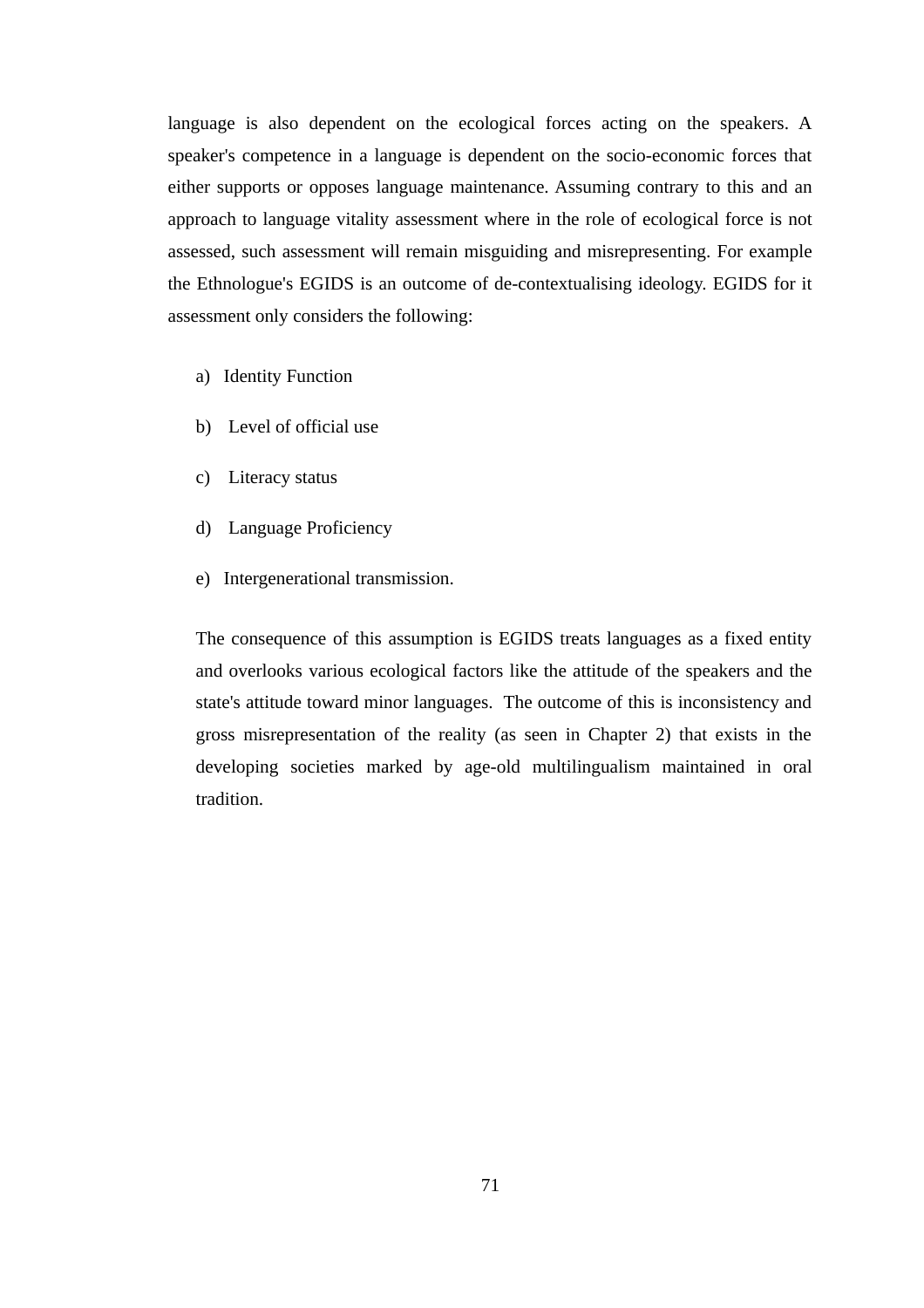#### **4.2 Vitals of a Language:**

How do we shed these ideological biases? What should be the factors for assessing Language Vitality in the multilingual ecology of India? The following sections would deal with these questions and presents an assessment method that seeks to shed these problematic and damaging ideological biases and instead would adopt an ecological framework along the Mühlhäusler's (1992) line with an aim to assess the *active use, discourse, functioning patterns of transmission, and other supporting ecological forces.* These four parameters will be assessed based on the following eight vitals:

- 1. Intergenerational Transmission
- 2. Users Proportions
- 3. Patterns of Language Choice
- 4. Perseverance of Language Structures
- 5. Perseverance of Orality
- 6. Cohesiveness of Users Socio-Economic Conditions
- 7. Institutional Support and Attitude of the State towards linguistic diversity
- 8. Community Member's Attitudes towards their language

Based on the ecological approach these eight vitals will reflect the nature of the interaction a language has with other language in the ecology, with the speakers of target language and with the society in which it is spoken. Vitality of Languages can not be completely associated with the quantity of interrelationships with these vitals but the quality of positive and negative interrelationships with these vitals, provides us the measure of the Vitality of the target language along a Maintenance and Shift/Loss Continuum. The following sections will discuss each of these vitals and the evaluating scheme for the respective vitals are presented in the form of a continuum: At one end of the continuum are the positive and healthy indicators of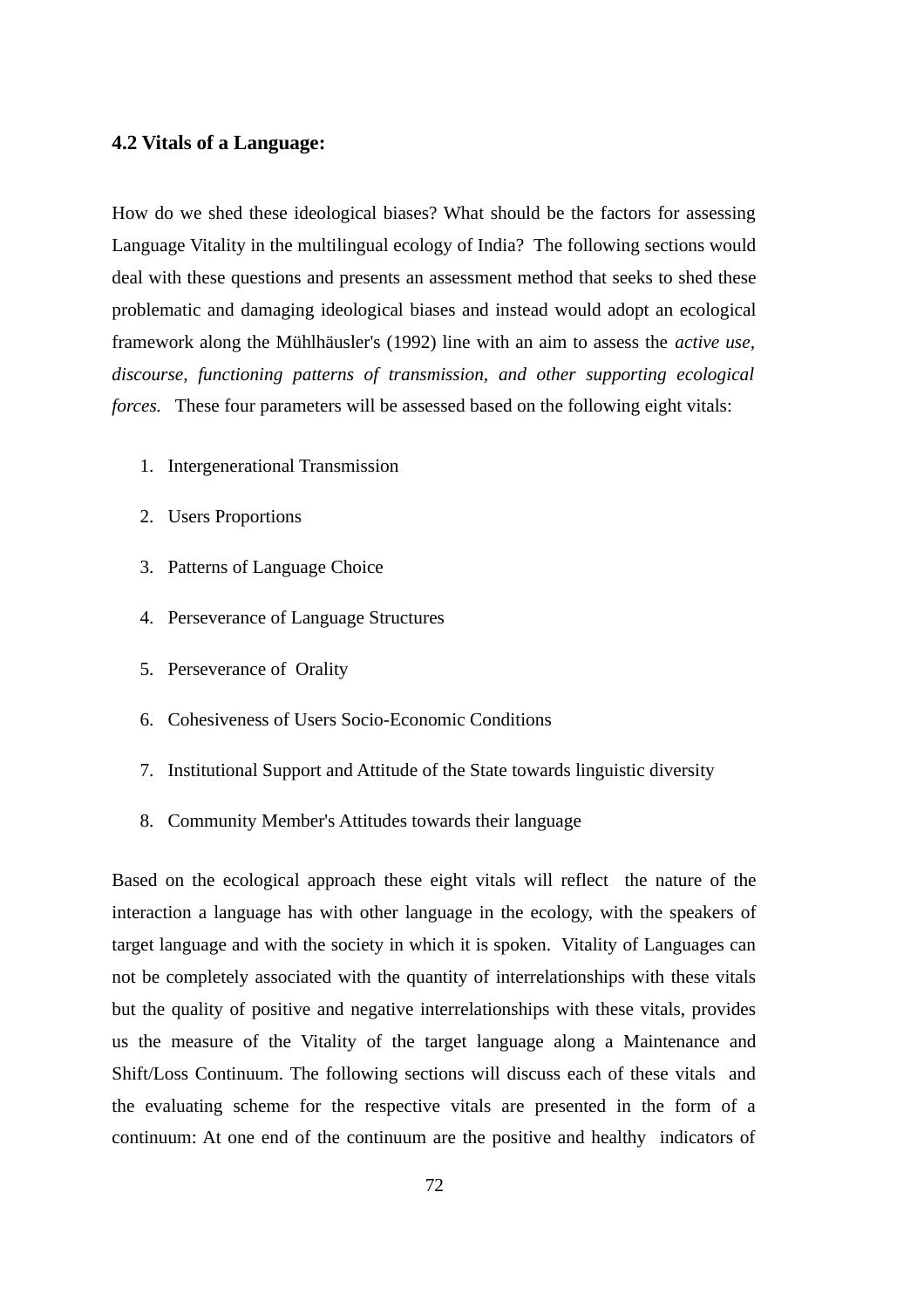language maintenance and at other end are the negative and unhealthy indicators, e.g loss/shift.

#### *4.2.1 Vital 1: Intergenerational Transmission:*

Originally identified by Fishmann in 1991, Intergenerational Transmission is the earliest and the most relevant factor till date. If languages are to be considered as human body, intergenerational transmission is the pulse of the language. Fishman in one of his chapters of the book Reversing Language Shift, titled 'How Threatened is 'Threatened'? A Typology of Disadvantaged Languages and Ameliorative Priorities' presents *Graded Intergenerational Disruption Scale* as a tool to assess the disruption or endangerment among minority languages (See Chapter 2 for a detailed treatment). The final three levels of GIDS (levels 6,7, and 8) are exclusively characterised by Intergenerational Transmission, as the failure of intergenerational transmission of language is the crucial turning point in the maintenance and loss continuum. Once when the intergenerational transmission is disrupted then the languages is in a downward spiral for doom, unless any positive intervention is initiated the language will soon become extinct. Since intergenerational transmission is the turning point in the life of a language it is an important factor and deserves its place in any assessment tool. However, a range of language planning initiatives have found it difficult to determine and difficult to plan any counter measures accordingly. Further, as Dorian (1977, 1980) demonstrates and as Gernoble and Whaley (2006) points out Intergenerational transmission need not be uniform across the speaker's population. Hence keeping these constraints in mind, it is proposed that Intergenerational transmission be seen in relation to other vitals; *The Domains of Language Use* and the *Perseverance of Language Structure*.

In this Vital *Intergenerational Transmission* the evaluator is looking at factors such as continuous transmission of a targeted language and the quantity and quality of such transmissions. Therefore the underlying question for intergenerational transmission are: (a) Is the target language spoken to the children by the adult members of the community? (b) Does the adult members of the community expose the child to all the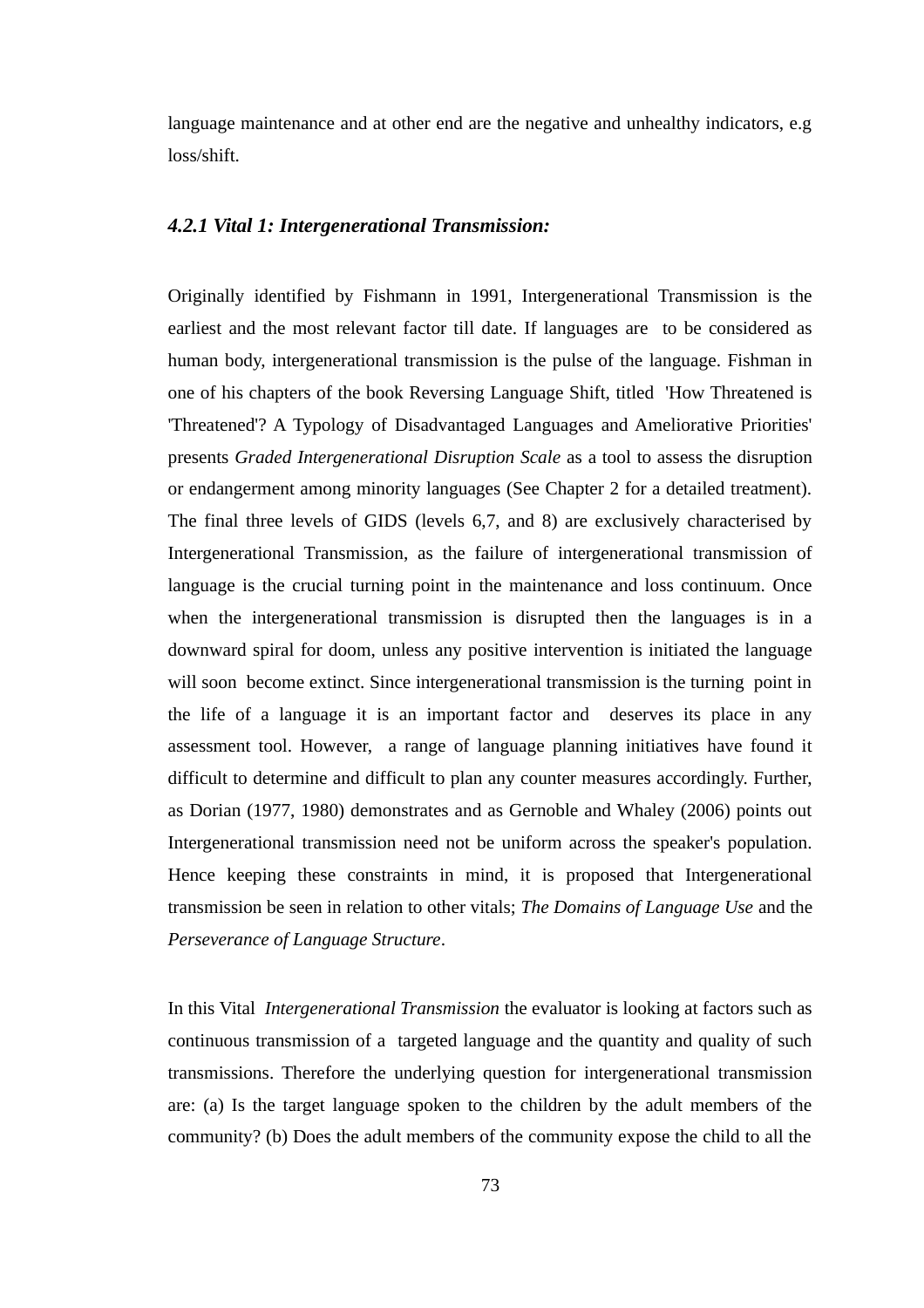domains in which they use the language? (c) Are the Structures of the Language preserved while talking to the Children? With these questions in mind the hierarchy of the response is proposed. The Intergenerational Transmission of the Target Language is:

**Optimum:** if the adult members of the community use the target language to a child in all domains normally used by adults and the structures of the language used is similar to the structures used by the elder members of the community.

**Restricting:** if the adult members of the community uses the target language to a child only in some domains normally used by adults and the structures of the language used is moderately different from the structures used by the elder members of the community.

**Failing:** if the adult members of the community use the target language to a child only in few domains normally used by adults and the structures of the language used is radically different from the structures used by the elder members of the community.

**Disrupted**: if none of the adult members use the target language to the children.

### *4.2.2 Vital 2: Users Proportions*

In an endangered language scenario one of the important vitals that gives the assessment of a vitality of language is Users Proportions. If the average age of the Users of the Target language is higher, then the language is said to be losing its users, as the increase in the mean age signifies a cease in the addition of younger users. To assess the proportion of users, the readily available terminologies, the speaker and the language community are problematic. As Grinevald and Bert (2011) notes there is no consensus on where to draw a line. Who should be counted as a speaker? And Who should be counted as member of the ethnolinguistic communities? Pioneering work by Dorian (1977, 1981) and the subsequent work by Dressler (1981) and Cambell and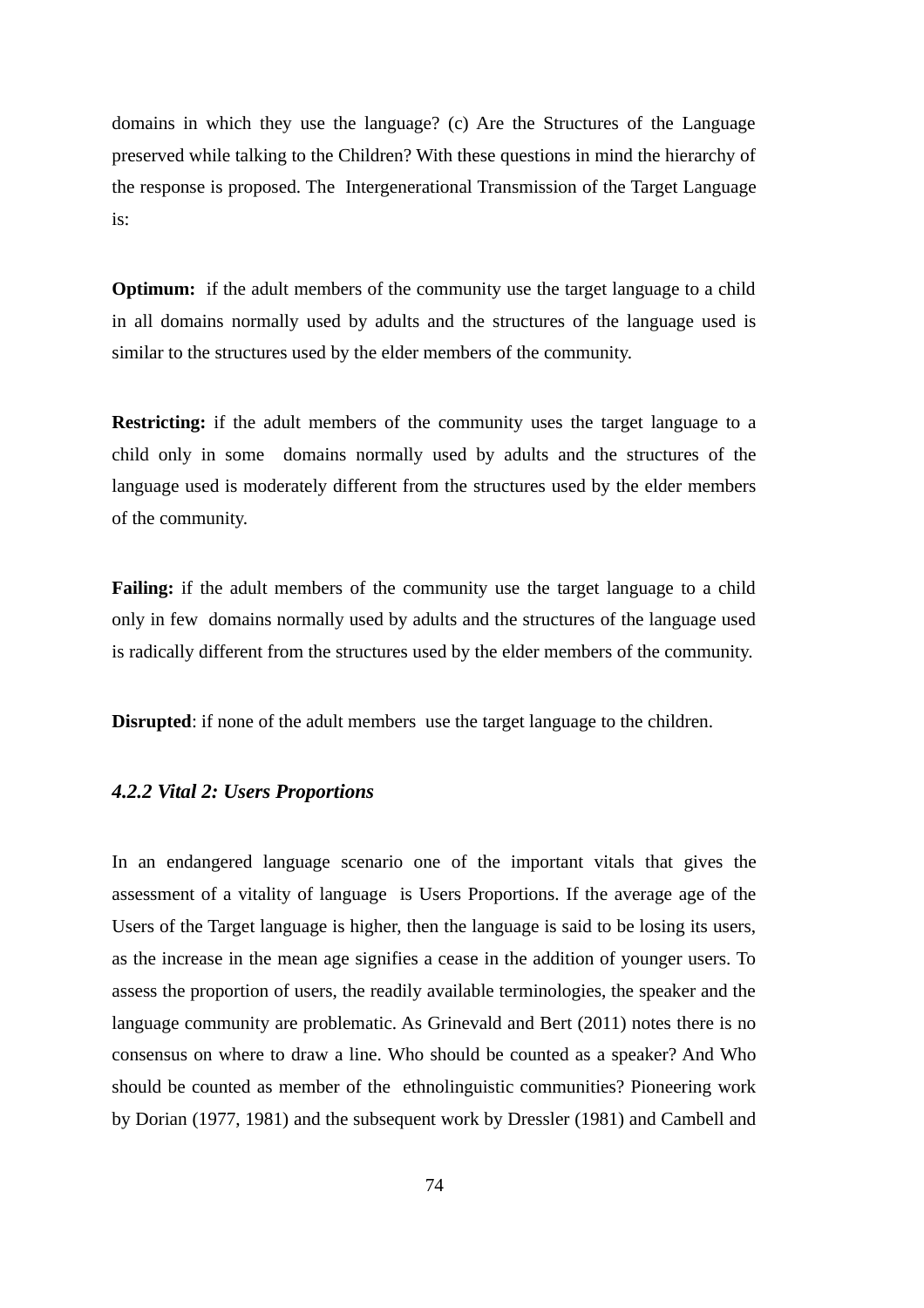Muntzel (1989) reveals the complexity involved in identifying the speaker. Their work clearly shows that speakers are not a homogenous group; intersection with various sociolinguistic and Language competence parameters produces different kinds of Speakers of varying nature.<sup>[35](#page-84-0)</sup> Similarly the problem of a 'community' in an Endangered language context is another complex knot. The lack of description for most of the endangered and minority languages and the absences of uniformity that accompanies writing traditions and standardisation makes it impossible to resolve the confusion. Thus, to measure the proportion of users of endangered language in multilingual communities the readily available notions of Language Community and Speakers are a great hindrance. Therefore, this tool seeks to replace these notions with: Users and Ancestral Language Community.

Users: We have seen in Chapter 3 all language communities with less than 10,000 speakers are essentially multilingual. It comprises speakers of various kinds of the target languages and in many cases speakers of others communities use the target language in contact situations. In this situation adopting the terminology 'users' over 'speakers' gives us a clear picture of the vitality of the target language. The notion of 'Users' allows an evaluator of language vitality to study the effect of interactions with other vitals. ( See below for the effects of interactions)

Ancestral Language Community: To resolve the language community problem, Dorian (1982) suggested two methods on arriving at a consensus: a) based on linguistic competence and b) based on ethnic and cultural identity. Using the ethnic and cultural identity one can arrive at a more proximate estimate of the population of the community as it includes marginal and non users of a language who associate them self with the Ancestral or Heritage Culture. Thus Ancestral Language Community is an inclusive notion that includes all different kinds of speakers who identify with the target language and its culture.

In this vital the evaluator is looking at factors such as the relative size of the users base and the quality and quantity of such users. As we have seen above proper

<span id="page-84-0"></span><sup>35</sup> For a detailed discussion on the Typology of Speakers see Grinevald and Bret (2011).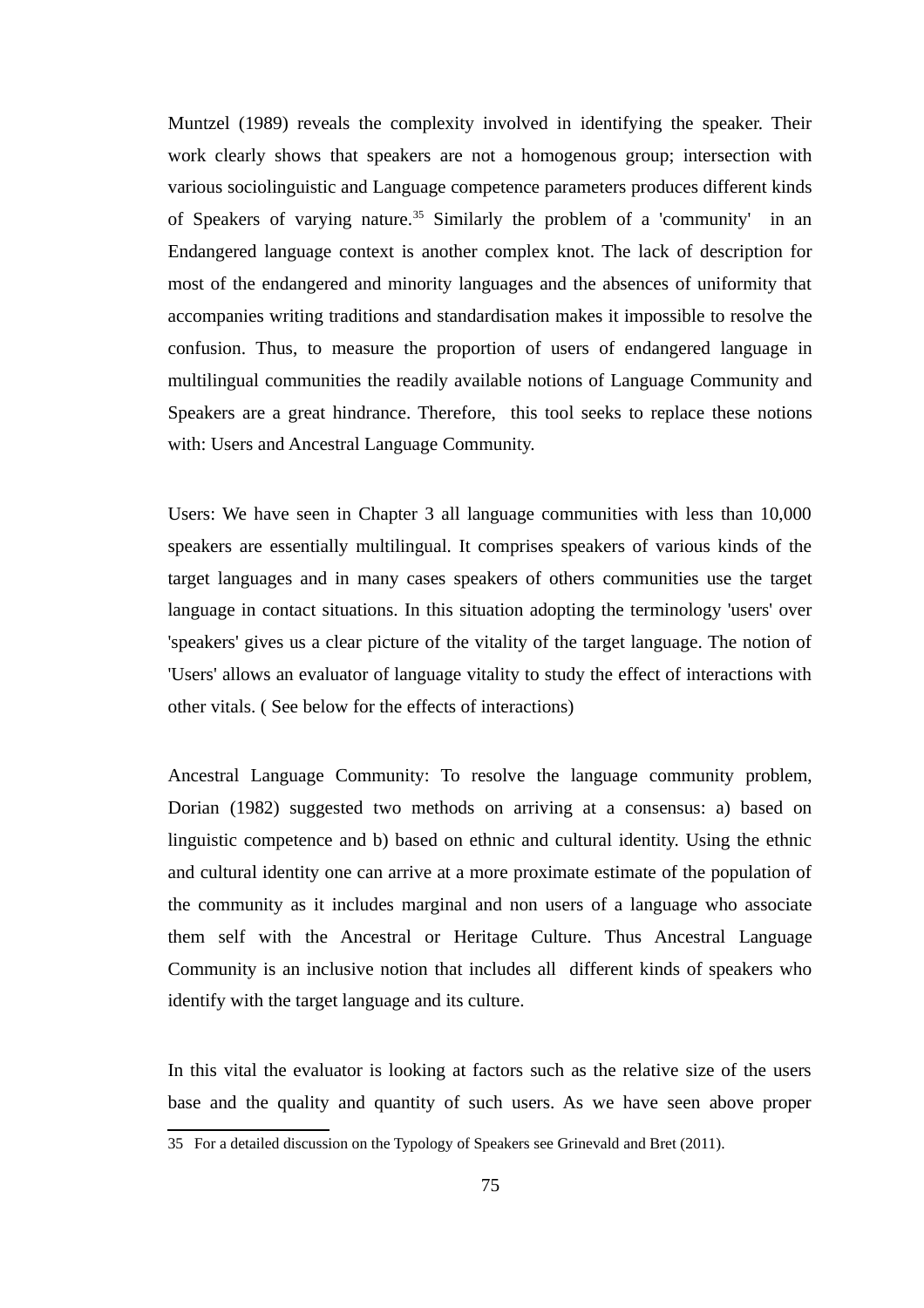categorisation and proximate appropriation of the proportion of users is essential in understanding the vitality of the target language. The hierarchy below provides us a continuum of Users Proportion with 'Strong' -if the number of users of the target language is roughly the same or above as the Ancestral Language Community, and used it in all domains is on the safer end. On the other hand if the number of users of the target language is drastically low in comparison with the population of the Ancestral Language Community, and used it in only a few domains then the users proportion is fractured signifying either extinction or the last speaker stage. The hierarchy of this vital is as follows:

**Strong**- if the number of users of the target language is roughly the same or above as the Ancestral Language Community, and used it in all domains.

**Weak-** if the number of users of the target language is moderately lower than the Ancestral Language Community, and used only in some domains.

**Fragile-** if the number of users of the target language is lower than the Ancestral Language Community, and used only in few domains.

**Fractured-** if the number of users of the target language is drastically lower than the Ancestral Language Community, and shows only a symbolic proficiency.

## *4.2.3 Vital 3: Patterns of Language Choice*

Language death as a result of shifts of domains of use is one of the significant reasons for language death(Crystal 2000). Hence most of the existing tools treat shift/loss in domains of use as one of the indicators of language vitality. However these treatments are based on the monolingual model of the west and are grossly inadequate as its emphasis is on 'shift' rather than the 'stability' of the patterns of language choice. Assessing patterns of languages choice has it own share of complexities, one of the important drawback noted in the review of the existing tools (Chapter 2) is the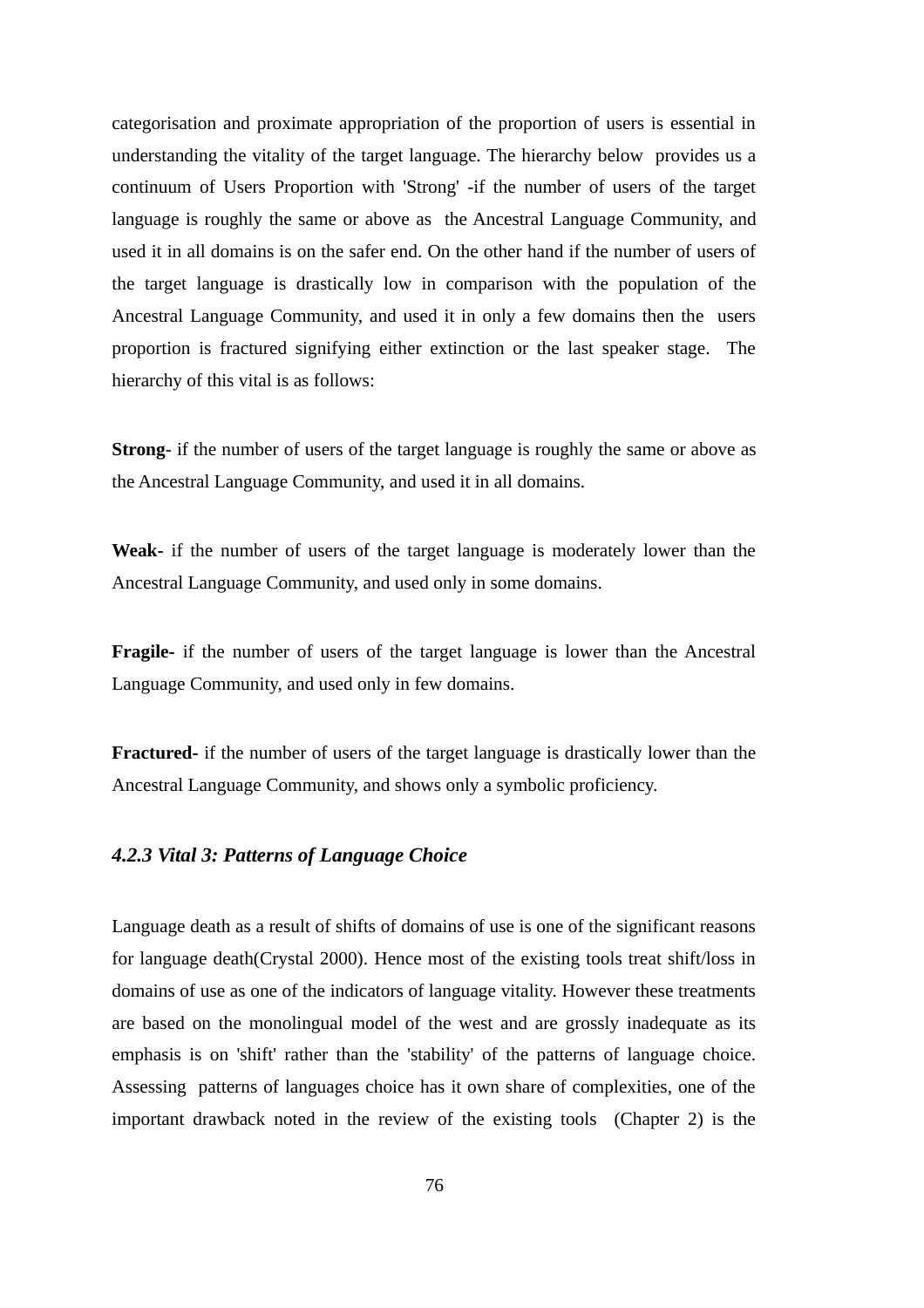eurocentric treatment of the notion 'domains' of language use. While assessing the vitality of multilingual communities, eurocentric attitude of 'one language one people and all domains' is a great hindrance, thus any tool which attempt to assess the patterns of language choice must at first shed these notions as the presumed domains of use like work, playground, religious institutions and etc based on 'European' model may not exist, and secondly, it must instead adopt a more detailed descriptive framework that accounts for the choices of languages in a multilingual community as a sociological regularities than as individual behaviors and finally, it must focus on assessing the stability of such choices rather than the shift in them.

In this regard Fishman's (1972) treatment of 'domains of use' offers us the base for this approach as he treats domains of use as 'Who speaks What language to Whom and When<sup>[36](#page-86-0)</sup>. Further this approach doesn't universalise the domains of use as it takes in to consideration the socio-cultural dynamics of the speech community and moreover the evaluator is free to construct language specific domains as in this approach a domain is treated as a "Cluster of social situations typically constrained by a common set of behavioral rule" (Fishman 1972). Therefore, however rudimentary and complex it may sound the present tool discards the traditional assignment of domains like home, playground, school, and etc. which represent the eurocentric perception of social institutions and moots for a rather more traditional approach 'Who speaks What language to Whom and When', to obtain a detailed description of the pattern of language choice in a community.

In this Vital *Patterns of Language Choice* the evaluator has two tasks at hand: a) producing a detailed description of the patterns of language choice of the community. For this the evaluator must answer the following: While 'Who': is the members of the Ancestral Language Community (which is a constant), 'What': are the languages used by the members of the Ancestral Language Community during a speech event, 'to Whom': yields the participants of a speech event and 'When': encompasses the topic of the speech event, local institutional settings like *panchayats,* physical settings like

<span id="page-86-0"></span><sup>36</sup> Who speaks What language to Whom and When is the title of one of Fishmans' Article published in 1965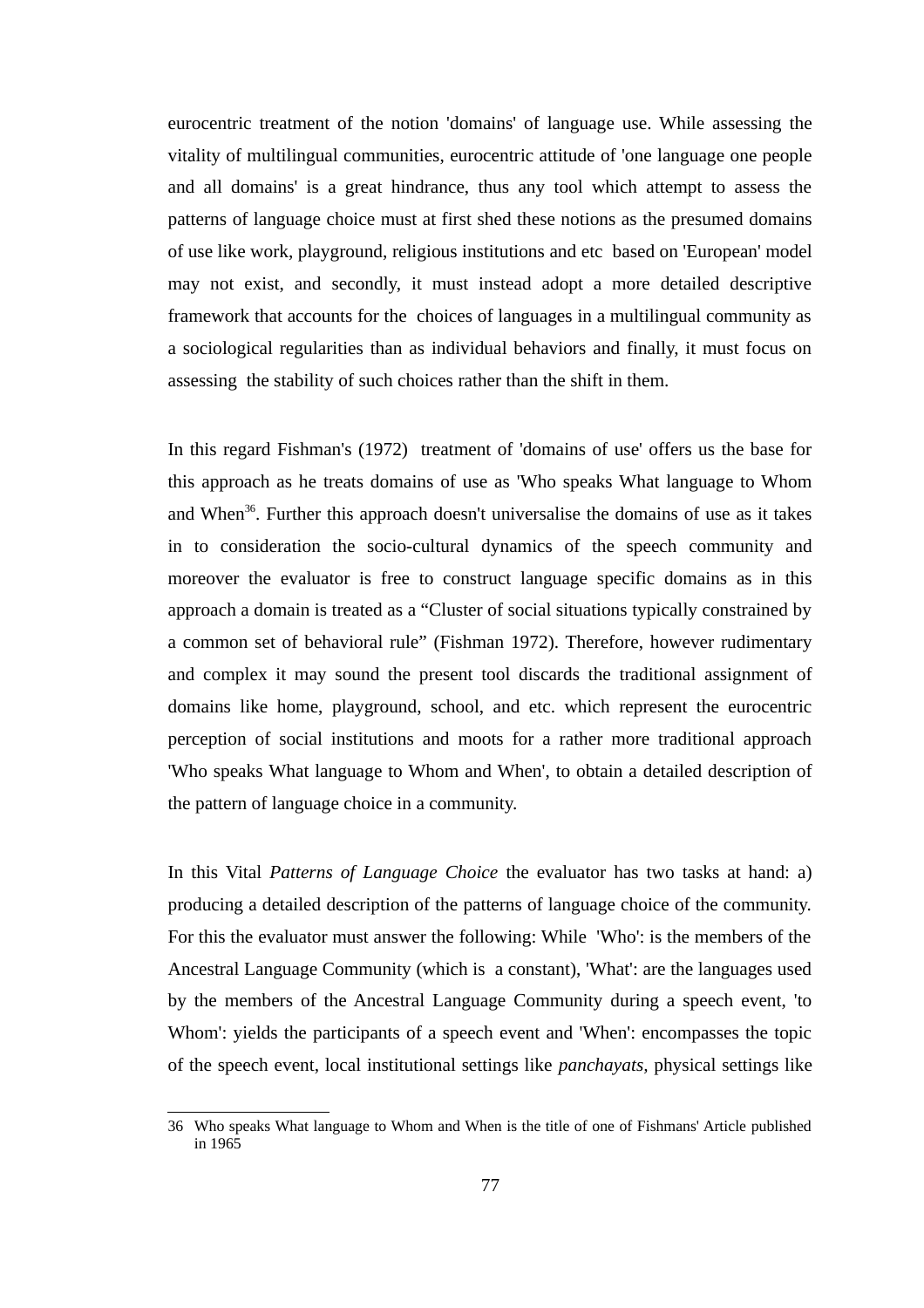the participants of the speech event and style like formal and informal. Once when described, the evaluator must categorise the data to apprise for any patterns of language choice.

Once when the pattern of choices are described, the evaluator must categorise and apprise the patterns for regularities of the choice as Fishman (1972) notes that "individual choices being derived from stable patterns". In the context of societal multilingualism these patterns will be clear and well bound: i.e. the languages spoken by the speech community have their boundaries clearly marked and these norms are followed as judicial laws assuring continuous progression of all the languages used in the speech community. However if such patterns shows irregularities like overlaps of domains then the multilingual environment is volatile and susceptible for language shift. Its vitality heirarchy is as follows:

**Stable:** if there is regularity in the pattern of Ancestral language use.

Strained: if there is irregularity in the patterns of Ancestral language uses and such irregularities are not uniform across the speakers.

**Unstable:** if there is irregularity in the patterns of Ancestral language use and such irregularities are uniform across the speakers.

**Volatile:** if there is a note able reduction in the use of Ancestral language with in its domains.

#### *4.2.4 Vital 4: Perseverance of Language Structures:*

Language change as the result of contact may be common and generally it is considered that it takes generations for such changes to be conventionalised. But if a language changes under the pressure of a dominating languages such changes would be evident as irregularities in language structures distributed along the users' age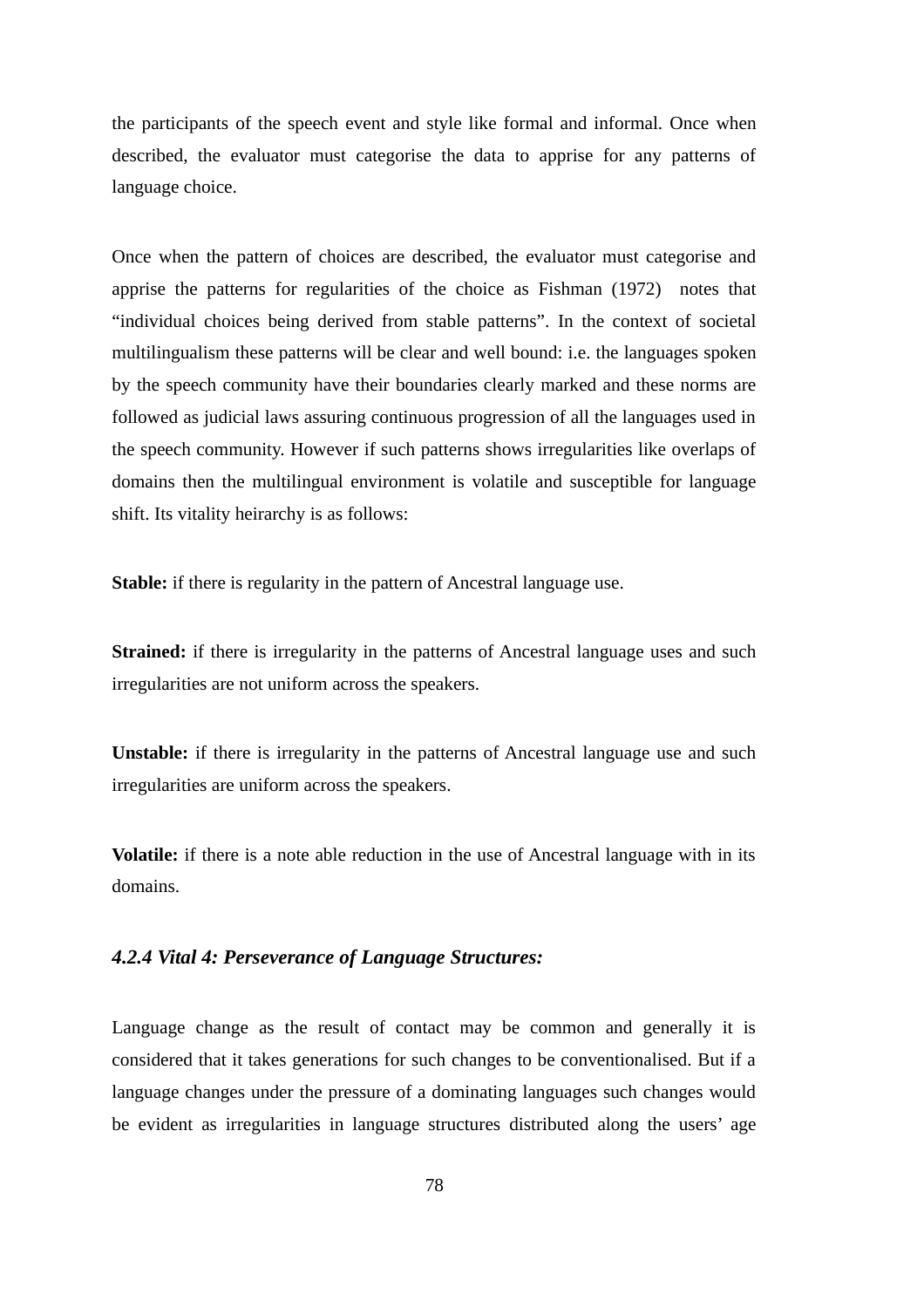group. In a multilingual community like that of languages with less than 10,000 speakers in India, languages usage boundaries tend to be strong however if they are weak and one languages comes to dominate the patterns of choice in a speech community then the language endangerment sets in. One of the effects of language of endangerment and treated by some (Dorian 1980) as a cause of language endangerment is the loss of linguistic structures. Despite several lucid demonstrations of the effect of language endangerment on the language structures (Dorian 1980, Schmidt 1985, and Cambell and Muntzel 1989) all the existing tools throw a blind eye to this vital. However the present tool sheds this reluctance to treat loss in language structures as an indicator of language vitality and considers this as an early indicator of endangerment after considering the following cases: In the event of a contact situation it is shown that the language structures of the dominated have either changed or have lost their marked features in the face of threat from dominating languages. Such process of change are generally referred as homogenisations (Cook 1989). Similarly this effect of language endangerment on the language structure is made evident in Schmidt's (1985) loss of ergative marker in Dyibal and the continuum of the structural simplification established thereafter.

Thus in this Vital the evaluator asks: Is there any irregularities in the structures of language ? If yes, are such irregularities distributed across the age group of the users? The positive and the negative correlations for this vital are as follows:

**Preserved:** if the structures of the languages are same across all age groups.

**Slightly Changed:** if the Structures of the language of the children are different from that of the elders.

**Changed**: if the structures of the language of the children and the youth are different from that of adults and elders.

**Lost:** if the structures of the language of all age groups are different.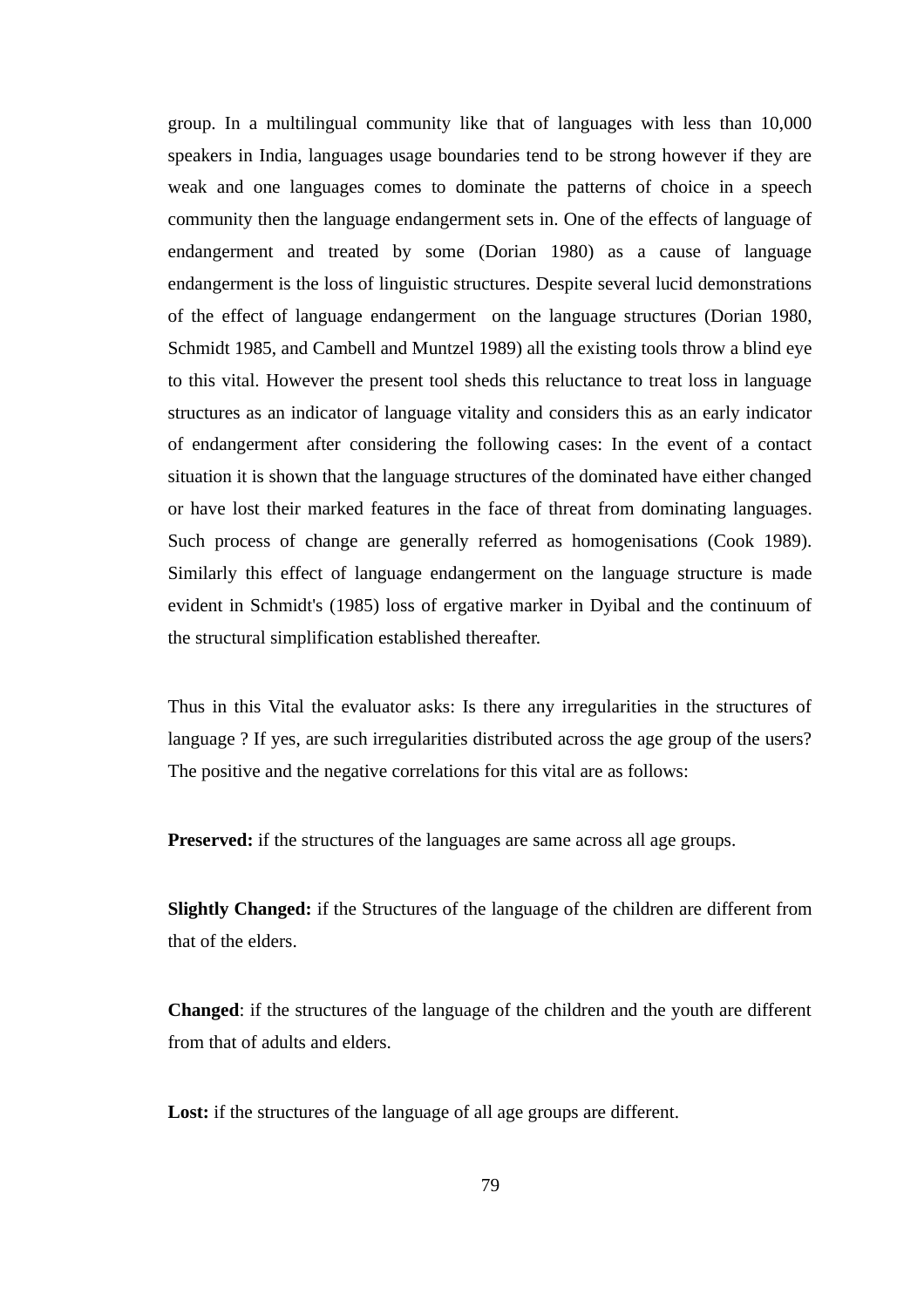### *4.2.5 Vital 5: Perseverance of Orality*

The existing tools of assessing language vitality don't consider orality as a factor indicating language vitality despite exhibiting strong cultural links with people. A flourishing oral tradition is a key sign for language vitality in the multilingual South Asia. People have found recourse in the oral traditions of their language in their fight against homogenisation and hegemony (Angihotri 2008). The Indian independence movement, the Santhal Hool and the Bhakthi movements have all exhibited the significance of the orality in the peoples struggles and oral traditions continue to occupy a key role in the fight against hegemony. Therefore graphocentric Western prejudices against orality has to be discarded and orality be treated as a 'vital'. A flourishing orality is a strong sign of vitality as it exhibits not just the creative and productive aspects of the language but also the people's effort to resist language and cultural loss.

In this Vital the perseverance of orality is measured across the users age group and domains by asking: Who are the practitioners of Oral Tradition? What are the domains in which the oral tradition is practiced? The term orality here encompasses the act of transmitting knowledge through 'speech' and it also includes all forms of verbal art and oral literary traditions, viz. folk literature in all its genres. The loss of orality should be treated in par with the Intergenerational Transmission as it provides a measure of languages' creative and productive skill and peoples' will to resist the homogenisation. A scale of descending perseverance of orality follows:

**+ Continuous:** If users of all age group practices oral traditions in the community and in all domains of knowledge.

**Continuous:** If users of all age group practices oral traditions in the community and its knowledge is used only in some domains of knowledge.

**- Continuous:** If users of all age group practices oral tradition in the community and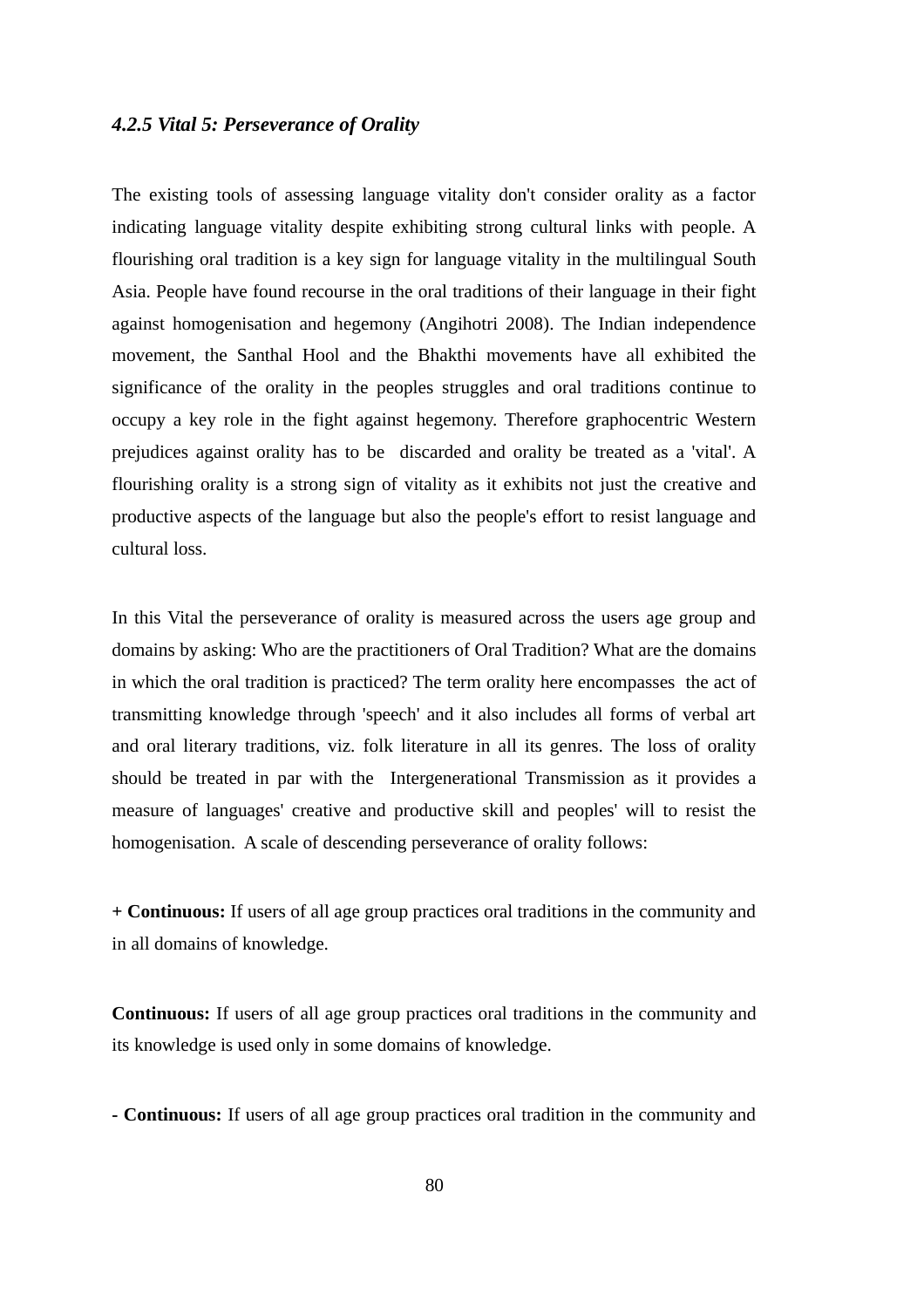its knowledge is used only in few domains of knowledge.

**+ Restricted:** if the practices of oral traditions are restricted to the adults of the community and its knowledge is used in all domains of knowledge.

**Restricted:** if the practices of oral traditions are restricted to the adults of the community and thenknowledge is used only in some domains of knowledge.

**- Restricted:** if the practices of oral traditions are restricted to the adults of the community and its knowledge is used only in few domains of knowledge.

**+ Confined:** if the practises of oral traditions are confined to the elders of the community only and its knowledge is used in all domains of knowledge.

**Confined:** if the practices of oral traditions are confined to the elders of the community and its knowledge is used only in some domains of knowledge.

**- Confined:** if the practices of oral traditions are confined to the elders of the community and its knowledge is used only in few domains of knowledge.

**+ Isolated:** If the use of oral traditions are isolated with only few elder members of the community and its knowledge is used in all domains of knowledge.

**Isolated:** If the use of oral traditions are isolated with only few elder members of the community and its knowledge is used only in some domains of knowledge.

**- Isolated:** If the use of oral traditions are isolated with only few elder members of the community and its knowledge is used only in few domains of knowledge.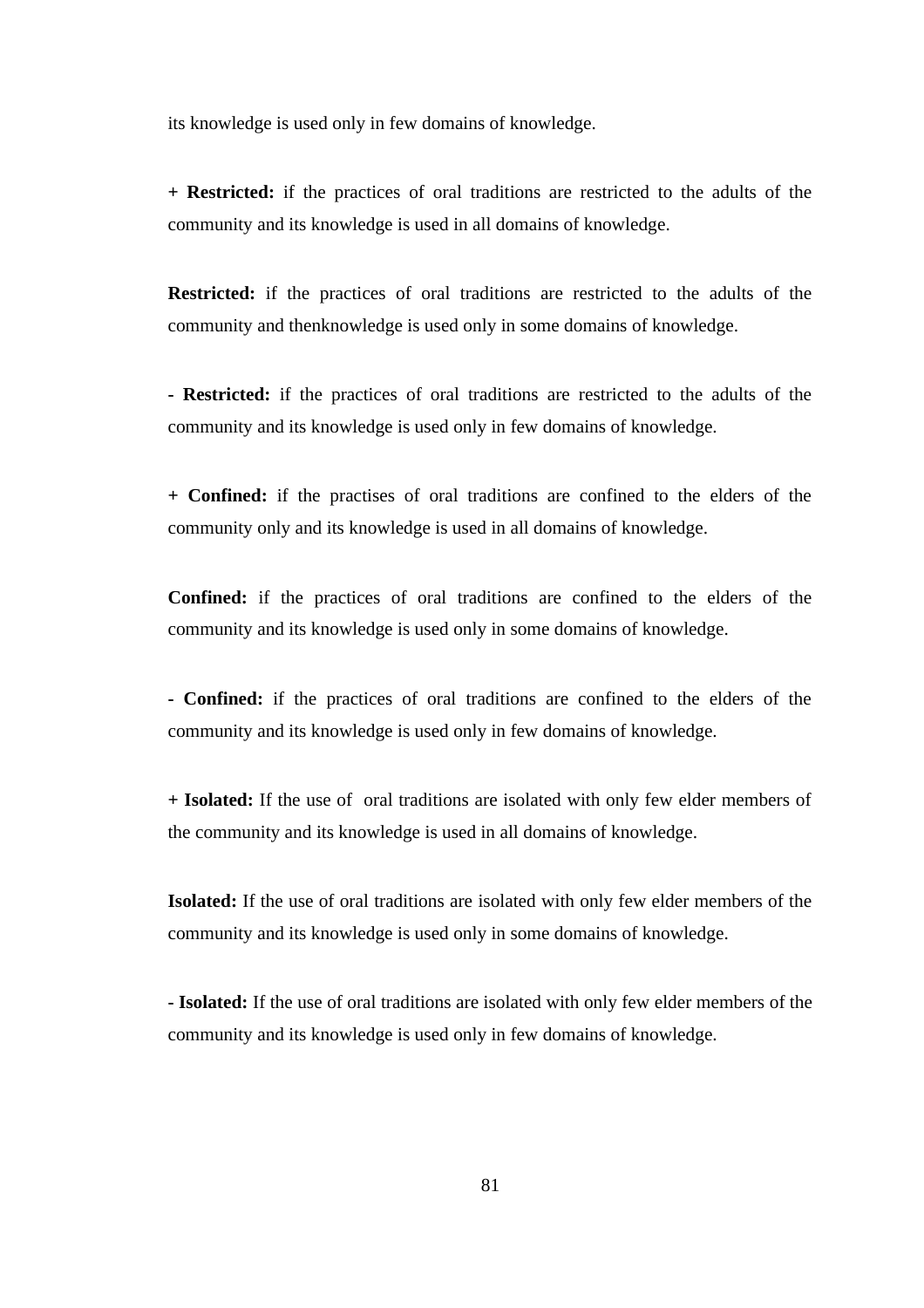### *4.2.6 Vital 6: Cohesiveness of the Socio-Economic Conditions:*

One of the biggest threat to the minor and indigenous languages comes from urbanisations and the disruption of local economy in the name of development (Crystal, 2000; Grenoble and Whaley 1998; Grenoble 2011.), however the existing methods seems to assign no priority at all to this motivation of language shift. In the Indian context, most of the languages with less than 10,000 speakers are spoken by Indigenous population and as per one report "The indigenous/ tribal peoples who constituted **8%**of the total population of India at 1991 census make up **55%** of the total displaced persons due to development projects up to  $1990^{37}$  $1990^{37}$  $1990^{37}$ " makes the alarming rate of displacement clear and evident. Such similar displacement stories are spread across the world. In this context with wide spread acknowledgment of the shifts in socio-economic condition as a motivation for language shift and death the following thesis is forwarded for this vital 'The probability of language maintenance is high in communities who's socio-economic conditions are cohesive'. Based on the above thesis in this tool the socio-economic conditions of the target communities are measured along a continuum of cohesiveness and separateness based on the parameters identified by Harbert (2011): a) demographic distribution and b) nature of the local economy. However, the complexities of the relationship between language and economy are not clearly understood so far, cases proving the converse of this thesis are also known (See Habert 2011) so the results of this vital must be seen in context with others. The vitality hierarchy is as follows:

**Cohesive-** if the ancestral language community live together in the ancestral land and continues to follow traditional economic patterns.

**Diminished-** if the ancestral languages community's population living in the ancestral land is diminished by migration and the remaining population continuous to follow the traditional economic patterns.

<span id="page-91-0"></span><sup>37</sup> Tribals: Victims of Development Projects-India's Forced Displacement Policy and Practice. http://socialissuesindia.files.wordpress.com/2012/09/tribal-displacement-in-india.pdf. Accessed on 30-5-14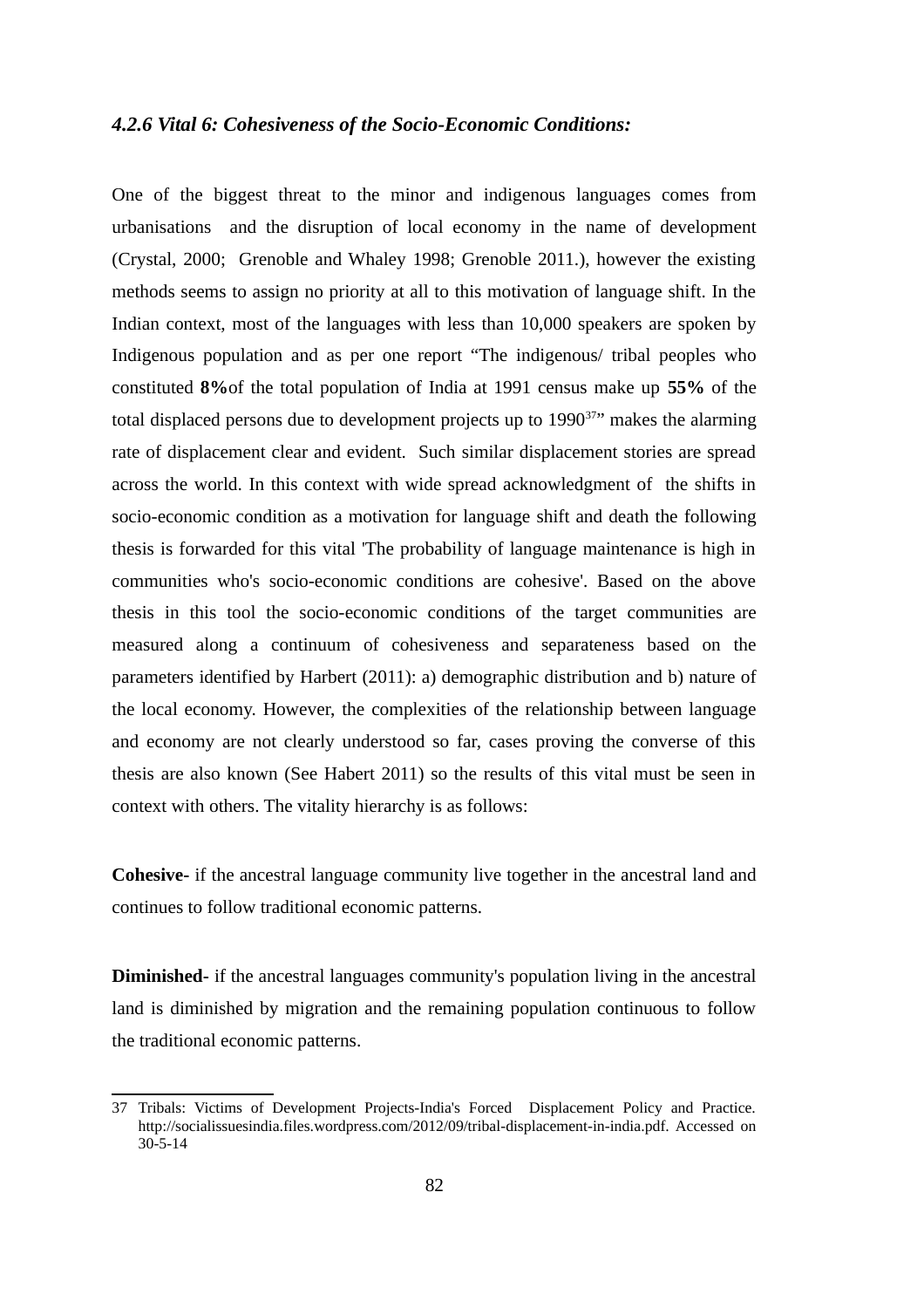**Displaced-** if the ancestral language communities live together but are displaced from their ancestral land, and follow modern patterns of economy.

**Separated-** if the ancestral language community's population is scattered and displaced from their ancestral land and follows modern patterns of economy.

# *4.2.7 Vital 7: Institutional Support and Attitude of the State towards linguistic diversity:*

Of all the factors one of the well established is the role of institutional support and the states attitude factors towards the minority language(UNESCO 2003). Most modern nation states formed on the principles of linguistics ethnicity have to address the issue of minorities with in the boundaries of their state or in extreme cases were at the risk of Balkanisation<sup>[38](#page-92-0)</sup>. Hence, several states evolved safeguards to protect the interest of the minorities by introducing several provisions. However not all nations came with such practices as the UNESCO's (2003) ad hoc group states "A country's government may have an explicit language use policy for its multiple languages. At one extreme, one language may be designated as the sole official language of the country while all others are condemned. At the other extreme, all languages of a nation may receive equal official status." Therefore for this vital UNESCO's Ad Hoc groups assessment formulation is adopted as it is. It takes in to consideration the explicit polices and/or implicit attitudes of the government towards the dominant and subordinate languages. The hierarchy of this vital is as follows<sup>[39](#page-92-1)</sup>:

**Equal support:** All of a country's languages are valued as assets. All languages are protected by law, and the government encourages the maintenance of all languages by implementing explicit policies.

<span id="page-92-0"></span><sup>38</sup> According to Encyclopedia of Britannica [\(http://www.britannica.com/EBchecked/topic/50323/Balkanization\)](http://www.britannica.com/EBchecked/topic/50323/Balkanization) it refers to the process of division of a multinational state into smaller ethnically homogeneous entities.

<span id="page-92-1"></span><sup>39</sup> Brenzinger, M., and et.al. 2003. Language vitality and Endangerment. Paris: UNESCO Expert Meeting on Safeguarding Endangered Languages.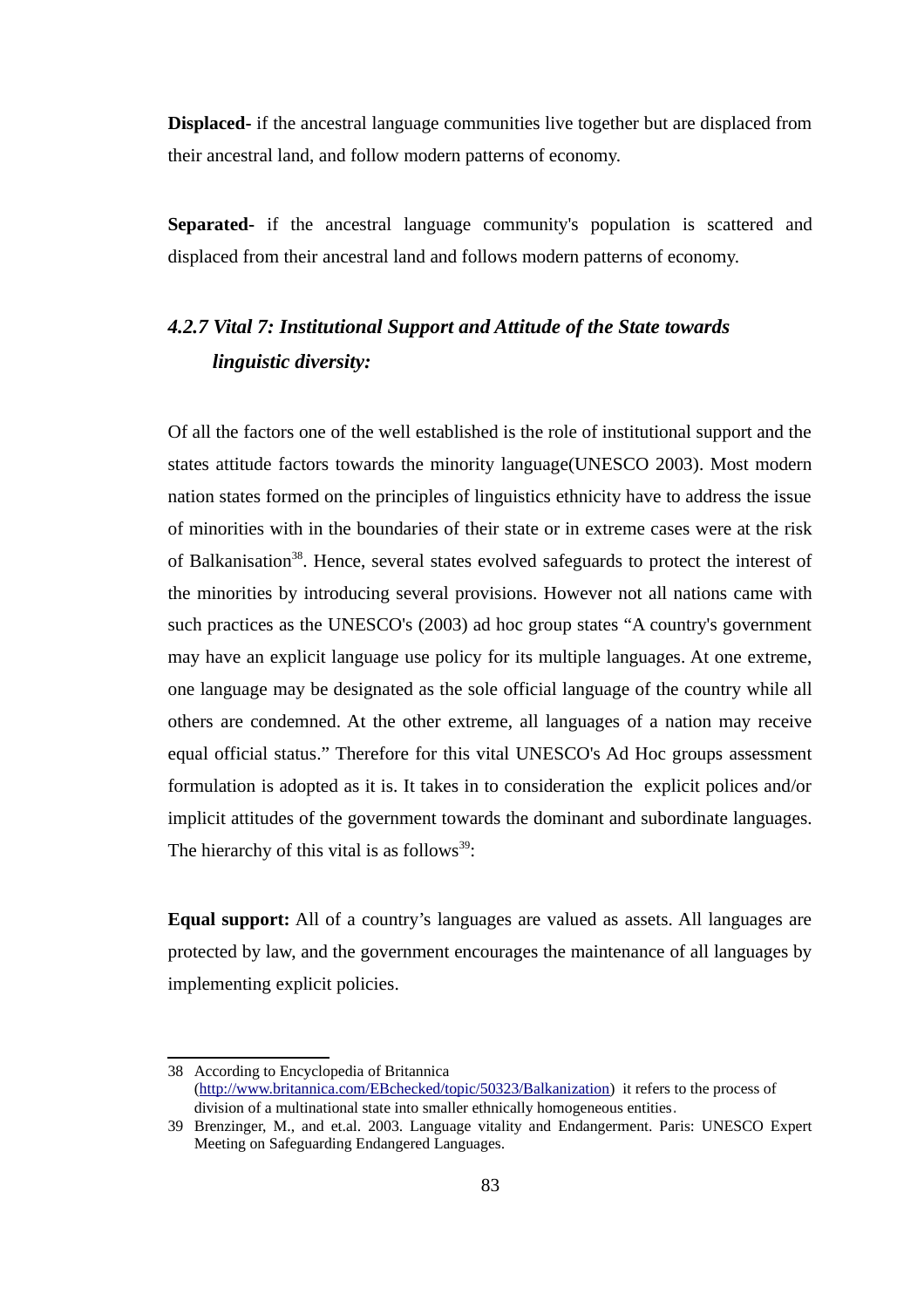**Differentiated support:** Non-dominant languages are explicitly protected by the government, but there are clear differences in the contexts in which the dominant/official language(s) and non-dominant (protected) language(s) are used. The government encourages ethnolinguistic groups to maintain and use their languages, most often in private domains (as the home language) rather than in public domains (e.g. in schools). Some of the domains of non-dominant language use enjoy high prestige (e.g. at ceremonial occasions).

**Passive assimilation:** The dominant group is indifferent as to whether or not minority languages are spoken, as long as the dominant group's language is the language of interaction. Though this is not an explicit language policy, the dominant group's language is the de facto official language. Most domains of non-dominant language use do not enjoy high prestige.

**Active assimilation**: The government encourages minority groups to abandon their own languages by providing education for the minority group members in the dominant language. Speaking and/or writing in non-dominant languages is not encouraged.

**Forced assimilation**: The government has an explicit language policy declaring the dominant group's language to be the only official national language, while the languages of subordinate groups are neither recognised nor supported.

### *4.2.8 Vital 8: Community Member's Attitudes towards their language*

 As noted in UNESCO's Ad Hoc group (2003) recommendations community member's attitude plays a major role in language maintenance. However, these attitudes are partly reflections of the States language policies and are partly a response to the market forces. Therefore the thesis forward here is 'if the community member's have a positive attitude towards their language then the probability of language maintenance is high'. Thus based on this the hierarchy of relative vitality is as follows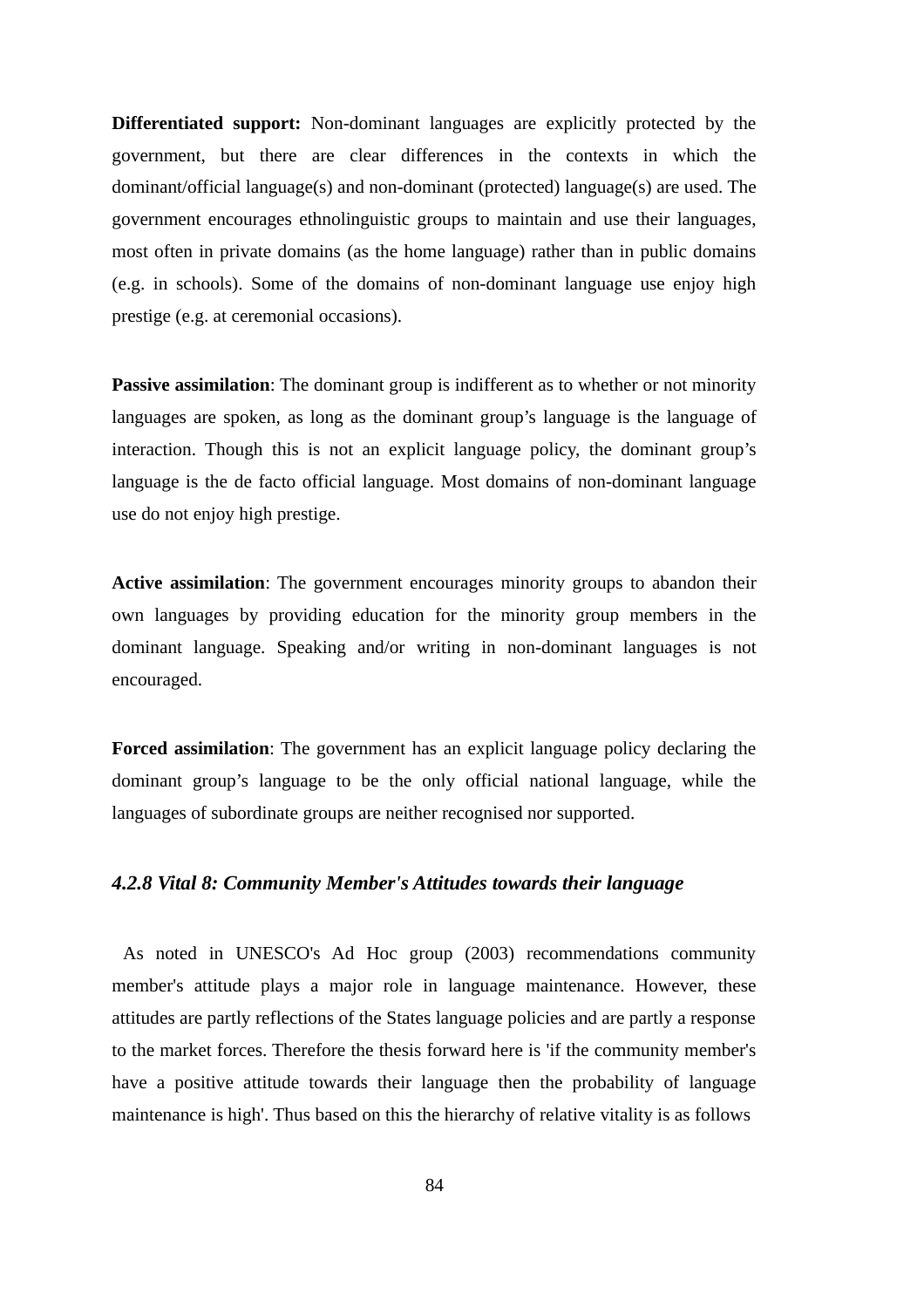*Affirmative*- if all members have a positive attitude towards their language and wants to promote their language and culture.

*Positive*- if only some members have a positive attitude towards their language and supports maintenance.

*Indifferent-* if only few members have a positive attitude towards their language and other are indifferent towards the loss of language.

*Negative-* if all members of the community prefer to use the dominant language and doesn't wish to support their language.

#### **4.3 Statutory notes:**

As one could of have noted by now the assessment of vitality of language is a complex task that simultaneously takes various factors into account. Therefore, a few statutory notes have to be kept in mind while using this method:

Firstly, as mentioned above one of the important caveats of this method is the emphasis on qualitative interpretation of the vital signs than the quantitative values. Therefore the seeming easiest ways of converting level of interrelationships into numbers have to be avoided at all cost.

Secondly, the next most important issue that has to be kept in mind while using this method is nature of the data. Secondary data required for this method is scarce and if available are highly unreliable for lesser-known languages. Therefore, the nature of the data for this method is essentially 'primary' like observation or questioner based elicitation from the field.

Thirdly, no vital is to be treated separately for the assessment. Only when all the vitals are considered the actual picture of a vitality of language will emerge. For example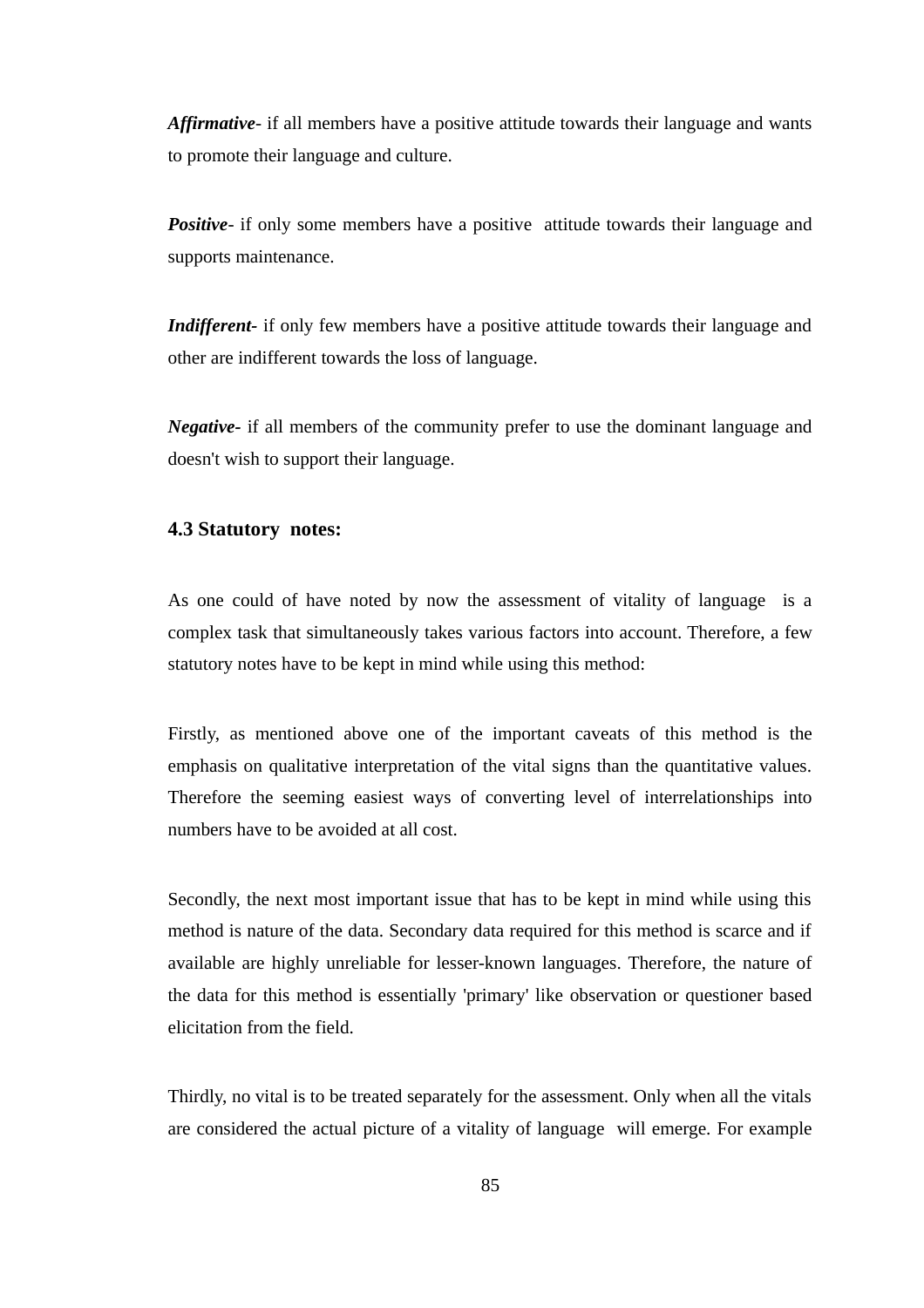one may observe healthy signs in the vital 'intergenerational transmission' of a language, however if other vitals like *Cohesiveness of the Socio-economic conditions and Community Member's Attitudes* towards their language are unhealthy then the language is in a clear state of danger, as only a holistic view can account for the volatile situations of language endangerment.

Finally, on the question of where to draw the line between safe languages and endangered languages, the proposed method does not want to impose any arbitrary values. Ideally a language is considered undoubtedly safe if all the vitals are healthy and strong, on the other hand if all the vital show signs of weakness then the target language is to be considered endangered and in between these are the varing levels of language vitality. Presenting universally well compartmentalised levels of language vitality like that of the EGIDS is impossible as there is no clear method to draw such boundaries between levels. Therefore the task of assigning the level/s of language vitality is left to the evaluator who has to develop methods of drawing boundaries between the safe and endangered languages after taking the local ecological conditions into considerations.

#### **4.4 Concluding remarks**

The objectives of the present study was to assess the adequacy of the available language endangerment assessment methods used to assess minority languages in a multilingual ecology like that of India, and to propose methodological recommendations to resolve the inadequacies observed.

To achieve this, the dissertation approaches the issue of language endangerment from the language ecological perspective. The thrust of this approach is that language endangerment assessment methods involves more than a count of number of speakers who speak the language and nature and number of functions in which the language is used. In addition, it is closely associated with the ecology of a language i.e., interactions between any given language and its environment in which the language is used. Therefore the aim of language endangerment assessment methods must be to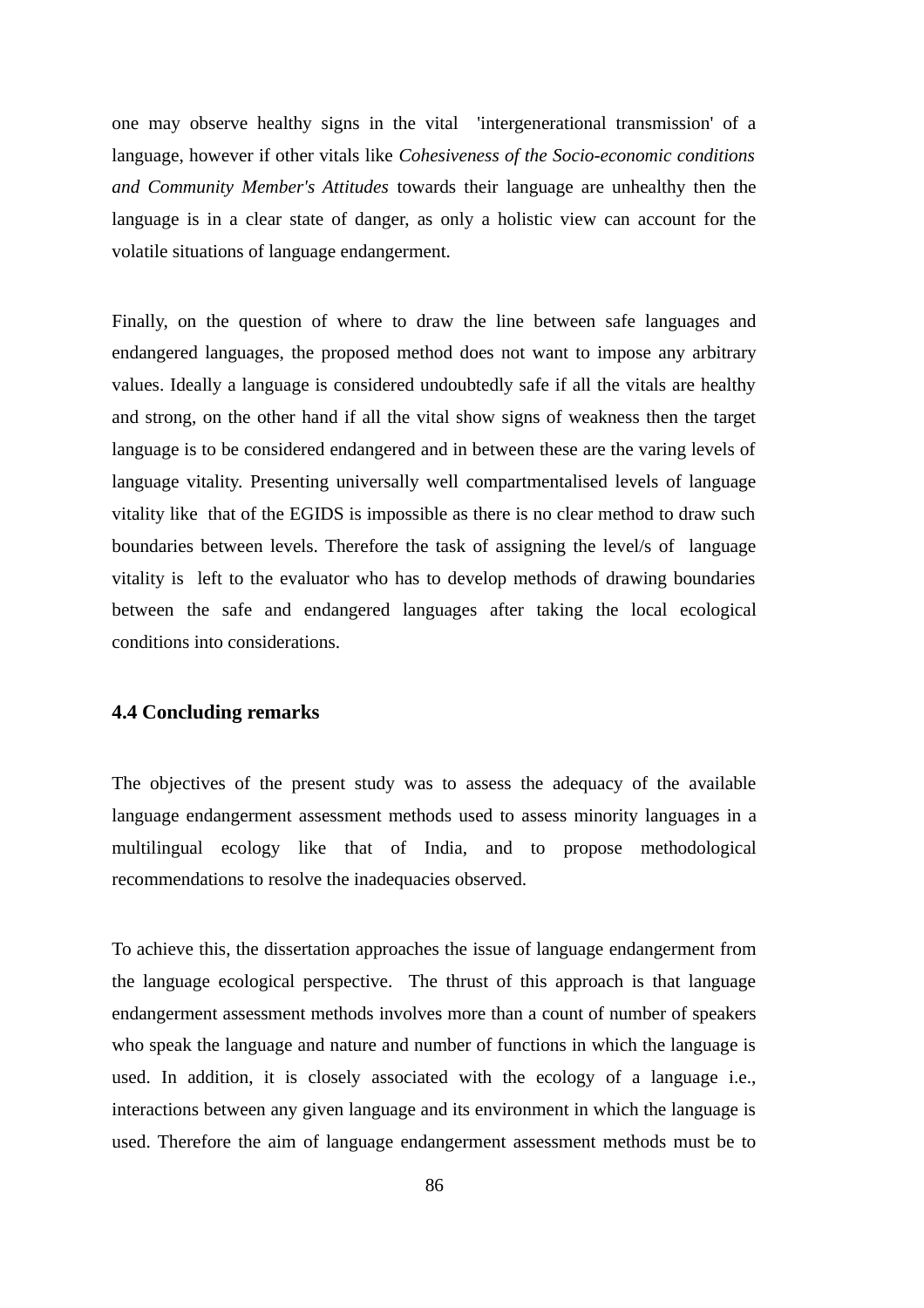assess the vitality of language in a holistic perspective wherein the active use, discourse, functioning patterns of transmission, and other supporting ecological factors have to be taken into consideration.

With ecological perspective of Grenoble (2011) as its scaffolding in chapter 2 the existing methods were put through a litmus test. The method's suitability to assess the Indian minority languages with less than 10,000 speakers were assessed with Grenoble's (2011) three parameters: 1) the nature and number of persons who identify themselves with the language (ethno-linguistic population), 2) domains of use (function) and 3)internal and external pressures/support that exist for a language as the basic requirement and further the ability to assess the stability of societal multilingualism to suit the Indian multilingual ecology were also considered. By the end of the chapter 2 it became clear that UNESCO's LVE looks promising as it fulfills Grenoble's conditions. However UNESCO's LVE lacks the methodological understanding of multilingualism like all other methods to assess the stability of Indian multilinguality. Hence the need to develop new methods and approaches became apparent to solve this issue. To develop a new method, the ecological conditions of the languages with less than 10,000 speakers are described along the Haugenian lines in chapter 3. Haugen's (1972) programmatic approach to Language Ecology forms theoretical base of Chapter 3. The description of Ecology of languages with less than 10,000 speakers is then fitted to a typological model proposed by Wendel and Heinrich (2012) to further the understanding of these languages' ecology. Finally in Chapter 4, with the understanding of the ecological conditions of the languages with less than 10,000 speakers and of the methodological shortcomings of the existing methods a new method is proposed.

The method proposed in Chapter 4 is a synthesis of the success of the existing methods with a few new proposals. While this method borrows the LVE's methods of assessing *Language Attitudes and Policies* it fuses these with new vitals like *Perseverance of language structure, Perseverance of orality and the Cohesiveness of socio-economic conditions* and introduces a few minor methodological changes to other traditional vitals like I*ntergenerational Transmission*, *Users Proportion, and*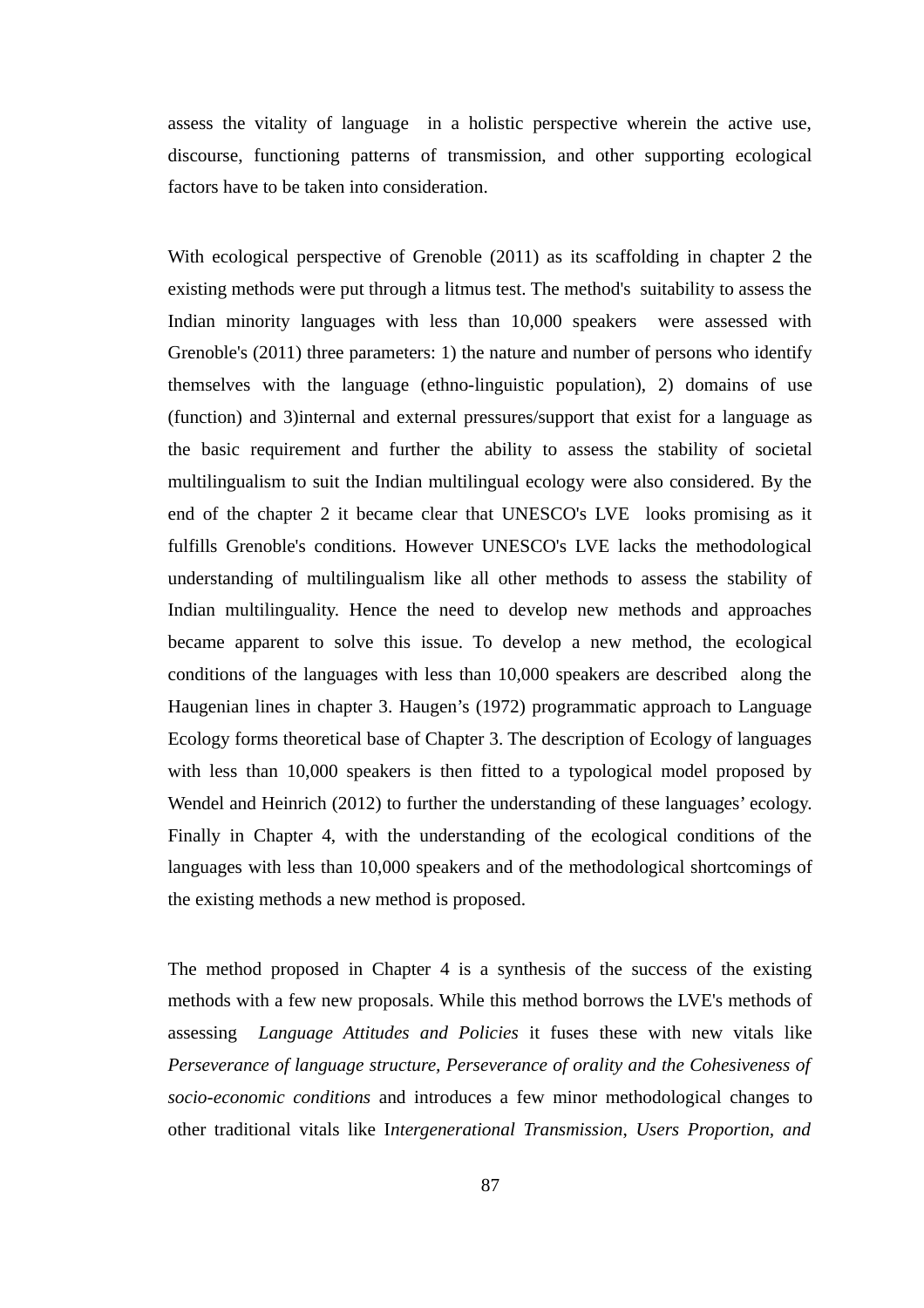#### *Patterns of Language Choice* to suit the Indian multilingual ecology.

Conceptualised along a holistic and an ecological perspective the assessment of vitality of language through this method hopes to locate language endangerment in the larger structural problems that plague our societies. Urbanisation, Globalisation, and Socio-cultural dislocation have opened the flood gates of problems for minor ethnic communities. These processes when handled with least care as it has been in the past, sets our worlds in a collusion path. In the battle between the modern and indigenous, the economically prosperous modern society overpowers the indigenous with their surplus production capabilities. The result of it is not just the loss of linguistic diversity it is also the loss of bio-cultural diversity: the reduction of the biodiversity and the cultural artifacts worries us the most as these losses spell disaster for the humanity at large. In extreme cases like that of Greater Andamanese (Abbi et al 2007) and in many aboriginal tribes of the America and Australia the loss of their language is accompanied with the total loss of the civilisation itself. Thus this method to assess vitality of language contributes to the understanding of the dynamics of language endangerment. The role of uneven concentrations of power in a language's endangerment will be made lucid and clear by this method. Moreover, this method would also be the first to explore the role of orality as an indicator of vitality. These advances in the understanding of the dynamics of language endangerment hold the key to better and positives interventions in our efforts to revitalise the language and their communities.

Above all, the purpose of any language vitality assessment method is to assess and establish priorities of actions for an appropriate positive intervention. So is the main motive of the method proposed here, an appropriate positive intervention to arrest the loss of linguistic diversity in the Indian Multilingual context won't be possible if we were to decontextualise and reduce language in its structure and forms. Language vitality assessment methods closely associated with maintenance projects as Mühlhäusler notes would provide accurate picture of the endangerment scenario only when the ecology that sustains a language is also assessed along with the language. Only a measure of supportive ecology along with its language can give us a true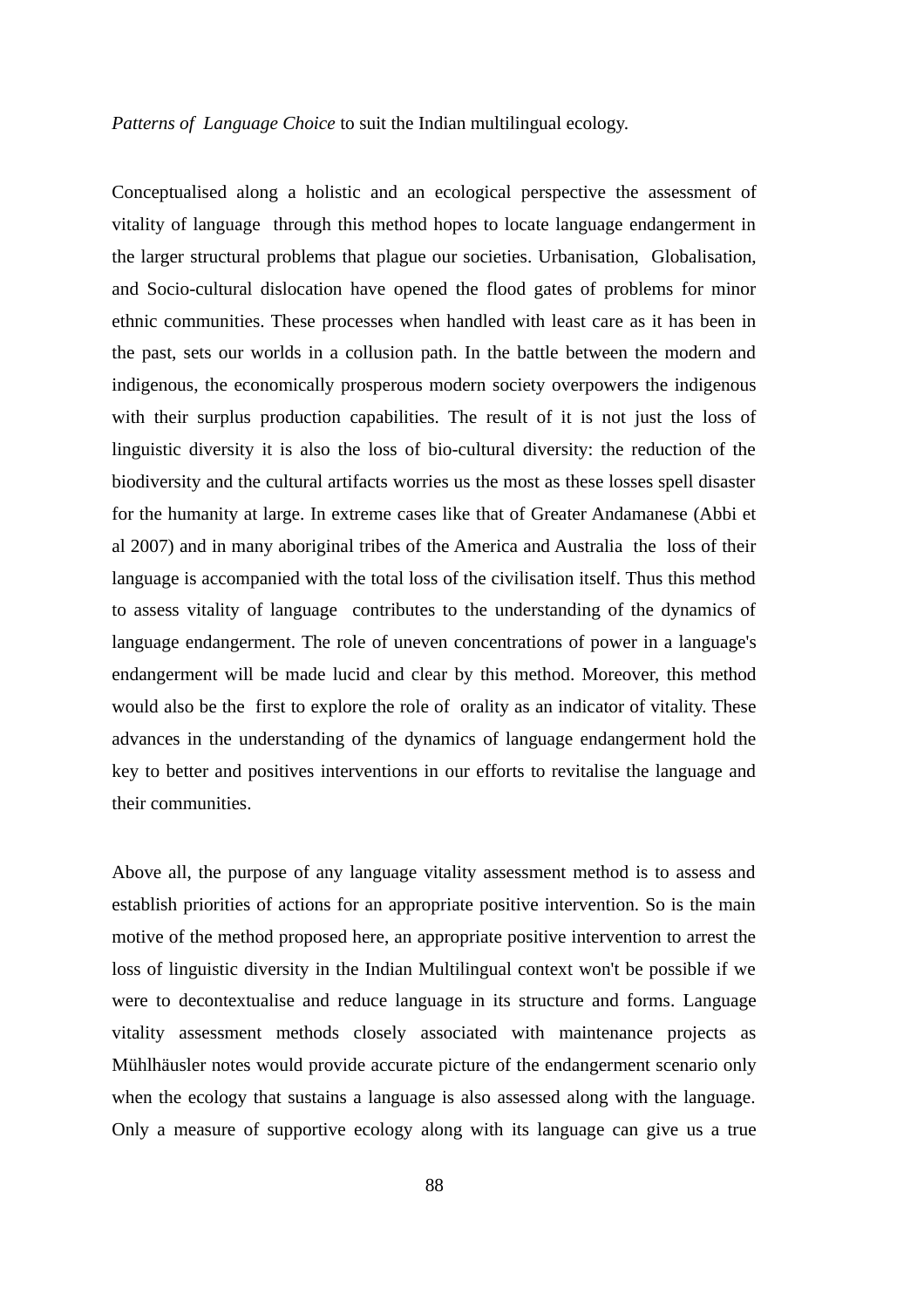picture of vitality of language. Any assessment methods and even revitalisation measures must thus aim at the ecology of language: the fabric that holds a language at its place. The alternative is a scenario where languages are ants in a jar farm, without their keepers who maintains it, they could not survive for long.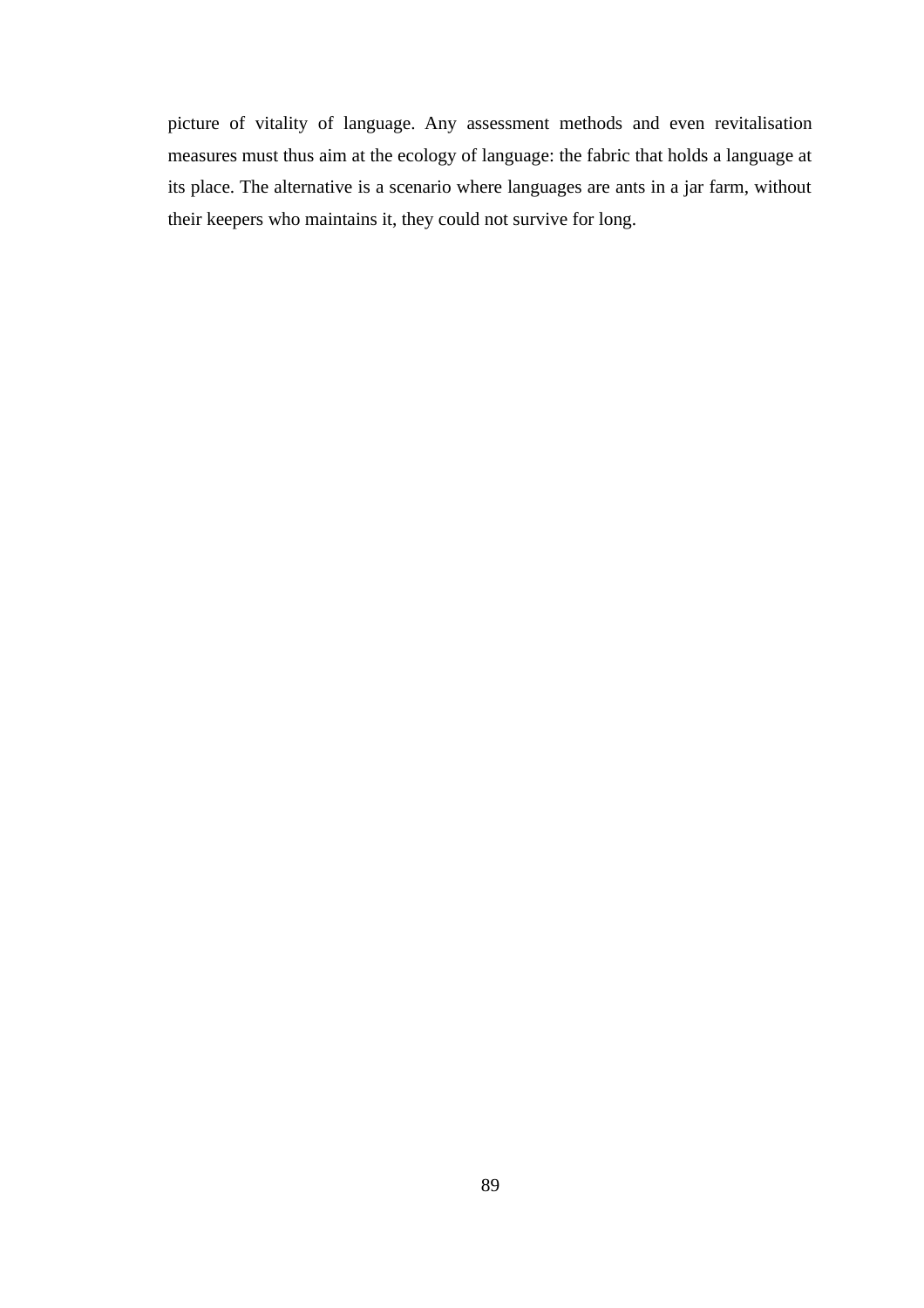# **Appendix**

- AA- Austro-Asiatic
- D- Dravidian
- GA- Great Andamanese
- IA- Indo-Aryan
- J&O- Jarawa and Onge
- LI- Language Isolect
- TAI- Tar-Kadai
- TB- Tibeto-Burman
- UC- Unclassified

| <b>Mother</b><br><b>Tongue</b> | No. of<br><b>Speakers</b> | <b>State</b>                                        | Language<br><b>Family</b> | <b>Language Vitality</b> |                   |
|--------------------------------|---------------------------|-----------------------------------------------------|---------------------------|--------------------------|-------------------|
|                                |                           |                                                     |                           | <b>UNESCO</b>            | <b>Ethnologue</b> |
| Aimol                          | 2640                      | Manipur                                             | TB                        | Critically<br>Endangered | Status: 5         |
| Aiton<br>Khampti               | 1500                      | Assam                                               | <b>TAI</b>                | severely<br>endangered   | Status:6b         |
| Ara Nadan                      | 200                       | Kerala                                              | D                         |                          |                   |
| Asur                           | 5                         | Jharkhand,<br>Madhya<br>Pradesh, and<br>West Bengal | AA                        | definitely<br>endangered |                   |
| Atong                          | 4600                      | Assam, Megh   TB<br>alaya                           |                           | severely<br>endangered   | Status:7          |
| <b>Badkhi</b>                  | 5000                      | J&K                                                 | IA                        |                          |                   |
| <b>Baghati</b>                 | 31                        | Himachal<br>Pradesh                                 | IA                        | Critically<br>Endangered |                   |
| Bagi                           | 113                       | Arunachal<br>Pradesh                                | <b>UC</b>                 |                          |                   |
| <b>Balastin</b>                | 400-500                   | J&K                                                 | IA                        |                          |                   |

# *Languages with less than 10,000 speakers in India*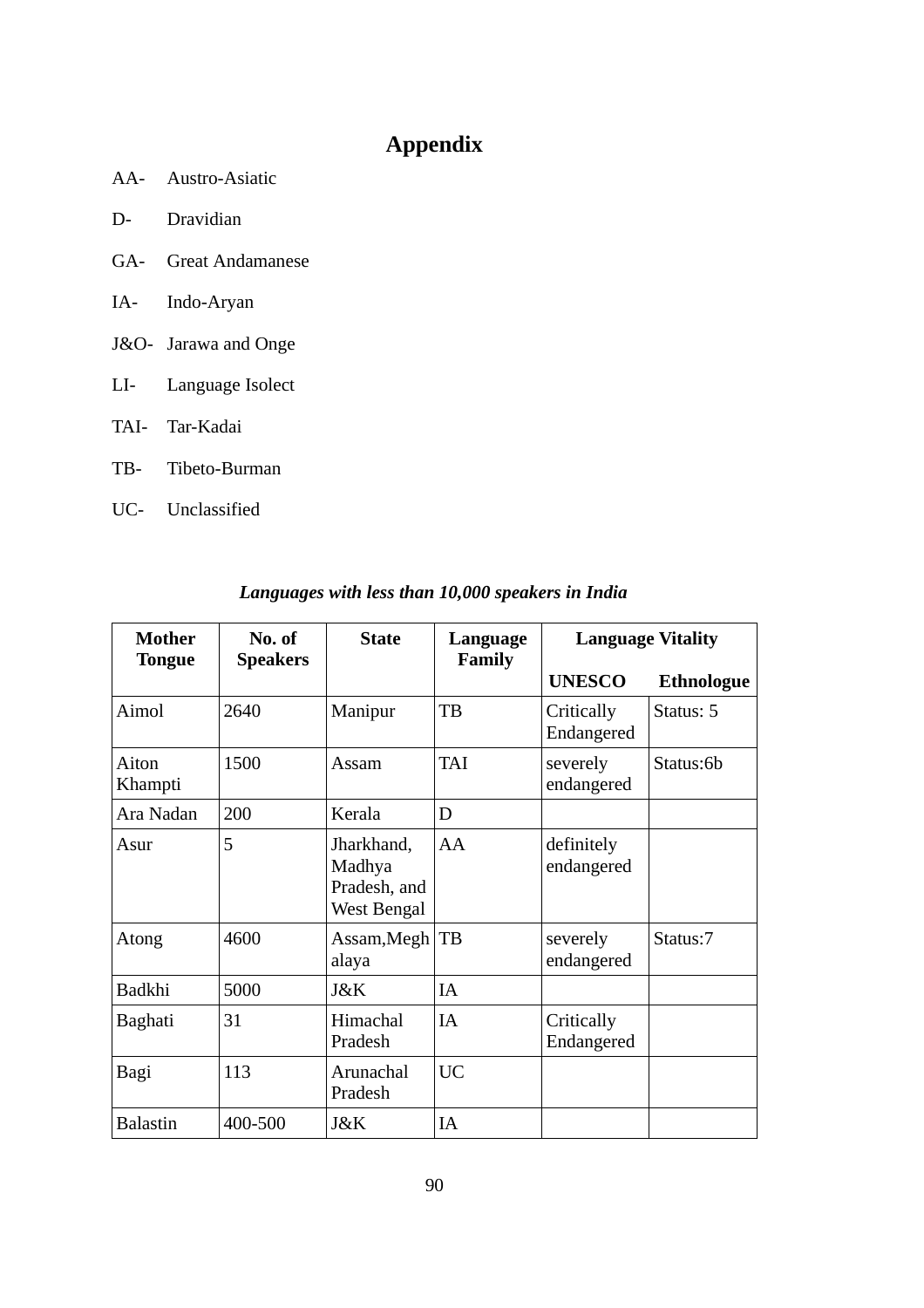| <b>Mother</b><br><b>Tongue</b>                        | No. of<br><b>Speakers</b>           | <b>State</b>                                                                                                  | Language<br><b>Family</b> | <b>Language Vitality</b> |                          |
|-------------------------------------------------------|-------------------------------------|---------------------------------------------------------------------------------------------------------------|---------------------------|--------------------------|--------------------------|
|                                                       |                                     |                                                                                                               |                           | <b>UNESCO</b>            | <b>Ethnologue</b>        |
| <b>Bangro</b>                                         | 311                                 | Arunachal<br>Pradesh                                                                                          | <b>UC</b>                 |                          |                          |
| <b>Baradi</b>                                         | 149 775 320                         | Karnataka<br>(Barda)<br>Gujarat<br>(Barda)<br>Maharashtra                                                     | <b>UC</b>                 |                          |                          |
| <b>Bateri</b>                                         | 800                                 | J&K                                                                                                           | IA                        |                          | Status 6a                |
| Bawanjawali                                           | 3000-4000                           | J&K                                                                                                           | IA                        |                          |                          |
| <b>Bawm</b>                                           | 4440                                | Mizoram                                                                                                       | TB                        | definitely<br>endangered | Status:6b                |
| <b>Beda</b>                                           | 128                                 | J&K                                                                                                           | <b>UC</b>                 |                          |                          |
| <b>Bhadraliam</b>                                     | 300-350                             | J&K                                                                                                           | IA                        |                          |                          |
| <b>Bhala</b>                                          | 8670                                | Maharashtra<br>(Bhalay)                                                                                       | IA                        |                          | Status:6a                |
| <b>Bharmauri</b>                                      | 3000                                | Himachal<br>Pradesh                                                                                           | <b>IA</b>                 | definitely<br>endangered |                          |
| Bharwad/Bh<br>arwadi                                  | 1619                                | Gujarat                                                                                                       | <b>UC</b>                 |                          |                          |
| Bhunjia                                               | 6790                                | Chattisgarh<br>Madhya<br>Pradesh                                                                              | IA                        |                          | Status:6a                |
| Binjhia/Birji<br>a/Brijia                             | 5365 9479<br>1654                   | Jharkhand<br>Orissa<br><b>West Bengal</b>                                                                     | AA                        |                          | Status:6a                |
| <b>Birhor</b>                                         | 406 1744<br>7514 40 143<br>702 1017 | <b>Bihar</b><br>Chhattisgarh<br>Jharkhand<br>Maharashtra<br>Madhya<br>Pradesh<br>Orissa West<br><b>Bengal</b> | AA                        | critically<br>endangered | Status:6a<br>(Vigorous). |
| <b>Bomrashi</b>                                       | 4000-5000                           | J&K                                                                                                           | IA                        |                          |                          |
| <b>Bondo</b><br>Alternate<br>Names:<br>Bonda,<br>Rimo | 9000                                | Orissa                                                                                                        | AA                        |                          | Status:6a                |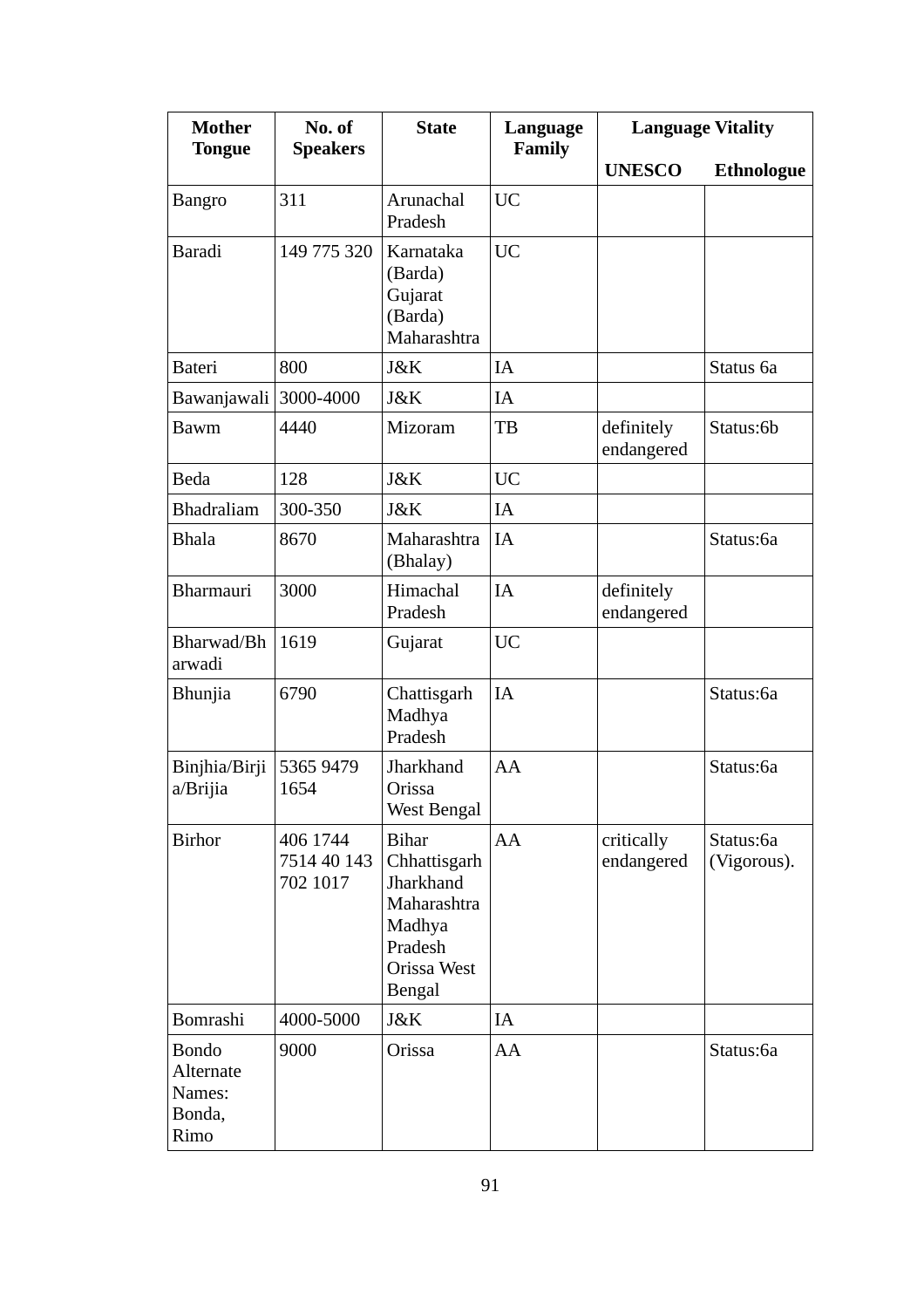| <b>Mother</b><br><b>Tongue</b>             | No. of<br><b>Speakers</b> | <b>State</b>                 | Language<br><b>Family</b> | <b>Language Vitality</b> |                   |
|--------------------------------------------|---------------------------|------------------------------|---------------------------|--------------------------|-------------------|
|                                            |                           |                              |                           | <b>UNESCO</b>            | <b>Ethnologue</b> |
| <b>Brokskat</b>                            | 10000                     | J&K                          | IA                        |                          | Status: 6a        |
| <b>Budhali</b>                             | 4000-5000                 | J&K                          | IA                        |                          |                   |
| <b>Bunan</b>                               | 2500                      | Uttarakhand                  | TB                        | definitely<br>endangered |                   |
| <b>Byansi</b>                              | 2000                      | <b>Uttarakhand</b>           | TB                        | definitely<br>endangered |                   |
| Chinali                                    | 750                       | Himachal<br>Pradesh          | IA                        |                          | Status:6a         |
| Chiru                                      | 7000                      | Manipur                      | TB                        |                          | Status: 5         |
| Chitodi/Loh<br>ar, Gade                    | 1010                      | Rajasthan                    | IA                        |                          | Status: 6a        |
| Chothe                                     | 3600                      | Manipur                      | TB                        |                          | Status 6a         |
| Chrigodi                                   | 600-700                   | J&K                          | IA                        |                          |                   |
| Dabali                                     | 6000-7000                 | J&K                          | IA                        |                          |                   |
| Dargari                                    | 400-500                   | J&K                          | TB                        |                          |                   |
| Darlong                                    | 6000                      | <b>Tripura</b>               | TB                        |                          | Status:5          |
| Darmiya                                    | 1750                      | <b>Uttarakhand</b>           | TB                        |                          | Status:6b         |
| <b>Dhimal</b>                              | 450                       | West Bengal                  | TB                        |                          | Status:6a         |
| Eravallan                                  | 5000                      | Kerala,<br><b>Tamil Nadu</b> | D                         |                          | Status:6a         |
| Gahri                                      | 4000                      | Himachal<br>Pradesh          | <b>UC</b>                 |                          |                   |
| Geta?                                      | 5000                      | Orissa                       | AA                        | severely<br>endangered   |                   |
| Gojapuri                                   | 2500-3000                 | J&K                          | IA                        |                          |                   |
| Gokani                                     | 7000-8000                 | J&K                          | IA                        |                          |                   |
| Gorum<br>Alternate<br>Name<br>Didayi/Gata' | 3060                      | Orissa                       | AA                        | definitely<br>endangered | Status:6b         |
| Great<br>Andamanees<br>е                   | 43                        | A&N                          | GA                        | Critically<br>Endangered | Status: 8b        |
| Guali                                      | 5000-6000                 | J&K                          | IA                        |                          |                   |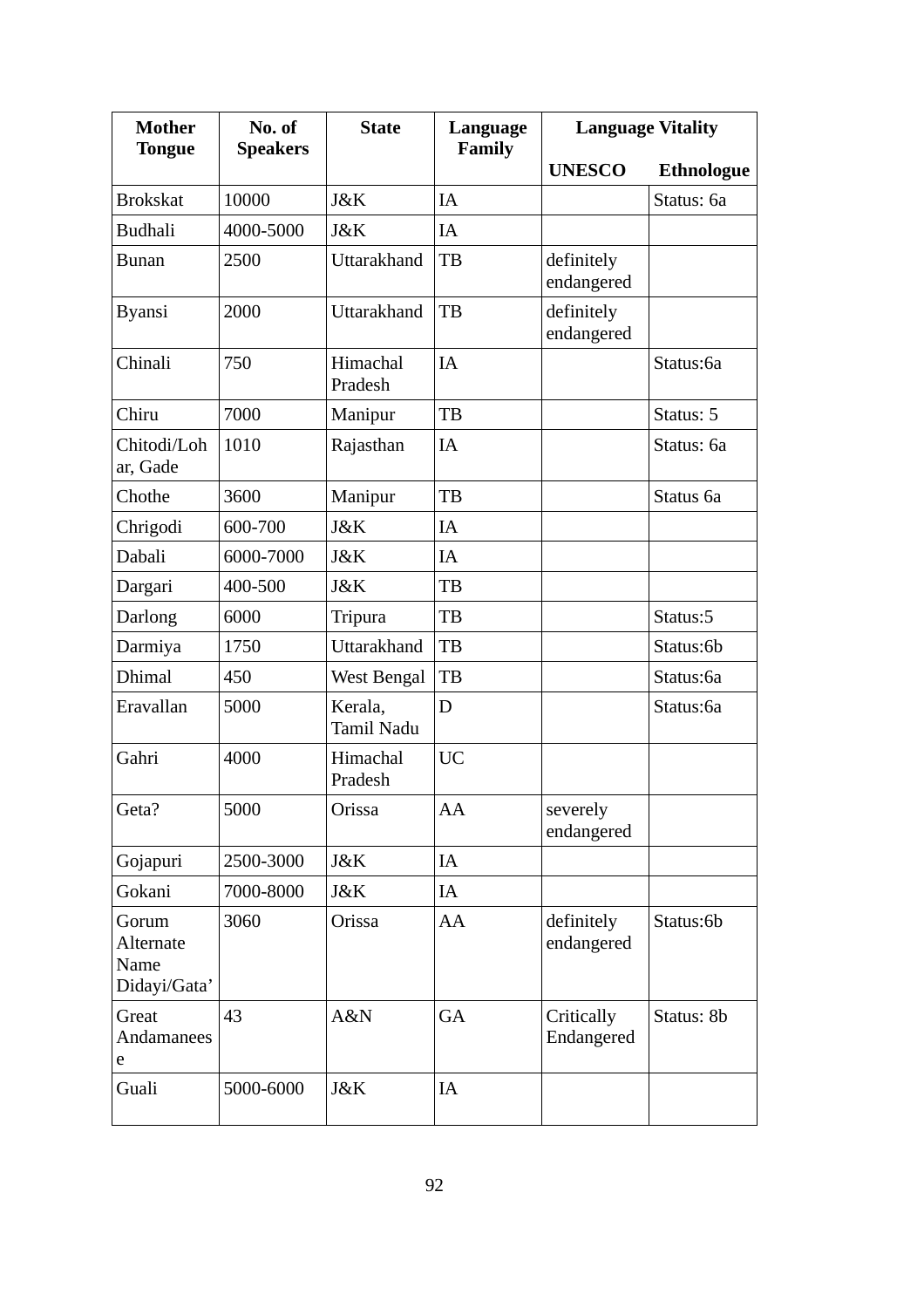| <b>Mother</b><br><b>Tongue</b> | No. of<br><b>Speakers</b> | <b>State</b>         | Language<br><b>Family</b> | <b>Language Vitality</b> |                   |
|--------------------------------|---------------------------|----------------------|---------------------------|--------------------------|-------------------|
|                                |                           |                      |                           | <b>UNESCO</b>            | <b>Ethnologue</b> |
| Gutob/Bodo<br>Gadaba           | 8000                      | Orissa               | AA                        | vulnerable               | Status:6b         |
| Hakkipikki                     | 8414                      | Karnataka            | D                         |                          | Status:6a         |
| Hasadi                         | 500-600                   | J&K                  | IA                        |                          |                   |
| Holiya                         | 500                       | Madhya<br>Pradesh    | D                         |                          | Status:6a         |
| Hrusso                         | 4000                      | Arunachal<br>Pradesh | TB                        |                          | Status: 6b        |
| Idu                            | 9350                      | Arunachal<br>Pradesh | TB                        | definitely<br>endangered | Status: 6a        |
| Inpui                          | 3600                      | Manipur              | TB                        |                          | Status: 6a        |
| Jad                            | 300                       | Himachal<br>Pradesh  | TB                        | definitely<br>endangered | Status:6a         |
| Jangali                        | 670                       | Uttarakhand          | TB                        |                          | Status:7          |
| Jangshung                      | 1990                      | Himachal<br>Pradesh  | TB                        | definitely<br>endangered | Status:6a         |
| Jarawa                         | 250                       | A&N                  | J&O                       | critically<br>endangered | Status 6a         |
| Jenu<br>Kurumba                | 3500                      | T.N                  | D                         |                          | Status:5          |
| Kanashi                        | 1400                      | Himachal<br>Pradesh  | TB                        | definitely<br>endangered | Status:6a         |
| Khagali                        | 500-700                   | J&K                  | IA                        |                          |                   |
| Khamba                         | 1330                      | Arunachal<br>Pradesh | TB                        | definitely<br>endangered | Status:6a         |
| Khamiyang                      | 50                        | Assam                | TAI                       |                          | Status:8b         |
| Khana                          | 700-800                   | J&K                  | IA                        |                          |                   |
| Khash                          | 300-400                   | J&K                  | IA                        |                          |                   |
| Khate                          | 5000                      | J&K                  | IA                        |                          |                   |
| Kheli                          | 4000-5000                 | J&K                  | IA                        |                          |                   |
| Khowa/Bug<br>un                | 900                       | Arunachal<br>Pradesh | TB                        | definitely<br>endangered | Status: 6a        |
| Kinnawari                      | 6790                      | Himachal<br>Pradesh  | <b>UC</b>                 |                          |                   |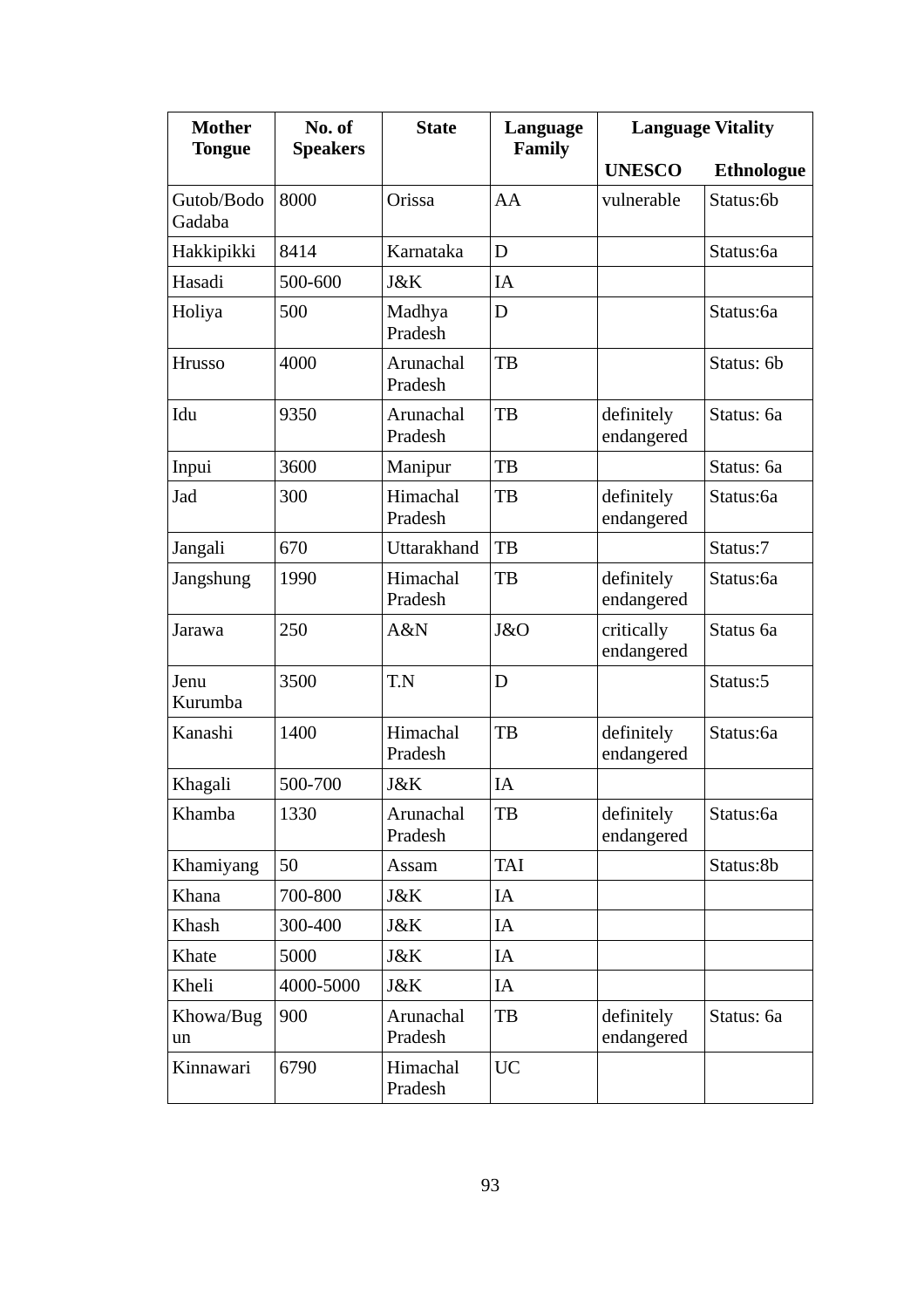| <b>Mother</b><br><b>Tongue</b>                            | No. of<br><b>Speakers</b> | <b>State</b>               | Language<br><b>Family</b> | <b>Language Vitality</b> |                   |
|-----------------------------------------------------------|---------------------------|----------------------------|---------------------------|--------------------------|-------------------|
|                                                           |                           |                            |                           | <b>UNESCO</b>            | <b>Ethnologue</b> |
| Koireng                                                   | 3000                      | Manipur                    | TB                        | critically<br>endangered | Status: 6a        |
| Kom                                                       | 5000                      | Manipur                    | TB                        |                          |                   |
| Komkar                                                    | 1002                      | Arunachal<br>Pradesh       | TB                        |                          |                   |
| Komti                                                     | 9000                      | J&K                        | IA                        |                          |                   |
| Kota                                                      | 221 925 40                | Karnataka<br>T.N Kerala    | D                         | critically<br>endangered |                   |
| Kundal<br>Shahi                                           | 500                       | J&K                        | IA                        |                          |                   |
| Kurki                                                     | 5000                      | J&K                        | TB                        |                          |                   |
| Kurumba                                                   | 2540 2174<br>5498         | Kerala<br>Karnataka<br>T.N | D                         |                          | Status: 6a        |
| Kushwahi                                                  | 400-500                   | J&K                        | IA                        |                          |                   |
| Kutiya                                                    | 2800                      | Karnataka                  | D                         |                          | Status:6a         |
| Lamgang                                                   | 10000                     | Manipur                    | TB                        | critically<br>endangered | Status: 5         |
| Lamongse                                                  | 400                       | A&N                        | AA                        | critically<br>endangered |                   |
| Lishpa                                                    | 1500                      | Arunachal<br>Pradesh       | TB                        |                          |                   |
| Lisu                                                      | 1000                      | Arunachal<br>Pradesh       | TB                        |                          | Status: 5         |
| Luro<br>Alternate<br><b>Names</b><br>Powahat,<br>Taihlong | 2000                      | A&N                        | AA                        | critically<br>endangered | Status 6a         |
| Maduga                                                    | 3370                      | Kerala                     | D                         |                          |                   |
| Malasar                                                   | 7760                      | T.N                        | D                         |                          | Status:6a         |
| Malayan                                                   | 5696                      | Kerala                     | <b>UC</b>                 |                          |                   |
| Manda                                                     | 4040                      | Orissa                     | D                         | critically<br>endangered | Status:6a         |
| Mannan                                                    | 776482                    | Kerala T.N                 | D                         |                          | Status: 6b        |
| Masidi                                                    | 250-300                   | J&K                        | IA                        |                          |                   |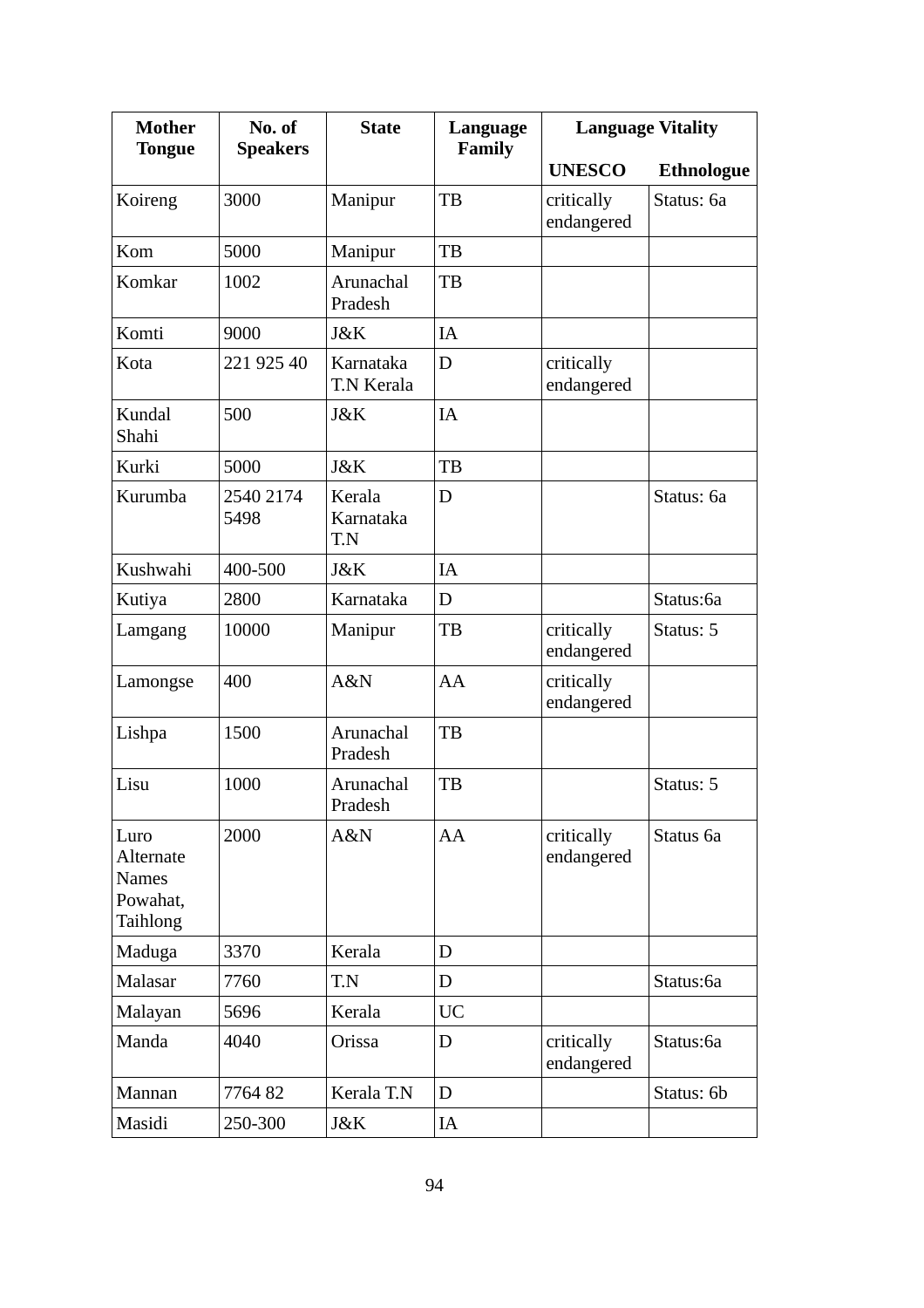| <b>Mother</b><br><b>Tongue</b> | No. of<br><b>Speakers</b> | <b>State</b>                                    | Language<br><b>Family</b> | <b>Language Vitality</b> |                   |
|--------------------------------|---------------------------|-------------------------------------------------|---------------------------|--------------------------|-------------------|
|                                |                           |                                                 |                           | <b>UNESCO</b>            | <b>Ethnologue</b> |
| Mech                           | 1000                      | Assam, West<br>Bengal,<br>Manipur,<br>Meghalaya | TB                        |                          |                   |
| Meshabi                        | 2000                      | J&K                                             | IA                        |                          |                   |
| Meyor                          | 391                       | Arunachal<br>Pradesh                            | TB                        |                          |                   |
| Miji                           | 6500                      | Arunachal<br>Pradesh                            | TB                        | definitely<br>endangered | Status: 6a        |
| Milang                         | 2000                      | Arunachal<br>Pradesh                            | TB                        |                          |                   |
| Momba                          | 4712                      | Arunachal<br>Pradesh                            | <b>UC</b>                 |                          |                   |
| Mongsang                       | 3200                      | Manipur                                         | TB                        |                          |                   |
| Moopan                         | 3000                      | Kerala                                          | D                         |                          | Status:6b         |
| Moyon                          | 3700                      | Manipur                                         | TB                        | definitely<br>endangered | Status: 5         |
| Mru                            | 1230                      | West Bengal                                     | TB                        |                          | Status:5          |
| Muduga                         | 3370                      | Kerala                                          | D                         |                          | Status:5          |
| Munda                          | 4040                      | Orissa                                          | AA                        |                          |                   |
| <b>Naa</b>                     | 1500                      | Arunachal<br>Pradesh                            | TB                        |                          |                   |
| Nihali                         | 2000                      | Maharashtra                                     | LI                        |                          |                   |
| Nitiali                        | 2000                      | Maharashtra                                     | UC                        |                          |                   |
| Noutia<br>Kokborok             | 6655                      | Tiripura                                        | TB                        | vulnerable               |                   |
| <b>Nuot</b>                    | 10000                     | A&N                                             | AA                        |                          | Status:5          |
| Onge                           | 96                        | A&N                                             | J&O                       |                          |                   |
| Paddri                         | 2000-2500                 | J&K                                             | IA                        |                          |                   |
| Paharep                        | 9000-10,000               | J&K                                             | IA                        |                          |                   |
| Paliya                         | 9520                      | Kerala                                          | D                         |                          | Status:6a         |
| Paristani                      | 2000-2500                 | J&K                                             | IA                        |                          |                   |
| Parmi                          | 5000-5500                 | J&K                                             | IA                        |                          |                   |
| Pasi                           | 1000                      | Arunachal<br>Pradesh                            | <b>UC</b>                 |                          |                   |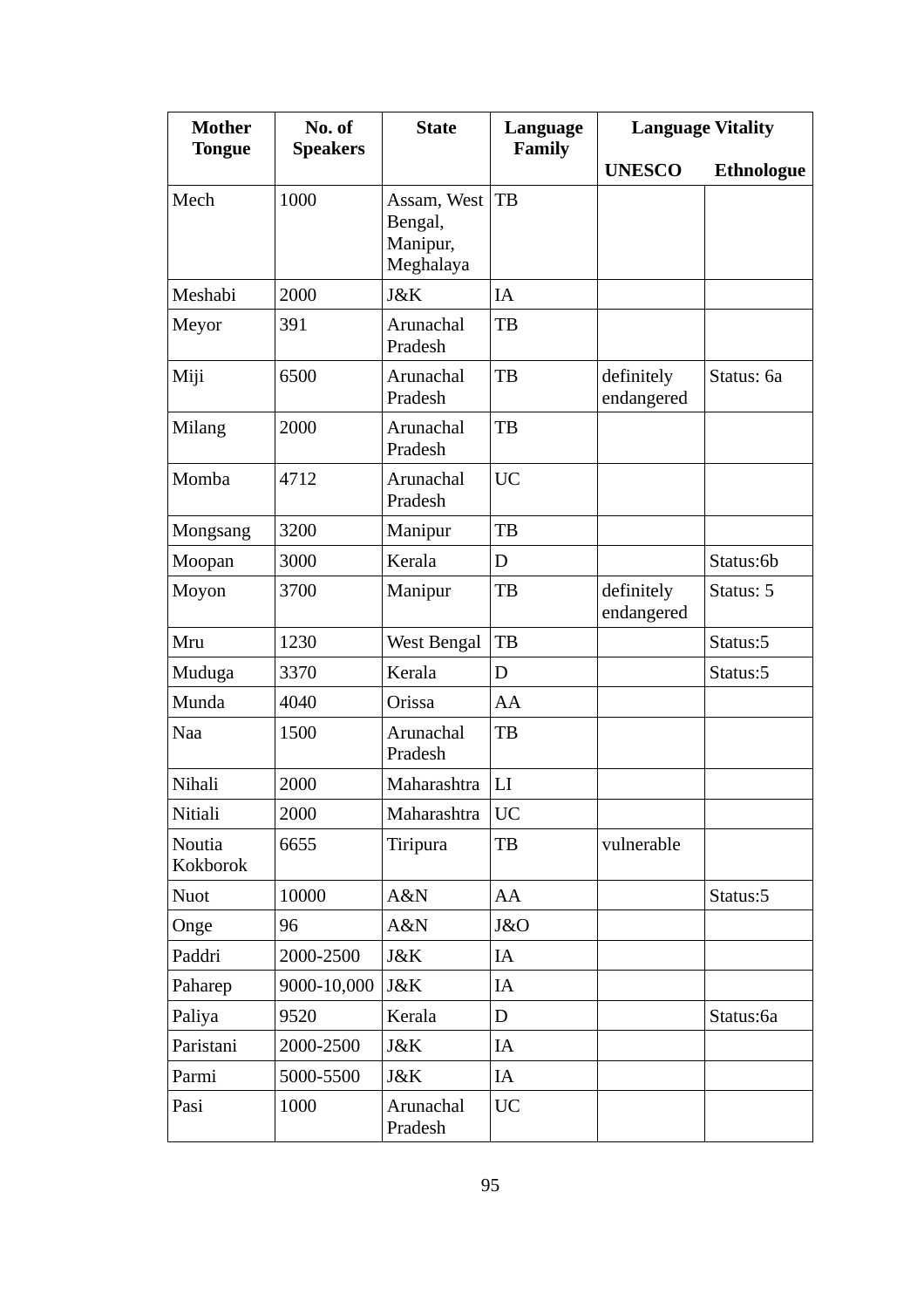| <b>Mother</b><br><b>Tongue</b> | No. of<br><b>Speakers</b> | <b>State</b>         | Language<br><b>Family</b> | <b>Language Vitality</b> |                   |
|--------------------------------|---------------------------|----------------------|---------------------------|--------------------------|-------------------|
|                                |                           |                      |                           | <b>UNESCO</b>            | <b>Ethnologue</b> |
| Payari                         | 5000                      | J&K                  | IA                        |                          |                   |
| Pengo                          | 2000                      | Orissa               | D                         | Critically<br>Endangered |                   |
| Phakial<br>(TAI)               | 5000                      | Assam                | <b>TAI</b>                |                          | Status: 4         |
| Poundsi                        | 700-850                   | J&K                  | <b>UC</b>                 |                          |                   |
| Pu                             | 5000                      | A&N                  | AA                        | critically<br>endangered |                   |
| Purum                          | 503                       | Manipur              | <b>UC</b>                 |                          |                   |
| Purun                          | 500                       | Manipur              | <b>UC</b>                 |                          |                   |
| Radwa                          | 4000-4500                 | J&K                  | IA                        |                          |                   |
| Ralte                          | 900                       | Mizoram              | TB                        |                          | Status:7          |
| Ranglong                       | 8000                      | Tripura              | TB                        |                          | Status:5          |
| Remo                           | 1734                      | Orissa               | AA                        | severely<br>endangered   |                   |
| Rongpo                         | 7500                      | Uttarakhand          | TB                        | vulnerable               | Status:6a         |
| Ruga                           | 100                       | Meghalaya            | TB                        |                          |                   |
| Sanenyo                        | 1300                      | A&N                  | AA                        | critically<br>endangered |                   |
| Sarkuli                        | 500-600                   | J&K                  | <b>UC</b>                 |                          |                   |
| Saroori                        | 2000-3000                 | J&K                  | IA                        |                          |                   |
| Sentinalese                    | 250 (approx)              | A&N                  | <b>UC</b>                 |                          |                   |
| Shantipuri                     | 4500-5000                 | J&K                  | IA                        |                          |                   |
| Sherdukpen                     | 3100                      | Arunachal<br>Pradesh | TB                        | vulnerable               | Status:6a         |
| Shompen                        | 400                       | A&N                  | AA                        | critically<br>endangered | Status: 6a        |
| Sian                           | 4000-5000                 | J&K                  | TB                        |                          |                   |
| Simong                         | 1105                      | Arunachal<br>Pradesh | TB                        |                          |                   |
| Singpho                        | 2500                      | Arunachal<br>Pradesh | TB                        | definitely<br>endangered | Status:4          |
| Siraju                         | 700-850                   | J&K                  | IA                        |                          |                   |
| <b>Siram</b>                   | 2500-3000                 | J&K                  | IA                        |                          |                   |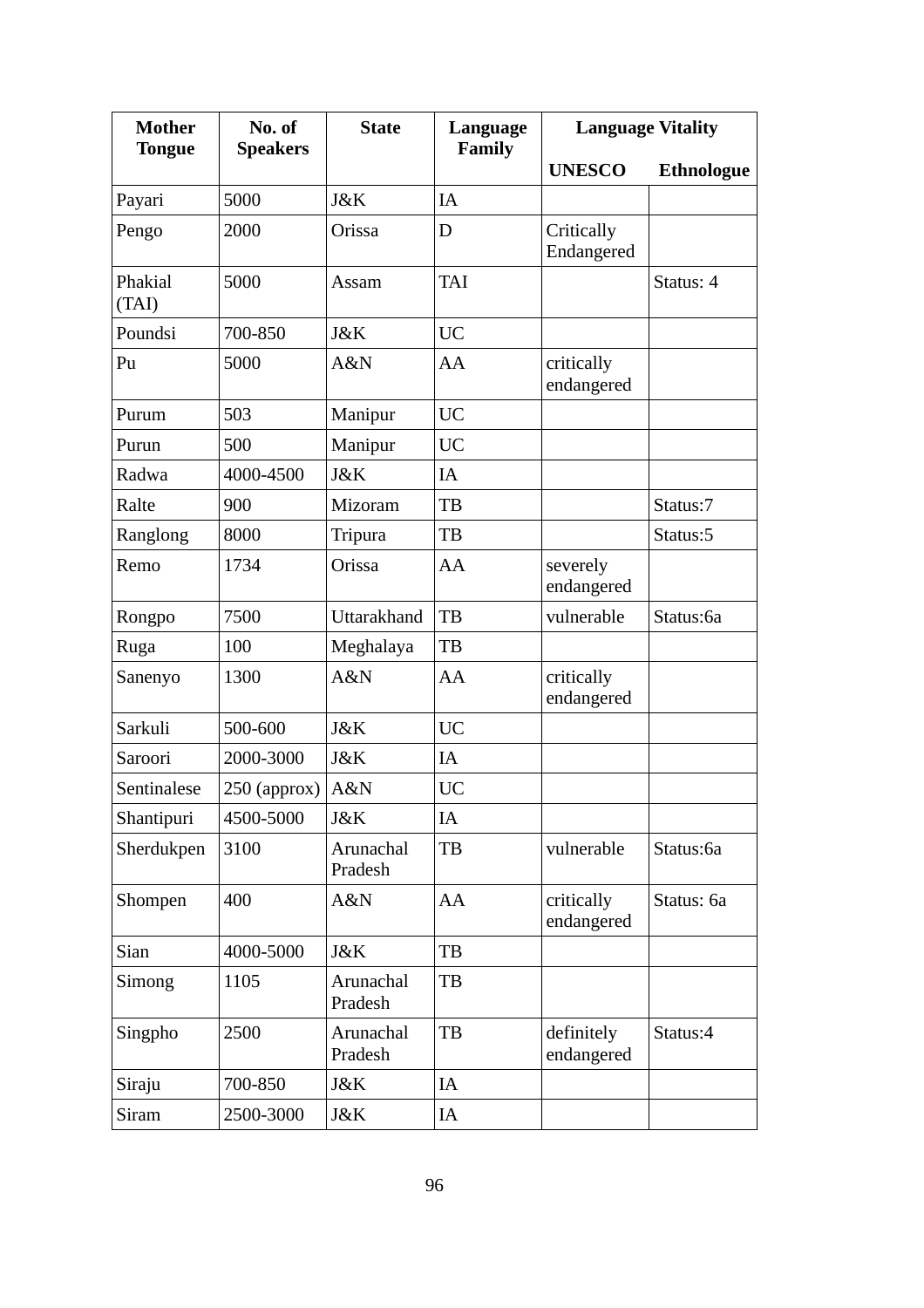| <b>Mother</b><br>No. of |                 | <b>State</b>                     | Language<br><b>Family</b> | <b>Language Vitality</b> |                   |
|-------------------------|-----------------|----------------------------------|---------------------------|--------------------------|-------------------|
| <b>Tongue</b>           | <b>Speakers</b> |                                  |                           | <b>UNESCO</b>            | <b>Ethnologue</b> |
| Smite                   | 7150            | Manipur                          | <b>UC</b>                 |                          |                   |
| Spiti Bhoti             | 10000           | Himachal<br>Pradesh              | TB                        | vulnerable               | Status:6a         |
| Sulang                  | 5000            | Arunachal<br>Pradesh             | TB                        |                          |                   |
| Tai Nora                | 100             | Assam                            | <b>TAI</b>                |                          |                   |
| Tai Phak                | 2000            | Assam                            | <b>TAI</b>                |                          |                   |
| Tai Rong                | 100             | Assam                            | <b>TAI</b>                | Critically<br>Endangered |                   |
| Takahanyila<br>ng       | 3000            | A&N                              | AA                        | critically<br>endangered |                   |
| Tangam                  | 332             | Arunachal<br>Pradesh             | TB                        |                          |                   |
| <b>Tarao</b>            | 870             | Manipur                          | TB                        | critically<br>endangered | Status: 5         |
| Tehgul                  | 250-300         | J&K                              | <b>IA</b>                 |                          |                   |
| Tharua                  | 453             | Orissa                           | <b>UC</b>                 |                          |                   |
| Thoti                   | 2074 19         | Andhra<br>Pradesh<br>Maharashtra | <b>UC</b>                 |                          |                   |
| Toda                    | 55 1560         | Karnataka<br>T.N                 | D                         |                          | Status 6a         |
| Toto                    | 1000            | <b>West Bengal</b>               | TB                        |                          |                   |
| Turi                    | 5000            | Orissa                           | AA                        | definitely<br>endangered |                   |
| Uchai                   | 2103            | Tripura                          | <b>UC</b>                 |                          |                   |
| Yobin/Yobin<br>Liju     | 2105            | Arunachal<br>Pradesh             | <b>UC</b>                 |                          |                   |
| Zakhring                | 300             | Arunachal<br>Pradesh             | TB                        |                          | Status:7          |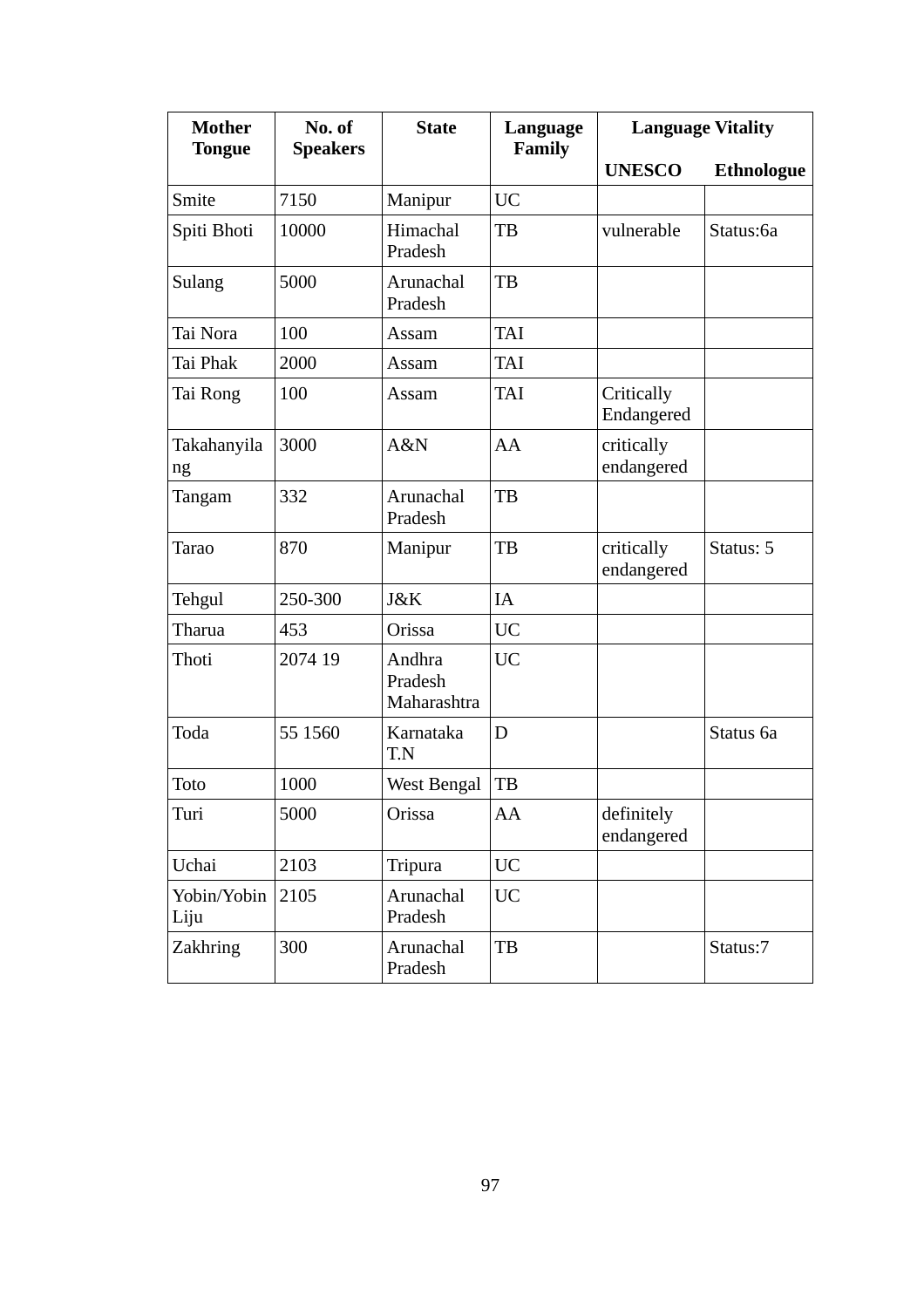# **Bibliography**

Abbi, A. (1997). Languages of tribal and indigenous peoples of India: the ethnic space (Vol. 8). Motilal Banarsidass.

Abbi, A. (2009). Vanishing diversities and submerging identities an indian case. In Sarangi, A., Language and Politics in India. New Delhi, India: Oxford University Press, 299-311.

Abbi, A., Som, B., & Das, A. (2007). Where Have All the Speakers Gone? A sociolinguistic study of the Great Andamanese. Indian Linguistics, 68(3-4).

Abbi, A., Som, B., & Das, A. (2007). Where Have All the Speakers Gone. A sociolinguistic study of the Great Andamanese', Indian Linguistics, 68(3-4).

Agnihotri, R. K. (2008). Language, Literacy Practices and English. Negotiating empowerment: studies in English language education, 24.

Agnihotri, R. K. (2009). Multilinguality and a new world order. Mohanty et al (eds.), 268-277.

Ambedkar, B. R. (1979). Castes in India: Their Mechanism. Genesis and Development, in Writings and Speeches, Vol. 1. Bombay: Education Department, Government of Maharashtra, 1979.

Anderson, B. (2006). Imagined communities: Reflections on the origin and spread of nationalism. Verso Books.

Annamalai, E. (1990). Linguistic dominance and cultural dominance: A study of tribal bilingualism in India. Multilingualism in India, (61), 25.

Annamalai, E. (2001). Managing multilingualism in India: Political and linguistic manifestations (Vol. 8). SAGE Publications Pvt. Limited.

Annamalai, E. (2003). Reflections on a language policy for multilingualism. Language Policy, 2(2), 113-132.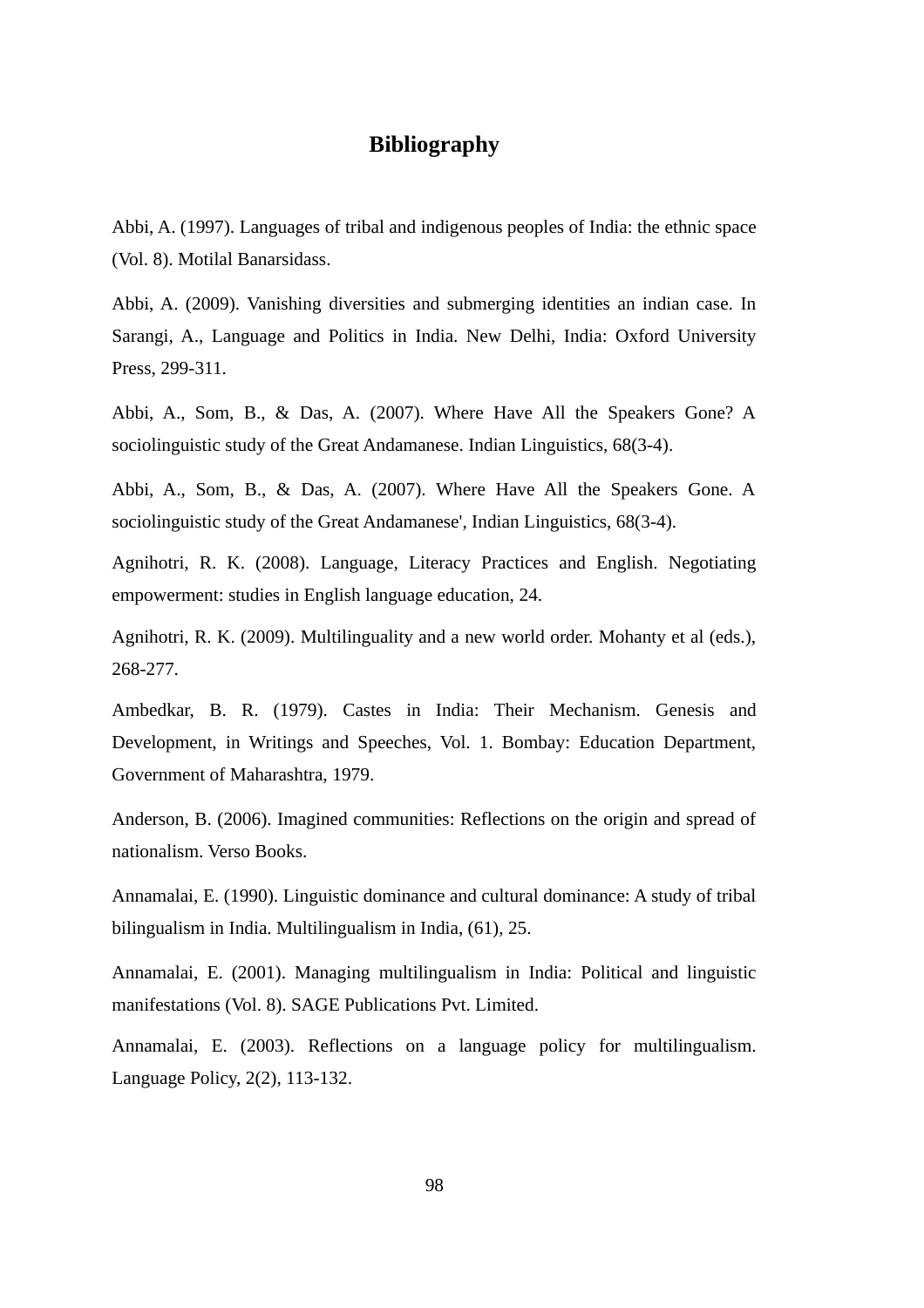Austin, P. K., & Sallabank, J. (2011). Cambridge Handbook of Endangered Languages. Cambridge University Press.

Barker, C. (2003). Cultural studies: Theory and practice. Sage.

Benedikter, T. (2013 ). Linguistic minorities in India : An appraisal of the linguistic rights of minorities in India . Bozen/Bolzano.

Bibliography

Brenzinger, M. (2007). Indicators for Assessing Language Vitality. In M. Brenzinger (Ed.), Language Endangerment Throughout the World (pp. ix ‐xii). Berlin: Walter de Gruyter.

Brenzinger, M., Yamamoto, A., Aikawa, N., Koundiouba, D., Minasyan, A., Dwyer, A., ... & Zepeda, O. (2003). Language vitality and endangerment. Paris: UNESCO Intangible Cultural Unit, Safeguarding Endangered Languages. http://www. unesco. org/culture/ich/doc/src/00120-en. Pdf.

Campbell, L., & Muntzel, M. C. (1989). The structural consequences of language death. Investigating obsolescence: Studies in language contraction and death, 181- 196.

Chomsky, N. (1965). Aspects of the theory of syntax. Cambridge: M.I.T. Press.

Commissioner for Linguistic Minority. (2013). 49th Report of the Commissioner for Linguistic Minority. Retrieved from <http://nclm.nic.in/shared/linkimages/NCLM49thReport.pdf>

Cook, E. D. (1989). Is phonology going haywire in dying languages? Phonological variations in Chipewyan and Sarcee. Language in Society, 18(02), 235-255.

Crystal, D. (2000). Language death. Ernst Klett Sprachen.

Dalby, A. (2003). Language in danger: The loss of linguistic diversity and the threat to our future. Columbia University Press.

Dixon, R. M. (1997). The rise and fall of languages. Cambridge University Press.

Dorian, N. C. (1977). The problem of the semi-speaker in language death.Linguistics,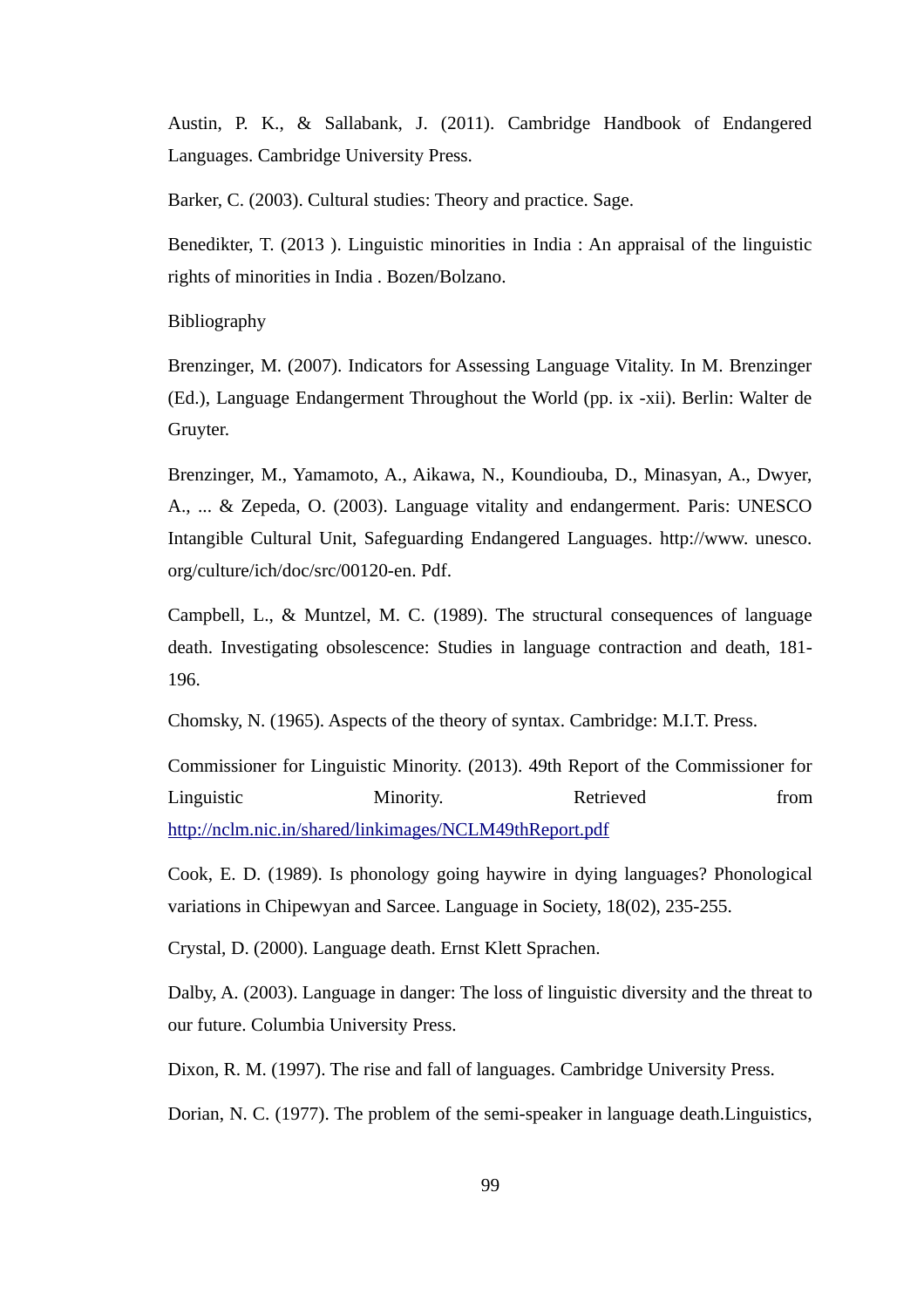15(191), 23-32.

Dorian, N. C. (1980). Maintenance and Loss of Same-meaning Structures in Language Death in Studies Presented to Professor Robert A. Fowkes on the Occasion of his Retirement, 1978. Word. Journal of the International Linguistic Association New York, NY, 31(1), 39-45.

Dorian, N. C. (1981). Language death: The life cycle of a Scottish Gaelic dialect(p. 39). Philadelphia: University of Pennsylvania Press.

Dorian, N. C. (1982). Defining the speech community to include its working margins. Sociolinguistic variation in speech communities, 25-33.

Dorian, N. C. (Ed.). (1992). Investigating obsolescence: Studies in language contraction and death (No. 7). Cambridge University Press.

Dressler, W. U. (1981). Language shift and language death—A protean challenge for the linguist. Folia linguistica, 15(1-2), 5-28.

Fase, W., Jaspaert, K., & Kroon, S. (Eds.). (1992). Maintenance and loss of minority languages (No. 1). John Benjamins Publishing.

Fishman, J. A. (1965). Who speaks what language to whom and when?. La linguistique, 1(2), 67-88.

Fishman, J. A. (1965). Who speaks what language to whom and when?. La linguistique, 1(2), 67-88.

Fishman, J. A. (1972). The relationship between micro-and macro-sociolinguistics in the study of who speaks what language to whom and when.Sociolinguistics: selected readings, 2, 50-60.

Fishman, J. A. (1977). Language and ethnicity. Language, ethnicity and intergroup relations, 15, 57.

Fishman, J. A. (1991). Reversing language shift: Theoretical and empirical foundations of assistance to threatened languages (No. 76). Multilingual matters.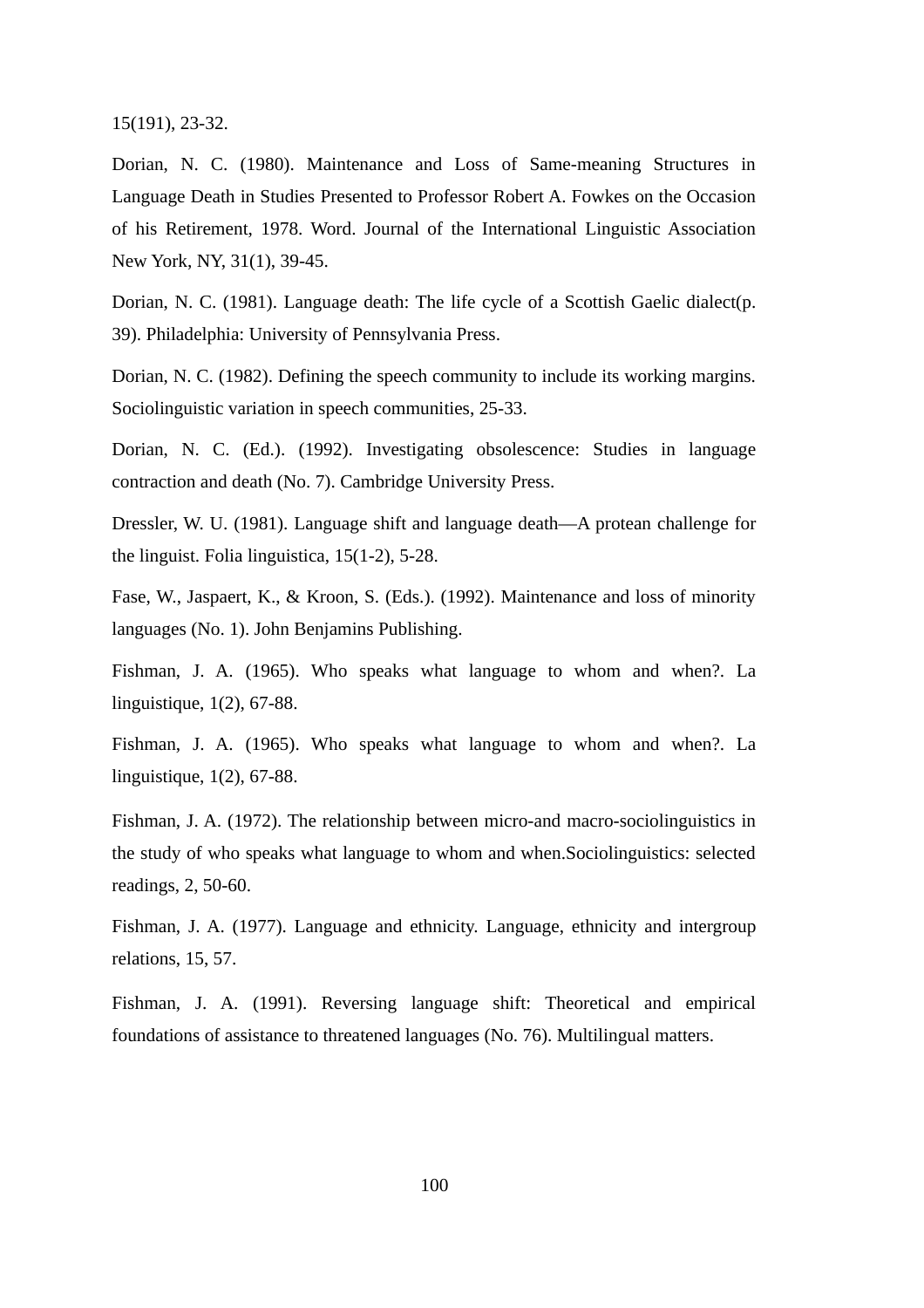Giles, Howard, R.Y. Bourhis, and D. Taylor. (1977). Towards a theory of language in ethnic grouprelations. In Howard Giles, ed. Language,Ethnicity and Intergroup relations. London: Academic Press.

Goody, J. (Ed.). (1975). Literacy in traditional societies. Cambridge University Press.

Grenoble, L. A. (2011). Language Ecology and Endangerment. In P. K. Austin & J. Sallabank, (Eds.), The Cambridge Handbook of Endangered Languages. Cambridge: Cambridge University Press.

Grenoble, L. A. & Whaley, L. J. (2006). Saving Languages: An Introduction to Language Revitalization. Cambridge: Cambridge University Press.

Grenoble, L. A., & Whaley, L. J. (1998). Toward a typology of language endangerment. Endangered languages, 22-54.

Grenoble, L. A., & Whaley, L. J. (2006). Saving languages: An introduction to language revitalization. Cambridge University Press.

Grenoble, L. A., & Whaley, L. J. (Eds.). (1998). Endangered languages: Language loss and community response. Cambridge University Press.

Grinevald, C., & Bert, M. (2011). Speakers and communities. In Austin, Peter K., and Julia Sallabank. Cambridge Handbook of Endangered Languages. Cambridge University Press.

Hammarström, Harald & Forkel, Robert & Haspelmath, Martin & Nordhoff, Sebastian. 2014. Glottolog 2.3. Leipzig: Max Planck Institute for Evolutionary Anthropology. Online version: [http://glottolog.org.](http://glottolog.org/) Handbook of Endangered Languages. Cambridge. Cambridge University Press, 2011. 403-422

Harbert, W. (2011). Endangered languages and economic development. In The Cambridge

Harris, R. (1986). *The origin of writing*. LaSalle, Ill: Open Court.

Harrison, K. D. (2007). When languages die: The extinction of the world's languages and the erosion of human knowledge. Oxford University Press.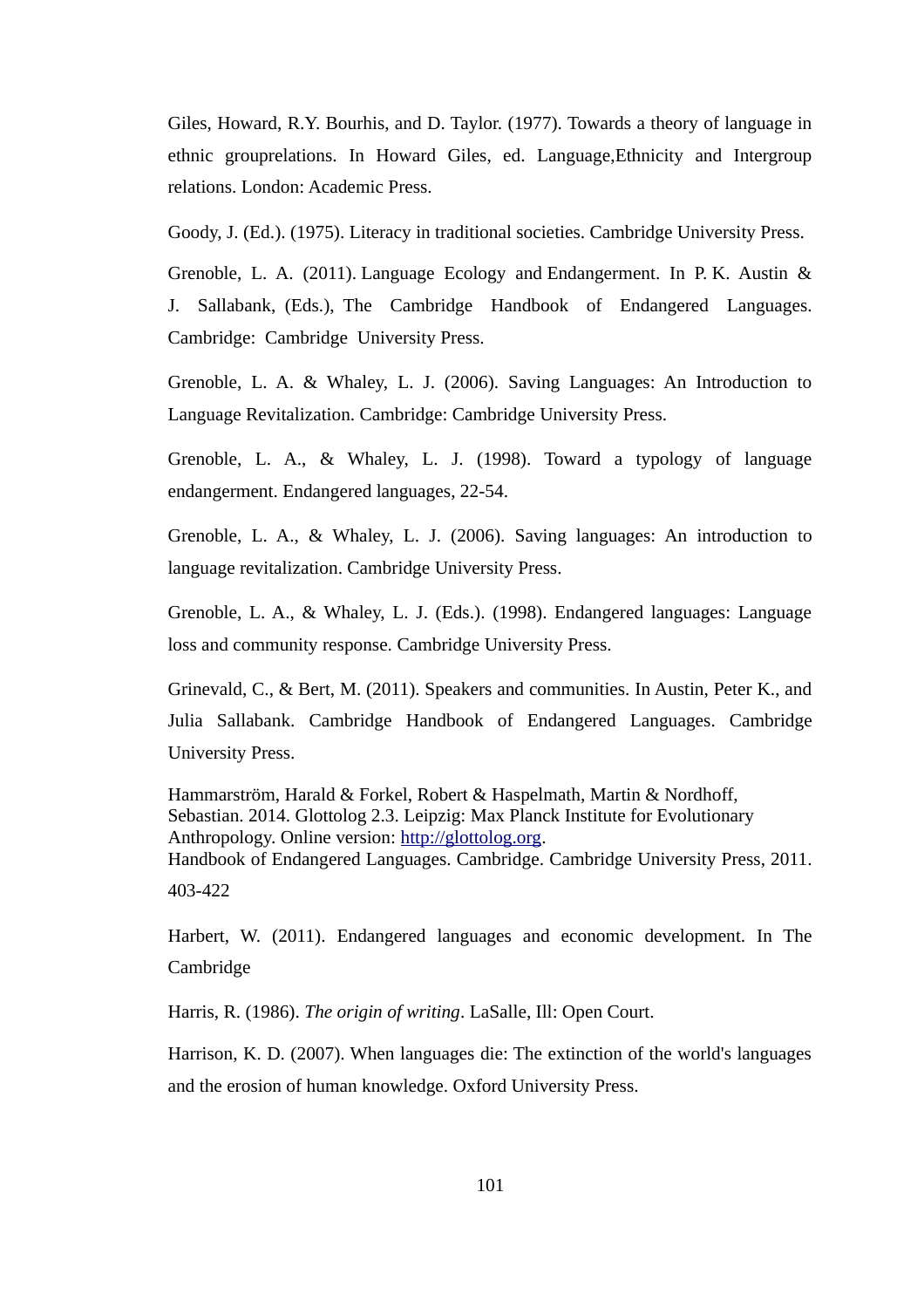Hasnain, I. (1997). LANGUAGE PLANNERS AS ISSUE IDENTIFIERS OR ISSUE EVADERS: CONFLICTS OF INTEREST IN LANGUAGE PLANNING WITH REFERENCE TO LINGUISTIC. Languages of tribal and indigenous peoples of India: the ethnic space, 8, 91.

Haugen, Einar . (1972). The Ecology of Language: Essays by Einar Haugen. Stanford University

Ishtiaq, M. (1999). Language shifts among the scheduled tribes in India: A geographical study (Vol. 13). Motilal Banarsidass Publ..

Krauss, M. (1992). The world's languages in crisis. Language, 18 (1), 1‐42

Lewis, M. Paul, and Gary F. Simons. (2010). Assessing endangerment: Expanding Fishman's GIDS. Revue Roumaine de Linguistique 55(2):103120[.www.lingv.ro/resources/scm\\_images/RRL-02-2010-Lewis.pdf](http://www.lingv.ro/resources/scm_images/RRL-02-2010-Lewis.pdf)

Lewis, M. Paul, Gary F. Simons, and Charles D. Fennig (eds.). (2013). *Ethnologue: Languages of the World, Seventeenth edition.* Dallas, Texas: SIL International.

Lewis, M. Paul, Gary F. Simons, and Charles D. Fennig (eds.). (2014). *Ethnologue: Languages of the World, Seventeenth edition.* Dallas, Texas: SIL International. Online version: [http://www.ethnologue.com.](http://www.ethnologue.com/)

Lewis, M. Paul. (2006). Towards a categorization of endangerment of the world's languages,, SIL Electronic Working Papers, Sociolinguistics.

Lewis, M. Paul. (2008). Evaluating endangerment: Proposed metadata and implementation. In Kendall King, Natalie Schilling-Estes, Lyn Fogle, Jia Lou, and Barbara Soukup (eds.),Sustaining linguistic diversity: Endangered and minority languages and language varieties, 35–49. Washington, D.C.: Georgetown University Press.

Ministry of Tribal Affairs. (2013). 2012-13 Annual Report- Ministry of Tribal Affairs. Retrieved from

http://tribal.nic.in/WriteReadData/CMS/Documents/201305090204592676637Annual report.pdf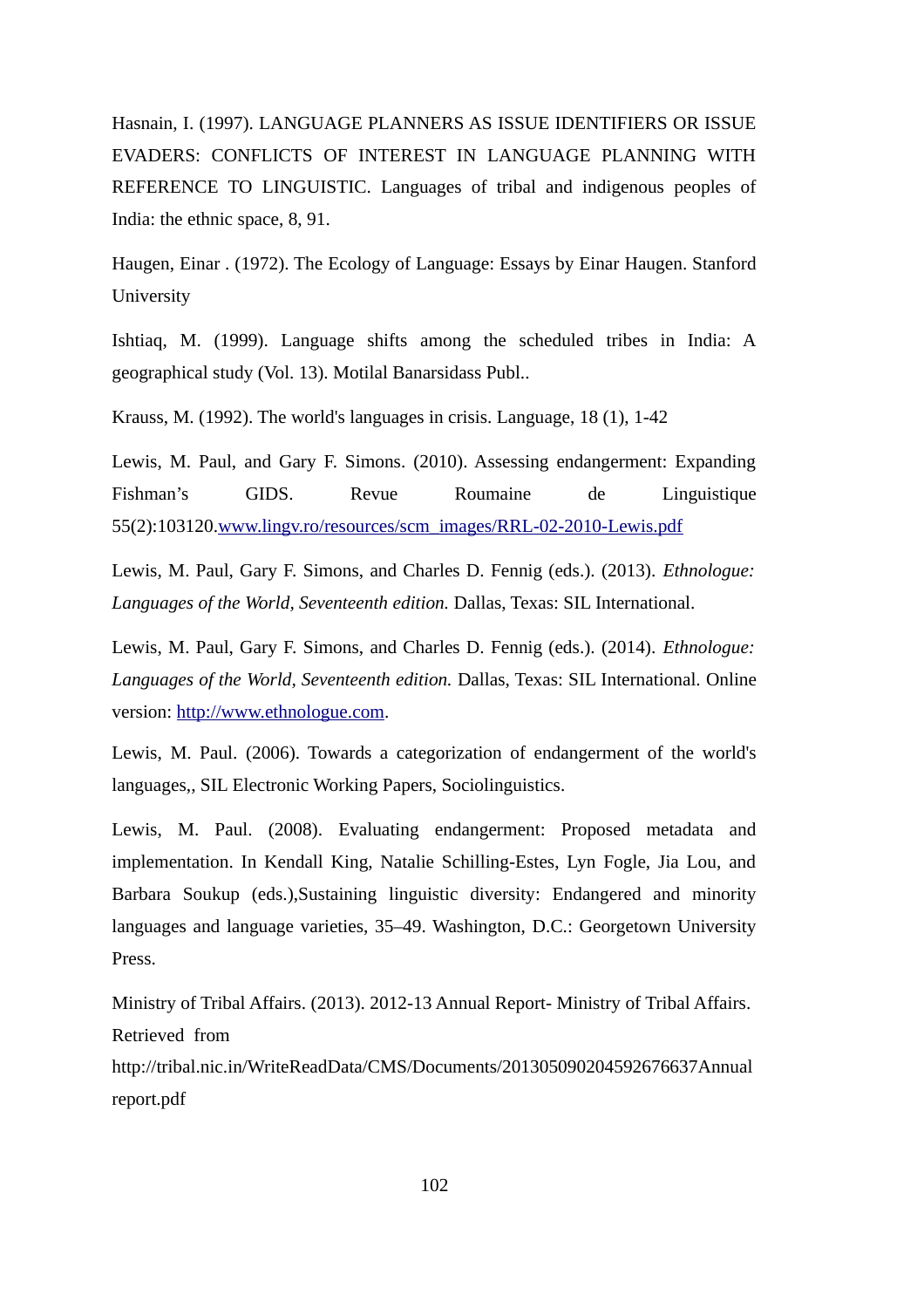Mishra, A. K. (2011). Tribal languages and tribal language education at elementary level in India. New Delhi: Lakshi Publishers & Distributors.

Mufwene, S. S. (2008). Language evolution: Contact, competition and change. Bloomsbury Publishing.

Mühlhäusler, P. (1992). Preserving languages or language ecologies? A top-down approach to language survival. Oceanic Linguistics, 163-180.

Mühlhäusler, P. (1996). Linguistic ecology: Language change and linguistic imperialism in the Pacific region. Routledge.

Mühlhäusler, P. (2000). Language planning and language ecology. Current Issues in Language Planning, 1(3), 306-367.

Mühlhäusler, P. (2005). Linguistic communities. in Felix Marti, Paul Ortega, Itziar Idiazabal, Andoni Barreña, Patxi Juaristi, Carme Junyent, Belen Uranga & Estibaliz Amorrortu (eds.). Words in worlds: world languages review, 10-45. Clevedon: Multilingual Matte rs.

Mühlhäusler, P. (2013). Why one cannot preserve languages (but can preserve language ecologies). Language Endangerment and Language Maintenance: An Active Approach, 34.

Mühlhäusler, P., & Fill, A. (2001). The Ecolinguistics Reader : Language, Ecology, and Environment. London: Continuum.

Nettle, D. (2000). Vanishing Voices: The Extinction of the World's Languages: The Extinction of the World's Languages. Oxford University Press.

Nettle, D., & Nettleton, D. H. (1999). Linguistic diversity. Oxford: Oxford University Press.

Ong, W. J. (1967). The presence of the word: Some prolegomena for cultural and religious history. Yale University Press.

Oxenham, J. (1980). Literacy: Writing, reading and social organisation (Vol. 53). London: Routledge & Kegan Paul.

Pandit, P. B. (1972). India as a sociolinguistic area (Vol. 3). University of Pooona